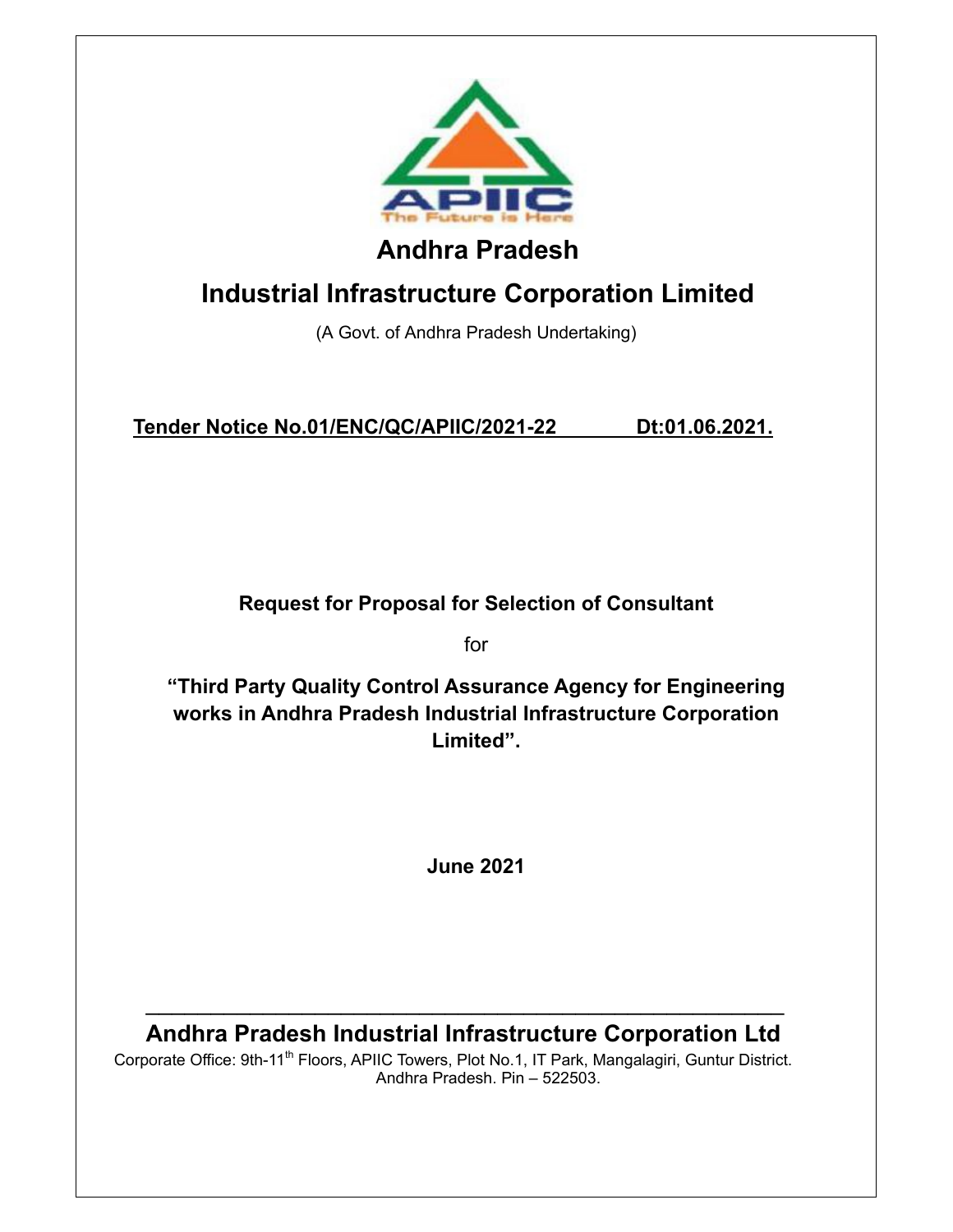*RFP – 3rd Party QCA Agency for Engg Works* 

#### **DISCLAIMER**

The information contained in this Request for Proposal document (**"RFP"**) or subsequently provided to Applicants, whether verbally or in documentary or any other form by or on behalf of APIIC or any of its employees or advisers, is provided to Applicants on the terms and conditions set out in this RFP and such other terms and conditions subject to which such information is provided.

This RFP is not an agreement or an offer by APIIC to the prospective Applicants or any other person. The purpose of this RFP is to provide interested parties with information that may be useful to them in the formulation of their Proposals pursuant to this RFP. This RFP includes statements, which reflect various assumptions and assessments arrived at by APIIC in relation to the Consultancy. Such assumptions, assessments and statements do not purport to contain all the information that each Applicant may require. This RFP may not be appropriate for all persons, and it is not possible for APIIC, its employees or advisers to consider the objectives, technical expertise and particular needs of each party who reads or uses this RFP. The assumptions, assessments, statements and information contained in this RFP, may not be complete, accurate, adequate or correct. Each Applicant should, therefore, conduct its own investigations and analysis and should check the accuracy, adequacy, correctness, reliability and completeness of the assumptions, assessments and information contained in this RFP and obtain independent advice from appropriate sources.

Information provided in this RFP to the Applicants may be on a wide range of matters, some of which may depend upon interpretation of law. The information given is not intended to be an exhaustive account of statutory requirements and should not be regarded as a complete or authoritative statement of law. APIIC accepts no responsibility for the accuracy or otherwise for any interpretation or opinion on the law expressed herein.

APIIC, its employees and advisers make no representation or warranty and shall have no liability to any person including any Applicant under any law, statute, rules or regulations or tort, principles of restitution or unjust enrichment or otherwise for any loss, damages, cost or expense which may arise from or be incurred or suffered on account of anything contained in this RFP or otherwise, including the accuracy, adequacy, correctness, reliability or completeness of the RFP and any assessment, assumption, statement or information contained therein or deemed to form part of this RFP or arising in any way in this Selection Process.

APIIC also accepts no liability of any nature whether resulting from negligence or otherwise however caused arising from reliance of any Applicant upon the statements contained in this RFP.

APIIC may in its absolute discretion, but without being under any obligation to do so, update, amend or supplement the information, assessment or assumption contained in this RFP.

The issue of this RFP does not imply that APIIC is bound to select an Applicant or to appoint the Selected Applicant, as the case may be, for the Consultancy and APIIC reserves the right to reject all or any of the Proposals without assigning any reasons whatsoever.

The Applicant shall bear all its costs associated with or relating to the preparation and submission of its Proposal including but not limited to preparation, copying, postage, delivery fees, expenses associated with any demonstrations or presentations which may be required by APIIC or any other costs incurred in connection with or relating to its Proposal. All such costs and expenses will remain with the Applicant and APIIC shall not be liable in any manner whatsoever for the same or for any other costs or other expenses incurred by an Applicant in preparation or submission of the Proposal, regardless of the conduct or outcome of the Selection Process.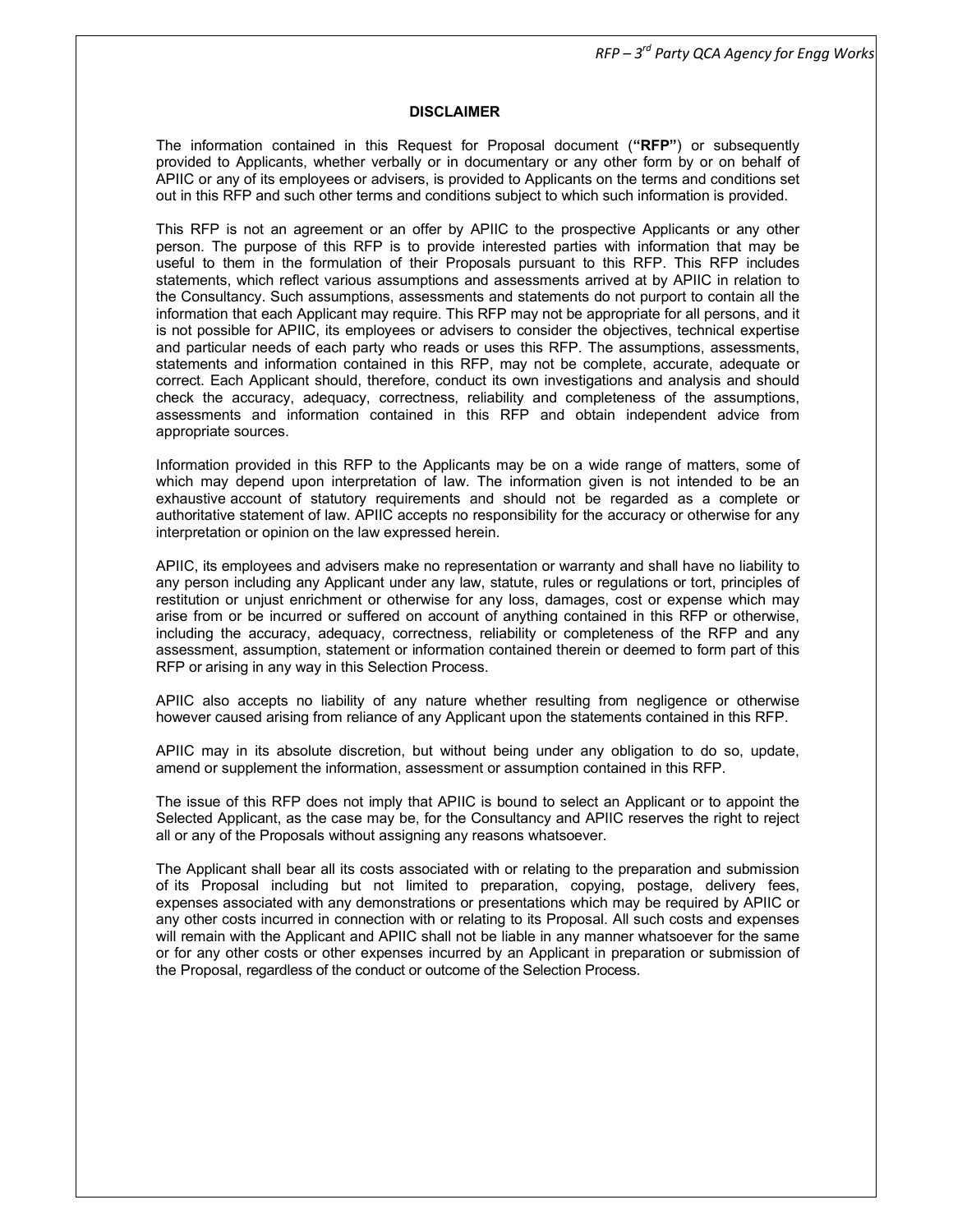## **Andhra Pradesh Industrial Infrastructure Corporation Ltd**

AUTO NAGAR MANGALAGIRI, ANDHRA PRADESH

## **Request for Proposal (RFP) Data Sheet**

#### **Tender Notice No.01/ENC/QC/APIIC/2021-22 Dt: .05.2021.**

Tender for the below mentioned work is invited from reputed **Consulting firms/ agencies** having experience in similar works.

| $\mathbf{1}$    | Name of the work                         | Appointment of "Third Party Quality Control                    |
|-----------------|------------------------------------------|----------------------------------------------------------------|
|                 |                                          | <b>Assurance Agency for Engineering works in</b>               |
|                 |                                          | Andhra Pradesh Industrial Infrastructure                       |
|                 |                                          | <b>Corporation Limited".</b>                                   |
|                 |                                          |                                                                |
| $\overline{2}$  | Period of work                           | 24 Months                                                      |
| 3               | Form of consultancy                      | Percentage (%) basis on the value of the                       |
|                 |                                          | work executed and limits indicated as per                      |
|                 |                                          | Agreement conditions Clause No.6.3.                            |
| $\overline{4}$  | <b>Bid Validity</b>                      | 90 days                                                        |
| $\overline{5}$  | <b>Bid Processing Fee (Non-</b>          | Rs23,600/- paid through online in                              |
|                 | Refundable)                              | <b>APIIC Account</b>                                           |
|                 |                                          | <b>Name: ANDHRA PRADESH</b>                                    |
|                 |                                          | <b>INDUSTRIAL INFRASTRUCTURE</b><br><b>CORPORATION LIMITED</b> |
|                 |                                          | Account No:013411100003855                                     |
|                 |                                          | <b>Bank Name: UNION BANK OF INDIA</b>                          |
|                 |                                          | <b>Branch Name: MANGALAGIRI</b>                                |
| 6               | <b>Security Deposit /EMD</b>             | IFSC CODE: UBIN0803669<br>Rs.5,00,000/- to be paid through     |
|                 | (Refundable)                             | online www.apeprocurement.gov.in                               |
|                 |                                          | website.                                                       |
| $\overline{7}$  | <b>Bid Document downloading</b>          | 09.06.2021 from 5.00 PM                                        |
|                 | starting from                            |                                                                |
| 8               | Receipts of Bids up to                   | 01.07.2021 up to 3.00 PM                                       |
|                 |                                          |                                                                |
| 9               | Place of Bid Opening                     | Engineer - IN-Chief, 9th Floor, APIIC Ltd, H.O.                |
|                 |                                          | IT Park Mangalagiri, Guntur District. AP -                     |
|                 |                                          | 522503.                                                        |
| 10              | Date and Time of opening of              | 01.07.2021 @ 3.30 PM                                           |
|                 | <b>Technical Bid</b>                     |                                                                |
| $\overline{11}$ | Date and Time of opening of Price<br>Bid | 14.07.2021 @ 11.00 AM                                          |
| 12              | <b>Contact details</b>                   | Smt. K.Vijayakumari,                                           |
|                 |                                          | General Manager (QC), APIIC Ltd., H.O,                         |
|                 |                                          | Mangalagiri.                                                   |
|                 |                                          | email: k.vijayakumari@gov.in                                   |
|                 |                                          | Off:0863-2381873.                                              |
|                 |                                          |                                                                |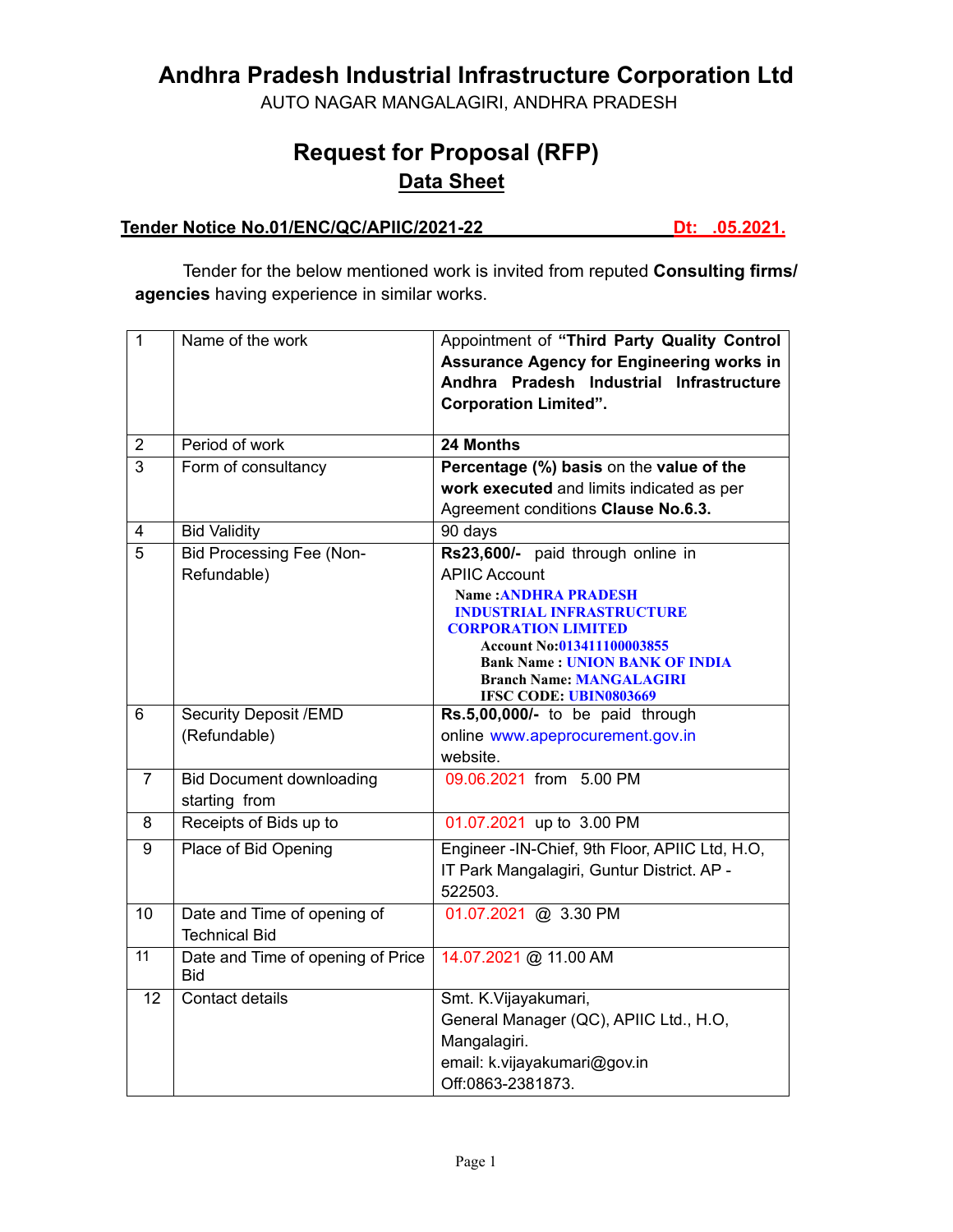### **TABLE OF CONTENTS**

#### **I. REQUEST FOR PROPOSAL**

#### **1. INTRODUCTION**

- **2. INSTRUCTIONS TO APPLICANTS** 
	- *A.GENERAL.*
		- *B. DOCUMENTS*
		- *C. PREPARATION AND SUBMISSION OF PROPOSAL*
	- *D. EVALUATION PROCESS*
	- *E. APPOINTMENT OF CONSULTANT*
- **3. CRITERIA FOR EVALUATION**
- **4. FRAUD AND CORRUPT PRACTICES**
- **5. MISCELLANEOUS**

#### **II. SCHEDULES**

- **1) SCHEDULE-1: Terms of Reference (TOR)**
- **2) SCHEDULE-2: Agreement for Providing Consultancy Services**

*Annex -1: Terms of Reference. Annex-2: Deployment of Key Personnel Annex-3: Approved Sub-Consultant(s). Annex-4: Payment Schedule*

**3) SCHEDULE-3: Guidance Note on Conflict of Interest** 

#### **III. APPENDICES**

#### **1) Appendix-I: Technical Proposal**

- Form-1: Letter of Proposal
- Form 2: Proposed Methodology and Work Plan
- Form 3: List of Similar works- Quality Assurance Services
- Form 4: Financial Capacity of the Applicant
- Form 5: Lab Facilities
- Form 6: Particulars of Key Personnel
- Form 7: Litigation History
- Form 8: CVs of Professional Personnel

Form 9: Abstract of Eligible Assignments and Other Assignments of the Applicant...

- Form 10: Abstract of Eligible Assignments of Key Personnel
- Form 11: Eligible Assignments and Other Assignments of Applicant
- Form 12: Eligible Assignments of Key Personnel
- Form 13: Particulars of the Applicant
- Form 14: Statement of Legal Capacity
- Form 15: Power of Attorney
- Form 16: Proposal for Sub-consultant(s)
- **2) Appendix-II : Relevant Codes**
- **3) Appendix-III: Financial Proposal**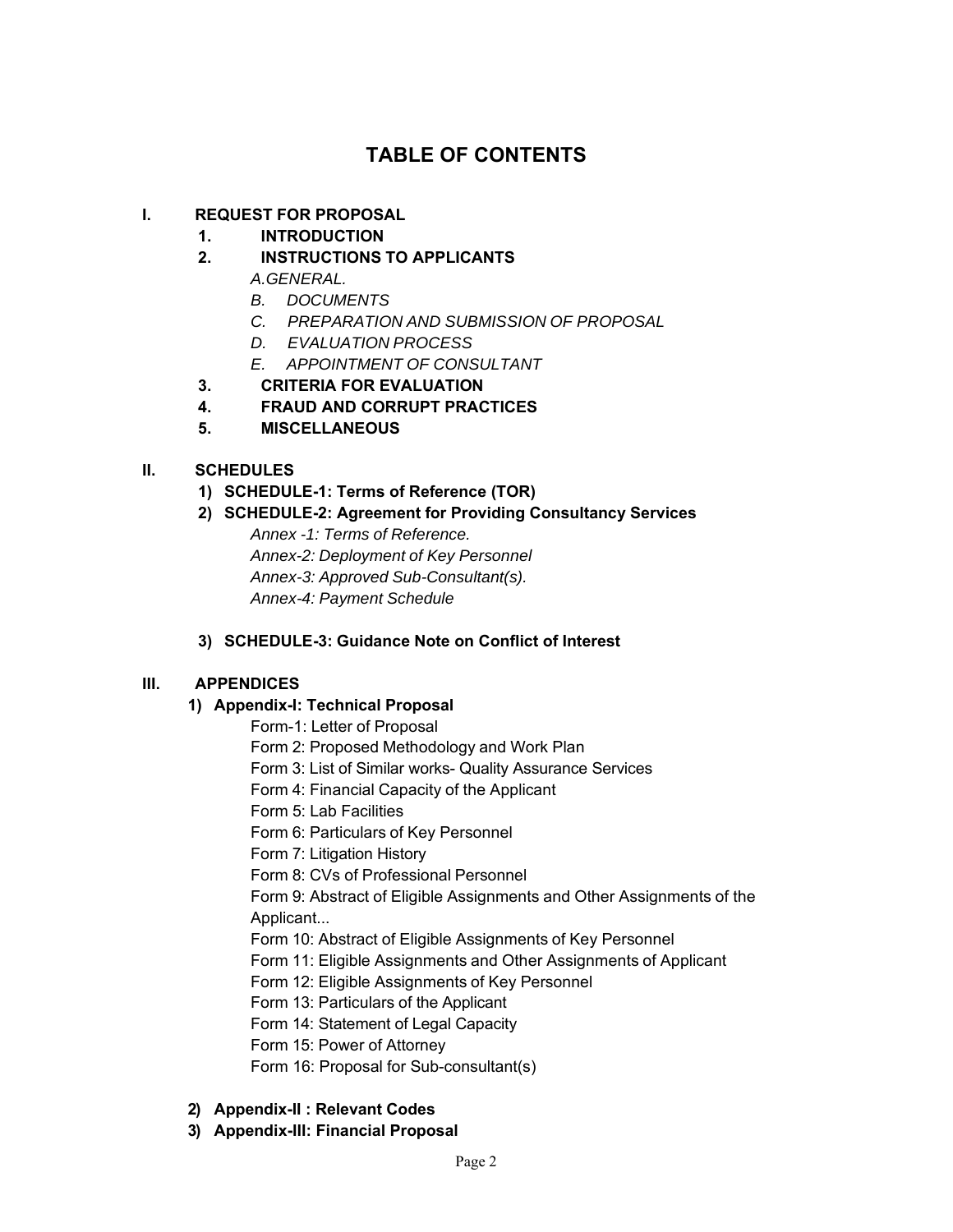## **REQUEST FOR PROPOSAL**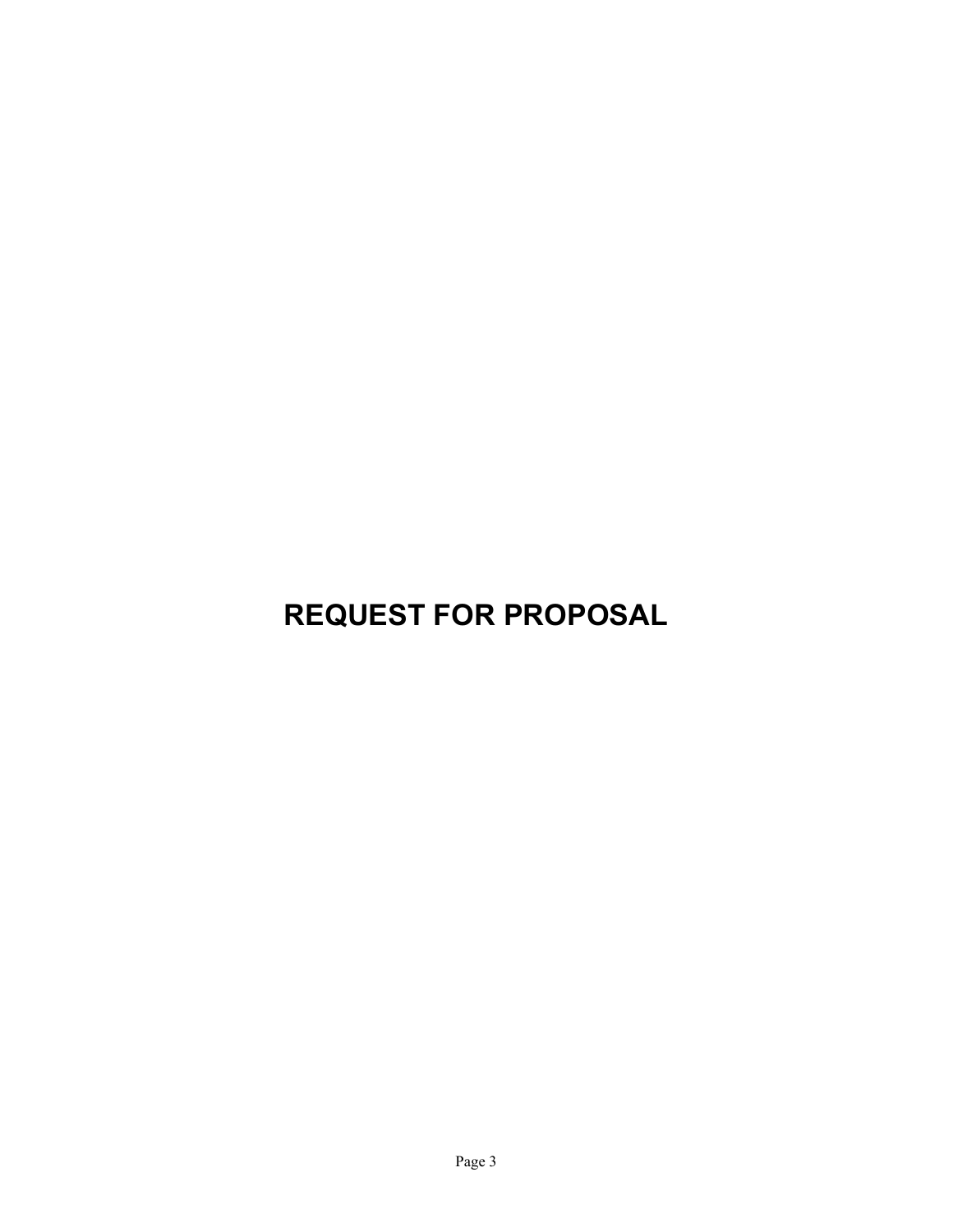## **1. INTRODUCTION**

#### 1.1 **Background**

- 1.1.1 Andhra Pradesh is one of the most progressive forward-looking and advanced states in the country when it comes to infrastructure development and employment generation efforts. Andhra Pradesh Industrial Infrastructure Corporation Limited (the **"APIIC"**), an undertaking of the Government of Andhra Pradesh is the premier Organization in the state of Andhra Pradesh, vested with the **objective of providing industrial infrastructure** through the **development of industrial areas**. APIIC has so far developed more than **300 Industrial Parks/ estates**, **21 Auto Nagars** and executing **deposit works** for other Government Departments.
- 1.1.2 APIIC contemplate to engage reputed Consultants in "**Third Party Quality Assurance Agency for Engineering works in Andhra Pradesh Industrial Infrastructure Corporation Limited"**.

#### 1.2 **Requests for Proposal**

- 1.2.1 APIIC invites proposals through **eprocurement platform** from the **eligible bidders** i.e **Registered Private Firms/ Institutions, Government Firms, Non-Governmental Organizations** (hereinafter called "**Consultant**") who will be responsible for providing the **Third Party Quality Assurance Services for APIIC Projects all over the state**  herein after called **QA Services**.
- 1.2.2 APIIC intends to select the Consultant through an open Competitive bidding in accordance with the procedure set out herein, through e-procurement platform. The interested bidders who are having past experience in these **Quality Assurance services of similar nature and financial capability** to undertake the job, can download the open bid **tender schedule documents** from the through e-procurement platform.

#### 1.3 **Due diligence by Applicants**

Applicants are encouraged to inform themselves fully about the assignment and the local conditions before submitting the Proposal by paying a visit to APIIC and the Project site, sending written queries to APIIC by the date and time specified in **Clause 1.11.9.** 

#### 1.4 **RFP Document, Processing Fee and Proposal Security**

The **Engineer-IN-Chief**, APIIC Ltd., Mangalagiri invites tenders for the above work vide **Tender Notice No.01/ENC/QC/APIIC/2021-22 Dated: 01.06.2021**. RFP document can be downloaded from the website www.apeprocurement.gov.in from 09**.06.2021 from 5.00 PM** onwards.

#### **1.4.1 Processing Fee:**

**Processing fee** (Non Refundable) of **Rs.23,600/-** (Twenty three Thousand six Hundred Rupees only) including GST(20,000 + GST @ 18%) to be paid in APIIC **Account**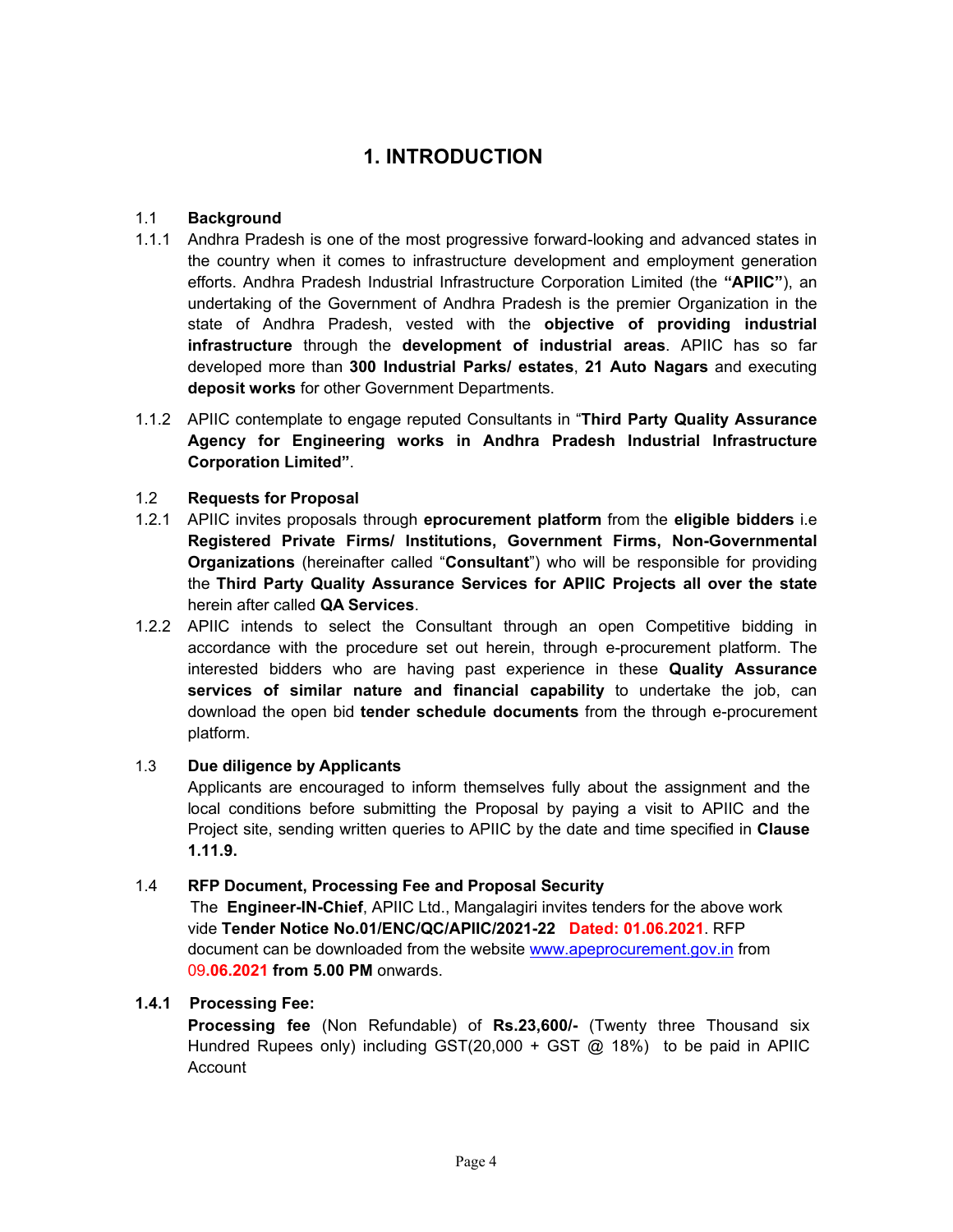Copies of Scanned Online Payment Paid **towards Bid Processing fee** to be uploaded in the **Technical Proposals**.

Failure to furnish the proof of payment towards **Processing fee** / submission of original after opening the **Technical proposal** will entail **rejection** of the bid in e-Procurement.

**1.4.2 Security Deposit/ EMD of Rs.5,00,000/- (Rupees Five Lakhs Only)** to be paid online through www.apeprocurement.gov.in website. The **Security Deposit** of **Rs.5,00,000/- (Rupees Five Lakhs Only)** will be refunded to other bidders except **successful / H1 bidder**, after concluding agreement with **successful / H1 bidder (Highest score)**.

#### **1.4.3 Payment of Transaction Fee:**

It is mandatory for all the participant bidders from 1st January 2006 to electronically pay a Non-refundable **Transaction fee to M/s. APTS**, **Vijayawada** the service provider through "**Payment Gateway Service on E-Procurement platform**" for total amount of Rs.29,500 (Rupees Twenty Nine Thousand and Five Hundred only) (Rs.25,000/-( Transaction fee ) and **GST @ 18.00% (Rs.4,500/-)** The Electronic Payment Gateway accepts all Master and Visa Credit Cards issued by any bank and Direct Debit facility/Net Banking of ICICI Bank, Axis Bank to facilitate the transaction. This is in compliance as per **G.O.Ms. 13 dated 07.05.2006**. A + Bank charges on the transaction amount payable to APTS shall be applicable.

#### **1.4.4 Corpus Fund:**

Successful bidder has to pay corpus fund at the time of agreement As per GO MS No.4 User departments shall collect **0.04%** of **value of works executed per annum** or with a cap of **Rs.25,000/- (Rupees twenty-five thousand only)** towards **eprocurement fund** in favor of **Managing Director, APTS, Vijayawada**.

#### **1.4.5 Documents comprising of the Tender.**

The bidders who are desirous of participating in e-procurement shall submit their **technical Proposals**, price bids etc., through online in the standard prescribed in the RFP documents, displayed at e market place. The Applicant should upload the scanned copies of all the relevant certificates, documents etc., in the e market place in support of their **technical Proposals**. The bidders shall sign on all the statements, documents, certificates, uploaded by him, owning responsibility for their correctness/authenticity.

The **Successful Bidder** shall furnish the **original hard copies** of all the documents / certificates / statements uploaded by him before **concluding agreement.**

#### 1.5 **Validity of the Proposal**

The Proposal shall be valid for a period of **not less than 90 (ninety) days** from the **Proposal Due Date** (the **"PDD").** 

#### 1.6 **Brief description of Selection Process**

1.6.1 APIIC has adopted a **two stage selection process** (collectively the "**Selection Process**") in evaluating the Proposals comprising **Technical and**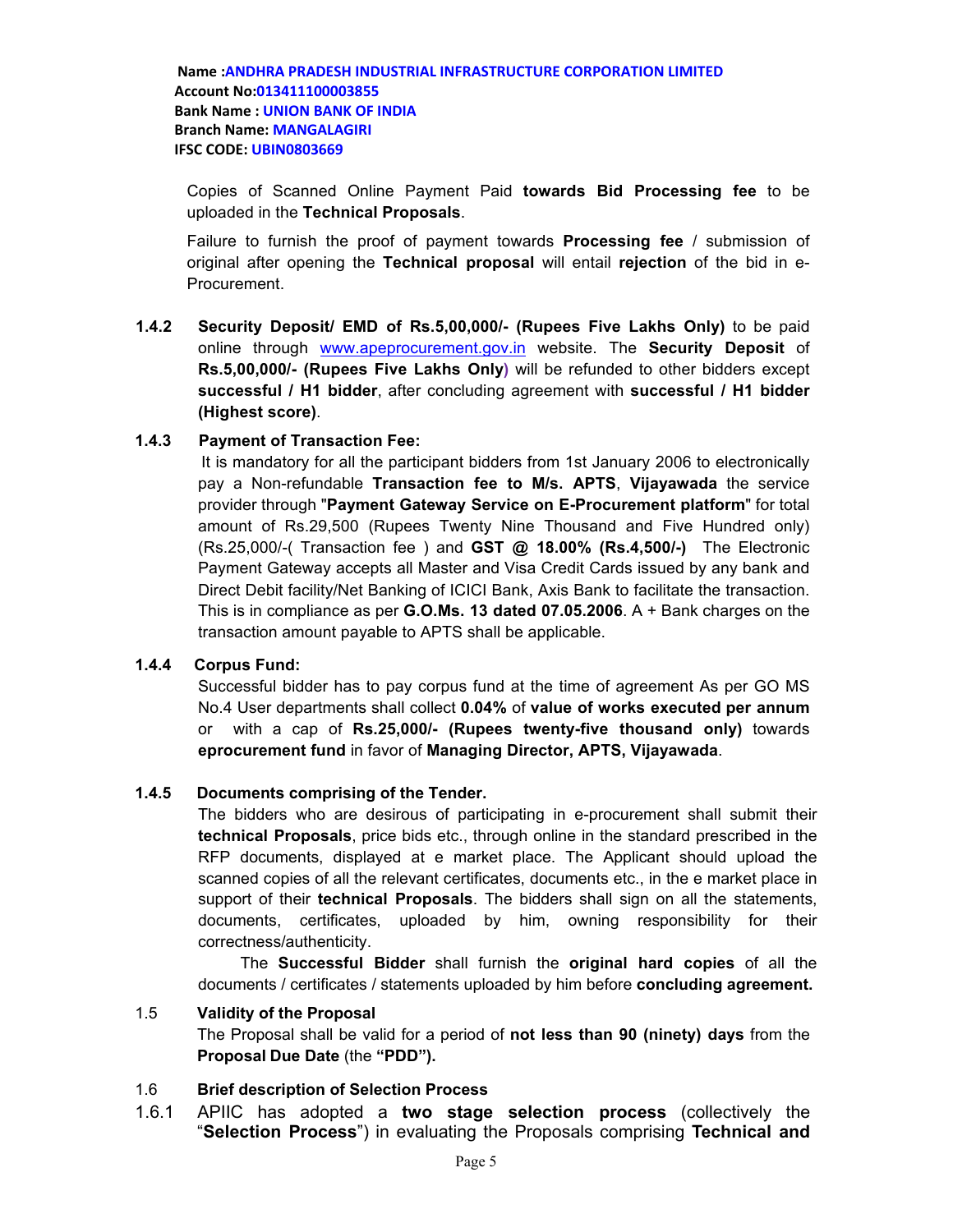**Financial proposals** to be submitted through **eprocurement platform**. In the **first stage**, a **Technical Proposal will be evaluated** on the basis of **Applicant's experience** as specified in Clause 3.1., its understanding of **Scope of Work and Project, proposed methodology and Work Plan, and the experience of Key Personnel**. Based on this **Technical evaluation,** only those Applicants who's **Technical Proposals Score 60 points or more out of 100** shall be shortlisted for further evaluation as specified in Clause 3.2. Based on this **Technical Evaluation**, a list of short-listed applicants shall be prepared.

- 1.6.2 In case poor competition, cut of marks will be reduced suitably as per discretion of the APIIC Ltd.
- 1.6.3 In the **Second stage**, **Financial Proposals of technically qualified proposals,** will only be opened for consideration under *Quality and Cost Based System (QCBS)* evaluation and will be carried out as specified in **Clause 3.3**. Proposals will finally be ranked according to their **combined technical and financial scores** as specified in **Clause 3.4**. The first ranked Applicant (the **"Selected Applicant"**) shall be called for negotiation, if necessary, while the second ranked Applicant will be kept in reserve.

#### 1.7 **Currency conversion rate and payment**

- 1.7.1 For the purposes of **Technical Evaluation** of Applicants, **Rs.65 per US\$** shall be considered as the applicable currency conversion rate. In case of any other currency, the same shall first be converted to US\$ as on the date 60 (sixty) days prior to the PDD, and the amount so derived in US\$ shall be converted into INR at the aforesaid rate. The conversion rate of such currencies shall be the daily representative exchange rates published by the International Monetary Fund for the relevant date.
- 1.7.2 All **payments** to the Consultant shall be made in **INR** in accordance with the provisions of this **RFP**. The Consultant may convert INR into any foreign currency as per Applicable Laws and the exchange risk, if any, shall be borne by the Consultant.

#### 1.8 **Schedule of selection process**

APIIC would endeavor to adhere to the following schedule.

| <b>Event Description</b>               | <b>Date</b>                        |
|----------------------------------------|------------------------------------|
| <b>Bid Download start date</b>         | 09.06.2021 from 5.00 PM            |
| Proposal Due Date or PDD/ Bid Download | 01.07.2021 up to 3.00 PM           |
| end Date                               |                                    |
| Opening of Technical Proposals         | 01.07.2021 at 3.30 PM              |
| Opening of Financial Proposals         | 14.07.2021 at 11.00 AM             |
| <b>Signing of Agreement</b>            | Within 15 days of letter of award. |

- 1.9 If the office happens to be closed on the date of **receipt of the bids** as specified, the bids will be received and opened on the **next working day** at the same time and same venue.
- 1.10 The **selected bidder** is expected to commence the assignment on the date and at the location specified in the work order.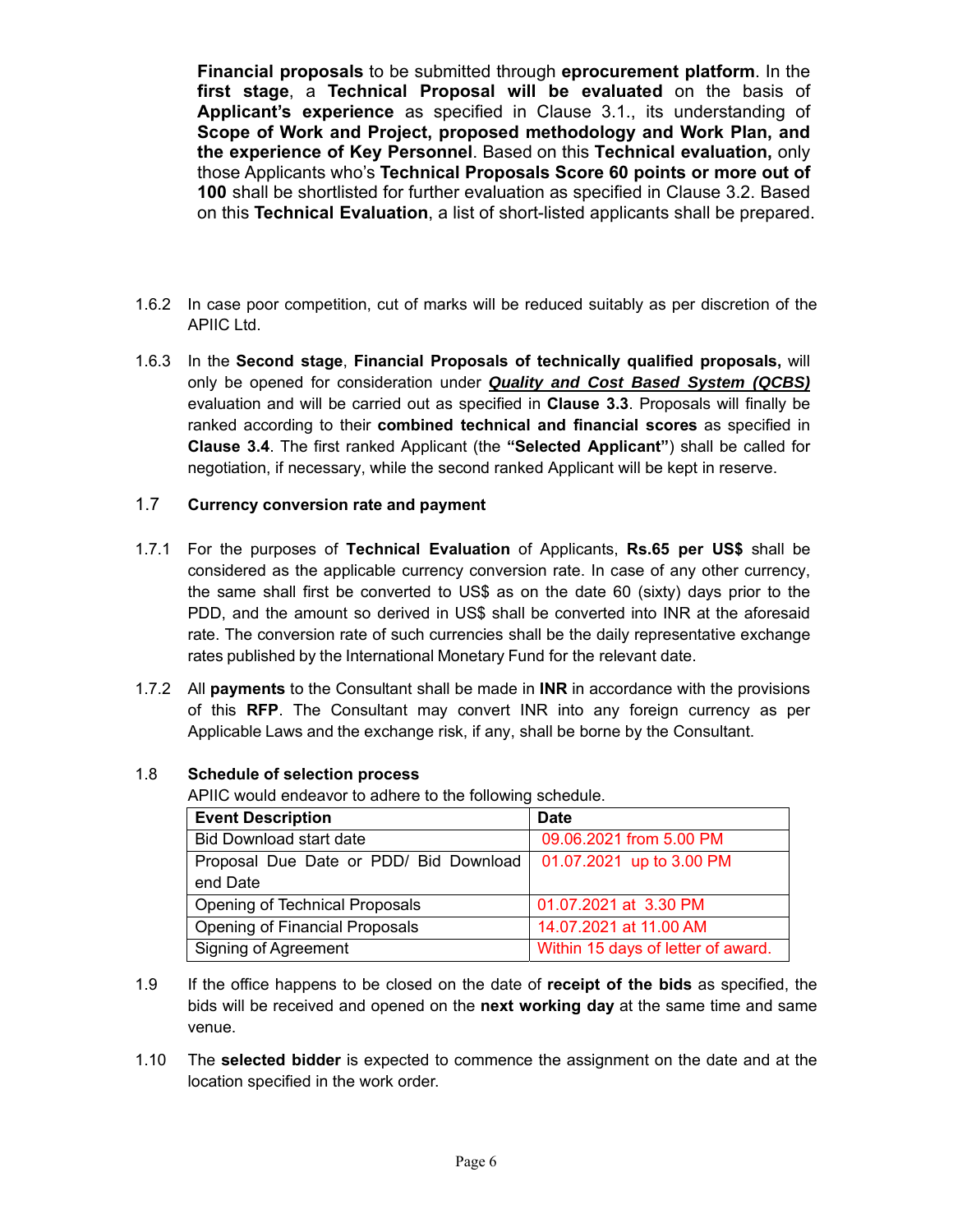#### 1.11 **Information to Applicants**

Offers are invited from **Consultants** for rendering **Third Party Quality Control Assurance for engineering works in APIIC**.

- 1.11.1 The bid shall be submitted through online in two stages Viz. 1<sup>st</sup> stage Technical **Proposal** and 2nd Stage **– Financial Proposal.**
- 1.11.2 **Technical bid in 1st stage** shall comprise of **technical evaluation** information and **lab equipment** details
- 1.11.3 The following **Technical Evaluation** information shall be furnished in 1st stage.
	- a. **Company overview** A brief corporate profile is to be presented along with details of similar work experience with his clients, lists of similar projects completed and in progress and work experience.
	- b. Audited **Financial Statements** for last 5 years with PAN, GST & PF Numbers.
	- c. **Approach and methodology**, detailed description of each service/ work being offered by the consultant as part of their scope.
	- d. Photographs of similar work handled by agency.
	- e. **Project teams staffing** Indicate the resources that are planned for this project and a scheme for project resourcing, Identification of the key project participants.
	- f. **QMS & Softwares** The consultant should present their quality management system and access to new technologies that would bring about value addition to this project in the disciplines of **Quality Control Assurance**.
	- g. **Processing fee, Security Deposit**, **Transaction fee & Corpus fund** to be paid for the processing of the RFP, as per Clause 1.4.
	- h. List of equipment/ Machinery.
	- i. **Experience certificates for the last 5 years** in similar nature of **Quality Assurance** issued by the Government or Semi–Government/ Corporations/ Municipalities and Municipal corporations and Urban Development Authorities (UDA) shall only be considered. The **Experience Certificate** shall be certified by the Engineer of the concerned Department not below the rank of **Executive Engineer** and counter signed by the **next higher Authority.**

Attach certificates issued by the **Executive Engineer** concerned and counter signed by the next higher authority duly showing in a **statement work wise, year wise, Nature and value of the services provided by the bidder during the last five years.** 

- j. **Tenders from Joint Ventures are not acceptable**.
- 1.11.4 The **RFP** shall be submitted within the stipulated date. No extension of submission date will be considered.
- 1.11.5 The **technical** information furnished in **Stage-1** shall be evaluated and proposals in **Stage-2** for all **qualified and eligible tenders** will be **opened**.
- 1.11.6 If it is found at any stage, that the bidder has furnished false information, then the bid is liable for rejection.
- 1.11.7 The bidder shall bear all the costs associated with the preparation of the bid.
- 1.11.8 The **bids** submitted shall be **valid for a period of Three months**. Non–adherence to this requirement will be a ground for determining the bid to be non responsive.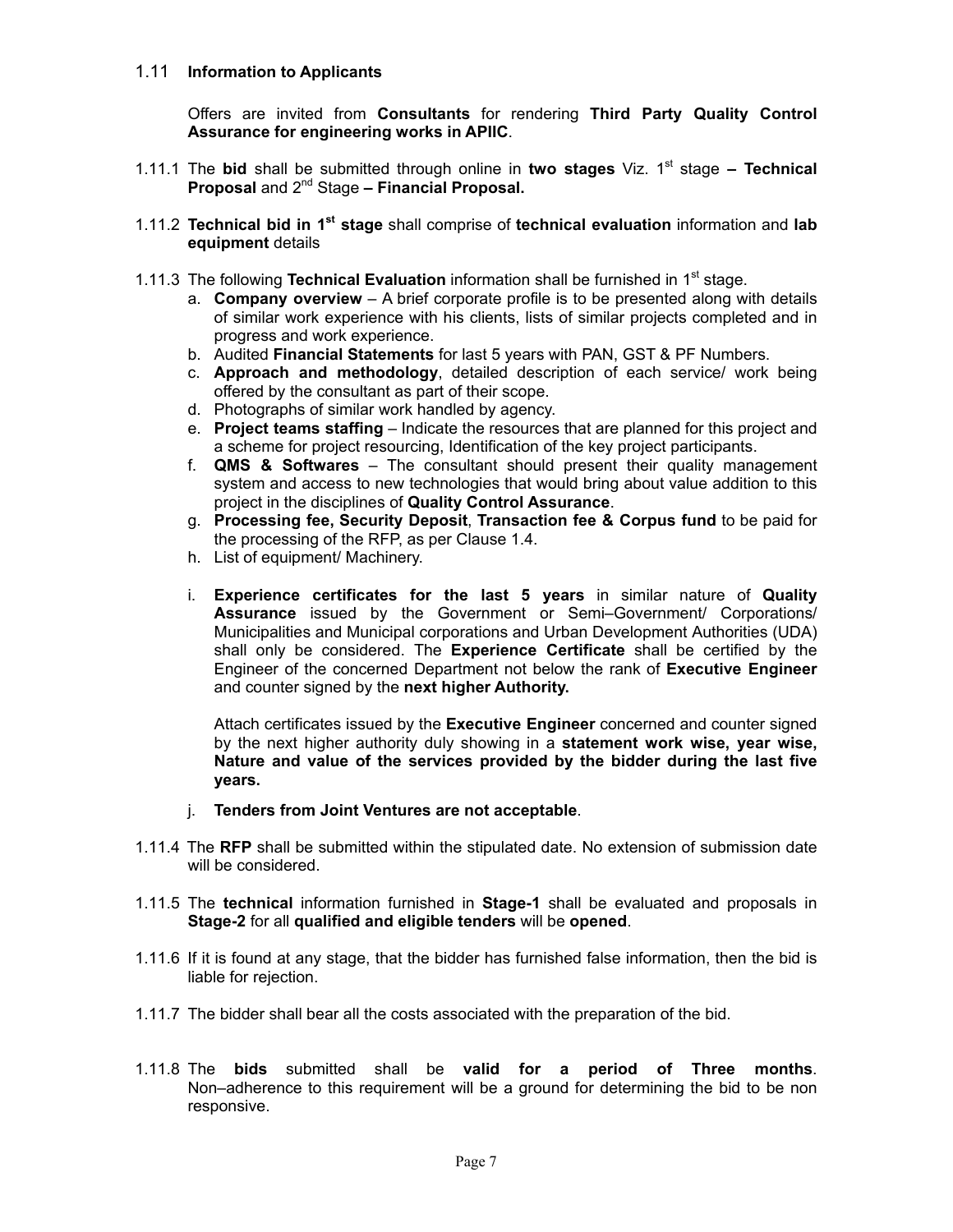1.11.9 Bidders may obtain clarifications from the authority at the following address any time prior to PDD. For this purpose, they will provide at least **two days** notice to the nodal officer specified below:

Smt.K.Vijayakumari, General Manager (QC), 9<sup>th</sup> Floor, APIIC Tower, IT park, Mangalagiri, Guntur District. Cell:9948398953. Ph:0863-2381873. email:k.vijayakumari@gov.in.

- 1.12 Not with standing anything stated elsewhere in these documents, **Authority reserves the right to seek updated information from the bidders to ensure their continued eligibility**. A bidder have been on notice that they may be **disqualified** if it is determined by the Authority, at any stage of the process that the bidder will be unable to fulfill the requirements of the **3rd party Quality Control services** or **fails to continue to satisfy the eligibility criteria.**
- 1.13 The decision of the Authority regarding any **bidder's eligibility** or otherwise shall be final and binding and Authority would be under no obligation to inform any bidder of the grounds of such decision.
- 1.14 The **Security Deposit/ EMD** of **unselected bidders** will be **returned** upon **selection of the successful bidder.** The **Security Deposit/ EMD shall be forfeited if the selected bidder fails to sign the Agreement within 15 days of intimation of selection or withdraws from the selection process during the Bid Validity period and the Bidder can be disqualified from the selection Process**. The Authority then reserves the right to **select another Bidder**.
- 1.15 **Signing of Bids**

The **Bid** shall be signed by a duly **authorized officer** who shall produce satisfactory evidence of his **authorization**. The **bidder** shall sign on all the **statements, documents, certificates owning responsibility for their correctness/ authenticity**.

The **Bidder** shall contain **no alterations or additions**, except those to comply with instructions issued by the **Tender Inviting Officer**, or as necessary to correct errors made by the **Tenderer**, in which case all such corrections shall be initialled by the **person signing the Tender**.

#### 2. **INSTRUCTIONS TO APPLICANTS**

#### **A. GENERAL**

#### **2.1 Scope of Proposal**

2.1.1 Detailed description of the objectives, scope of services, Deliverables and other requirements relating to this Consultancy are specified in this RFP. In case an applicant firm possesses the requisite experience and capabilities required for undertaking the Consultancy, it may participate in the Selection Process either individually (the **"Sole Firm"**) or as lead member of a consortium of firms (the **"Lead Member"**) in response to this invitation. The term applicant (the **"Applicant"**) means the Sole Firm or the Lead Member, as the case may be. The manner in which the Proposal is required to be submitted, evaluated and accepted is explained in this RFP.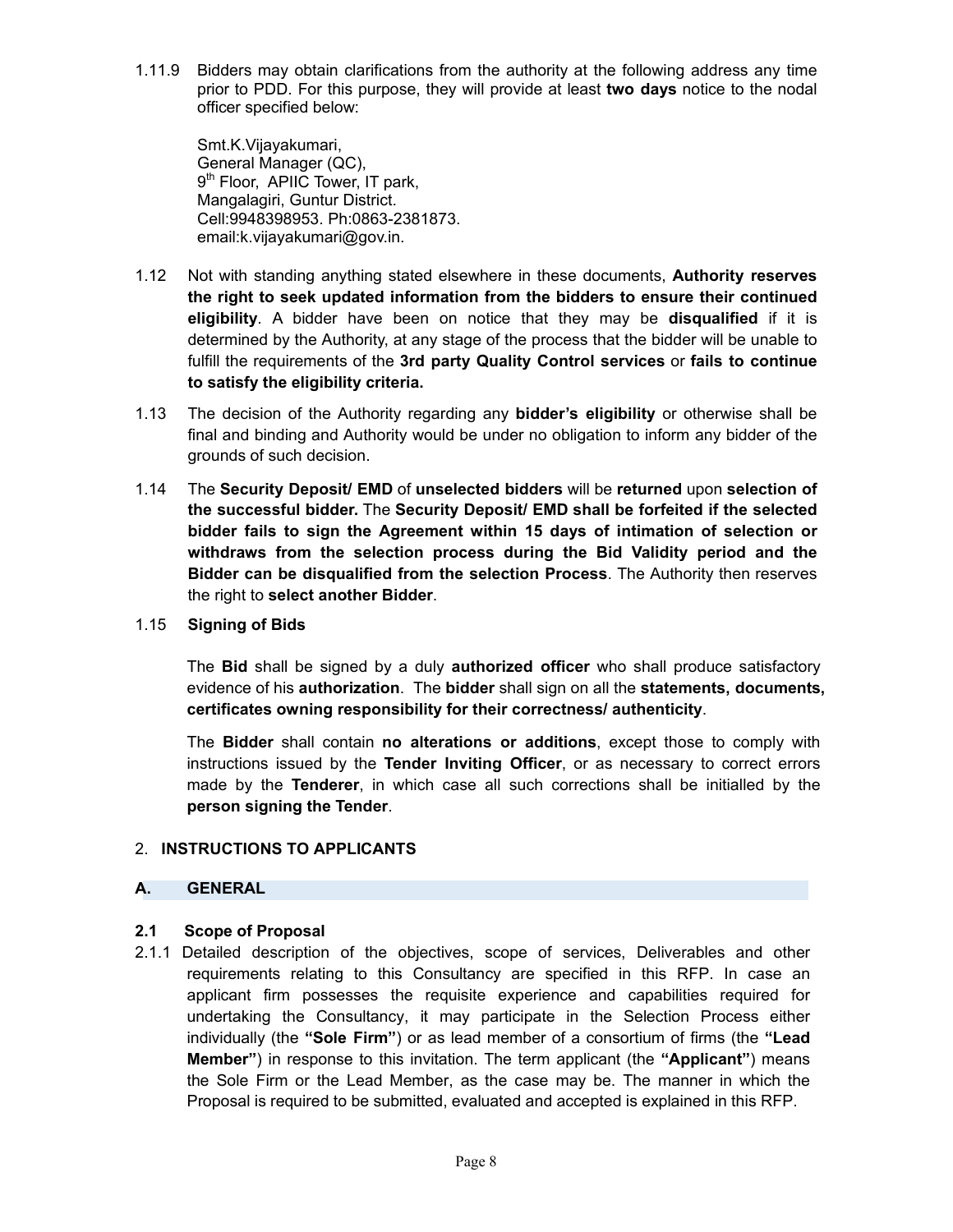- 2.1.2 Applicants are advised that the selection of Consultant shall be on the basis of an evaluation by APIIC through the Selection Process specified in this RFP. Applicants shall be deemed to have understood and agreed that no explanation or justification for any aspect of the Selection Process will be given and that APIIC's decisions are without any right of appeal whatsoever.
- 2.1.3 The Applicant shall submit its Proposal in the form and manner specified in this Section of the RFP. The **Technical Proposal** shall be submitted in the forms at Clause No.2.9.1(III)**Appendices**–Appendix-I and the **Financial Proposal** shall be submitted in the form at Clause No.2.9.1(III)**Appendices**–Appendix-III. Upon selection, the Applicant shall be required to enter into an agreement with APIIC in the form specified at **Schedule-2**.

#### **2.1.4 Key Personnel**

The Consultant's team (the **"Consultancy Team"**) shall consist of the following key personnel (the **"Key Personnel"**) who shall discharge their respective responsibilities to accomplish the tasks mentioned in the TOR:

i) Project Manager/Quality Assurance Engineer cum Team Leader (the **"Team Leader"**) ii) Structural Engineer

- iii) Electrical Engineer
- iv) Quality Engineer.
- v) Support Engineer

#### **2.2 Conditions of Eligibility of Applicants**

- 2.2.1 Applicants must read carefully the minimum conditions of eligibility (the **Conditions of Eligibility"**) provided herein. Proposals of only those Applicants who satisfy the Conditions of Eligibility will be considered for evaluation.
- 2.2.2 To be eligible for evaluation of its Proposal, the Applicant shall fulfill the following:
	- (A) **Technical Capacity:** The Applicant should be a professional firm having a **minimum of 10 (ten) year**s of continuous existence as a legal entity as on 30<sup>th</sup> April 2021. (Copy Of Registration certificate should be enclosed). It is required that the applicant must be a ISO certified. The Applicant shall have, over the past 10 (ten) years preceding the PDD, undertaken at least 1 (one) Eligible Assignment and at least 1 (one) Other Assignment as specified in Clause 2.2.3.
	- (B) **Financial Capacity:** The Applicant shall have received a **minimum** of **Rs.1.00 Crore (Rs. One Crore Only)** per annum as **professional fees** during each of the **5 (Five) financial years preceding the PDD**. For the avoidance of doubt, professional fees here under refer to fees received by the Applicant for providing advisory or consultancy services to its clients.
	- (C) **Availability of Key Personnel:** The Applicant shall offer and make available all Key Personnel meeting the requirements specified in Sub-clause (D) below.
	- (D) **Conditions of Eligibility for Key Personnel:** Each of the Key Personnel must fulfill the Conditions of Eligibility as specified below.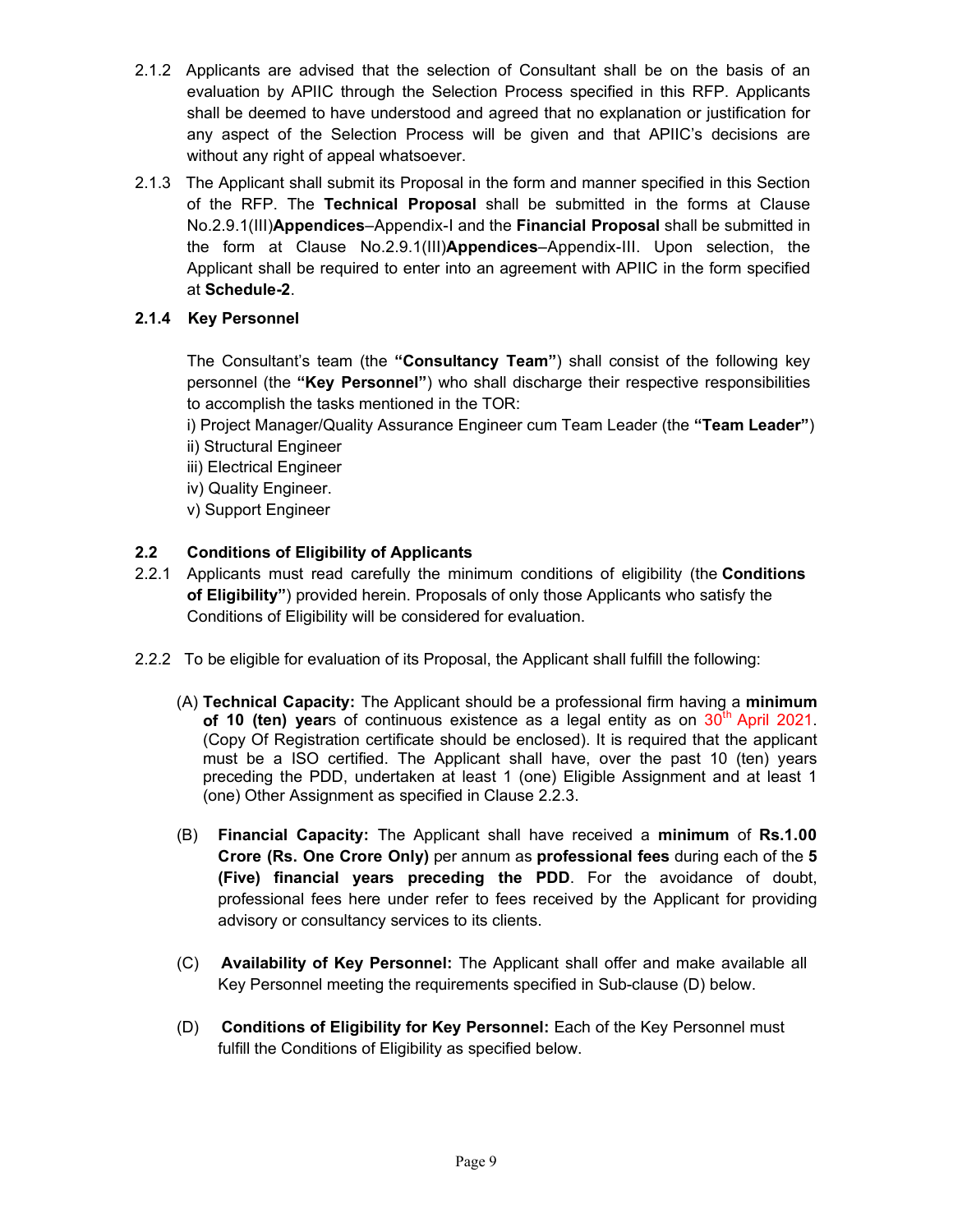| SI.<br>No | <b>Position</b>                                  | <b>Educational Qualifications</b>                                                             | <b>Length of Professional</b><br><b>Experience</b>                  |
|-----------|--------------------------------------------------|-----------------------------------------------------------------------------------------------|---------------------------------------------------------------------|
| 1         | <b>Project Manager</b><br>(the "Team<br>Leader") | Post Graduate in Structural<br>Engineering / Public Health /<br>Geo technical/ Transportation | More than 15-20 Years.<br>(Min 5-8 Years in Quality)<br>Assurance). |
| 2         | <b>Structural</b><br><b>Engineer</b>             | Post Graduate in Structural<br>Engineering                                                    | More than 8-10 Years<br>(Min 3-5 Years in Quality)<br>Assurance).   |
| 3         | <b>Electrical</b><br><b>Engineer</b>             | Electrical<br>Graduate<br>in<br>Engineering                                                   | More than 8-10 Years<br>(Min 3-5 Years in Quality)<br>Assurance).   |
| 4         | <b>Quality Engineer</b>                          | Graduate in Civil Engineering                                                                 | More than 8-10 Years<br>(Min 3-5 Years in Quality)<br>Assurance).   |
| 5         | <b>Support</b><br><b>Engineers</b><br>(2 Nos.)   | Graduate in Civil<br>Engineering                                                              | More than 2-3 Years<br>(Min 2 Years in Quality<br>Assurance).       |

#### **2.2.3 Eligible Assignments and Other Assignment**

- a) For the purposes of satisfying the Conditions of Eligibility and for evaluating the Proposals under this RFP, Eligible assignment is an assignment comprising of advisory/ consultancy assignments in respect of **Quality Control Assurance for engineering works** of cost of each project shall be **more than 1.00 Crore in the last 5 years**. Shall be deemed as eligible assignment (the "**Eligible Assignments**").
- b) For the purposes of satisfying the Conditions of Eligibility and for evaluating the Proposals under this RFP, Other assignment is an assignment comprising of advisory/ consultancy assignments in respect of **Quality Control Assurance for engineering works** of cost of each project shall be **more than 1 Crore** in **the last 5 years**, shall be deemed as other assignment (the "**Other Assignments**").
- 2.2.4 The Applicant shall enclose with its **Proposal, certificate**(s) from its **Chartered Accountant / Statutory Auditors** stating its total revenues from **professional fees** during each of the **past 5 (Five) financial years (as per the format at Form-4 of Appendix-I)** and the fee received in respect of each of the **Eligible Assignments specified in the Proposal** (as per the format at **Form-11** of **Appendix-I**). In the event that the Applicant does not have a statutory auditor, it shall provide the requisite certificate(s) from the firm of **Chartered Accountants** that ordinarily audits the annual accounts of the Applicant. The applicant encloses all the copies scanned and upload.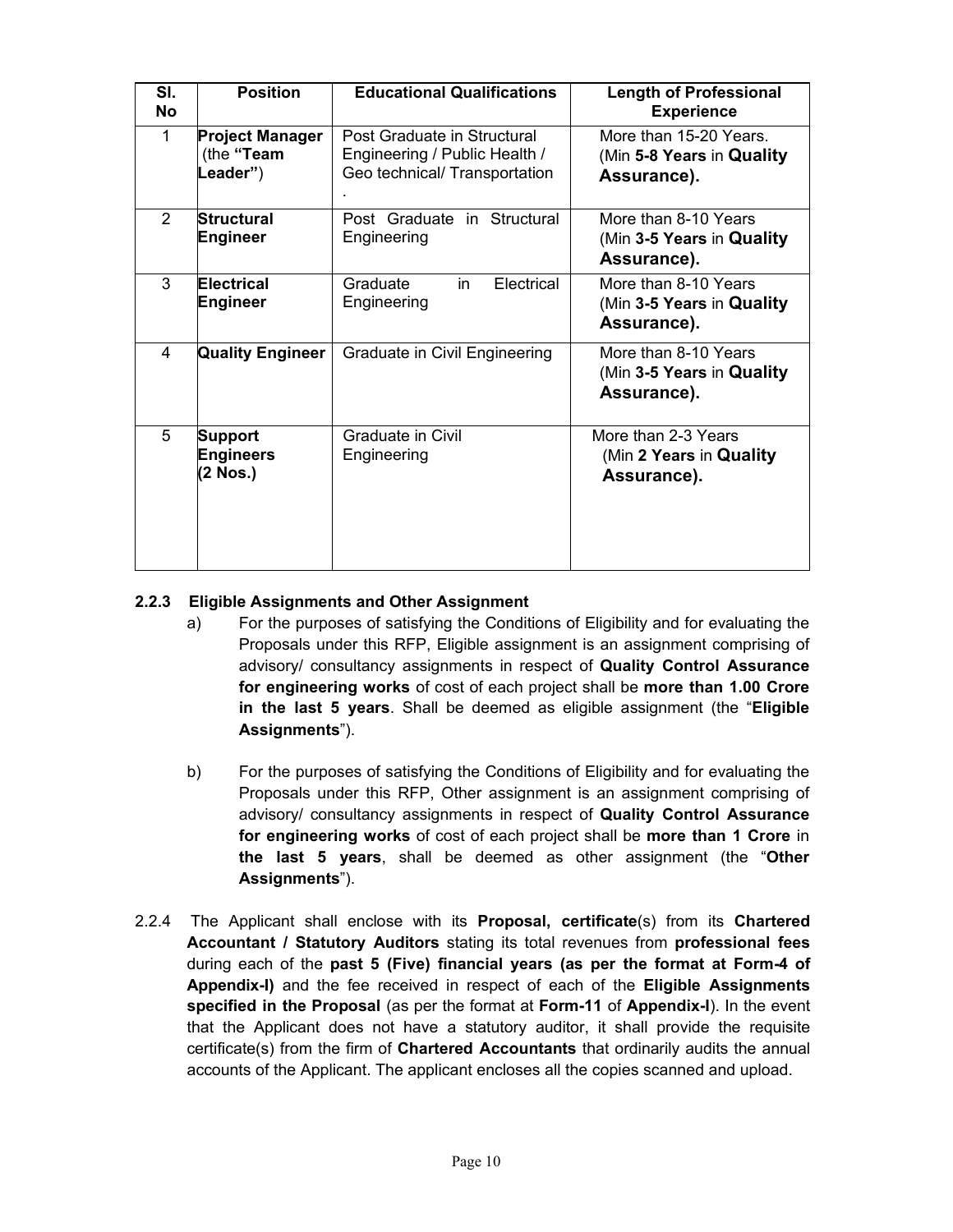- 2.2.5 The Applicant should submit a scanned copy of **Power of Attorney** as per the format at **Form-15 of Appendix-I;** provided, however, that such Power of Attorney would not be required if the Application is signed by a partner or Director (on the Board of Directors) of the Applicant.
- 2.2.6 Any entity which has been barred by the Central Government, any State Government, a statutory authority or a public sector undertaking, as the case may be, from participating in any project, and the bar subsists as on the date of the Proposal, would not be eligible to submit a Proposal either by itself or through its Associate.
- 2.2.7 An Applicant or its Associate should have, during the last **3 (three) years**, neither failed to perform on any agreement, as evidenced by **imposition of a penalty** by an arbitral or judicial authority or a judicial pronouncement or **arbitration award** against the Applicant or its Associate, nor been expelled from any **project or agreement** nor have had any **agreement terminated** for breach by such Applicant or its Associate.
- 2.2.8 While submitting a Proposal, the Applicant should **scan** and attach clearly marked and referenced continuation sheets in the event that the space provided in the specified forms in the **Appendices** is insufficient. Alternatively, Applicants may format the specified forms making due provision for incorporation of the requested information.

#### **2.3 Conflict of Interest**

- 2.3.1 An Applicant shall not have a conflict of interest that may affect the Selection Process or the Consultancy (the **"Conflict of Interest"**). Any Applicant found to have a Conflict of Interest shall be disqualified. In the event of disqualification, APIIC shall forfeit and appropriate the Performance Security, if available, as mutually agreed genuine preestimated compensation and damages payable to APIIC for, *inter alia*, the time, cost and effort of APIIC including consideration of such Applicant's Proposal, without prejudice to any other right or remedy that may be available to APIIC here under or otherwise.
- 2.3.2 APIIC requires that the Consultant provides **professional, objective, and impartial advice** and at all times hold APIIC's interests paramount, avoid **conflicts** with other assignments or its own interests, and act without any consideration for future work. The Consultant shall not accept or engage in any assignment that would be in conflict with its prior or current obligations to other clients, or that may place it in a position of not being able to carry out the assignment in the best interests of APIIC.
- 2.3.3 Some guiding principles for identifying and addressing **Conflicts of Interest** have been illustrated in the **Guidance Note at Schedule-3**. Without limiting the generality of the above, an Applicant shall be deemed to have a Conflict of Interest affecting the Selection Process, if:
	- a) the Applicant, its consortium member (the **"Member"**) or Associates (or any constituent thereof) and any other Applicant, its consortium member or Associate (or any constituent thereof) have common controlling shareholders or other ownership interest; provided that this disqualification shall not apply in cases where the direct or indirect shareholding or ownership interest of an Applicant, its Member or Associate (or any shareholder thereof having a shareholding of more than 5 per cent of the paid up and subscribed share capital of such Applicant, Member or Associate, as the case may be) in the other Applicant, its consortium member or Associate is less than 5% (five per cent) of the subscribed and paid up equity share capital thereof. For the purposes of this **Clause 2.3.3(a),** indirect shareholding held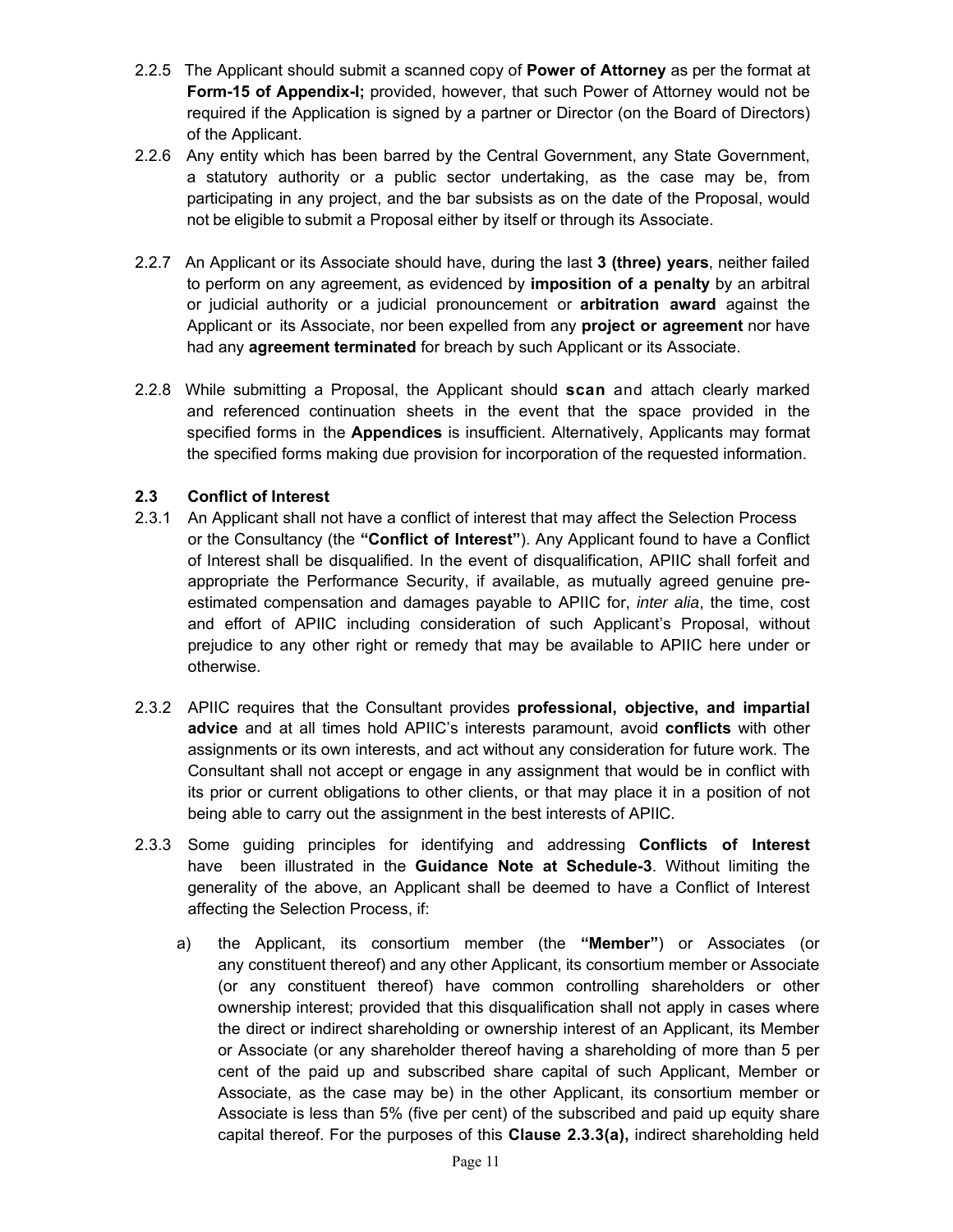through one or more intermediate persons shall be computed as follows: (aa) where any intermediary is controlled by a person through management control or otherwise, the entire shareholding held by such controlled intermediary in any other person (the **"Subject Person"**) shall be taken into account for computing the shareholding of such controlling person in the Subject Person; and (bb) subject always to Sub-clause (aa) above, where a person does not exercise control over an intermediary, which has shareholding in the Subject Person, the computation of indirect shareholding of such person in the Subject Person shall be undertaken on a proportionate basis; provided, however, that no such shareholding shall be reckoned under this Sub-clause (bb) if the shareholding of such person in the intermediary is less than **26% (twenty six per cent)** of the subscribed and paid up equity shareholding of such intermediary; or

- b) A constituent of such Applicant is also a constituent of another Applicant; or
- c) Such Applicant or its Associate receives or has received any **direct or indirect subsidy or grant** from any other Applicant or its Associate; or
- d) Such Applicant has the same **legal representative** for purposes of this Application as any other Applicant; or
- e) Such Applicant has a relationship with another Applicant, directly or through common third parties, that puts them in a position to have access to each other's information about, or to **influence the Application** of either or each of the other Applicant; or
- f) There is a conflict among this and other consulting assignments of the Applicant (including its personnel and other members, if any) and any subsidiaries or entities controlled by such Applicant or having common controlling shareholders. The duties Of the Consultant will depend on the circumstances of each case. While providing consultancy services to APIIC for this particular assignment, the Consultant shall not take up any assignment that by its nature will result in conflict with the present assignment; or
- g) a firm which has been engaged by APIIC to **provide goods or works or services for a project, and its Associates**, will be **disqualified from providing consulting services for the same project** save and except as provided in **Clause 2.3.4**; conversely, a firm hired to provide consulting services for the preparation or implementation of a project, and its Members or Associates, will be disqualified from subsequently providing goods or works or services related to the same project; or
- h) the Applicant, its **Member or Associate** (or any constituent thereof), and the bidder or Concessionaire, if any, for the Project, its contractor(s) or sub-contractor(s) (or any constituent thereof) have common controlling shareholders or other ownership interest; provided that this **disqualification** shall not apply in cases where the direct or indirect shareholding or ownership interest of an Applicant, its Member or Associate(or any shareholder thereof having a shareholding of more than 5% (five percent) of the paid up and subscribed share capital of such Applicant, Member or Associate, as the case may be,) in the bidder or Concessionaire, if any, or its contractor(s) or sub-contractor(s) is less than **5% (five percent)** of the paid up and subscribed share capital of such Concessionaire or its contractor(s) or subcontractor(s); provided further that this disqualification shall not apply to ownership by a bank, insurance company, pension fund or a Public Financial Institution referred to in **Section 4A of the Companies Act 1956**. For the purposes of this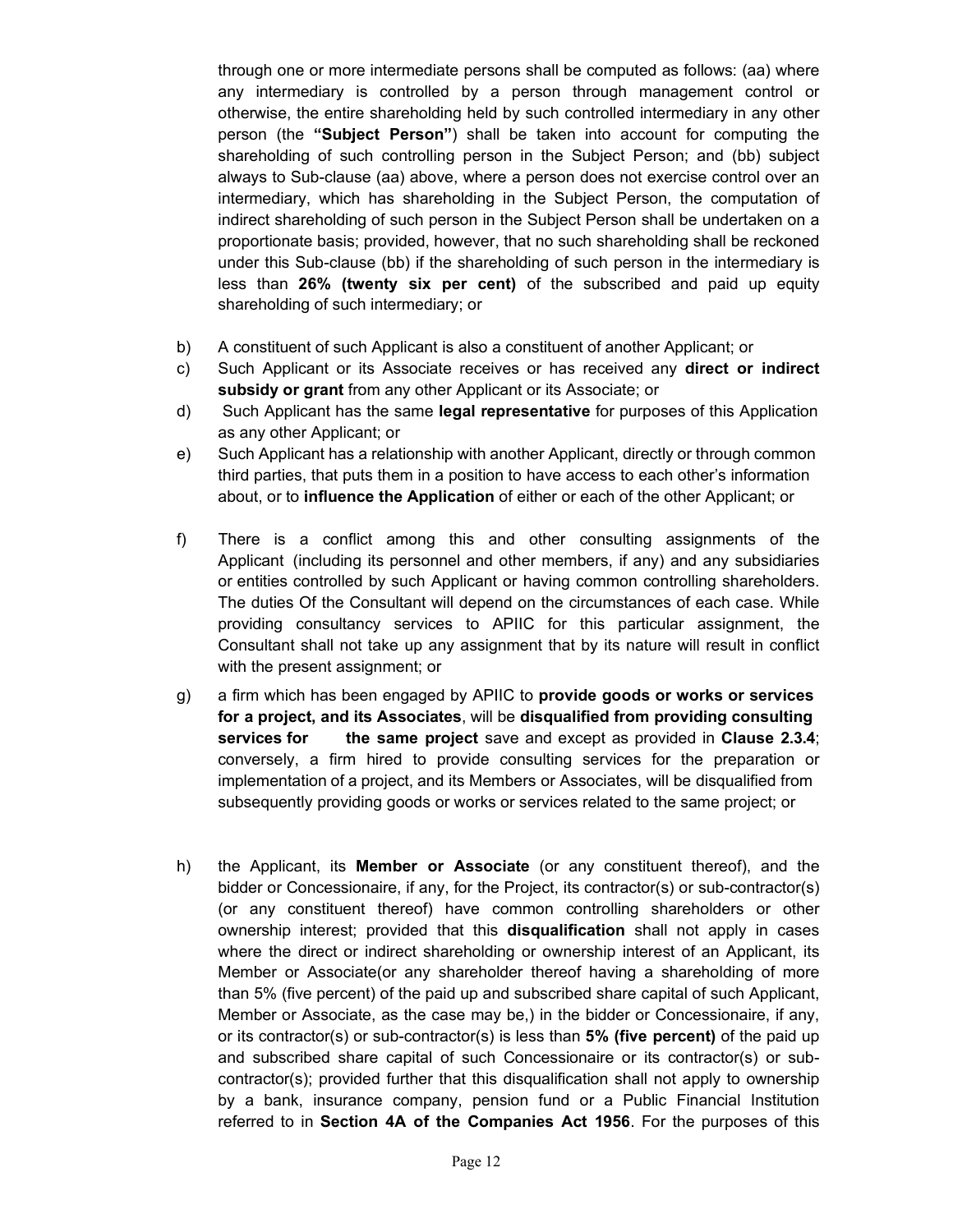Sub-clause (h), indirect shareholding shall be computed in accordance with the provisions of Sub- clause (a) above.

 For purposes of this **RFP**, Associate means, in relation to the Applicant, a person who controls, is controlled by, or is under the common control with such Applicant, or is deemed or published as an **"Associate Office"**; or has a formal arrangement such as tie up for client referral or technology sharing, **joint venture** with the Applicant (the **"Associate"**); provided, however, that if the Applicant has any formal arrangement such as **consortium membership** in a consortium of advisers/ consultants for a particular assignment/ project, not being this project, with any other person, then such other person shall not be treated to be an Associate of the Applicant solely due to the reason of forming such **consortium**. As used in this definition, the expression **"control"** means, with respect to a person which is a company or corporation, the ownership, directly or indirectly, of more than **50% (fifty per cent)** of the voting shares of such person, and with respect to a person which is not a company or corporation, the power to direct the management and policies of such person by operation of law or by contract.

- 2.3.4 An Applicant eventually appointed to provide Consultancy for this Project, its Associates, affiliates and the **Team Leader**, shall be disqualified from subsequently **providing goods or works or services** related to the **Quality Control Assurance Services for Engineering works and any breach** of this obligation shall be construed as **Conflict of Interest**; provided that the restriction herein shall not apply after a **period of 3 (three) years from the completion of this assignment** or to any consulting assignments granted by banks/ lenders at any time; provided further that this restriction shall not apply to **consultancy/ advisory services** performed for APIIC in continuation of this Consultancy or to any subsequent consultancy/ advisory services performed for APIIC in accordance with the rules of APIIC. For the avoidance of doubt, an entity affiliated with the Consultant shall include a partner in the Consultant's firm or a person who holds more than **5% (five per cent)** of the subscribed and paid up share capital of the Consultant, as the case may be, and any Associate thereof. For the avoidance of doubt, in the event that: (a) the **Team Leader** of an **Applicant/ Consultant** was a partner or an employee of another firm, which attracts the provisions relating to **Conflict of Interest** hereunder; and (b) was directly or indirectly associated with any assignment that causes a **Conflict of Interest** hereunder, then such **Team Leader** shall be deemed to suffer from **Conflict of Interest** for the purpose hereof.
- 2.3.5 In the event that the Consultant, its Associates or affiliates are **auditors or financial advisers** to any of the bidders for the Project, they shall make a disclosure to APIIC as soon as any **potential conflict** comes to their notice but in no case later than **7 (seven) days** from the opening of the **RFQ (Request for Qualification)** applications for the Project and any breach of this obligation of disclosure shall be construed as **Conflict of Interest**. APIIC shall, upon being notified by the Consultant under this **Clause 2.3.5**, decide whether it wishes to **terminate** this Consultancy or otherwise, and convey its decision to the Consultant within a period not exceeding **15 (fifteen) days**.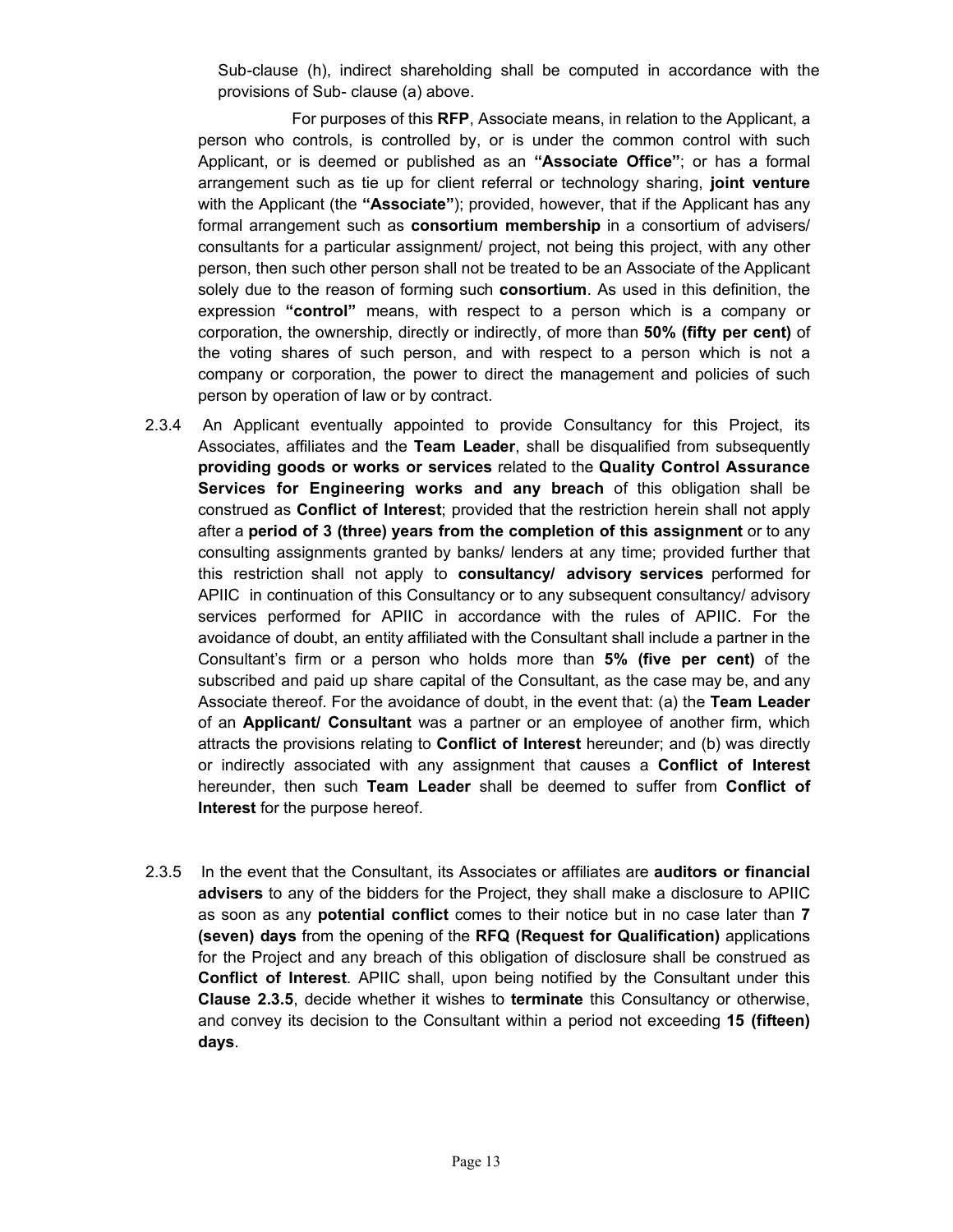#### **2.4 Number of Proposals**

No Applicant or its Associate shall submit more than **one Application** for the Consultancy. An Applicant applying individually or **as an Associate** shall not be entitled to submit **another application** either individually or as a member of any consortium, as the case may be.

#### **2.5 Cost of Proposal**

The Applicants shall be responsible for all of the costs associated with the preparation of their Proposals and their participation in the Selection Process including subsequent negotiation, visits to APIIC, Project site, etc. APIIC will not be responsible or in any way liable for such costs, regardless of the conduct or outcome of the Selection Process.

#### **2.6 Visit to APIIC and verification of information**

Applicants are encouraged to submit their respective Proposals after visiting the **site/ office of APIIC** and ascertaining for themselves the availability of documents and other data with APIIC, **Applicable Laws and regulations** or any other matter considered relevant by them.

#### **2.7 Acknowledgement by Applicant**

- 2.7.1 It shall be deemed that by submitting the Proposal, the **Applicant** has:
	- (a) made a complete and careful examination of the RFP;
	- (b) Received all relevant information requested from APIIC;
	- (c) accepted the **risk of inadequacy**, error or mistake in the information provided in the RFP or furnished by or on behalf of APIIC or relating to any of the matters referred to in **Clause 2.6** above;
	- (d) satisfied itself about all matters, things and information, including matters referred to in **Clause 2.6** herein above, necessary and required for submitting an informed Application and performance of all of its obligations there under;
	- (e) Acknowledged that it does not have a **Conflict of Interest**; and
	- (f) agreed to be bound by the undertaking provided by it under and in terms hereof.
- 2.7.2 **APIIC shall not be liable for any omission, mistake or error** in respect of any of the above or on account of any matter or thing arising out of or concerning or relating to RFP or the **Selection Process**, including any error or mistake therein or in any information or data given by APIIC.

#### **2.8 Right to reject any or all Proposals**

- 2.8.1 Not withstanding anything contained in this RFP, **APIIC reserves the right to accept or reject any Proposal** and to **annul the Selection Process and reject all Proposals**, at any time without any **liability or any obligation for such acceptance**, **rejection or annulment**, and without assigning any reasons therefore.
- 2.8.2 Without prejudice to the generality of **Clause 2.8.1**, APIIC reserves the right to reject any Proposal if:
	- (a) at any time, a material misrepresentation is made or discovered, or
	- (b) the Applicant does not provide, within the time specified by APIIC, the **supplemental information** sought by APIIC for **evaluation of the Proposal**.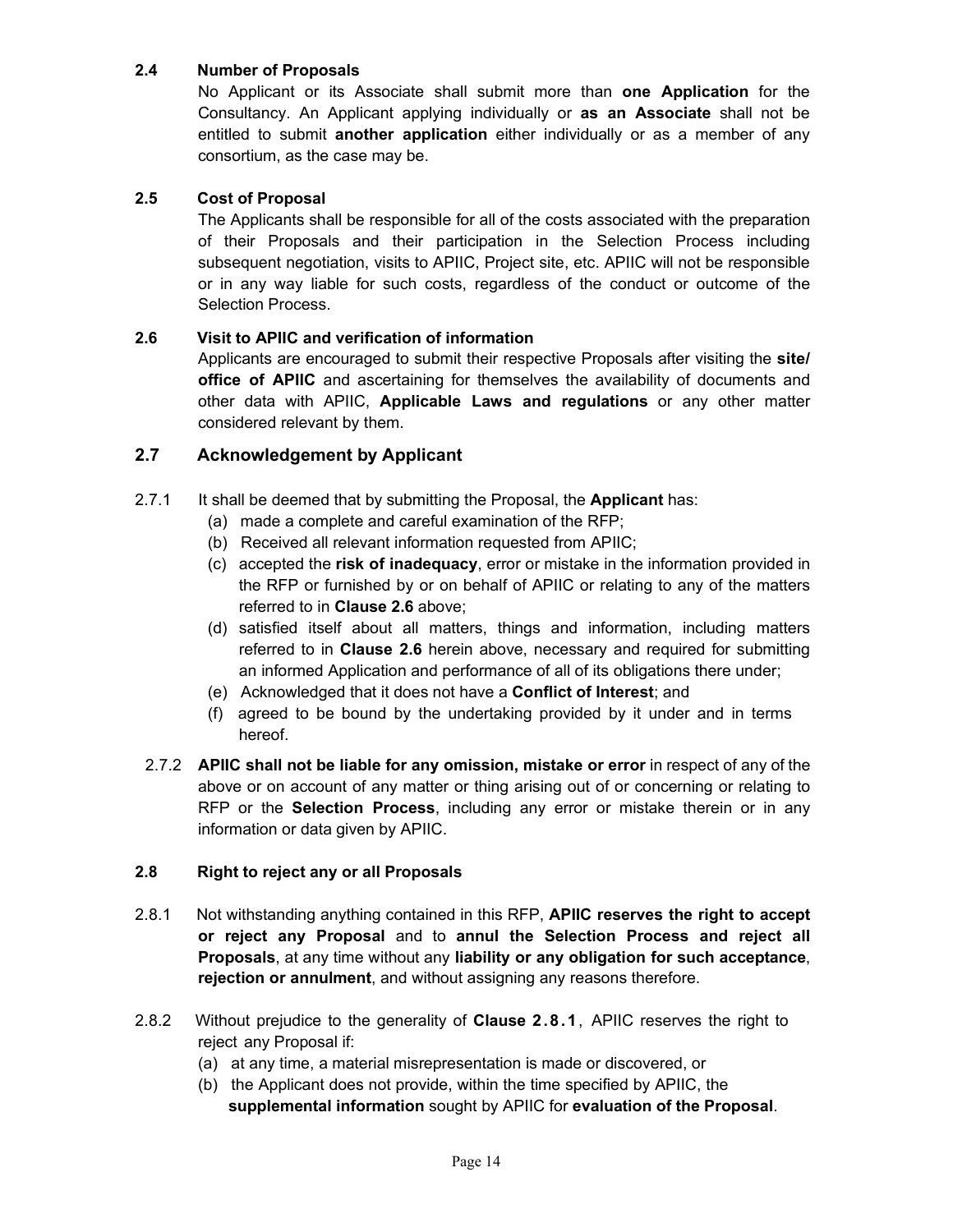**Misrepresentation/ improper response** by the Applicant may lead to the **disqualification** of the Applicant. If the Applicant is the **Lead Member** of a consortium, then the entire consortium may be disqualified / rejected. If such disqualification / rejection occurs after the Proposals have been opened and the highest ranking Applicant gets disqualified / rejected, then APIIC reserves the right to consider the **next best Applicant**, or take any other measure as may be deemed fit in the sole discretion of APIIC, including annulment of the **Selection Process**.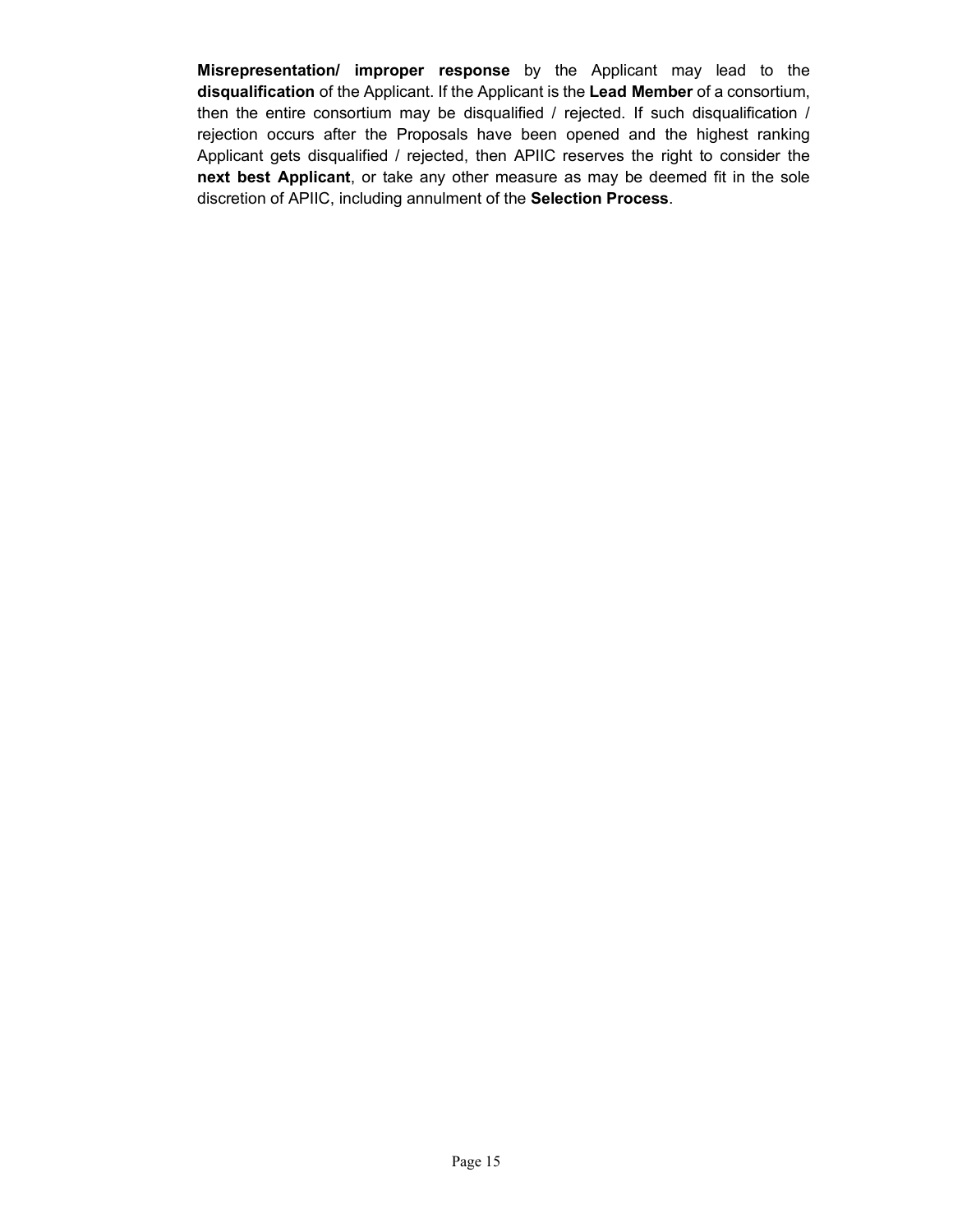#### **B. DOCUMENTS**

#### **2.9 Contents of the RFP**

2.9.1 This RFP comprises the Disclaimer set forth hereinabove, the contents as listed below and will additionally include any Addendum / Amendment issued in accordance with **Clause 2.11**:

#### **I. Request for Proposal**

- 1 Introduction
- 2 Instructions to Applicants
- 3 Criteria for Evaluation
- 4 Fraud and corrupt practices
- 5 Miscellaneous

#### **II. Schedules**

- 1 Terms of Reference
- 2 Form of Agreement Annex-1: Terms of Reference Annex-2: Deployment of Personnel **Annex-3: Approved Sub-consultant(s)**  Annex-4: Payment Schedule
- 3 Guidance Note on Conflict of Interest

#### **III. Appendices**

#### **1) Appendix-I: Technical Proposal**

- Form 1: Letter of Proposal
- Form 2: Proposed Methodology and Work Plan
- Form 3: List of Similar works- Quality Assurance Services
- Form 4: Financial Capacity of the Applicant
- Form 5: Lab Facilities
- Form 6: Particulars of Key Personnel
- Form 7: Litigation History
- Form 8: CVs of Professional Personnel
- Form 9: Abstract of Eligible Assignments and Other Assignments of the Applicant
- Form 10: Abstract of Eligible Assignments of Key Personnel
- Form 11: Eligible Assignments and Other Assignments of Applicant
- Form 12: Eligible Assignments of Key Personnel
- Form 13: Particulars of the Applicant
- Form 14: Statement of Legal Capacity
- Form 15: Power of Attorney
- Form 16: Proposal for Sub-consultant(s)
- 2) **Appendix-II : Relevant Codes**
- **3) Appendix-III: Financial Proposal**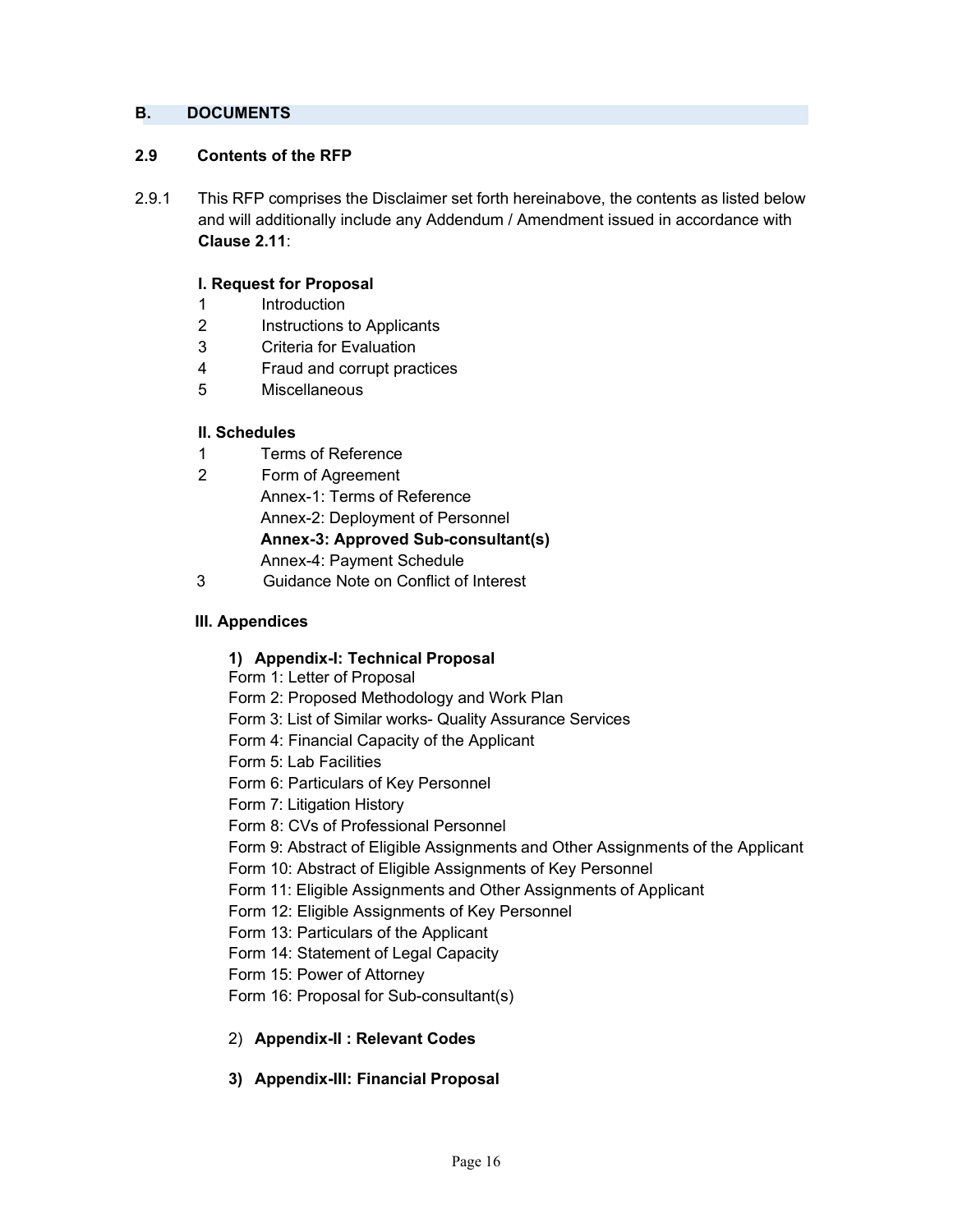#### **2.10 Clarifications**

- 2.10.1 Applicants requiring any clarification on the **RFP** may send their queries to the APIIC in writing before the date mentioned in the Schedule of Selection Process at **Clause 1.11.9**. The envelopes shall clearly bear the following identification:
- 2.10.2 **"Queries/ Request for Additional Information concerning RFP for** Appointment of **"Third Party Quality Control Assurance Agency for Engineering works in Andhra Pradesh Industrial Infrastructure Corporation Limited".**
- 2.10.3 APIIC shall **Endeavour** to respond to the queries within the period specified therein but **not later than 7 (seven) days prior to the PDD**. APIIC will post the reply to all such queries on the **Official Website without reference to the source of queries**.
- 2.10.4 APIIC reserves the right **not to respond** to any queries or provide any clarifications, in its sole discretion, and nothing in this **Clause 2.10** shall be construed as obliging APIIC to respond to any question or to provide any clarification.

#### **2.11 Amendment of RFP**

- 2.11.1 At any time prior to the deadline for submission of Proposal, APIIC may, for any reason, whether at its own initiative or in response to clarifications requested by an Applicant, **modify the RFP document by the issuance of Addendum/ Amendment and posting it on the Official Website**.
- 2.11.2 All such amendments will be posted on the website www.apeprocurement.gov.in Along with the revised RFPcontaining the amendments and will be binding on all Applicants.
- 2.11.3 In order to afford the Applicants a reasonable time for taking an amendment into account, or for any other reason, APIIC may, in its sole discretion, **extend the PDD**.

#### **C. PREPARATION AND SUBMISSION OF PROPOSAL**

#### **2.12 Language**

The Proposal with all accompanying documents (the **"Documents"**) and all communications in relation to or concerning the **Selection Process** shall be in English language and strictly on the forms provided in this RFP on **e-procurement plat form**. No supporting document or printed literature shall be submitted with the Proposal unless specifically asked for and in case any of these Documents is in another language, it must be accompanied by an accurate translation of all the relevant passages in English, in which case, for all purposes of interpretation of the Proposal, the translation in English shall prevail.

#### **2.13 Format and signing of Proposal**

2.13.1 The Applicant shall provide all the information sought under this RFP. APIIC would evaluate only those Proposals that are uploaded in the **specified form**s and complete in all respects.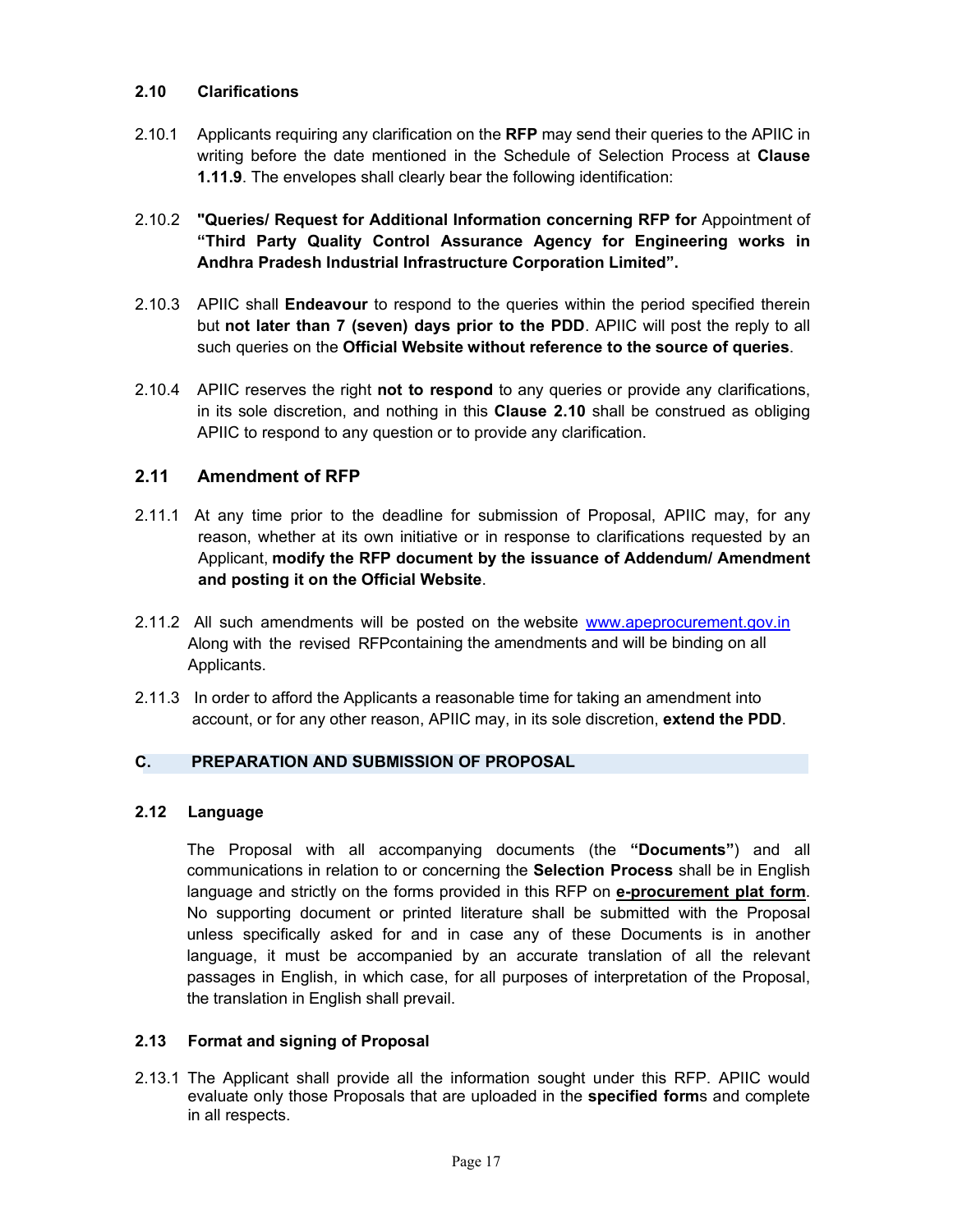2.13.2 Applicants should note the **PDD**, as specified in **Clause 1.8**, for submission of Proposals. Except as specifically provided in this RFP, **no supplementary material** will be entertained by APIIC, and that evaluation will be carried out only on the basis of Documents received by the **closing time of PDD** as specified in **Clause 2.17.1**. Applicants will ordinarily not be asked to provide additional material information or documents subsequent to the date of submission, and unsolicited material if submitted will be summarily rejected.

#### **2.14 Technical Proposal**

- 2.14.1 Applicants shall submit the **technical proposal** in the formats at **Appendix-I** (the  **"Technical Proposal")** to be scanned and upload in the **www.apeprocurement.gov.in website.**
- 2.14.2 While submitting the **Technical Proposal**, the Applicant shall, in particular, ensure that the following documents to be scanned and uploaded:
	- a) **Processing Fee and Proposal Security** is provided;
	- b) all forms are submitted in **the prescribed formats** and signed by the **prescribed signatories**;
	- c) **Power of attorney**, if applicable, is executed as per Applicable Laws;
	- d) **CVs of all Key Personnel** have been included;
	- e) **Key Personnel** have been proposed only if they meet the Conditions of Eligibility laid down at **Clause 2.2.2 (D) of the RFP**;
	- f) no alternative proposal for any **Key Personnel** is being made and only **one CV** for each position has been furnished;
	- g) the **CVs have been recently signed and dated, by the respective Personnel and countersigned by the Applicant**;
	- h) the **CVs** shall contain an **undertaking** from the respective **Key Personnel** about his/her availability for the duration specified in the RFP;
	- i) **Key Personnel** proposed have good working knowledge of English language;
	- j) **Key Personnel** would be available for the period indicated in the **TOR**;
	- k) no **Key Personnel** should have attained the age of **75 years** at the time of submitting the proposal; and
	- l) the proposal is responsive in terms of **Clause 2.21.3.**
	- 2.14.3 Failure to comply with the requirements spelt out in this **Clause 2.14** shall make the Proposal liable to be rejected.
	- 2.14.4 If an individual **Key Personnel** makes a **false** averment regarding his **qualification**, experience or other particulars, he shall be liable to be **debarred** for any future assignment of APIIC for a period of **3 (three) years**. The award of this Consultancy to the Applicant may also be liable to **cancellation** in such an event.
	- 2.14.5 The **Technical Proposal** shall not include any **financial information** relating to the Financial Proposal.
	- 2.14.6 The proposed team shall include experts and specialists (the **"Professional Personnel"**) in their respective areas of expertise and managerial/support staff (the **"Support Personnel"**) such that the Consultant should be able to complete the Consultancy within the specified time schedule. The **Key Personnel** specified in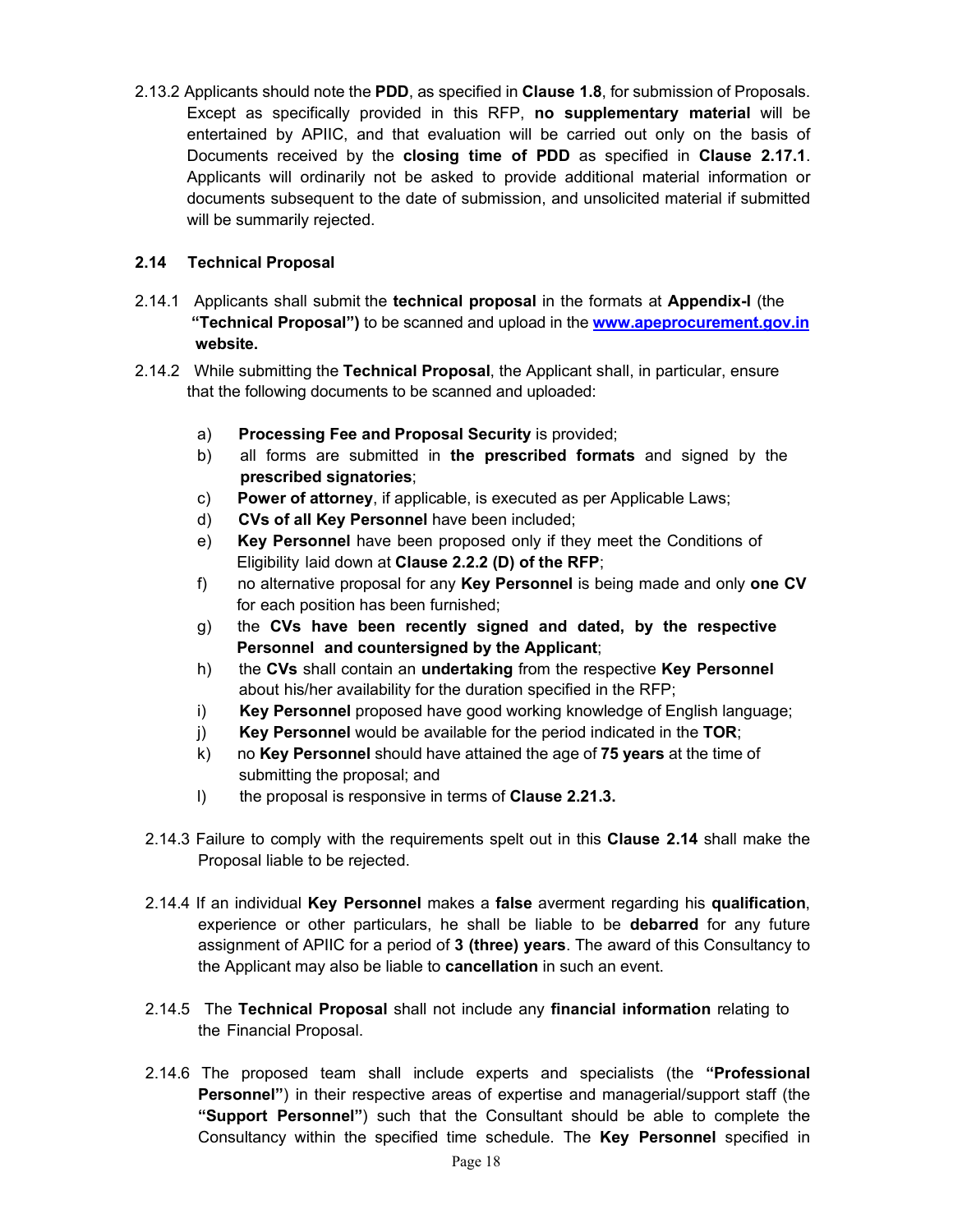**Clause 2.1.4** shall be on the roles of the firm for a minimum period of **1 (one) year**. The team shall comprise other competent and experienced professional personnel in the relevant areas of expertise (where applicable) as required for Successful completion of this Consultancy. The **CV of each such professional personnel** should be submitted in the format at **Form-8 of Appendix-I**.

- 2.14.7 An Applicant may, if it considers necessary, propose suitable Sub-Consultants in specific areas of expertise. **Credentials of such sub-consultants** should be submitted in **Form-13 of Appendix- I.** A Sub-Consultant, however, shall not be a substitute for any Key Personnel.
- 2.14.8 APIIC reserves the right to verify all statements, information and documents, submitted by the Applicant in response to the RFP. Any such verification or the lack of such verification by APIIC to undertake such verification shall not relieve the Applicant of its obligations or liabilities here under nor will it affect any rights of APIIC there under.
- 2.14.9 In case it is found during the evaluation or at any time before signing of the Agreement or after its execution and during the period of subsistence thereof, that one or more of the **eligibility conditions have not been met by the Applicant** or the Applicant has made material misrepresentation or has given any materially **incorrect or false information**, the Applicant shall be **disqualified forthwith** if not yet appointed as the Consultant either by issue of the LOA or entering into of the Agreement, and if the Selected Applicant has already been issued the LOA or has entered into the Agreement, as the case may be, the same shall, notwithstanding anything to the contrary contained therein or in this RFP, be liable to be **terminated**, by a communication in writing by APIIC without APIIC being liable in any manner whatsoever to the Selected Applicant or Consultant, as the case maybe.

In such an event, APIIC shall **forfeit and appropriate the Performance Security**, if available, as mutually agreed pre-estimated compensation and damages payable to APIIC for, *inter alia*, time, cost and effort of APIIC, without prejudice to any other right or remedy that may be available to APIIC.

#### **2.15 Financial Proposal**

- 2.15.1 Applicants shall submit the **financial proposal in the format at Appendix-III (the "Financial Proposal")** clearly indicating **the \_\_\_\_\_\_\_\_\_\_\_\_\_\_% of total value of works executed by the Consultancy in both figures and words, in Indian Rupees,** and signed by the Applicant's Authorized Representative. In the event of any difference between **figures and words,** the **lower of the two shall only be considered.** 
	- 2.15.2 While submitting the **Financial Proposal**, the Applicant shall ensure the following:
		- (i) All the costs associated with the assignment shall be included in the **Financial Proposal**. These shall normally cover remuneration for all the Personnel (Expatriate and Resident, in the field, office etc), accommodation, air fare, lab equipment & Testing equipment, printing of documents/reports, etc. The total amount indicated in the **Financial Proposal** shall be without any condition attached or subject to any assumption, and shall be final and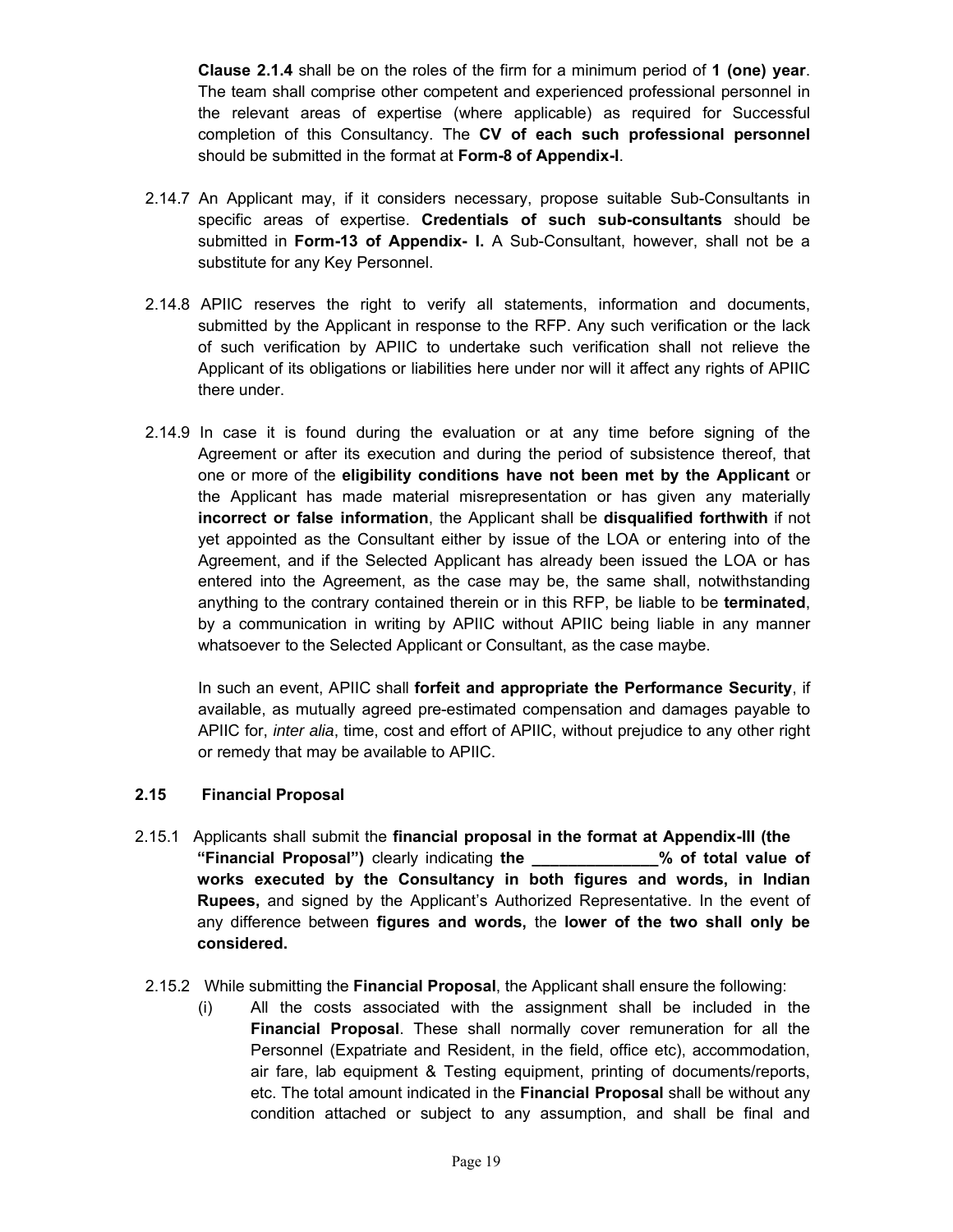binding. In case any assumption or condition is indicated in the **Financial Proposal**, it shall be considered non-responsive and liable to be rejected.

(ii) The **Financial Proposal** shall take into account all expenses and tax liabilities. **For the avoidance of doubt, it is clarified that all taxes, excluding GST, shall be deemed to be included in the costs shown under different items of the Financial Proposal**. Further, all payments shall be subject to **deduction of taxes** at source as per **Applicable Laws.** 

#### **2.16 Submission of Proposal**

- 2.16.1 The bidders need to contact the **General Manager (QC),** APIIC Ltd., Mangalagiri for any information on **'e'-procurement**.
	- a) The bidders need to register on the electronic procurement market place of Government of Andhra Pradesh that is www.apeprocurement.gov.in. On registration in the eprocurement market place they will be provided with a user ID and password by the system using which they can submit their proposals on line.
	- b) While registering on the e-procurement market place, bidders need to scan and upload the required documents as per the RFP requirements on to their profile such uploaded documents need to be attached to the RFP while submitting the Proposals.
	- c) The e-procurement market place provides an online self-service registration facility to such of the contractors who are already registered with respective participating departments for supply of specified goods and services
- 2.16.2 The **transaction fee** shall be paid through **electronic gateway of ICICI / HDFC** with eprocurement platform as per GO MS Nos:13 dt:05/02/2006. The APIIC will not take any responsibility for any delay and non receipt.
- 2.16.3 If the **lowest bidder/Successful bidder** backs out at the time of agreement, penalty of **forfeiture of EMD** will be imposed and business of the agency will be **suspended for THREE years** with all the Departments in A.P. in respect of conventional tenders also vide G.O Ms No:259 of T&B (R.V) dept dt:06.09.2008.
- 2.16.4 The applicant shall furnish a **declaration** in online stating that the **soft copies uploaded by them are genuine**. Any incorrectness / deviation noticed will be viewed seriously and apart from cancelling the work duly **forfeiting the Security Deposit**, **criminal action** will be initiated including suspension of business.

#### **2.16.5 Language of the Tender**

All documents relating to the RFP shall be in the English language only.

#### **2.16.6 Documents comprising of the Tender.**

The bidders who are desirous of participating in e-procurement shall submit their **technical Proposals, price bids etc., through online in the standard prescribed in the RFP documents, displayed at e market place**. The Applicant should upload the scanned copies of all the relevant certificates, documents etc., in the **e market place** in support of their **technical Proposals**. The bidders shall **sign** on all the statements, documents, certificates, uploaded by him, owning responsibility for their correctness/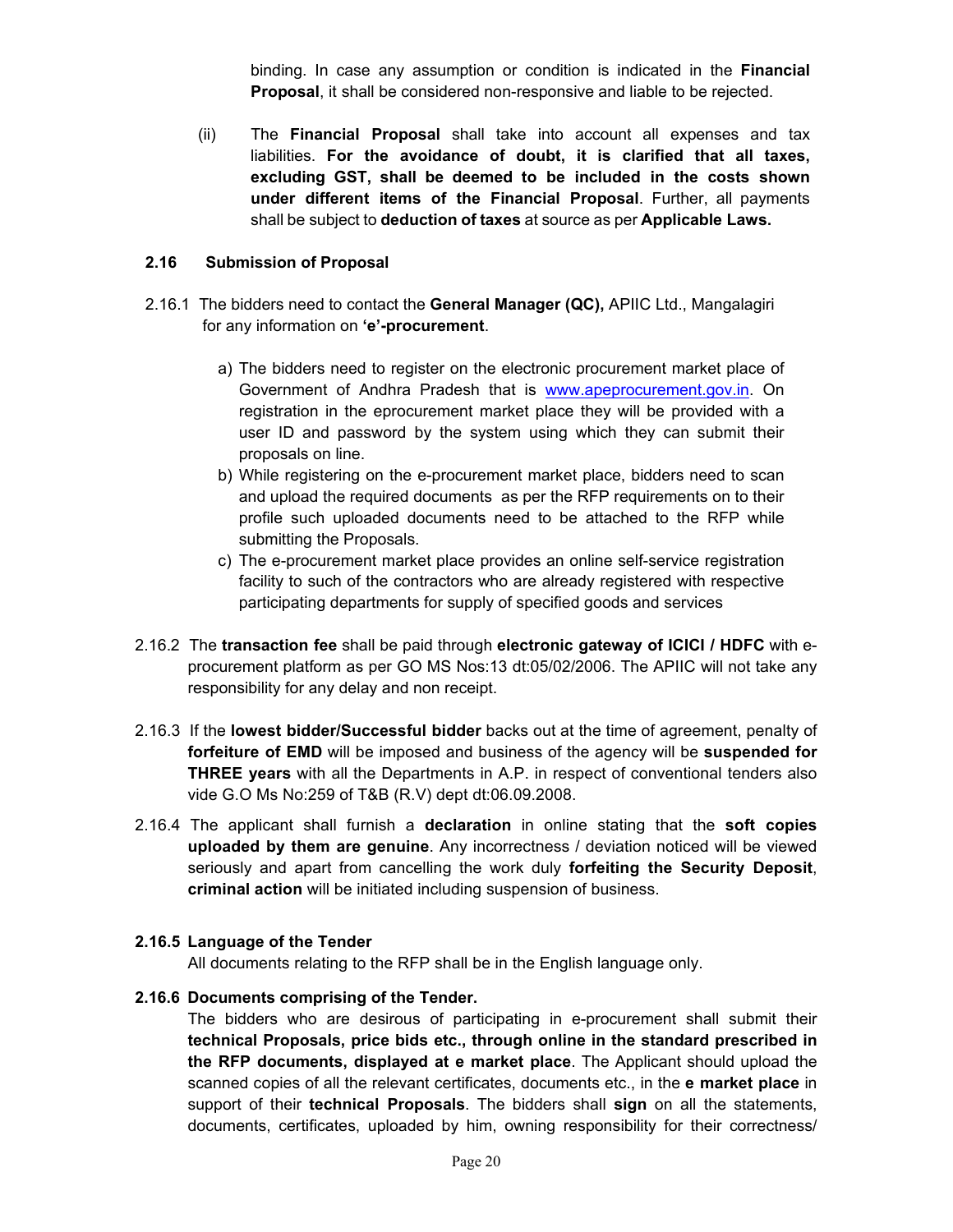authenticity. The **Bidder** shall furnish the following **particulars** in the **formats** enclosed, supported by documentary evidence as specified in the formats.

- i) **Check list** to accompany the tender.
- ii) **Technical Proposal including the following.**
	- **a) Security Deposit/ EMD** in shape of **Online Payment.**
	- **b) Bid Processing Fee** payment in shape of **Online Payment.**
	- **c) Attested** copies of documents relating to the **Registration of the firm**,
	- **d)** A copy of **GST Registration Certificate**
	- **e)** A copy of **PF registration**
	- **f)** A copy of **PAN CARD Number.**
	- **g)** Write up on **Firms** understanding of the **project requirements** and **Proposed Methodology and Work Plan** in the **Forms 2 of Appendix-I.**
	- **h)** Documentary evidence for providing **Quality assurance services** for the similar works executed in the **last five financial years (i.e. from 2016-17 to 2020-21) in Form 3 of Appendix-I.**
	- **i) Annual Turnover Details** in the **last five financial years** (i.e. from 2016-17 to 2020-21). Certified by **Charted Accountant in Form 4 of Appendix-I**.
	- **j) Lab Facilities in Form 5 of Appendix-I**.
	- **k)** Details of **key personal** employed as per the statement **in Form 6 of Appendix-I**.
	- **l)** Information regarding any **litigation**, with Government during the **last five years**, in which the Bidder is involved in **Form 7 of Appendix-I**
	- **m)** Information regarding CVs of Professional Personnel, Abstract of Eligible Assignments and Other Assignments, Eligible Assignments and Other Assignments, Particulars of the Applicant, Statement of Legal Capacity, Power of Attorney & Proposal for Sub-consultant(s) as per the statement **in Forms of Appendix-I**.
- iii) **Schedules including the following**
	- *a) Annex -1: Terms of Reference*
	- *b) Annex-2: Deployment of Key Personnel*
	- *c) Annex-3: Approved Sub-Consultant(s)*
	- *d) Annex-4: Payment Schedule.*
- iv) **Appendix-III: Financial Proposal**

#### **2.16.7 As per GO MS. No.174, I&CAD, Dept. Dt:01/09/2008.**

- i) Submission of **original Hard Copies** of the uploaded RFP documents and **online payment of Security Deposit** by participating bidders to the tender inviting authority before opening of the **price bid** is dispensed with **Proof of online payment** of **Security Deposit** to be scanned and uploaded
- ii) All the bidders shall invariably upload the **self-signed copies of RFP documents** and scanned copies of proof of online payment of **Security Deposit** and proof of online payment towards **processing fee** in eprocurement system and this will be the primary requirement to consider the Proposal as responsive. The bidder must **sign underneath/ bottom of certificates/ documents before up-loading** duly accepting to take responsibility for the authenticity and correctness of the certificates/ documents uploaded.
- iii) The APIIC Ltd shall carry out the **technical bid evaluation** solely based on the uploaded certificates/documents, Scanned copy of online payment of **Security Deposit** and Scanned copy of online payment receipt towards **processing fee** in the e- procurement system and open the price bids of the responsive bidders.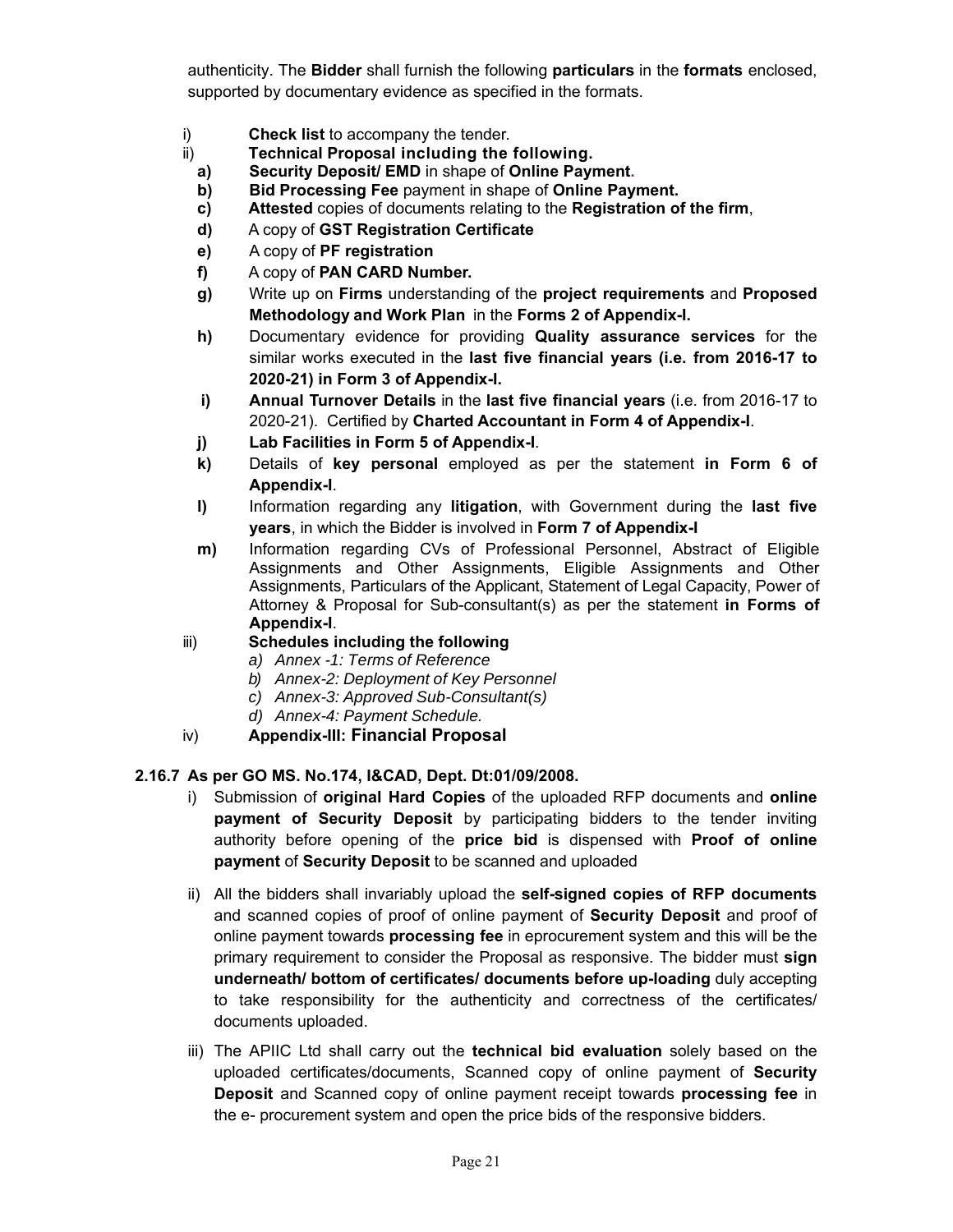- **iv)** The APIIC Ltd will notify the **successful bidder** for submission of **original hard copies** of all uploaded documents and copy of payment of **Security Deposit online prior to entering into agreement.**
- v) The **successful bidder** shall invariably furnish the certificates/documents of the uploaded scanned copies to the Tender inviting Authority before entering into **agreement** either personally or through courier or post and the receipt of the same within the stipulated date shall be the responsibility of the successful bidder. On receipt of certificates/ documents, APIIC Ltd., shall ensure the **genuinity** of the online payment of **Security Deposit** and all other certificates / documents uploaded by the bidder in e-procurement system in support of the qualification criteria before concluding the agreement.
- vi) If any successful bidder fails to submit the original Hard Copies of uploaded certificates/Documents, which were uploaded within the stipulated time or if any **variation** is noticed between the uploaded documents and the hard copies submitted by the bidder, the **successful bidder will be suspended** from participating in the tenders on eProcurement platform for a period of **3 years**. The eProcurement system would deactivate the user ID of such defaulting successful bidder based on the recommendation of the Tender Inviting Authority in the system. Besides this, the Department shall **invoke all processes** of law including **criminal prosecution** of such defaulting bidder as an act of **extreme deterrence** to avoid delays in the tender process for execution of the development schemes taken up by APIIC Ltd., / Government. Other conditions as per tender document are applicable
- vii) The bidder shall mandatorily pay the **transaction fee to APTS** through electronic payment gateway.
- viii) The Applicant shall furnish a **declaration** in online stating that the soft copies uploaded by them are **genuine**. Any **incorrectness/ deviation** noticed will be viewed seriously and apart from **cancelling the work duly forfeiting the Security Deposit, criminal action** will be initiated including **suspension of business** in addition suspension from participating in the tenders on **eProcurement platform** for a period of **3 years**.
- ix) The bidder shall authenticate the bid with his **digital certificate** for submitting the bid electronically on e-procurement platform and the bids not authenticated by Digital certificate of the bidder will not be accepted on the e-procurement platform.
- x) The **technical bids** will be opened online by the **Engineer-IN- Chief** at the time and date as specified in the tender documents. All the statements, documents, certificates, online payment receipt etc., uploaded by the applicants will be downloaded for **technical evaluation.** The clarifications, particulars if any required from the bidders, will be obtained or will be downloaded from concerned **official website** by addressing the bidders. The **technical bids** will be evaluated against the specified parameters/ criteria, same as in the case of conventional tenders and the technically qualified bidders will be identified. The result of **technical bid evaluation** will be displayed on the **e market place**, which can be seen by all the bidders who participated in the tenders.

#### **2.17 Proposal Due Date**

2.17.1 Proposal should be submitted online on www.apeprocurement.gov.in in the manner and form as detailed in this RFP.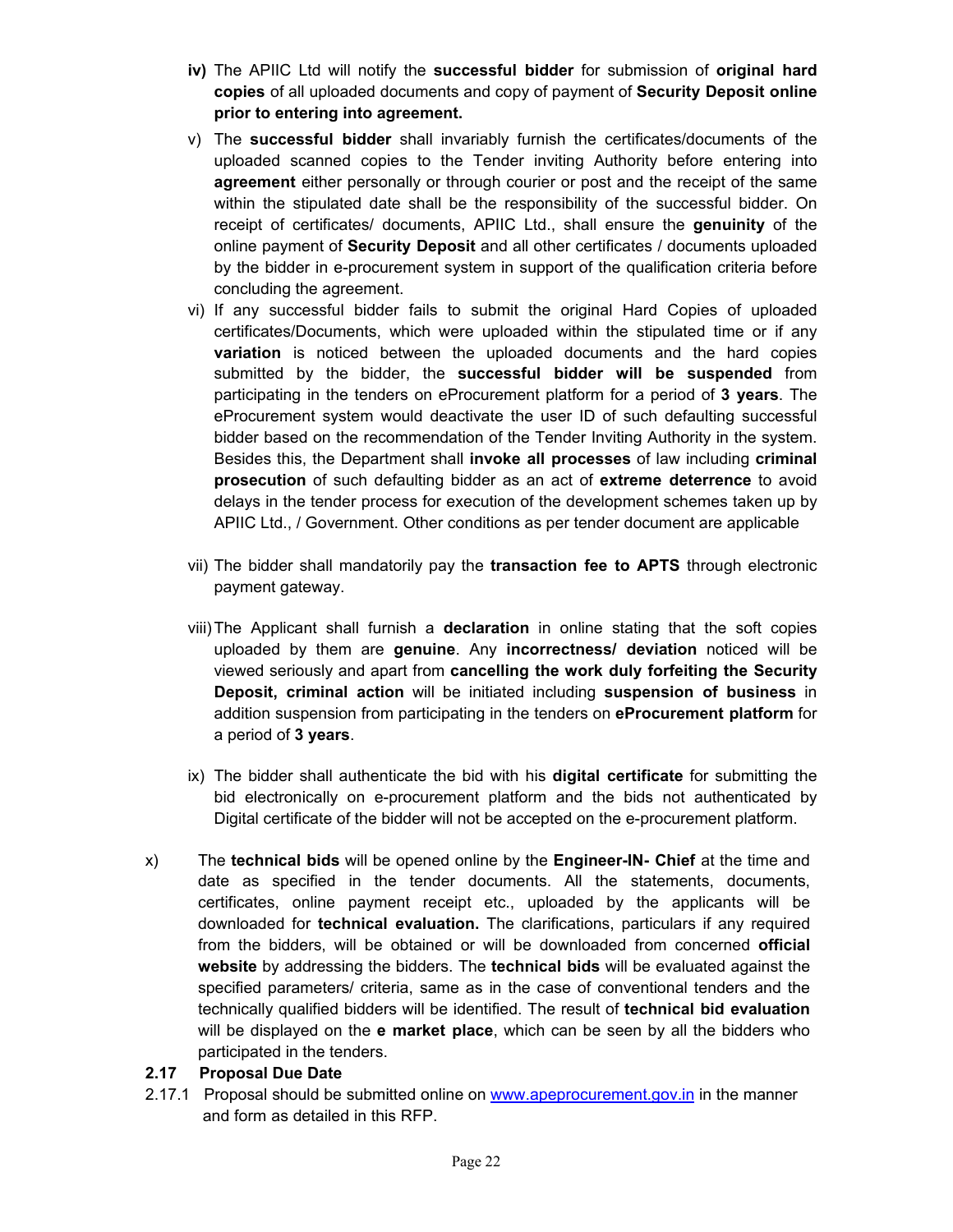2.17.2 APIIC may, in its sole discretion, **extend the PDD** by issuing an **Addendum** in accordance with **Clause 2.11** uniformly for all Applicants.

#### **2.18 Last date / time for submission of the tenders.**

- 2.18.1 Tenders must be submitted **online** not later than the date and time specified in NIT.
- 2.18.2 The **Engineer-IN-Chief** may **extend** the dates for issue and receipt of Tenders by issuing an **amendment** in which case all rights and obligations of the **Engineer-IN-Chief,** and the applicants will remain same as previously.
- **2.18.3 Late tenders**: Tenders will **not be received** after the last date / time prescribed in NIT.

#### **2.19 Modification/ substitution/ withdrawal of Proposals**

- 2.19.1 The Applicant may modify, substitute, or withdraw its Proposal after submission, provided that written notice of the modification, substitution, or withdrawal is received by APIIC prior to PDD. **No Proposal** shall be modified, substituted, or withdrawn by the Applicant on or after the PDD.
- 2.19.2 The modification, substitution, or withdrawal notice shall be prepared, sealed, marked, and delivered in accordance with **Clause 2.16,** with the envelopes being additionally marked **"MODIFICATION"**, **"SUBSTITUTION"** or **"WITHDRAWAL"**, as appropriate.
- 2.19.3 Any alteration / modification in the Proposal or additional information or material supplied subsequent to the PDD, unless the same has been expressly sought for by APIIC, shall be **disregarded**.

#### **2.20 Performance Security**

The Applicant, by submitting its Application pursuant to this RFP, shall be deemed to have acknowledged that without prejudice to APIIC's any other right or remedy here under or in law or otherwise, the **Performance Security**, if available, shall be **forfeited** and appropriated by APIIC as the mutually agreed pre-estimated compensation and damage payable to APIIC for, *inter alia*, the time, cost and effort of APIIC in regard to the RFP including the consideration and evaluation of the Proposal under the following conditions:

- a) if an Applicant engages in any of the **Prohibited Practices** specified in **Clause 4.1** of this RFP;
- b) if the Applicant is found to have a **Conflict of Interest** as specified in **Clause 2.3**; and
- c) if the selected Applicant commits a breach of the Agreement.

#### **D. EVALUATION PROCESS**

#### **2.21 Evaluation of Proposals**

- 2.21.1 APIIC shall open the Proposals on 01.07.2021 at **3:30 PM on the PDD**, online by the **Engineer-IN-Chief** at the **time and date as specified in the tender documents**. All the Statements, documents, certificates, online payment receipts, etc., uploaded by the Applicant will be verified and downloaded, for **technical evaluation**. The clarifications, particulars, if any, required from the bidders, will be **obtained** either **online or in the conventional** method by addressing the Applicants.
- 2.21.2 Proposals for which a notice of **withdrawal** has been submitted in accordance with **Clause 2.19** shall not be opened.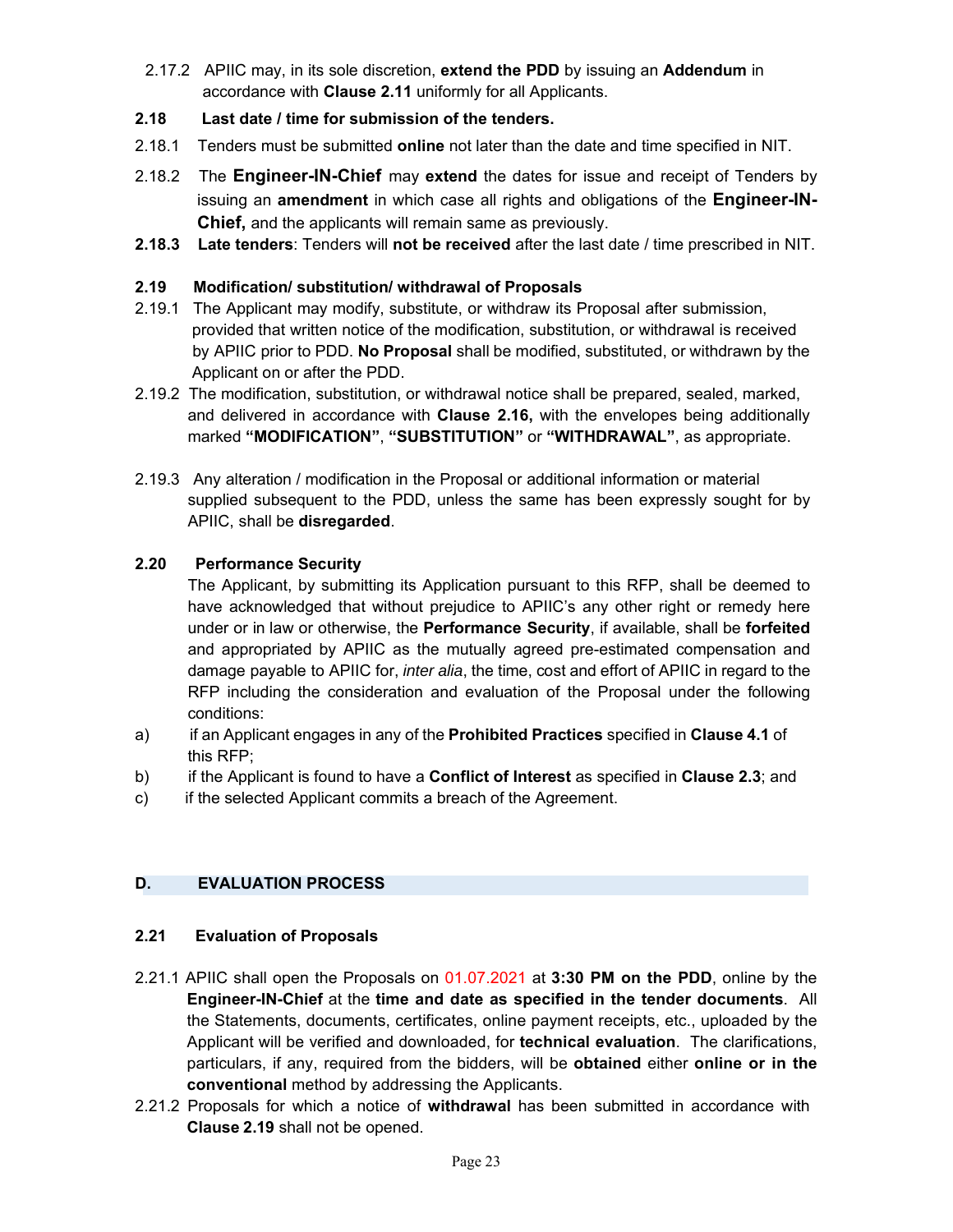- 2.21.3 Prior to evaluation of Proposals, APIIC will determine whether each Proposal is responsive to the requirements of the RFP. A Proposal shall be considered responsive only if:
	- a) the Technical Proposal is received online as in the forms specified at **Appendix-I**;
	- b) the Technical proposal to be submitted online as defined in **Clause 2.16.1**;
	- c) it is received by the **PDD** including any extension thereof pursuant to **Clause 2.17**;
	- d) scanned copies of the documents which are signed by the bidder, to be uploaded by the bidder as stipulated in Clauses **2.13 and 2.16**;
	- e) it is accompanied by the **Power of Attorney** as specified in **Clause 2.2.5**;
	- f) it is accompanied by scanned copies of **Processing Fee and Proposal Security**;
	- g) it contains all the information (complete in all respects) as requested in the RFP;
	- h) it does not contain any **condition or qualification**; and
	- i) it is not non-responsive in terms hereof.
- 2.21.4 APIIC reserves the **right to reject** any Proposal which is non-responsive and no request for alteration, modification, substitution or withdrawal shall be entertained by APIIC in respect of such Proposals.
- 2.21.5 APIIC shall subsequently **examine and evaluate Proposals** in accordance with the **Selection Process** specified at **Clause 1.6** and the criteria set out in **Section-3** of this RFP.
- 2.21.6 After the **technical evaluation**, the **price bids** of the technically qualified bidders will only be opened **online** by the **Engineer-IN-Chief** and the result will be displayed on the **'e'market place** which can be seen by all the bidders who participated in the tenders and Agreement will be concluded by Engineer-IN-Chief.
- 2.21.7 The **Price Bid** of the **unqualified tenders** will **not be opened**.
- 2.21.8 Tenders shall be **scrutinized** in accordance with the conditions stipulated in the tender document. In case of any **discrepancy** and non-adherence of conditions of tender document by the tenderer, the decision taken by the Tender Accepting Authority on tenders shall be final and binding on the tenderer. APIIC will not entertain any query or clarification from Applicants who **fail to qualify** at any stage of the **Selection Process**. The financial evaluation and final ranking of the Proposals shall be carried out in terms of **Clauses 3.3 and 3.4**.
- 2.21.9 Applicants are advised that Selection shall be entirely at the discretion of APIIC. Applicants shall be deemed to have understood and agreed that APIIC shall not be required to provide any **explanation or justification** in respect of any aspect of the **Selection Process** or Selection.
- 2.21.10 Any information contained in the Proposal shall not in any way be construed as binding on APIIC, its agents, successors or assigns, but shall be binding against the Applicant if the Consultancy is subsequently awarded to it.

#### **2.22 Confidentiality**

Information relating to the **examination, clarification, evaluation, and recommendation** for the selection of Applicants shall not be **disclosed** to any person who is not officially concerned with the process or is not a retained professional adviser advising APIIC in relation to matters arising out of, or concerning the **Selection Process**. APIIC shall treat all information, submitted as part of the Proposal, in confidence and shall require all those who have access to such material to treat the same in confidence. APIIC may not divulge any such information unless it is directed to do so by any statutory entity that has the power under law to require its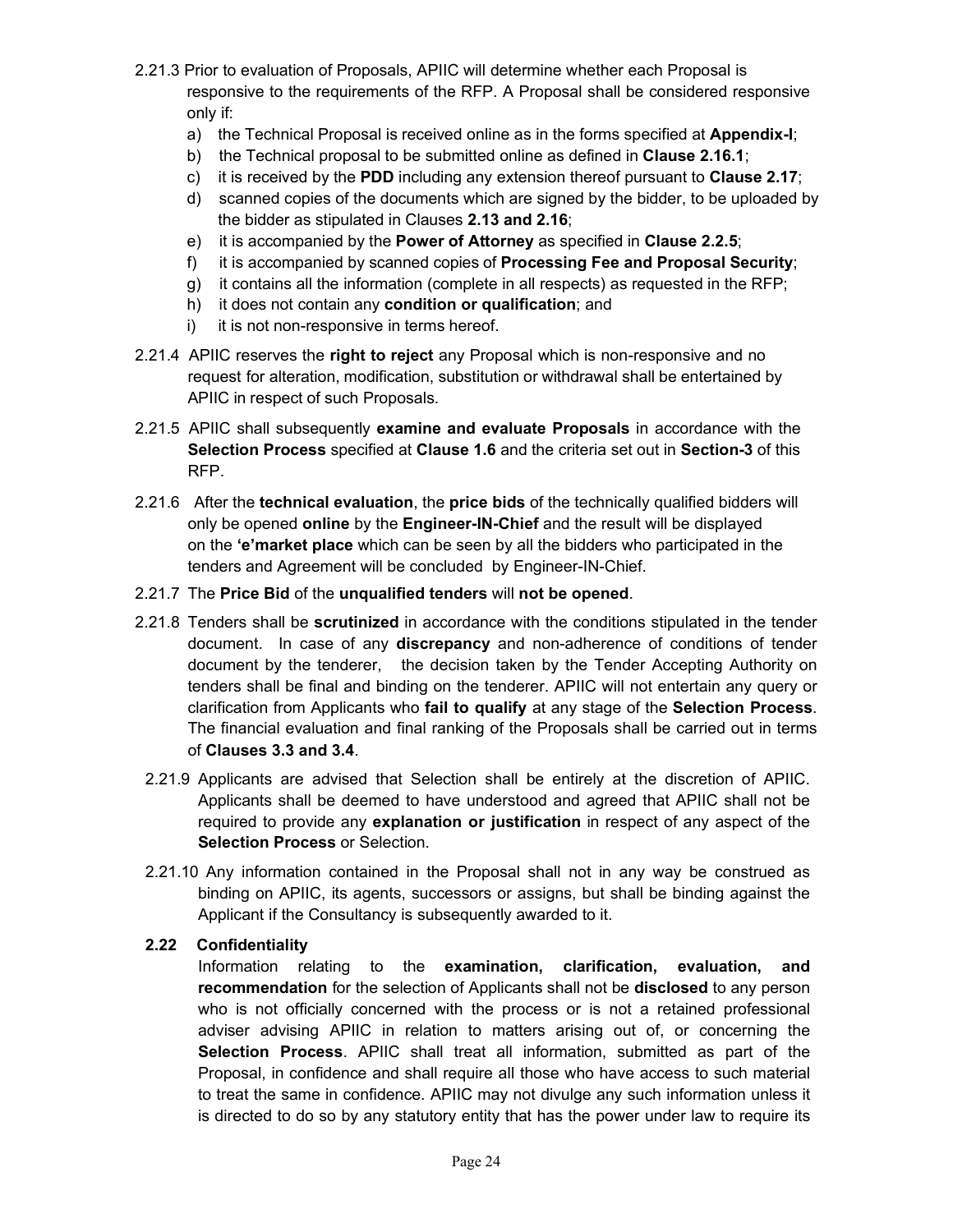**disclosure or to enforce or assert** any right or privilege of the statutory entity and/or APIIC or as may be required by law or in connection with any **legal process**.

#### **2.23 Clarifications**

- 2.23.1 To facilitate **evaluation of Proposals**, APIIC may, at its sole discretion, seek **clarifications from any Applicant** regarding its Proposal. Such clarification(s) shall be provided within the time specified by APIIC for this purpose. Any request for clarification(s) and all clarification(s) in response thereto shall be in writing.
- 2.23.2 If an Applicant does not provide clarifications sought under **Clause 2.23.1** above within the specified time, its Proposal shall be liable to be **rejected.** In case the Proposal is not rejected, APIIC may proceed to evaluate the Proposal by construing the particulars requiring clarification to the best of its understanding, and the Applicant shall be barred from subsequently questioning such interpretation of APIIC.

#### **E. APPOINTMENT OF CONSULTANT**

#### **2.24 Negotiations**

- 2.24.1 The Selected Applicant may, if necessary, be invited for **negotiations**. The negotiations shall generally not be for **reducing the price of the Proposal**, but will be for reconfirming the **obligations** of the Consultant under this RFP. Issues such as deployment of Key Personnel, understanding of the RFP, methodology and quality of the work plan shall be discussed during negotiations. Those Key Personnel who did not **score 60% (sixty per cent)** marks as required under **Clause 3.1.2** shall be replaced by the Applicant with a better candidate to the satisfaction of APIIC. In case the Selected Applicant fails to reconfirm its commitment, APIIC reserves the right to **designate** the **next ranked Applicant** as the Selected Applicant and invite it for **negotiations.**
- 2.24.2 APIIC will examine the **CVs of all other Professional Personnel** and those not found suitable shall be replaced by the Applicant to the satisfaction of APIIC.
- 2.24.3 APIIC will examine the **credentials** of all **Sub-Consultants / Consortium Members** proposed for this Consultancy and those not found suitable shall be replaced by the Selected Applicant to the satisfaction of APIIC.

#### **2.25 Substitution of Key Personnel during implementation of the Agreement**

APIIC expects the Key Personnel to be available during implementation of the Agreement. Post signing of the Agreement, APIIC will not consider substitution of the Key Personnel except for reasons of any incapacity or due to health. Such substitution shall ordinarily be limited to one Key Personnel subject to equally or better qualified and experienced personnel being provided to the satisfaction of APIIC. Without **prejudice** to the foregoing, **substitution of the Key Personnel** shall only be permitted subject to **reduction of payment equal to 10% (ten per cent) of the fee quoted by the Selected Applicant for delivering the consulting services.**

#### **2.26 Indemnity**

The Consultant shall, subject to the provisions of the Agreement, **indemnify** APIIC, for an amount not exceeding the value of the Agreement, for any direct loss or damage that is caused due to any deficiency in Services.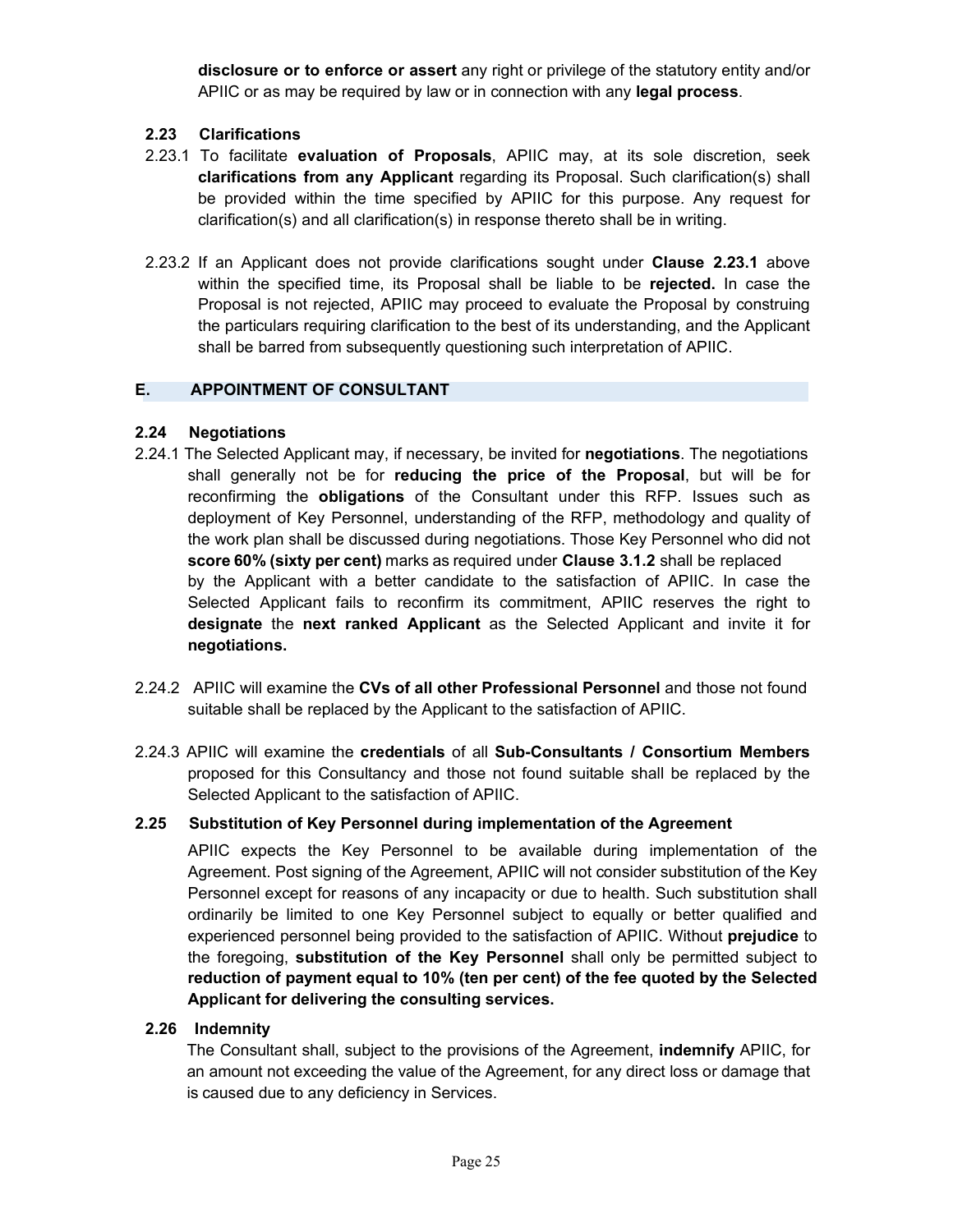#### **2.27 Award of Consultancy**

After selection, a Letter of Award (the **"LOA"**) shall be issued, in duplicate, by APIIC to the **Selected Applicant** and the Selected Applicant shall, **within 7 (seven) days of the receipt of the LOA,** sign and return the **duplicate copy of the LOA** in acknowledgement thereof. In the event the duplicate copy of the LOA duly signed by the Selected Applicant is not received by the stipulated date, APIIC may, unless it consents to extension of time for submission thereof, **cancel the LOA** and the next highest ranking Applicant may be considered.

#### **2.28 Execution of Agreement**

After acknowledgement of the LOA as aforesaid by the Selected Applicant, it shall execute the Agreement within the period prescribed in **Clause 1.8**. The Selected Applicant shall not be entitled to seek any deviation in the Agreement.

#### **2.29 Commencement of Assignment**

The Consultant shall **commence** the Consultancy within **seven days of the date of the Work order,** or such other date as may be mutually agreed. If the Consultant fails to either sign the Agreement as specified in **Clause 2.28** or commence the assignment as specified herein, APIIC may invite the **second ranked Applicant for negotiations**. In such an event, the LOA or the Agreement, as the case may be **cancelled / terminated.** 

#### **2.30 Proprietary data**

Subject to the provisions of **Clause 2.22**, all documents and other information provided by APIIC or submitted by an Applicant to APIIC shall remain or become the property of APIIC. Applicants and the Consultant, as the case may be, are to treat all information as strictly confidential. APIIC will not return any Proposal or any information related thereto. All information collected, analyzed, processed or in whatever manner provided by the Consultant to APIIC in relation to the Consultancy shall be the property of APIIC.

### **3. CRITERIA FOR EVALUATION**

#### **3.1 Evaluation of Technical Proposals**

- 3.1.1 In the **first stage**, the **Technical Proposal** will be evaluated on the basis of Applicant's experience, its understanding of **Scope of Work and Project (TOR), proposed methodology and work plan, and the experience of Key Personnel.** Only those Applicants who's **Technical Proposals score 60 points or more out of 100 shall be ranked** as per score achieved by them, from **highest to the lowest technical score (ST).**
- 3.1.2 Each **Key Personnel** must score a minimum of **60% (sixty per cent) marks** except as provided herein. A Proposal shall be rejected if **3 (three) or more Key Personnel score less than 60%** (sixty per cent) marks. In case the Selected Applicant has upto 3(three) Key Personnel, who scored less than **60% (sixty per cent) marks**, they would have to be **replaced during negotiations**, with a better candidate who, in the opinion of APIIC, would **score 60% (sixty per cent) marks or above**.
- 3.1.3 The scoring criteria to be used for **Technical Evaluation** shall be as follows.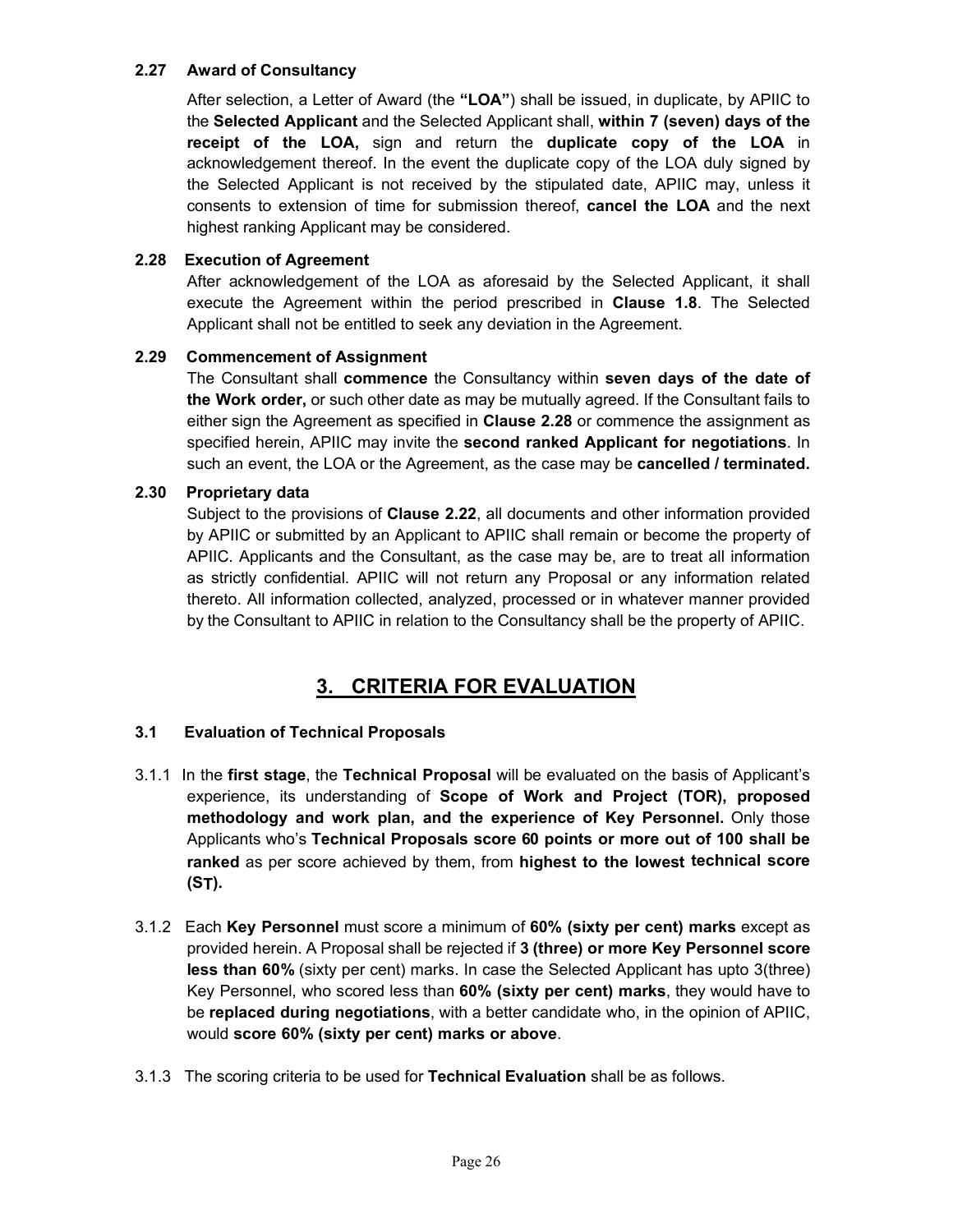| <b>S. No.</b> | <b>Particulars</b>                                                                                                                                                                                                                                                            | <b>Marks</b> | <b>Criteria</b>                                                                                                                                                                                                                                                                                                                                                                                                 | <b>Scoring Criteria</b>                                                                                                                                                                                                                                                                                       |
|---------------|-------------------------------------------------------------------------------------------------------------------------------------------------------------------------------------------------------------------------------------------------------------------------------|--------------|-----------------------------------------------------------------------------------------------------------------------------------------------------------------------------------------------------------------------------------------------------------------------------------------------------------------------------------------------------------------------------------------------------------------|---------------------------------------------------------------------------------------------------------------------------------------------------------------------------------------------------------------------------------------------------------------------------------------------------------------|
| L             | Experience of the<br>Applicant                                                                                                                                                                                                                                                |              |                                                                                                                                                                                                                                                                                                                                                                                                                 |                                                                                                                                                                                                                                                                                                               |
| $\mathbf{1}$  | <b>Relevant</b><br><b>Experience</b><br><b>of</b><br>Applicant and lab<br>equipment<br>availability                                                                                                                                                                           |              | will<br>Marks<br>be<br>awarded<br>on the overall<br>based<br>capability of the firm,<br>lab<br>and<br>equipment<br>availability<br>and<br>experience<br>similar<br>of<br>assignments etc. and its<br>credentials.                                                                                                                                                                                               |                                                                                                                                                                                                                                                                                                               |
| 1.a           | Assignments<br>on<br>Quality<br>providing<br><b>Assurance</b><br>services<br>and<br>should<br>have<br>successfully<br>completed<br>such<br>similar assignments<br>$last$ 5<br>in<br>years<br>the<br>preceeding<br><b>RFP/PDD</b><br>(as<br>Clause<br>defined in<br>$2.2.3$ ). | 15           | Each completed eligible<br>assignment shall carry<br>5 (Five) marks.                                                                                                                                                                                                                                                                                                                                            | 1 (one) Eligible<br>Assignments = $5$ (Five)<br>marks.<br>2 (two) Eligible<br>Assignments = $10$ (Ten)<br>marks<br>3 (three) or more<br>Eligible<br>Assignments = $15$<br>(Fifteen) marks                                                                                                                     |
| 1.b           | <b>Equipment</b><br>Lab<br><b>Facilities</b>                                                                                                                                                                                                                                  | 18           | Having own laboratories<br>with NABL accreditation<br>with<br>Tie<br>or<br>up<br><b>Accredited</b><br>lab<br>duly<br>furnishing<br>supporting<br>documents with required<br>equipments, machinery<br>& Lab facilities for Each<br>location i.e. at<br>1) Vijayawada/Guntur,<br>2)Tirupati/Anantapur,<br>3)Visakhapatnam,<br>4)Hyderabad,<br>5) Bangalore<br>6)Chennai<br>Three (03) marks for each<br>location. | $\Box$ 1 (one) Location = 3<br>(Three) marks.<br>$\Box$ 2 (two) Locations = 6<br>(Six) marks.<br>$\Box$ 3 (three) Locations =9<br>(Nine) marks.<br>$\Box$ 4 (Four) Locations =12<br>(Twelve) marks.<br>$\Box$ 5 (Five) Locations =15<br>(Fifteen) marks.<br>$\Box$ 6 (Six) Locations =18<br>∥Eighteen) marks. |
| 1.c           | Overall turnover of<br>firm<br>the<br>from<br><b>Quality Assurance</b><br><b>Business</b><br>in any<br>one year in last five<br>$(05)$ years                                                                                                                                  | 12           | Marks will be awarded<br>based on the overall<br>capability of the firm                                                                                                                                                                                                                                                                                                                                         | i) Equal to Rs.1 Crore = 2<br>(Two) marks<br>$\overline{\phantom{a}}$ ii) Rs.1 to 2 Crores = 3<br>(Three) Marks<br>$\overline{\text{liil}}$ Rs.2 to 4 Crores = 5<br>(Five) Marks<br>$ v\rangle$ Rs.4 to 6 Crores =9<br>(Nine) marks<br>$ v\rangle$ Rs.6 Crores and<br>above= 12 (Twelve)<br>marks             |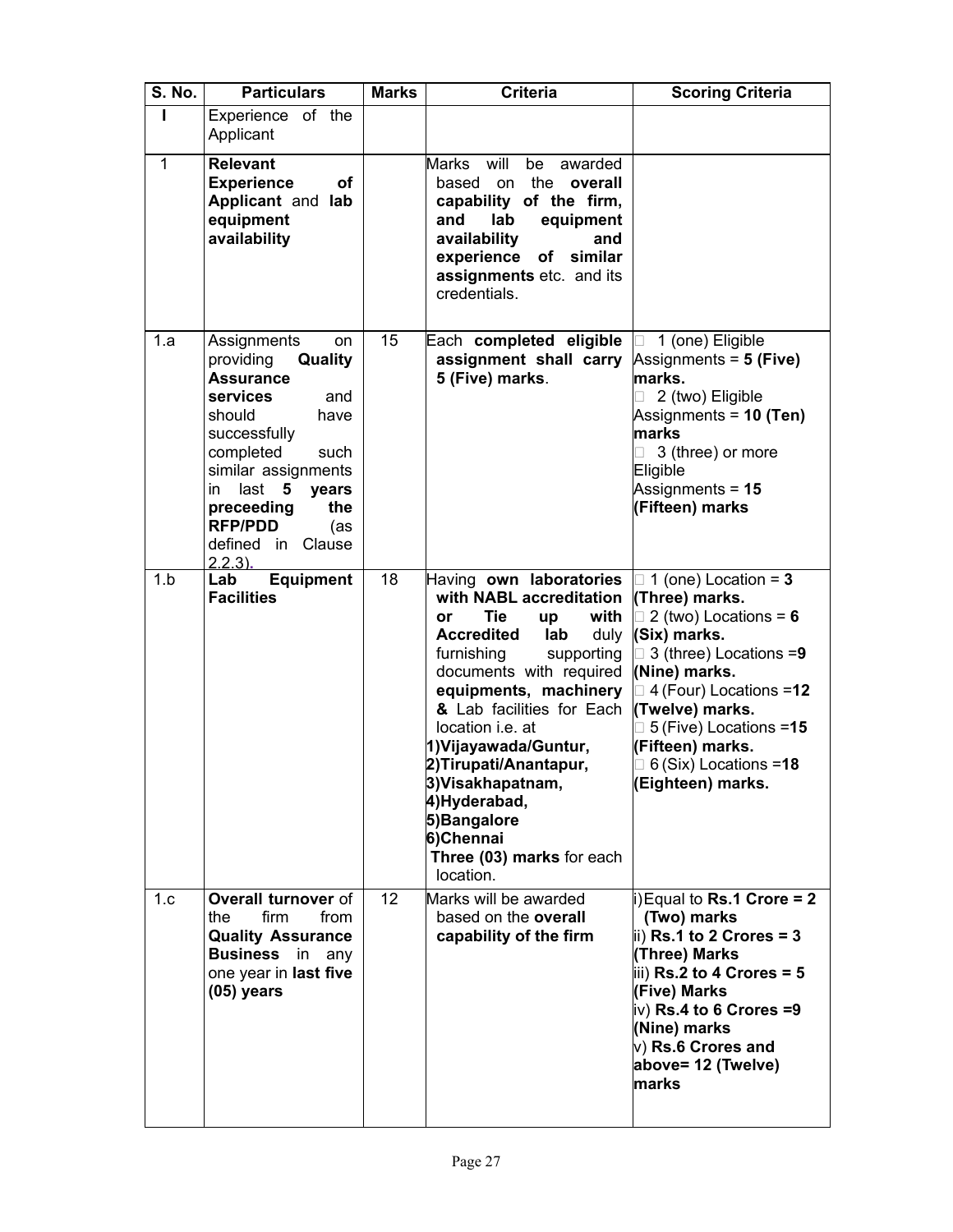| $\overline{2}$ | Relevant<br>Experience of the<br><b>Key Personnel</b>                                                                                                                                                                                                    |    | Marks shall be awarded<br><b>Key</b><br>based<br>the<br>on<br>having<br>Personnel<br><b>Educational</b><br>desired<br>qualification and No. of<br>years experience shall<br>be considered. The CVs<br>of the Staff Members<br>qualifying<br>minimum<br>criteria shall<br>only<br>be<br>evaluated<br>as<br>per<br>following weightage. | Each Key Personnel will be<br>eligible for marking (as<br>below) only if each of them<br>is existing employee of<br>the<br><b>Applicant</b><br>firm<br>(Permanent<br>employee/<br>Contract Employee) and<br>the<br>Minimum<br>meets<br>Specific<br>Experience<br>for<br>Eligibility. |
|----------------|----------------------------------------------------------------------------------------------------------------------------------------------------------------------------------------------------------------------------------------------------------|----|---------------------------------------------------------------------------------------------------------------------------------------------------------------------------------------------------------------------------------------------------------------------------------------------------------------------------------------|--------------------------------------------------------------------------------------------------------------------------------------------------------------------------------------------------------------------------------------------------------------------------------------|
| 2.a            | <b>Team</b><br>Leader/<br>Project<br><b>Manager</b><br>(He/she should have<br>been<br>involved<br>in.<br>Eligible Assignments<br>[as defined in Clause<br>2.2.3] in the capacity<br>of Team Leader /<br>Project Director<br>$\prime$<br>Project Manager) | 20 | Post Graduate in Structural $\Box$ 2 (two) marks for each<br>Engineer / Public Health /<br>Geotechnical/<br>transportation<br>with<br>Professional Experience<br>15-20<br>and<br>of<br>years<br>relevant<br>Quality<br>Assurance of 5-8 years<br>with project cost min<br>1.00 Crore and above                                        | Eligible Assignment, up to<br>a maximum of 20 (Twenty)<br>marks.                                                                                                                                                                                                                     |
| 2.b            | <b>Structural</b><br><b>Engineer</b><br>(He/she should have<br>involved<br>been<br>in<br>Eligible Assignments<br>[as defined in Clause<br>2.2.3] in the capacity<br>of Civil Engineer for<br>providing services on<br>QCA Services).                     | 05 | Post Graduate in Structural<br>Engineer with Professional<br>Experience of 8-10 years<br>relevant <b>Quality</b><br>and<br>Assurance of 3-5 years.                                                                                                                                                                                    | 2 (two) marks for each<br>Eligible Assignment, up to<br>a maximum of 5 (Five)<br>lmarks.                                                                                                                                                                                             |
| 2.c            | <b>Electrical</b><br><b>Engineer</b><br>(He/she should have<br>involved<br>been<br>in<br>Eligible Assignments<br>[as defined in Clause<br>2.2.3] in the capacity<br>of Electrical Engineer<br>for providing services<br>on QCA Services).                | 05 | Graduate<br>with<br>Engineer<br>Professional<br>Experience<br>$8 - 10$<br>and<br>of<br>years<br>relevant<br>Quality<br>Assurance of 3-5 years.                                                                                                                                                                                        | Electrical $\Box$ 2 (two) marks for each<br>Eligible Assignment, up to<br>a maximum of 5 (Five)<br>marks.                                                                                                                                                                            |
| 2.d            | <b>Quality Engineer</b><br>(He/she should have<br>involved<br>been<br>in<br>Eligible Assignments<br>[as defined in Clause<br>2.2.3] in the capacity<br>of Civil Engineer for<br>providing services on<br>QCA Services).                                  | 05 | Graduate<br>Civil Engineer<br>Professional<br>with<br>Experience of 8-10 years<br>relevant <b>Quality</b><br>and<br>Assurance of 3-5 years.                                                                                                                                                                                           | $\Box$ 2 (two) marks for each<br>Eligible Assignment, up to<br>a maximum of 5 (Five)<br>marks.                                                                                                                                                                                       |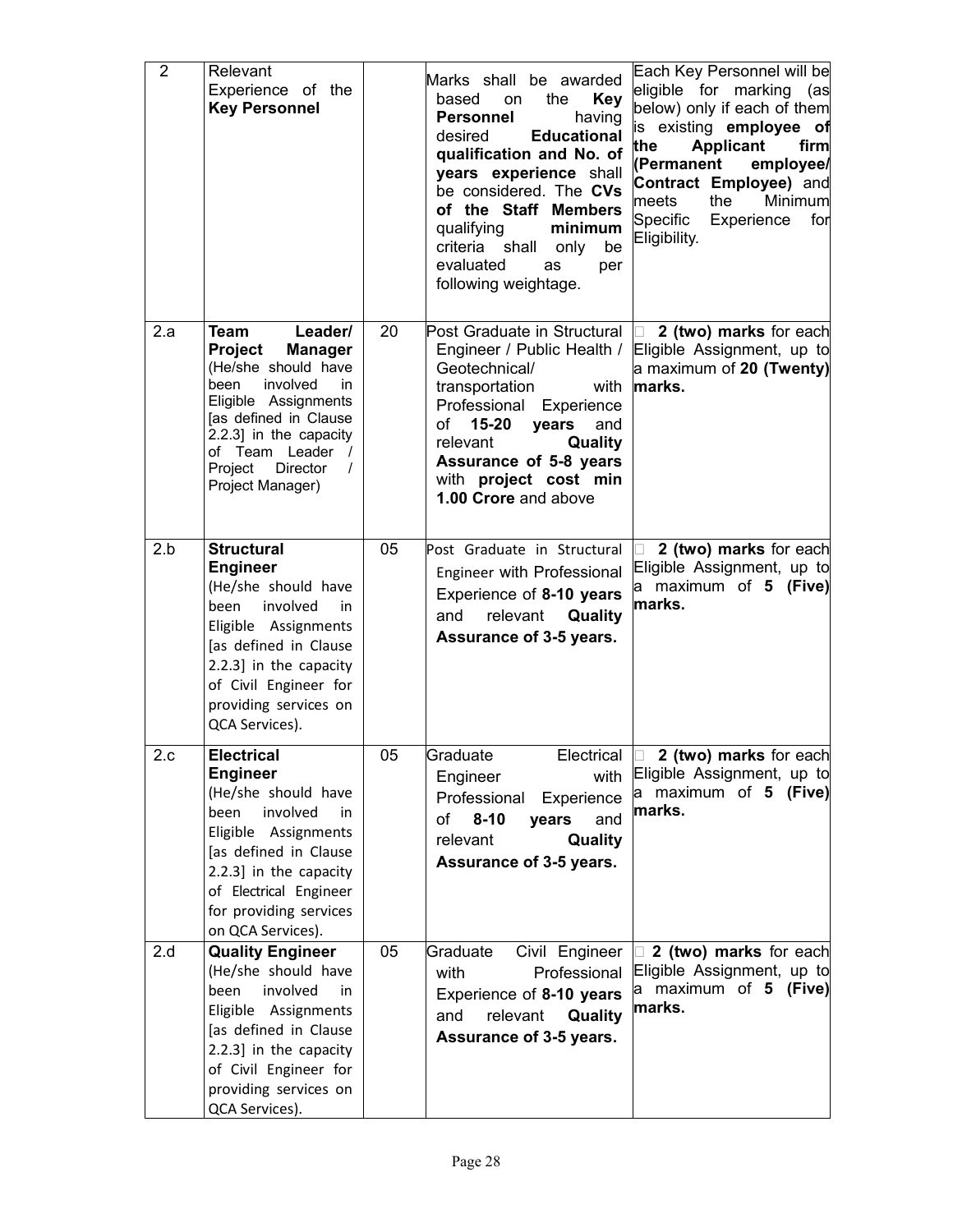| 2.e | <b>Support Engineers</b><br>(2 Nos.) [He/she<br>should have been<br>involved in Eligible<br>Assignments<br>[as<br>defined in Clause<br>$2.2.3$ ] | 05  | Graduate in Civil<br>Engineering More than 2-3 Eligible Assignment, up to<br>Years(Min 2 Years in<br><b>Quality Assurance</b> )                                                                       | $\Box$ 2 (two) marks for each<br>a maximum of 5 (Five)<br>marks. |
|-----|--------------------------------------------------------------------------------------------------------------------------------------------------|-----|-------------------------------------------------------------------------------------------------------------------------------------------------------------------------------------------------------|------------------------------------------------------------------|
|     | Sub Total                                                                                                                                        | 85  |                                                                                                                                                                                                       |                                                                  |
| Ш   | Write-up on Firm's<br>understanding<br>οf<br>the project<br>requirements and<br>Approach & Work<br>Plan and<br><b>Methodology</b>                | 15  | Marks shall be awarded<br>based on the quality of<br>and<br>approach<br>methodology proposed<br>by the Applicant and their<br>understanding of<br>the<br>project requirements and<br>its credentials. |                                                                  |
|     | <b>Grand Total</b>                                                                                                                               | 100 |                                                                                                                                                                                                       |                                                                  |

#### **3.2 Short-listing of Applicants**

The Applicants ranked as aforesaid, shall be prequalified and **short-listed for financial evaluation in the second stage**. However, if the number of such pre-qualified Applicants is **less than 2 (two),** APIIC may, in its sole discretion, pre-qualify the Applicant(s) whose **Technical Score** is less than the score specified in **Clauses 3.1.1 and 3.1.2;** provided that in such an event, the total number of **pre-qualified and shortlisted Applicants shall not exceed 2 (two).**

#### **3.3 Evaluation of Financial Proposal**

- 3.3.1 In the **second stage**, the **financial evaluation** will be carried out as per this **Clause 3.3.** Each **Financial Proposal** will be assigned a **financial score (SF)** as specified in **Clause 3.3.3.**
- 3.3.2 For **financial evaluation**, the \_\_\_\_\_**% total value of works executed** indicated in the **Financial Proposal as per Appendix-II** (excluding GST) will be considered.
- 3.3.3 APIIC will determine whether the **Financial Proposals** are complete, unqualified and unconditional. The cost indicated in the **Financial Proposal** shall be deemed as **final and reflecting the total cost of services (excluding GST).** Omissions, if any, in costing any item shall not entitle the Consultant to be compensated and the liability to fulfill its obligations as per the **TOR** within the **total quoted \_\_\_\_\_\_\_% of total value of works executed** by the Consultant. The **lowest Financial Proposal (FM)** will be given a **financial score (SF) of 100 points**. The financial scores of **other proposals** will be computed as follows:

**SF = 100 x FM/F,** (**F** = **Percentage (%)** of **Financial Proposal**).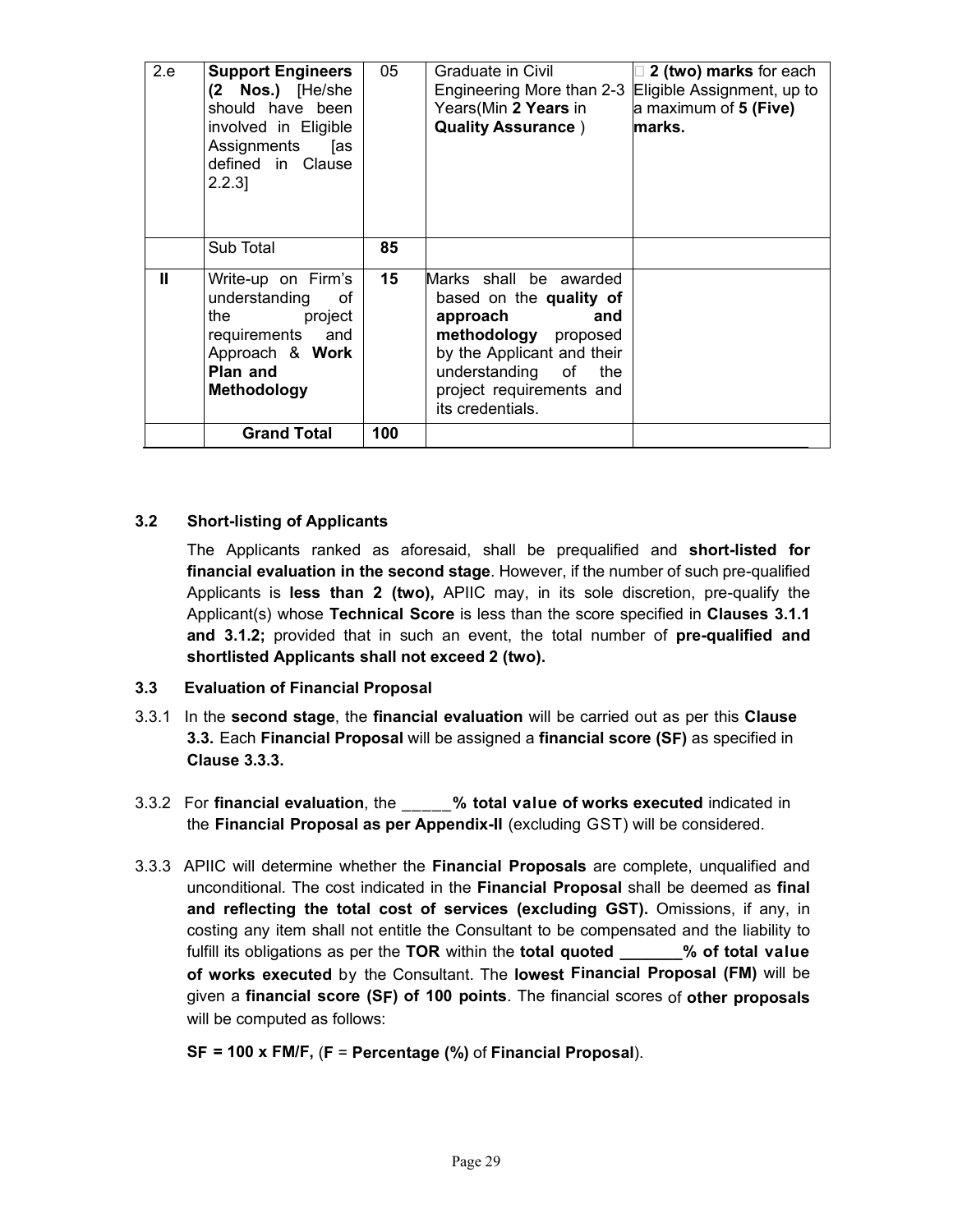#### **3.4 Combined and Final Evaluation -** *Quality and Cost Based System (QCBS)*

3.4.1 **Financial Proposals of technically qualified proposals,** will only be opened for consideration under *Quality and Cost Based System (QCBS)* evaluation. Proposals will **finally be ranked** according to their **Combined Technical (ST) and Financial (SF) Scores** as follows:

 $S = ST \times TW + SF \times FW$ 

Where, **TW and FW are weightages assigned for Technical & Financial proposals** will be in the ratio of **70:30 (70% Technical and 30% Financial))** respectively.

3.4.2 The first ranked Applicant (the "**Selected Applicant**") having the **highest combined score** shall be selected for negotiation, if necessary, while the **second highest Applicant** shall be kept in **reserve** and may be invited in its discretion for **negotiations** in case the first-ranked Applicant **withdraws**, or fails to comply with the requirements specified in **Clauses 2.24, 2.28 and 2.29**, as the case may be.

### **4. FRAUD AND CORRUPT PRACTICES**

- 4.1 The Applicants and their respective officers, employees, agents and advisers shall observe the highest standard of ethics during the Selection Process. Notwithstanding anything to the contrary contained in this RFP, APIIC shall reject a Proposal without being liable in any manner whatsoever to the Applicant, if it determines that the Applicant has, directly or indirectly or through an agent, engaged in corrupt practice, fraudulent practice, coercive practice, undesirable practice or restrictive practice (collectively the **"Prohibited Practices"**) in the **Selection Process**. In such an event, APIIC shall, without **prejudice** to its any other rights or remedies, **forfeit** and appropriate the **Performance Security**, if available, as mutually agreed genuine preestimated compensation and damages payable to APIIC for, *inter alia*, time, cost and effort of APIIC, in regard to the RFP, including consideration and evaluation of such Applicant's Proposal.
- 4. 2 Without prejudice to the rights of APIIC under **Clause 4.1** hereinabove and the rights and remedies which APIIC may have under the **LOA or the Agreement**, if an Applicant or Consultant, as the case may be, is found by APIIC to have directly or indirectly or through an agent, engaged or indulged in any corrupt practice, fraudulent practice, coercive practice, undesirable practice or restrictive practice during the **Selection Process**, or after the issue of the **LOA or the execution of the Agreement**, such Applicant or **Consultant shall not be eligible** to participate in any tender or RFP issued by APIIC during a period of **3 (three) years** from the date such Applicant or Consultant, as the case may be, is found by APIIC to have directly or through an agent, engaged or indulged in any corrupt practice, fraudulent practice, coercive practice, undesirable practice or restrictive practice, as the case may be.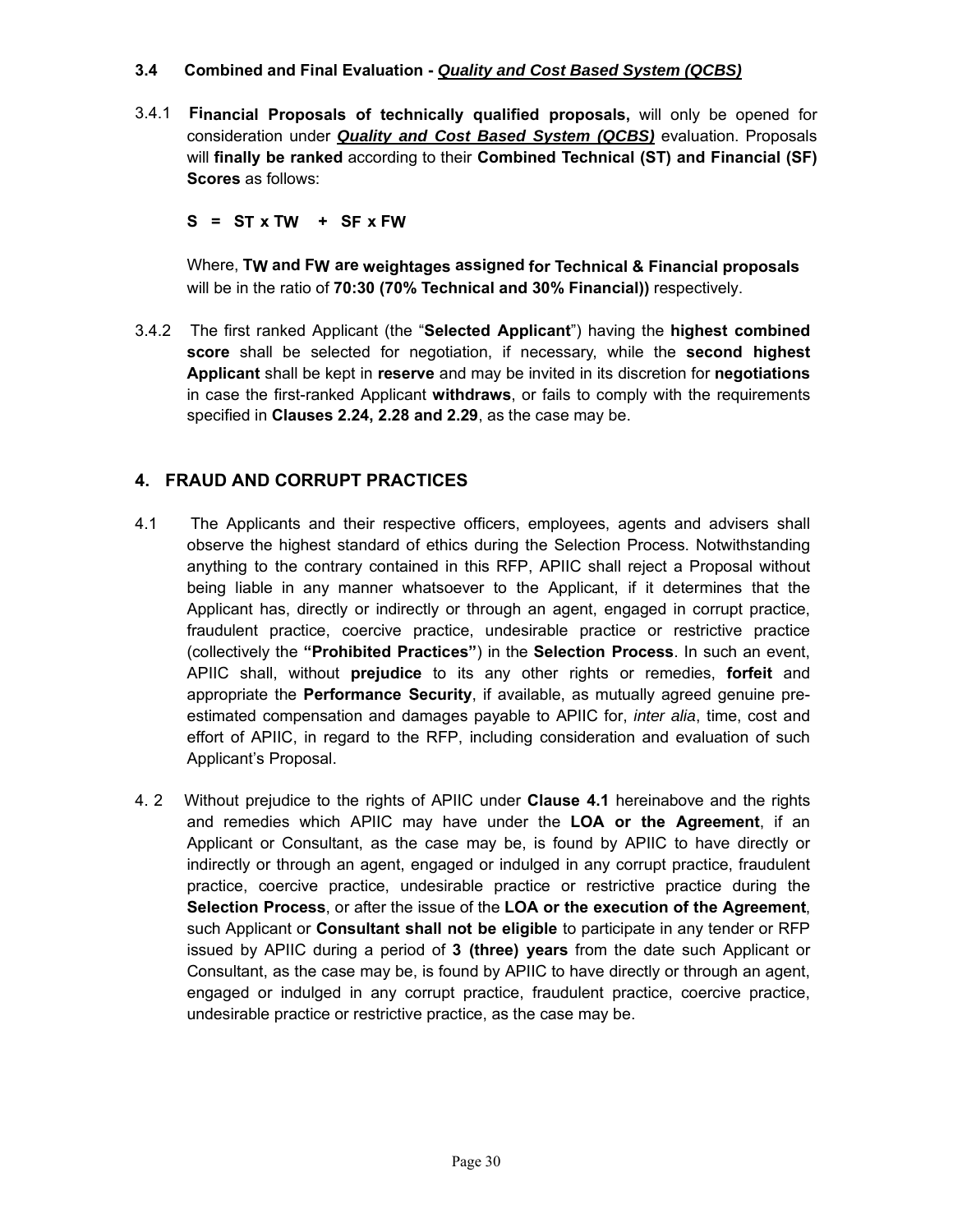- 4.3 For the purposes of this Clause, the following terms shall have the meaning hereinafter respectively assigned to them:
- (a) **"corrupt practice"** means (i) the offering, giving, receiving, or soliciting, directly or indirectly, of anything of value to **influence the action** of any person connected with the **Selection Process** (for avoidance of doubt, offering of employment to or employing or engaging in any manner whatsoever, directly or indirectly, any official of APIIC who is or has been associated in any manner, directly or indirectly with the **Selection Process or the LOA** or has dealt with matters concerning the Agreement or arising there from, before or after the **execution thereof**, at any time prior to the **expiry of 1 (one) year from the date** such official resigns or retires from or otherwise ceases to be in the service of APIIC, shall be deemed to constitute influencing the actions of a person connected with the Selection Process; or (ii) save as provided herein, engaging in any manner whatsoever, whether during the Selection Process or after the issue of the LOA or after the execution of the Agreement, as the case may be, any person in respect of any matter **relating to the Project or the LOA or the Agreement**, who at any time has been or is a **legal, financial or technical consultant/ adviser** of APIIC in relation to any matter concerning the Project;
- (b) **"Fraudulent practice"** means a misrepresentation or omission of facts or disclosure of incomplete facts, in order to influence the Selection Process;
- (c) **"Coercive practice"** means **impairing or harming or threatening to impair or harm**, directly or indirectly, any persons or property to influence any person's participation or action in the Selection Process;
- (d) **"undesirable practice"** means (i) establishing contact with any person connected with or employed or engaged by APIIC with the objective of **canvassing, lobbying** or in any manner influencing or attempting to influence the Selection Process; or (ii) having a Conflict of Interest; and
- (e) **"Restrictive practice"** means forming a cartel or arriving at any understanding or arrangement among Applicants with the objective of restricting or **manipulating** a full and fair competition in the Selection Process.

#### **5. MISCELLANEOUS**

- 5.1 The Selection Process shall be governed by, and construed in accordance with, the **laws of India and the Courts at Vijayawada** shall have exclusive jurisdiction over all disputes arising under, pursuant to and/or in connection with the Selection Process.
- 5.2 APIIC, in its sole discretion and without incurring any **obligation or liability**, reserves the right, at any time, to:
- a) **Suspend and/or cancel the Selection Process** and/or amend and/or supplement the Selection Process or modify the dates or other terms and conditions relating there to;
- b) Consult with any Applicant in order to receive clarification or further information
- c) Retain any information and /or evidence submitted to APIIC by on behalf of and /or in relation to any Applicant ;and /or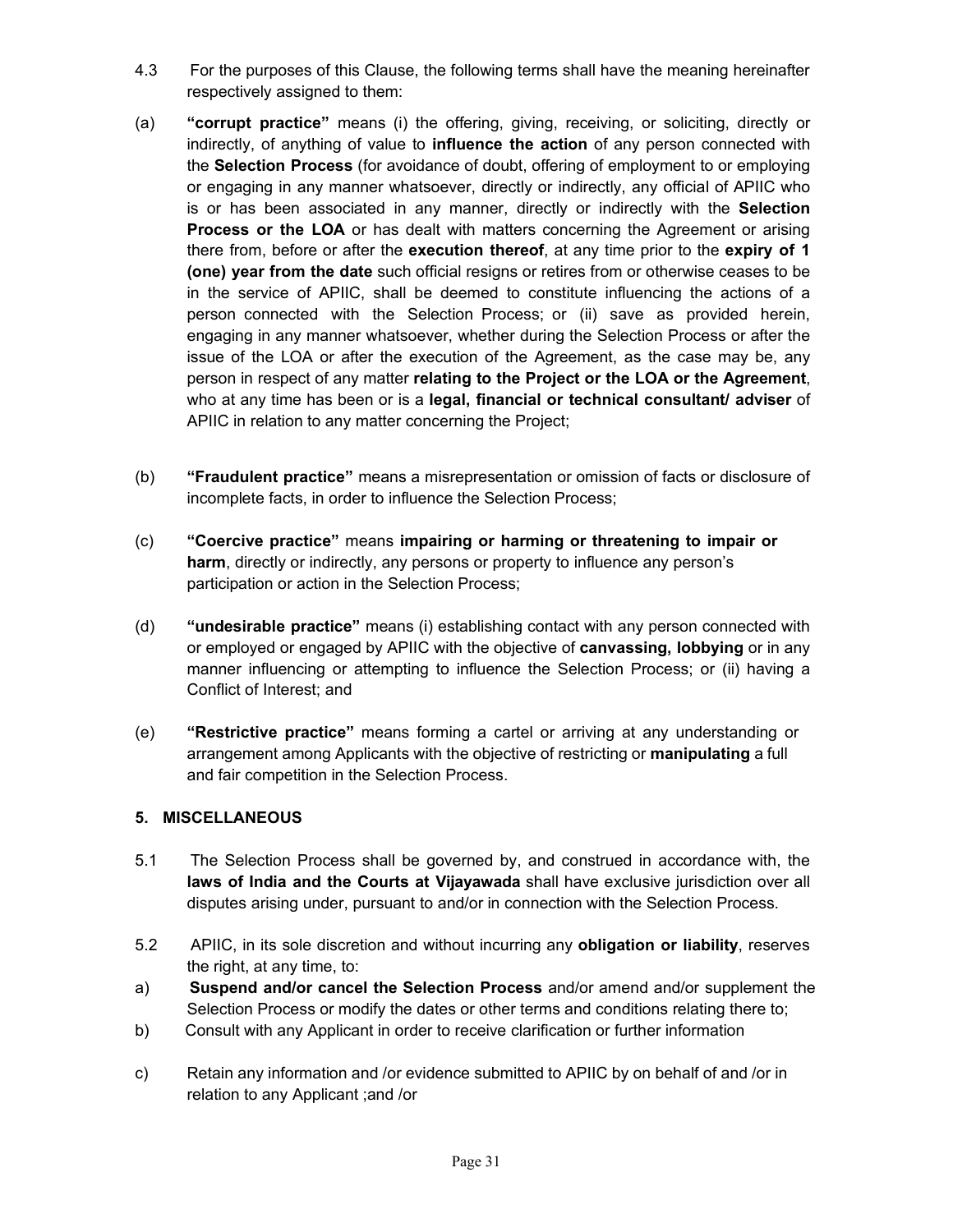- d) Independently verify, disqualify, reject and/or accept any and all submissions or other information and/or evidence submitted by or on behalf of any Applicant.
- 5.3 It shall be deemed that by submitting the Proposal, the Applicant agrees and releases APIIC, its employees, agents and advisers, irrevocably, unconditionally, fully and finally from any and all liability for claims, losses, damages, costs, expenses or liabilities in any way related to or arising from the exercise of any rights and/or performance of any obligations hereunder, pursuant hereto and/or in connection herewith and waives any and all rights and/or claims it may have in this respect, whether actual or contingent, whether present or future.
- 5.4 All documents and other information supplied by APIIC or submitted by an Applicant shall remain or become, as the case may be, the property of APIIC. APIIC will not return any submissions made hereunder. Applicants are required to treat all such documents and information as strictly confidential.
- 5.5 APIIC reserves the right to make **inquiries with any of the clients** listed by the Applicants in their **previous experience record**.

#### **5.6 ELIGIBILITY CONDITIONS**

- 5.6.1 The selection of the bidder will be based on previous experience and necessary equipments (as per Clause 2.4) with lab facilities and experience of technical persons and offered rate.
- 5.6.2 Bidder should have **minimum annual turnover** of **Rs.1.00 Crore or above** for any one year in the **last five financial years from the Quality Assurance business in India** immediately preceding the date of publishing of this **RFP** as per audited **Balance sheets**. The copies of Audited Annual Accounts/ Profit & Loss Accounts for **last Five (05) years** shall be attached along with the bid.
- 5.6.3 The Firm shall meet the relevant ISO standards including **ISO/IEC 17025:2005** and **ISO 9001:2015** and certified for the same. Certificates to be attached for reference
- 5.6.4 Any **accreditation/awards** by any **National /International Organization** for the works done by the Consultant shall be given **weightage** keeping all criteria at par. The Weightage will be decided by Engineer-IN-Chief.
- 5.6.5 The bidder shall submit **list of lab equipments** having and also shall have **own laboratory with NABL accreditation or Tie up with NABL accredited Lab** duly furnish supporting documents. Further the bidders shall have lab facilities own or Tie up with at 1)**Vijayawada / Guntur, 2)Tirupati/Anantapur, 3)Visakhapatnam, 4)Hyderabad, 5)Bangalore and 6)Chennai**. The APIIC will not provide the inputs such as Labour, Machinery, Chemicals and Power etc, specified in the scope of work
- 5.6.6 The bidder shall submit list of **technical personnel** proposed to be employed on the work with their **qualifications and experience**.
- 5.6.7 The bidder firms for **Quality Assurance** should have **3 years** previous experience in similar assignment. The experience certificate issued by the competent authority either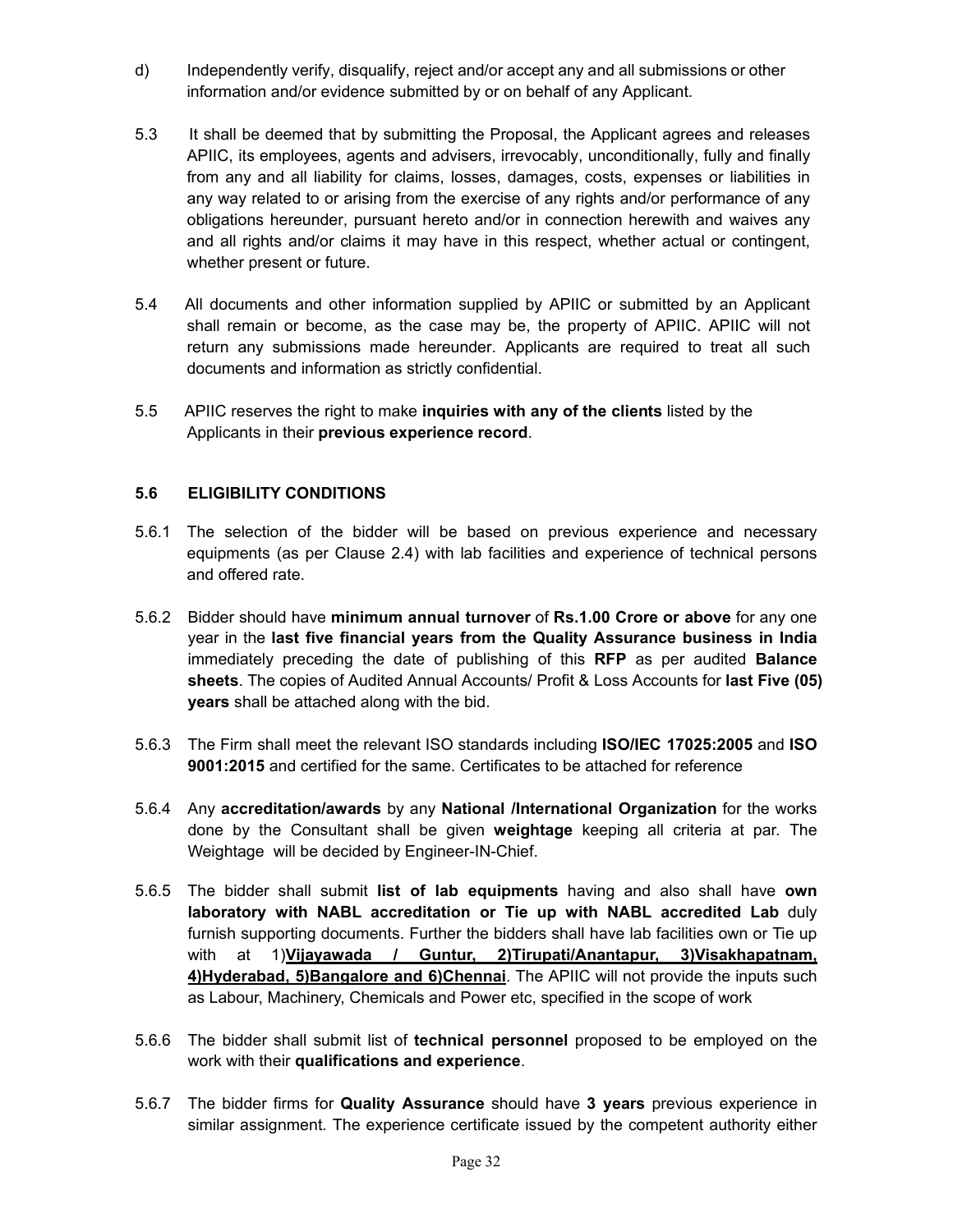from Government or Semi–Government/ Corporations/ Municipalities and Municipal corporations and Urban Development Authorities (UDA) shall only be considered. The Experience Certificate shall be certified by the Engineer of the concerned Department not below the rank of **Executive Engineer** and **Counter signed** by the **next higher Authority** should be produced along with bid for verification.

#### 5.6.8 The tender must produce **PAN, GST Registration Certificate & PF Account Num**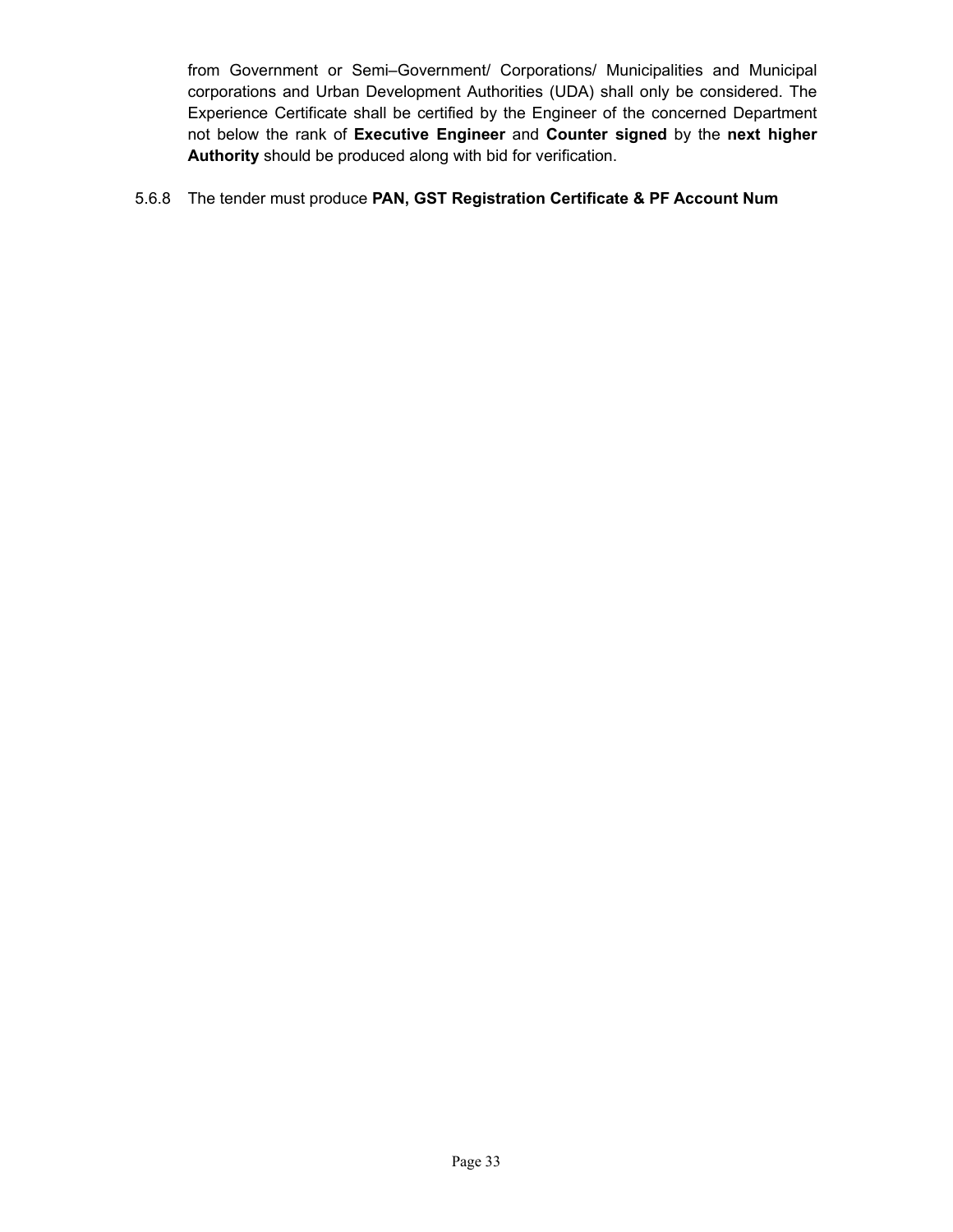# **SCHEDULES**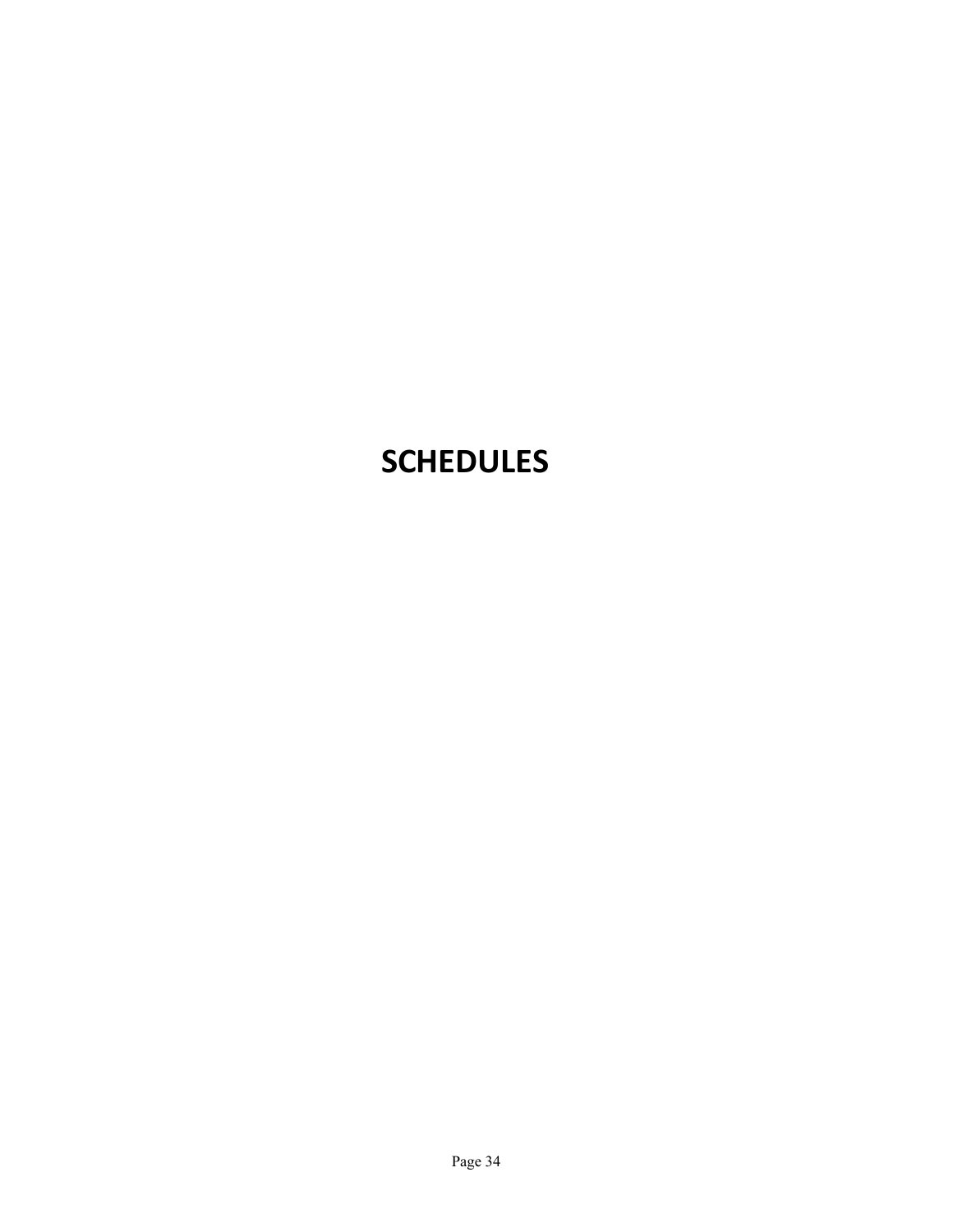## **SCHEDULE-1: Terms of Reference (TOR)**

*(See Clause 1.1.2 of RFP)*

## **Part I Objectives and Scope of Work**

#### 1.0 **Introduction**

- 1.1 This task involves assisting the client in ensuring **good quality of construction for the works** being allotted by the APIIC
- **1.2** The APIIC is executing works in the entire state of ANDHRA PRADESH and **Infrastructure being created in Industrial Parks, IDA's IEs and any other works** executed by the APIIC in all respects. The works includes the following.
	- a. Formation & Metalling and providing BT/CC to the roads.
	- b. Improvement of roads.
	- c. Improvements to parks and landscaping.
	- d. Traffic divides, Foot paths, Traffic Islands.
	- e. Construction of Shopping Complexes/ Corporate Buildings/ Factory Sheds/ any other buildings.
	- f. Water Supply
	- g. Storm Water Drains/ Sewerage/ Effluent treatment schemes & disposals.
	- h. Providing Power Supply internal & external including street lights.
	- i. Any Other works entrusted by APIIC.
- 1.3 For ensuring **good quality of construction and improving efficiency**, it is proposed to provide **third party quality assurance** through an **independent agency**.

## 2.0 **Broad Scope of Services:**

- 2.1 The **scope** shall broadly cover the following **aspects** / **tasks of consultants** are;
	- a. Carryout required **pre construction Quality Assurance checks.**
	- b. Consultants shall carryout required **Quality Assurance checks during construction**.
	- c. To ensure that all the materials, equipments and work shall conform to the Agreement.
	- d. To ensure that makes of all the material and equipments etc. shall be strictly as per agreement and shall be duly checked by the Consultant.
	- e. To ensure that the materials used and work carried out shall be checked for their conformity to the agreement.
	- f. Consultant shall provide a **Testing and Inspection Plan** and arrange testing of materials used in construction work for ascertaining their quality through their laboratories or, if need be, through reputed laboratories/ institutions preferably Government Labs/ Government Autonomous bodies or as approved by competent authority. All **standard tests** shall be arranged. Consultant shall **report the results of testing to APIIC** and the Contractor with their suggestions and remedial measures. Consultant shall be responsible for all the inputs such as Labour, Machinery, Chemicals and Power etc, specified in the scope of work.
	- g. Senior representatives of Consultant will **visit the site** regularly at **each stage of work** and as per contractual requirement and as and when directed by **Engineer-IN-Chief/ General Manager (QC)/ ZM**.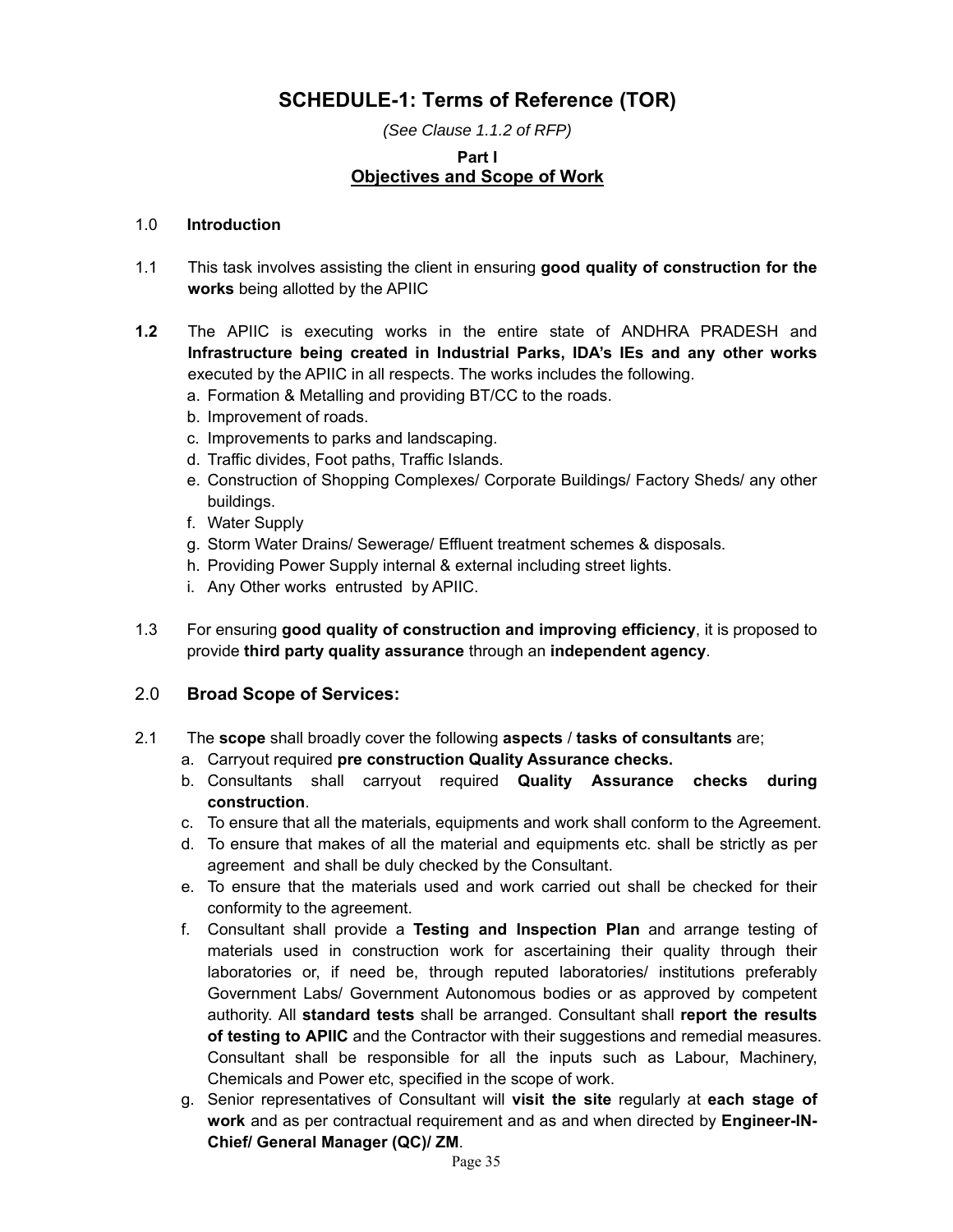- h. For the tests to be conducted at **manufacture's works**, the tests shall be conducted in the presence of **General Manager (QC)/ ZM or APIIC representative** as per standard schedule. The **dispatch note** shall be issued only after satisfactory completion of the test.
- i. The **delivery challans** of the materials may be **checked** for ascertaining the genuineness of the material.
- **j.** Consultant shall do their job by field visits, arranging the necessary **quality assurance tests** for materials and the construction works, **analyzing the test results and furnishing the comments/ observations thereon and providing general observations** on construction materials and work. The Consultant agency shall submit their **report to APIIC at various stages**/ as and when needed other than every month but **not later than 7th of every month.**
- k. The *Consultant shall be responsible* for bringing-out in writing, to the notice of APIIC any instances of *deviations from accepted quality and durability of construction materials, procedure for completion, workmanship and general quality of works* at appropriate stages of construction.
- **l.** Consultant shall inspect the construction site during the works under progress frequently, to achieve the stipulated **standards of quality** in the project. If there is any **discrepancy/ error/omission**, the team shall point out the same with **suggestions and remedial measures with codal provisions.**
- m. Consultant shall, highlight the **problem area** if any, and also suggest **steps/ solutions to rectify the same** so as to achieve the overall target of **quality assurance**.
- n. Carryout required **Quality Assurance checks post construction** and submit report.
- 2.2 The role of **Quality Assurance consultant** shall include conducting **checks of activities** of construction from the **starting stage to the finishing stage**. The consultant would be reporting to the concerned level of officers through **fortnightly report** and suggesting, interaction with various authorities as and when required. All the **tested and quality assurance inspections** would be conducted at required stages and as per the laid down specifications.
	- a. Establishment of **Consultant's Office** for all kind of communications for **fortnightly/ stage wise** reporting to **Engineer-IN-Chief/ General Manager (QC)/ concerned Zonal Managers**.
	- b. Regional reporting stations with **laboratory facilities** with adequate **technical staff** where ever felt necessary. Field staff with **mobile testing equipment** on site inspections including required checks of the works.
- 2.3 The **Consultant** can also submit **recommendations** for **betterment of the work** regarding **quality, quantity, economy and progress of work** in general to the **Zonal Manager** concerned with copy to **Engineer-IN-Chief and General Manager (QC)**. The Consultant has to thoroughly **check the quality and quantity in terms of prevailing**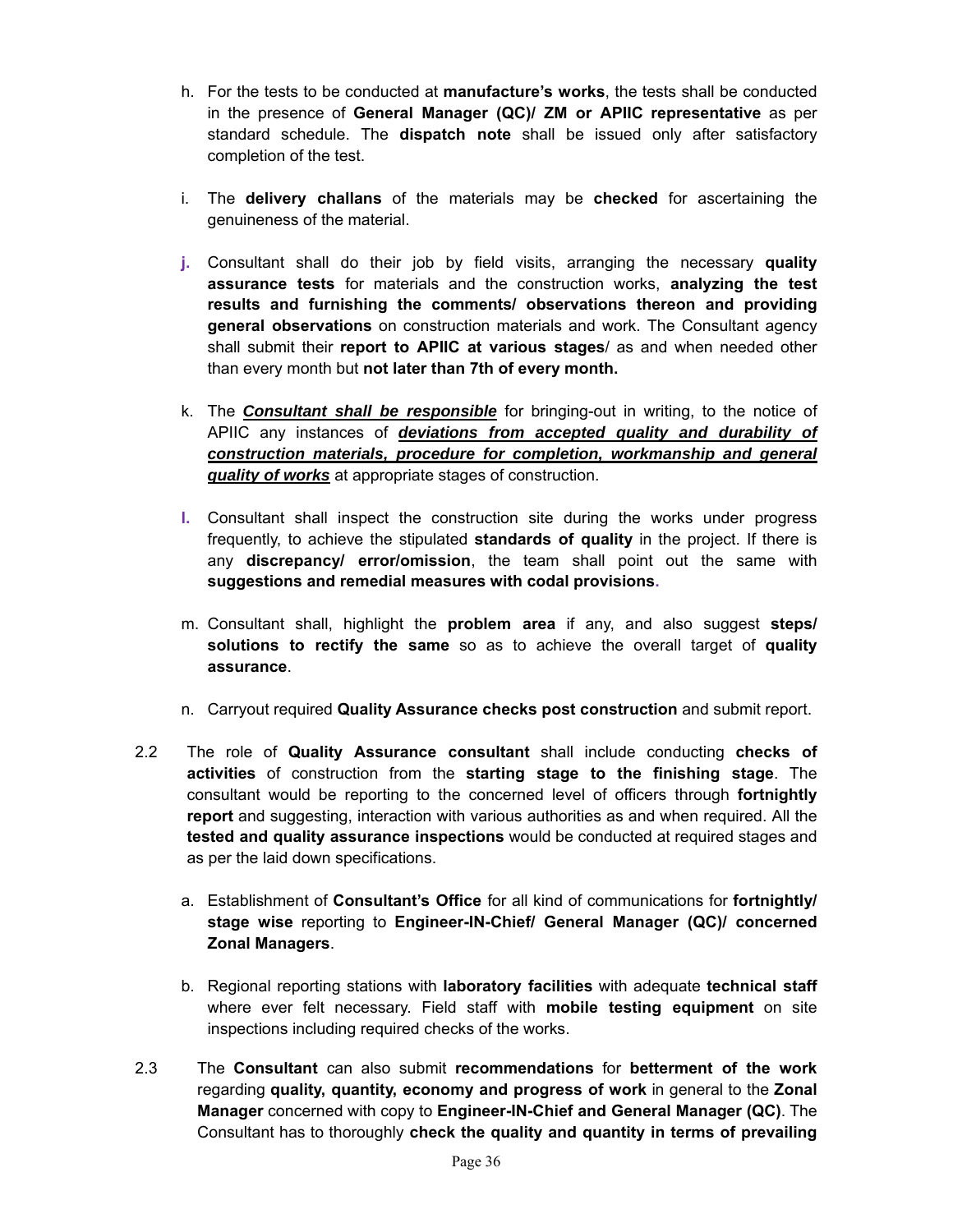**IS codes and procedures** and to **satisfy** the **Technical Sanction accorded** for the subject work and has to feel **responsibility** for the work with respect to **quality and quantity** as referred in **Technical Sanction and deviations** there upon approved by the **Technical Sanction authority**.

2.4 The following **tests** to be conducted by the Consultant:

## **2.4.1 General Tests on Materials**

#### 1. **Test on Cement**

- a. Standard consistency
- b. Fineness
- c. Initial and Final setting times
- d. Soundness
- e. Compressive strength
- f. Specific gravity
- 2. Tests on fine aggregate
- 3. Tests on coarse aggregate
- 4. **Compressive strength of Concrete (Cubes)**
- 5. Tension and elongation tests on steel rods
- 6. Tests on bricks
- 7. Concrete Mix Design
- 8. B.T. Mix Design
- 9. Sieve Analysis of fine and coarse aggregates
- 10. Tests on Soils.
- 11. Tests on Water.
- 12. Any additional Tests propose by APIIC

## **2.4.2 .Tests on Roads**

#### 1. **Test on Bitumen**

- a. Penetration
- b. Softening point
- c. Flash & Fire Point
- d. Ductility Test
- e. Solubility Test
- f. Loss on Heating
- g. Specific gravity
- h. Bitumen extraction test

## **2.4.3 Tests on Coarse Aggregates**

- a. Impact value
- b. Crushing value
- c. Loss Angles abrasion
- d. Flakiness/Elongation Index
- e. Water absorption
- f. Specific gravity
- g. Stripping value

#### **2.4.4 Test on Fine Aggregates**

- a. Specific gravity
- b. Bulking
- c. Density
- d. Soundness tests 5 cycles.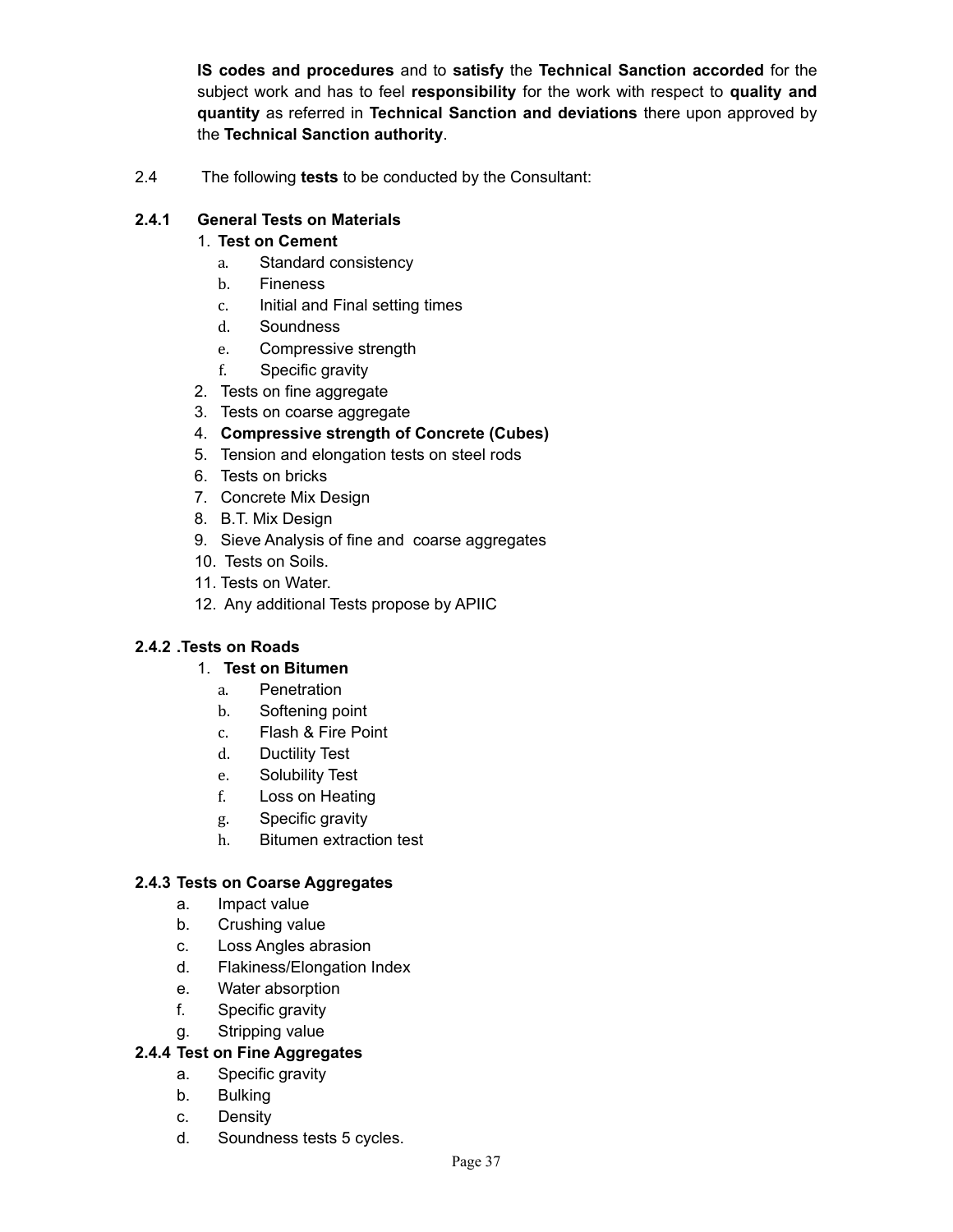#### **2.4.5 Mix Design**

- a. **Job mix formulae** for anyone of **BM, DBM, BC Mix seal** etc.
- b. Pavement Quality Concrete (PQC), RCC, PCC.
- c. Marshal Stability testing on **bituminous**.
- d. Mixes or hardness test for **mastic asphalt** on prepared sample

### **2.4.6 Field test**

- a. **Pavement design** of sub grade by **CBR method, GSB tests and WMM** tests.
- b. Laying jointing and pipe line test
- c. Other tests like **electrical works** as per IS specifications for cables and materials etc, as per agreement specifications.
- 2.4.6.1 The above is an indicative list only, and the Consultant shall be conducting all **reasonable test** as per best industry practice and **professional techniques and technology** to provide the **quality** as envisaged in the **terms of Contract.**
- 2.4.6.2 In addition, the consultant need to **check the manufactures test certificates** for the materials like **pipes & fittings, electrical items Steel, Cement, Bitumen (Grade)** etc. The contractor will have to provide these certificates, to the consultants at the time of inspection.
- 2.4.6.3 The consultant shall faithfully **conduct tests/checks** and sampling required to be executed as per **Andhra Pradesh State Standard Specifications (APSS)/IS Codes/IRC/MORD/MORT&H Specifications / 1st PH & MED Specifications** by the contractors.
- 2.4.6.4 The consultant will be fully responsible for the **authenticity of the test results** and submit **test results in original to the Zonal Managers concern and General Manager (QC)** without **hindrance of work**.
- 2.4.6.5 Assessment about the process involved in the construction, like **curing, Compaction** etc.

## 2.5 **Indicative List of Equipments**

- 1. **Survey instruments** including Leveling instrument, Total Station/ DGPS.
- 2. Equipment for conducting survey on road and bridges
- 3. Sieves of all sizes i/c sieve shaker and balances of required capacity
- 4. Cube strength testing machine
- **5. Core cutting machine**
- 6. Equipment for cement testing
- 7. **USPV** (Ultra Sonic Pulse Velocity) Meter
- 8. Moisture meter
- 9. Hammer of all sizes requires to be used in building work
- 10. Rebound hammer
- 11. Leak Detection Equipments
- 12. Other miscellaneous equipment such as Screw Driver, Plumb Bob, Ovens, Slump Cone, graduated Measuring Cylinders of required capacity, Gauge Tape, Vernier Calipers, Magnifying Glass, Sprit Level, Vibration Table, Dial Gauge, etc.
- **13.** Project specific instrument, if any, required.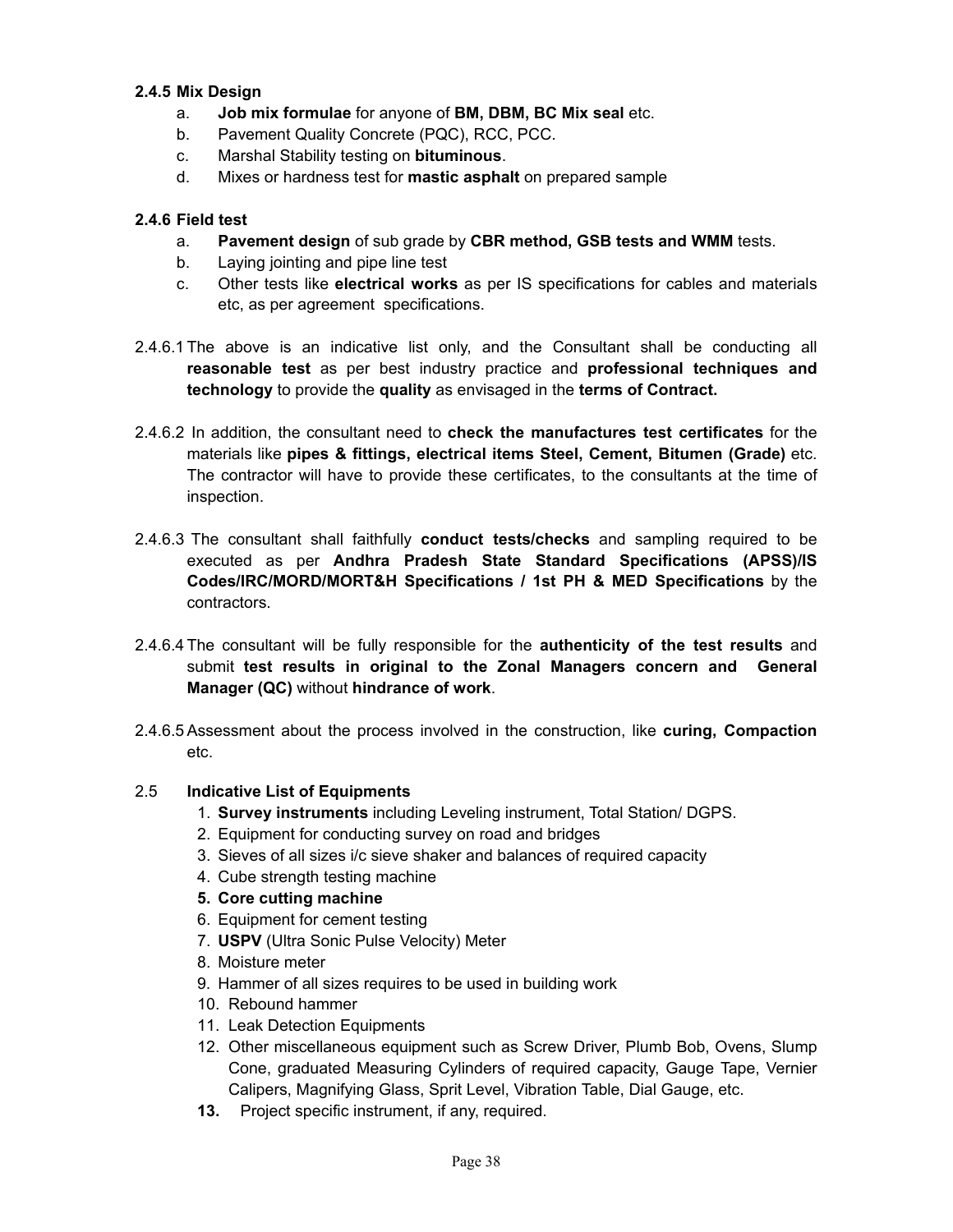#### 3.0 **Procedure of Inspection**

- 3.1 The field **Quality Assurance staff** at the site, which will be headed by one **Senior Manager/ Engineer**, would inspect the construction and other activities. Field Quality Assurance team would consist of a number of **Manager/ Engineers** from the **discipline of civil engineering** and from the discipline of **electrical engineering** and others if need be. The consultant would be provided schedule of works likely to be executed in the next week by concerned Zonal Manager so that consultant may plan **weekly program in advance** besides this, there would be **Junior Engineers/ Supervisors** having similar specialization as mentioned above, **Lab Technicians and Field Assistant**. However, the exact composition will depend upon the **scope of work** and the work load based on number of contracts executed by APIIC of respective zones. **Works program for inspection and testing** shall be co-ordinated by the **Consultant along with APIIC site in-charge**.
- 3.2 After obtaining the **Construction Programme** and the **Work Schedule** from **CE/ ZM** a joint visit of APIIC to the sites for inspections and overall appraisal shall be undertaken.

## 3.3 All **test, checks** are to be **carried out** as per relevant **IS Codes, IRC/ MORD/ MORT&H Specifications, APSS and as per rules, Agreements and Drawings for qualitative and quantitative analysis**.

- 3.4 The consultants shall make its **own arrangements** for **transport** including local travel and his office accommodations.
- 3.5 The consultant shall be supplied with all the latest construction drawings and contractors agreement along with **technical specifications** and interact directly with ZM concerned.

#### 4.0 **Schedule of Inspection**

The following **inspection schedule** shall be adhered by the Consultant's **field Quality Assurance team**, **surprise checks** everyday or alternative day or depending upon the job requirements. The **Manager/ Engineer** will identify the items and the location on site, which will be inspected upon by the **Assistant Managers/ Site Engineers** for the next working day. The **concerned Engineer of APIIC** would be **responsible** for **regular supervision of contraction work & workmanship of all the construction works**. The **contractor** would be advised **not to carry-out important activity of construction** without prior information to **General Manager (QC)/ concerned Zonal Managers** as well as third party assurance consultants.

## 5.0 **Reporting System**

Documentation of the **reports** duly **signed & authenticated** on each work taken up in the APIIC with **work wise photographs (photographs should have date and time on it)** before **commencing, during and after execution** with **final sets of report** would be submitted to the **General Manager (QC)** with a copy to concerned Zonal **Manager** concerned, further consultant has to submit **summary of the report** to **Engineer-IN-Chief / General Manager (QC) on fortnightly basis** and **Final Compliance Report** will be issued to the work by **Quality Control Wing** based on the report.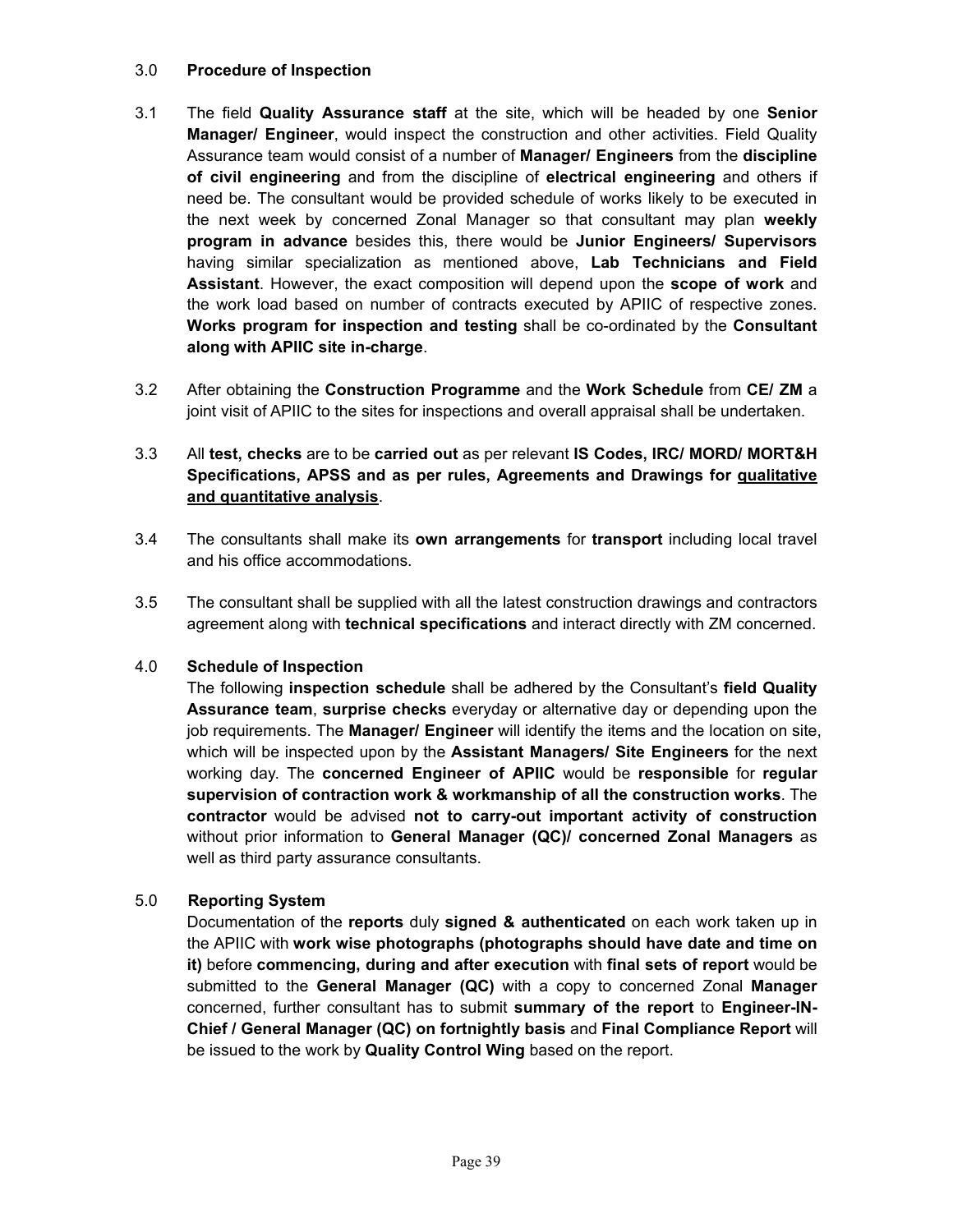## **SCHEDULE-2: Agreement for Providing Consultancy Services**

*(See Clause 2.1.3 of RFP)*

## **CONTENTS**

## **1. General**

- 1.1 Definitions and Interpretation
- 1.2 Relation between the Parties
- 1.3 Rights and obligations
- 1.4 Governing law and jurisdiction
- 1.5 Language
- 1.6 Table of contents and headings
- 1.7 Notices
- 1.8 Location
- 1.9 Authority of Member-in-charge
- 1.10 Authorised representatives
- 1.11 Taxes and duties

## **2. Commencement, Completion and Termination of Agreement**

- 2.1 Effectiveness of Agreement
- 2.2 Commencement of Services
- 2.3 Termination of Agreement for failure to commence Services
- 2.4 Expiration of Agreement
- 2.5 Entire Agreement
- 2.6 Modification of Agreement
- 2.7 Force Majeure
- 2.8 Suspension of Agreement
- 2.9 Termination of Agreement

#### **3. Obligations of the Consultant**

- 3.1 General
- 3.2 Conflict of Interest
- 3.3 Confidentiality
- 3.4 Liability of the Consultant
- 3.5 Accounting and auditing
- 3.6 Consultant's actions requiring the Authority's prior approval
- 3.7 Reporting obligations
- 3.8 Documents prepared by the Consultant to be the property of the Authority
- 3.9 Materials furnished by the Authority
- 3.10 Providing access to the Project Office and Personnel
- 3.11 Accuracy of Documents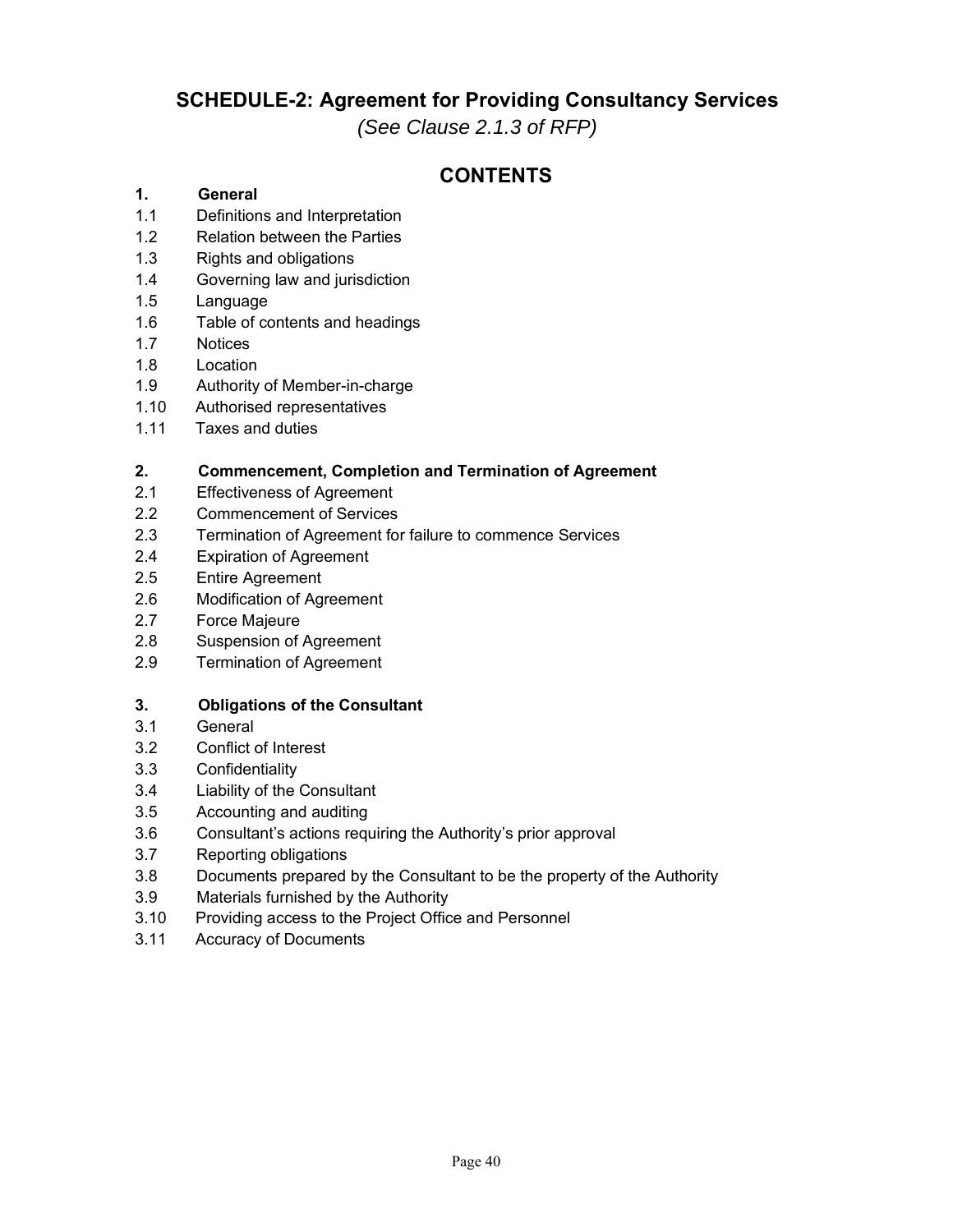## **4 Consultant's Personnel and Sub-Consultant**

- 4.1 General
- 4.2 Deployment of Personnel
- 4.3 Approval of Personnel
- 4.4 Substitution of Key Personnel
- 4.5 Team Leader
- 4.6 Sub-Consultants

## **5. Obligations of the Authority**

- 5.1 Assistance in clearances etc.
- 5.2 Access to land and property
- 5.3 Changes in Applicable Law
- 5.3 Payment

## **6. Payment to the Consultant**

- 6.1 Consultancy Fee
- 6.2 Currency of payment
- 6.3 Mode of billing and payment

## **7. Liquidated damages and penalty**

- 7.1 Performance Security
- 7.2 Liquidated Damages
- 7.3 Penalty for deficiency in services

## **8. Fairness and Good Faith**

- 8.1 Good Faith
- 8.2 Operation of the Agreement

## **9. Settlement of Disputes**

- 9.1 Amicable settlement
- 9.2 Dispute resolution
- 9.3 Conciliation
- 9.4 Arbitration

## **ANNEXES**

- Annex 1: Terms of Reference
- Annex 2: Deployment of Key Personnel
- Annex 3: Approved Sub-consultant(s) Annex
- Annex 4: Payment Schedule
- Annex 5: Bank Guarantee for Performance Security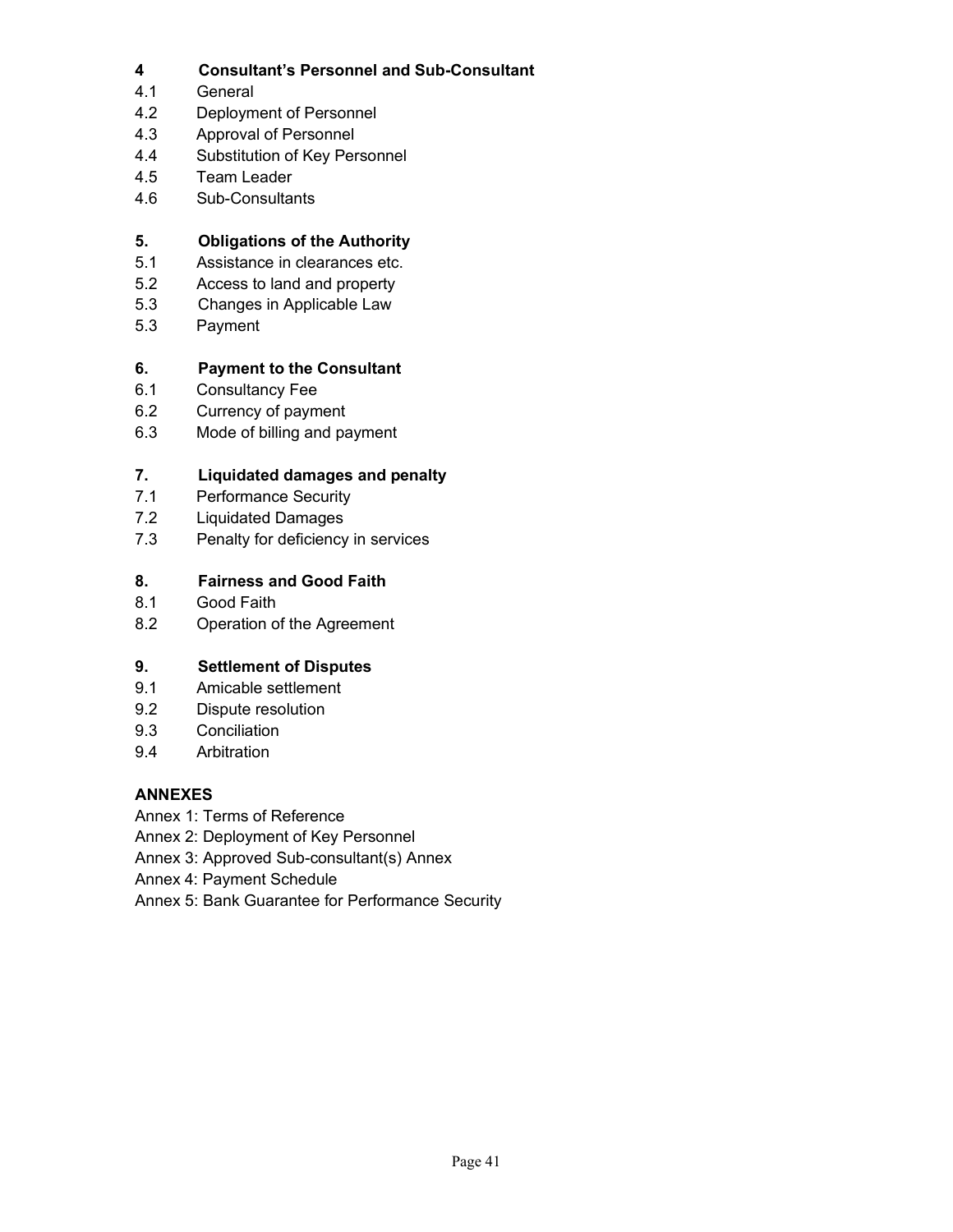## **AGREEMENT**

## **Name of work: Consultancy Services for Providing "Third Party Quality Control Assurance Agency for Engineering works in Andhra Pradesh Industrial Infrastructure Corporation Limited".**

#### **AGREEMENT No:**

This **AGREEMENT** (hereinafter called the "Agreement") is made on the **Example 2** day of the month of\_\_\_\_\_\_\_\_\_\_\_\_\_\_\_\_\_\_\_\_\_\_\_\_\_\_ 2021, between, on the one hand, the **Andhra Pradesh Industrial Infrastructure Corporation Limited**, APIIC Tower, Mangalagiri, Guntur District, Pin code - 522503. (Here in after called the **"Authority"** which expression shall include their respective successors and permitted assigns, unless the context otherwise requires) and, on the other hand, \_\_\_\_\_\_\_\_\_\_\_\_\_\_\_\_\_\_\_\_\_\_\_\_\_\_\_\_\_\_\_\_\_\_\_\_\_\_\_\_\_\_\_ (hereinafter called the **"Consultant"** which expression shall include their respective successors and permitted assigns).

#### WHEREAS

- i) The Authority vide its **Request for Proposal** for **appointment of Consultant** who will be responsible for providing the required consulting services (hereinafter called the **"Consultancy"**) which will broadly include providing **QCA Services** of **"Third Party Quality Control Assurance Agency for Engineering works in Andhra Pradesh Industrial Infrastructure Corporation Limited"** (thereinafter called the **"QCA Services** /**Project"**); and
- ii) the Consultant submitted its proposals for the aforesaid work, whereby the Consultant represented to the Authority that it had the required professional skills, and in the said proposals the Consultant also agreed to provide the **quality assurance** Services to the Authority on the terms and conditions as set forth in the RFP and this Agreement; and
- iii) the Authority, on acceptance of the aforesaid proposals of the Consultant, awarded the Consultancy to the Consultant vide its Letter of Award dated (the **"LOA"**); and
- iv) the consultant has vast experience in the field of **quality assurance** and adequate number of labs and trained staff; and
- v) the client is interested to have **quality assurance** of the **infrastructure work** undertaken by it at various **Industrial Parks** etc; and
- vi) And whereas the consultant has offered to inspect units & **control the quality of the work** and to the same and submitted a tender; and
- vii) being on the assurance given by the consultant and since it is the **successful bidder** decided to entrust the works of **quality assurance** to the consultant of the **terms & conditions** mentioned below and the agreement is under.
- viii) in pursuance of the LOA, the parties have agreed to enter into this Agreement.

NOW, THEREFORE, the parties hereto hereby agree as follows: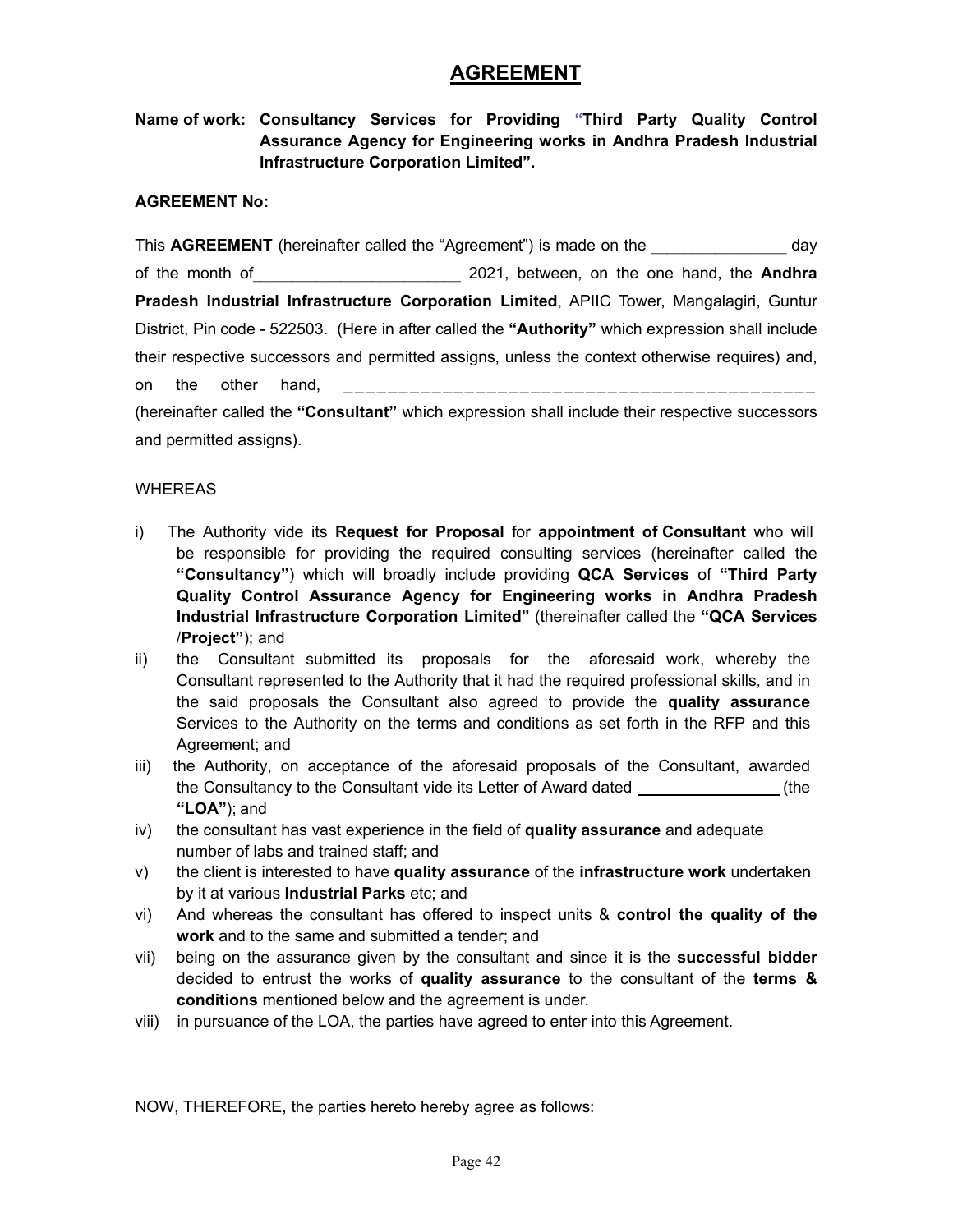## **1. GENERAL**

### **1.1 Definitions and Interpretation**

- 1.1.1 The words and expressions beginning with capital letters and defined in this Agreement shall, unless the context otherwise requires, have the meaning hereinafter respectively assigned to them:
- a) "**Agreement**" means this Agreement, together with all the **Annexes;**
- b) "**Payment to the Consultant**" shall have the meaning set forth in **Clause 6.1**;
- c) "**Applicable Laws**" means the laws and any other instruments having the force of law in India as they may be issued and in force from time to time;
- d) "**Contract**" means the contract signed by the parties, to which these **General Conditions of Contract (GC)** are attached together with all the related documents of such signed contract.
- e) "**Local Currency**" means **Indian Rupees**;
- f) "**Confidential Information**" shall have the meaning set forth in **Clause 3.3**;
- g) "**Conflict of Interest**" shall have the meaning set forth in **Clause 3.2** read with the provisions of RFP;
- h) "**Dispute**" shall have the meaning set forth in **Clause 9.2.1**;
- i) "**Effective Date**" means the date on which this Agreement comes into force and effect pursuant to **Clause 2.1**;
- j) "**Expatriate Personnel**" means such persons who at the time of being so hired had their domicile outside India;
- k) "**Government**" means the **Government of India or Government of Andhra Pradesh State** as appropriate to the context;
- l) **"INR, Re. or Rs."** means **Indian Rupees**;
- m) "**Member**", in case the Consultant consists of a **consortium** of more than one entity, means any of these entities, and "Members" means all of these entities;
- n) "**Party"** means the **Authority/ Client/ APIIC** or the Consultant, as the case may be, and Parties means both of them;
- o) "**Personnel"** means persons hired by the Consultant or by any Sub-Consultant as employees or retainers and assigned to the performance of the Services or any part thereof;
- p) "**Resident Personnel**" means such persons who at the time of being so hired had their domicile inside India;
- q) "**RFP**" means the Request for Proposal document in response to which the Consultant's proposal for providing Services was accepted;
- r) "**Services**" means the work to be performed by the Consultant pursuant to this Agreement, as described in the **Terms of Reference** hereto;
- s) "**Sub-Consultant**" means any entity to which the Consultant subcontracts any part of the Services in accordance with the provisions of **Clause 4.6;** and
- t) "**Third Party**" means any person or entity other than the Government, the **Authority/ the Consultant**.
- u) "**Employer**" means -"**APIIC**"; represented by the **Engineer-IN-Chief.**
- v) "**Technical Proposal**" means the technical proposal submitted by the Consultant.

All terms and words not defined herein shall, unless the context otherwise requires, have the meaning assigned to them in the RFP.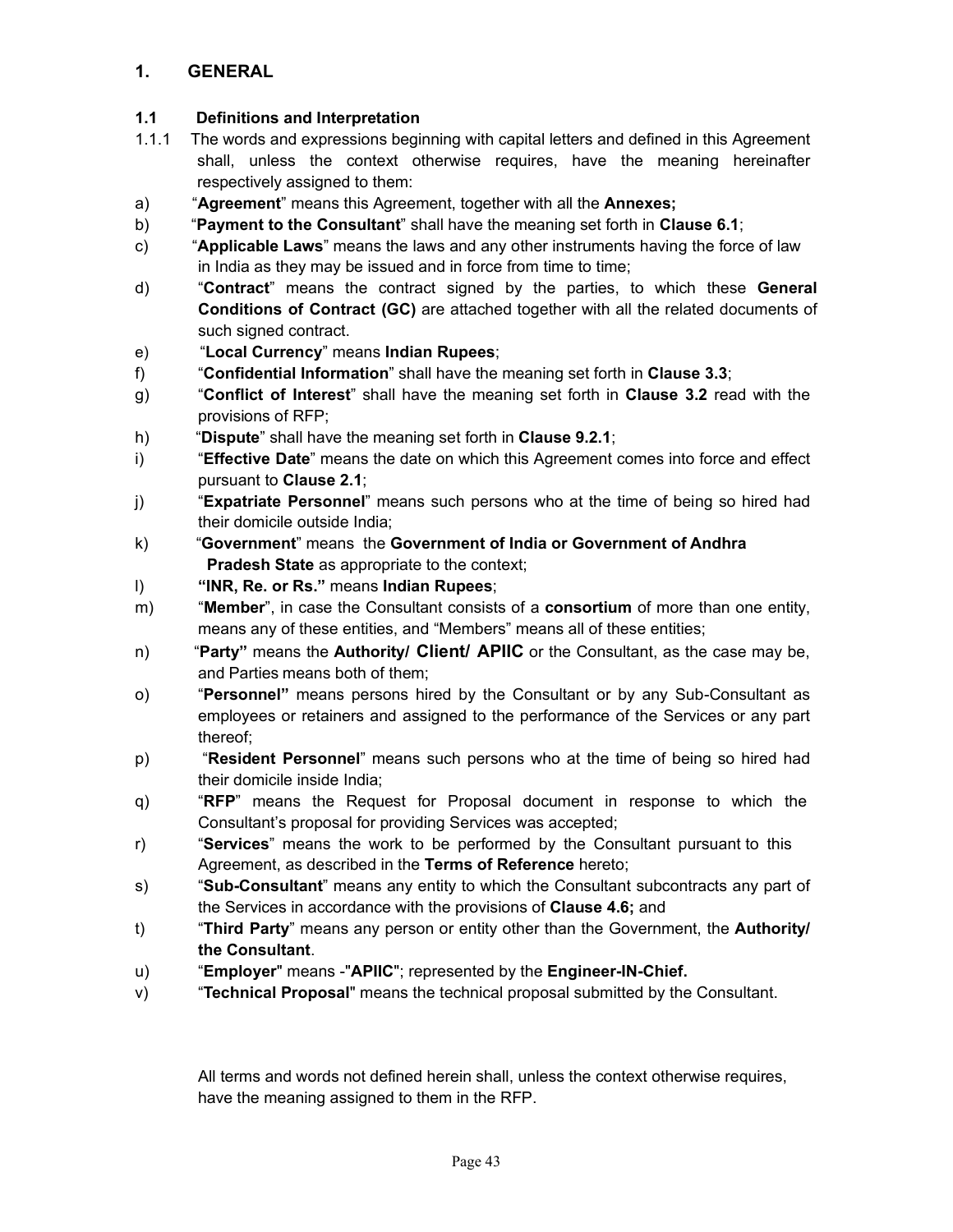- 1.1.2 The following documents along with all **addenda** issued thereto shall be deemed to form and be read and construed as integral part of this Agreement and in case of any contradiction between or among them the priority in which a document would prevail over another would be as laid down below beginning from the highest priority to the lowest priority:
	- (a) Agreement;
	- (b) Annexes of Agreement;
	- (c) RFP; and
	- (d) Letter of Award

## **1.2 Relation between the Parties**

Nothing contained herein shall be construed as establishing a relation of master and servant or of agent and principal as between the **Authority and the Consultant**. The Consultant shall, subject to this Agreement, have complete charge of **Personnel performing the Services** and shall be fully responsible for the **Services** performed by them or on their behalf hereunder.

## **1.3 Rights and obligations**

The mutual rights and obligations of the **Authority and the Consultant** shall be as set forth in the Agreement, in particular:

- (a) the Consultant shall carry out the Services in accordance with the provisions of the Agreement; and
- (b) the Authority shall make **payments to the Consultant** in accordance with the **provisions of the Agreement**.

## **1.4 Governing law and jurisdiction**

This Agreement shall be construed and interpreted in accordance with and governed by the applicable laws of India, and the **courts at Vijayawada** shall have exclusive jurisdiction over matters arising out of or relating to this Agreement.

## **1.5 Language**

All notices required to be given by one Party to the other Party and all other communications, documentation and proceedings which are in any way relevant to this Agreement shall be in writing and in English language.

## **1.6 Table of contents and headings**

The table of contents, headings or sub-headings in this Agreement are for convenience of reference only and shall not be used in, and shall not affect, the construction or interpretation of this Agreement.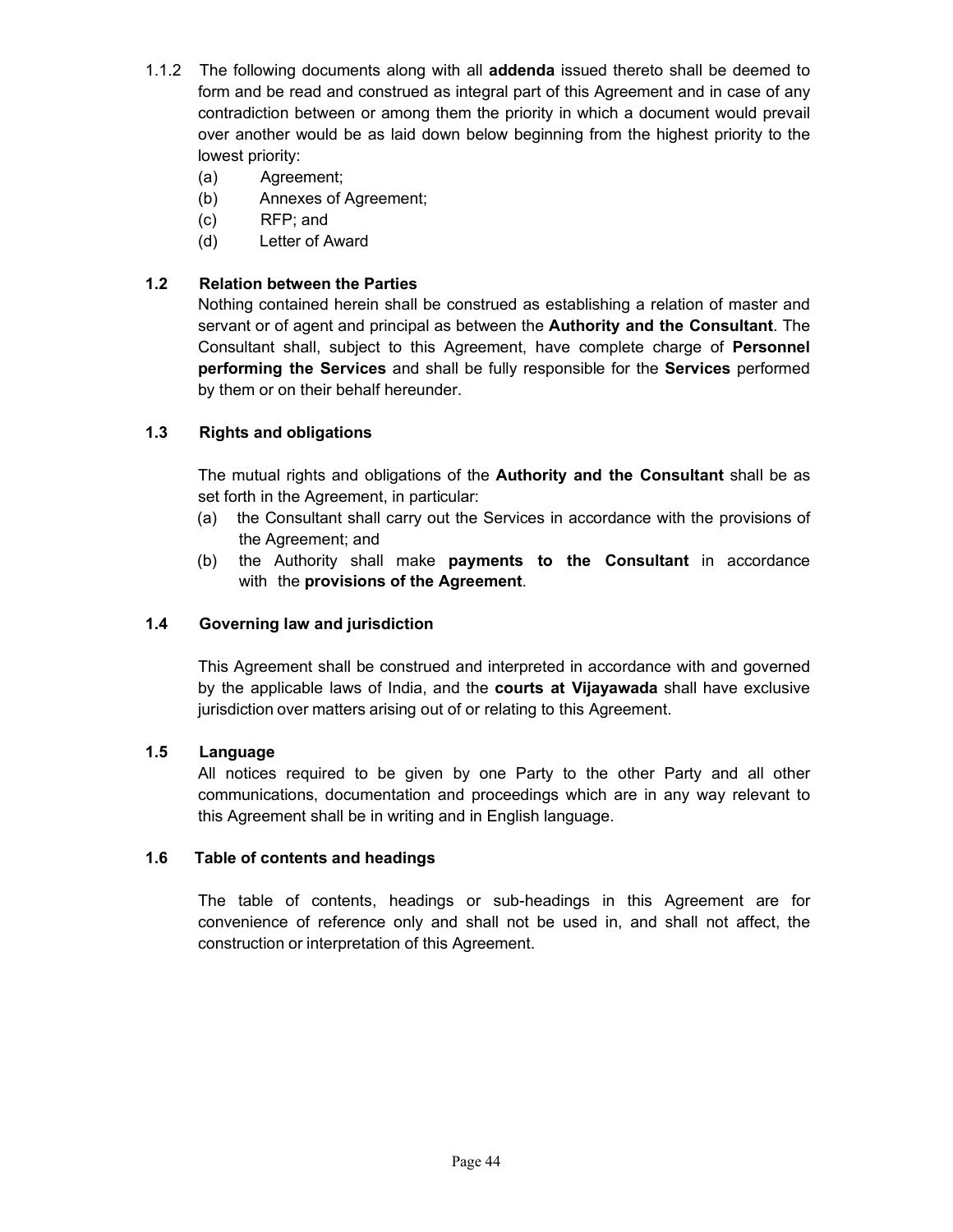#### **1.7 Notices**

Any notice or other communication to be given by any Party to the other Party under or in connection with the matters contemplated by this Agreement shall be in writing and shall:

- (a) In the case of the Consultant, be given by **facsimile or e-mail** and by letter delivered by hand to the address given and marked for attention of the Consultant's Representative as per **Clause 1.10** .
- (b) in the case of the Authority, be given by **facsimile or e-mail** and by letter delivered by hand and be addressed to the Authority with a copy delivered to the Authority Representative as per **Clause 1.10** .
- (c) any notice or communication by a Party to the other Party, given in accordance herewith, shall be deemed to have been delivered when in the normal course of post it ought to have been delivered and in all other cases, it shall be deemed to have been delivered on the actual date and time of delivery; provided that in the case of **facsimile or email**, it shall be deemed to have been delivered on the working days following the date of its delivery.

#### **1.8 Location**

The **Services** shall be performed at the offices of the Authority in accordance with the provisions of RFP and at such **locations** as are incidental thereto, including the offices of the Consultant.

#### **1.9 Authority of Member-in-charge**

In case the Consultant consists of a consortium of more than one entity, the Parties agree that the Lead Member shall act on behalf of the Members in exercising all the Consultant's rights and obligations towards the Authority under this Agreement, including without limitation the receiving of instructions and payments from the Authority.

#### **1.10 Authorized Representatives**

- 1.10.1 Any action required or permitted to be taken, and any document required or permitted to be executed, under this Agreement by the **Authority/ Engineer-IN-Chief of APIIC** or **authorized representatives of Consultant**, as the case may be, may be taken or executed by the officials specified in this **Clause 1.10**.
- 1.10.2 The Authority may, from time to time, designate one of its officials as the Authority Representative. Unless otherwise notified, the Authority Representative shall
	- be: **Engineer-IN-Chief,**  Andhra Pradesh Industrial Infrastructure Corporation Limited, APIIC Tower, Mangalagiri, Guntur District, Pincode - 522503. Email: chiefengineer-ap@apiic.in
- 1.10.3 The Consultant may designate one of its employees as Consultant's Representative.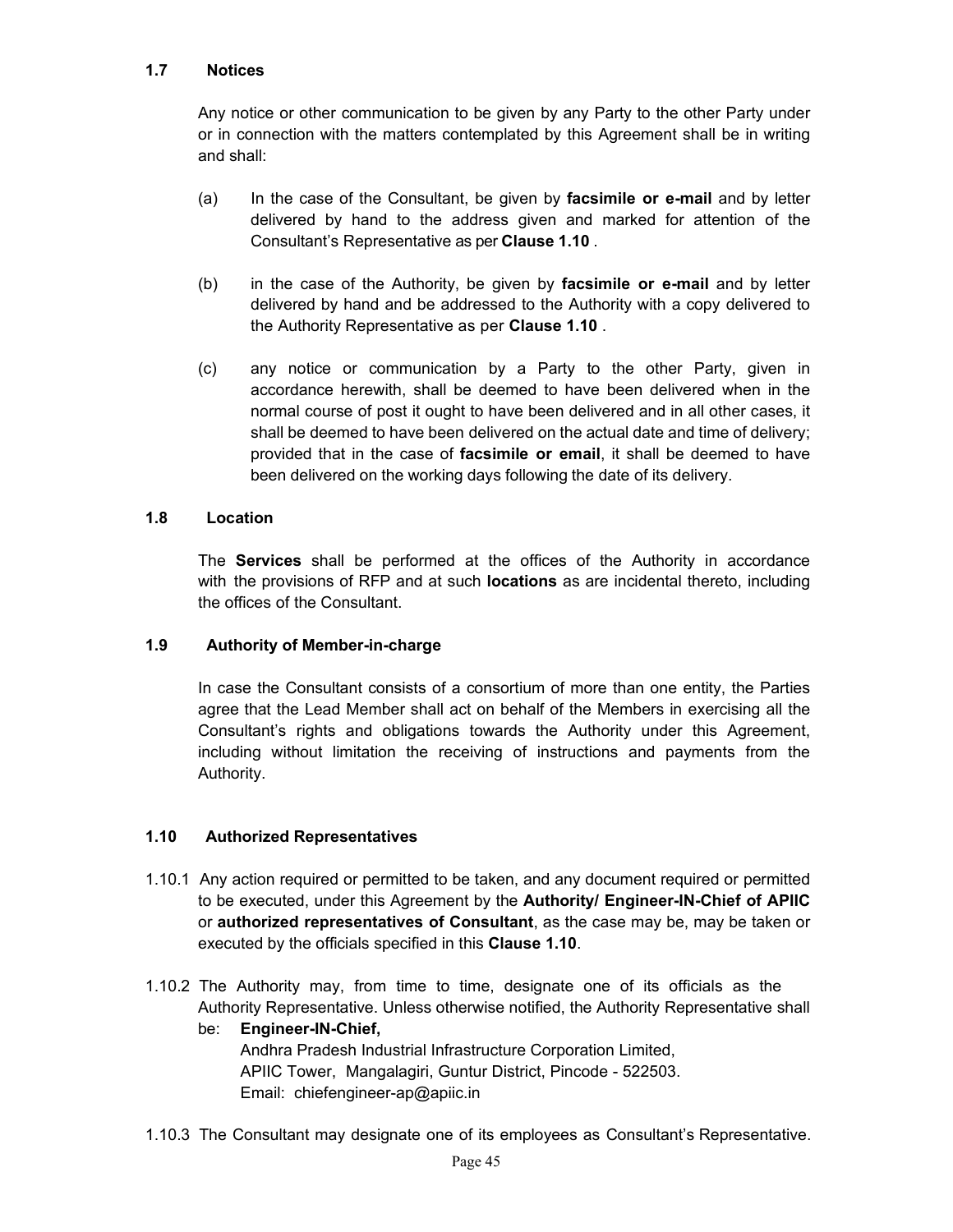Unless Otherwise notified, the Consultant's Representative shall be: Name : -------------Designation : ---------Address : ---------- Tel : ---------Mobile : ---------Fax : ---------E-mail : ---------

#### 1.11 **Taxes and duties**

Unless otherwise specified in the Agreement, the Consultant shall pay all such taxes, duties, fees and other impositions as may be levied under the **Applicable Laws** and the **Authority** shall perform such duties in regard to the deduction of such taxes as may be lawfully imposed on it.

1.12 All documents related to **Quality Control and registers of quality control test** shall be **maintained** and updated from time to time.

## **2. COMMENCEMENT, COMPLETION, MODIFICATION AND TERMINATION OF CONTRACT**

#### 2.1 **Effectiveness of Agreement**

This Agreement shall come into force and effect on the date of **work order/ t**his Agreement (the **"Effective Date"**).

#### 2.2 **Commencement of Services**

The Consultant shall commence the Services within a period of **7 (seven) days** from the Effective Date, unless otherwise this contract shall come into force and effect immediately from the **date of execution of this contract**.

#### 2.3 **Termination of Agreement for failure to commence Services**

If the Consultant does not commence the Services within the period specified in **Clause 2.2 above**, the Authority may, by not less than **1 (one) weeks'** notice to the **Consultant**, declare this **Agreement to be null and void**, and in the event of such a declaration, this Agreement shall stand **terminated** and the Consultant shall be deemed to have accepted such termination.

#### 2.4 **Expiration of Agreement**

Unless **terminated** earlier pursuant to **Clauses 2.3 or 2.9** hereof, this Agreement shall, unless extended by the Parties by mutual consent, expire upon the **expiry of a period** of **60 (sixty) days** after the delivery of the final Deliverable to the Authority. Upon Termination, the Authority shall make payments of all amounts due to the Consultant hereunder.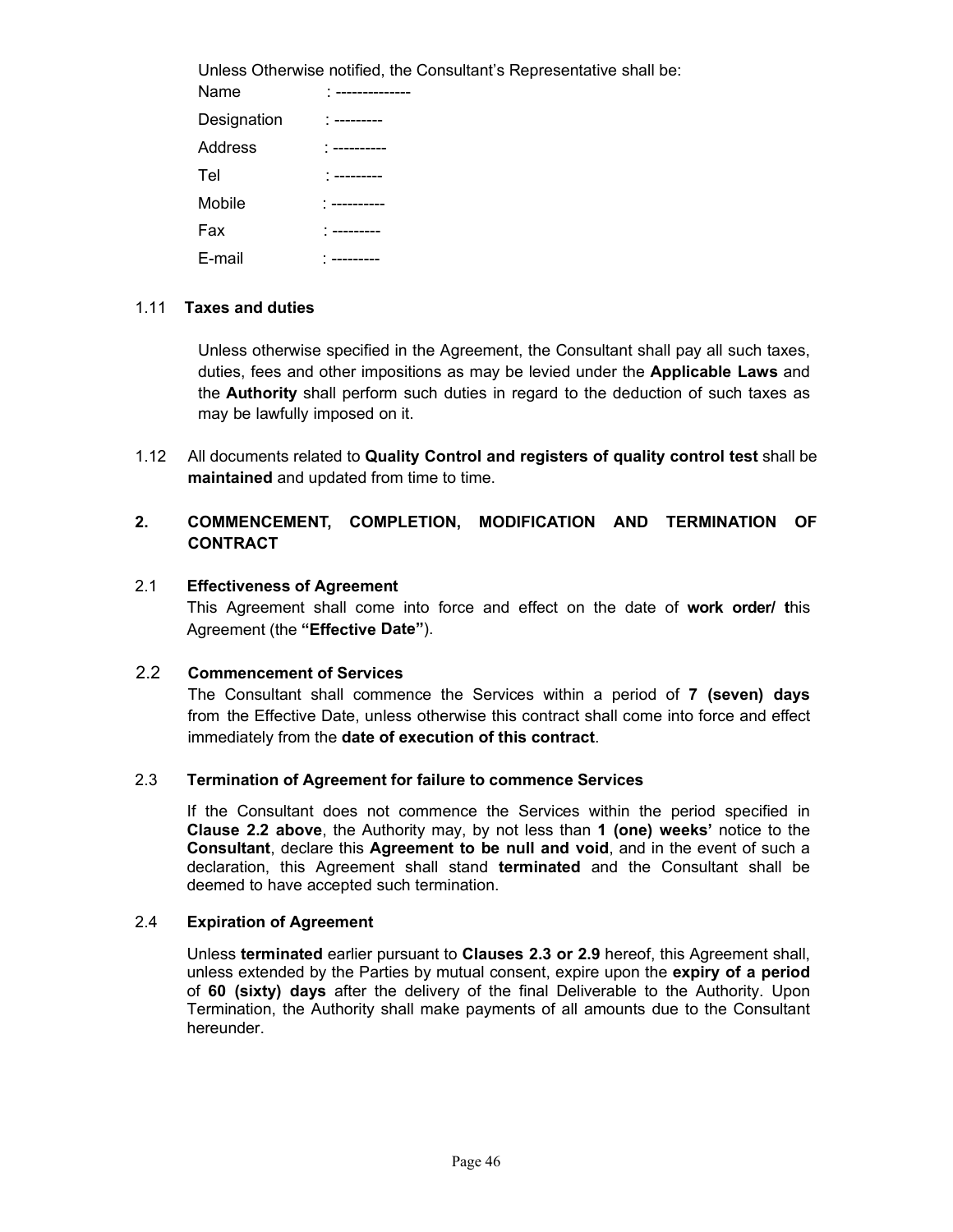### 2.5 **Entire Agreement**

- 2.5.1 This Agreement and the Annexes together constitute a complete and exclusive statement of the terms of the agreement between the Parties on the subject hereof, and no amendment or modification hereto shall be valid and effective unless such modification or amendment is agreed to in writing by the Parties and duly executed by persons especially empowered in this behalf by the respective Parties. All prior written or oral understandings, offers or other communications of every kind pertaining to this Agreement are abrogated and withdrawn;
- 2.5.2 Provided, however, that the obligations of the Consultant arising out of the provisions of the RFP shall continue to subsist and shall be deemed to form part of this Agreement.
- 2.5.3 Without prejudice to the generality of the provisions of **Clause 2.5.1**, on matters not covered by this Agreement, the provisions of RFP shall apply.
- 2.5.4 This contract contains all covenants, stipulations, provisions and related Contracts agreed by the parties. **No agent or representative** of either party has authority to make, and the parties shall not be bound by or be liable for, any statement, representation, promise or agreement not set forth herein.

#### 2.6 **Modifications**

Modifications of the **terms and conditions** of this Agreement / contract, including any modification of the **scope of the services or of the contract price**, may only be made by written agreement between the **Authority/Client and Consultant**.

#### 2.7 **Force Majeure Events**

#### **2.7.1** Definition

Any of the following events which is beyond the control of the Party claiming to be affected thereby ("Affected Party") and which the Affected Party has been unable to overcome or prevent despite exercise of due care and diligence and results in Material Adverse Effect on the Project shall constitute **Force Majeure Event**:

- a) For the purposes of this Agreement, "Force Majeure" means an event which is beyond the reasonable control of a Party, and which makes a Party's performance of its obligations hereunder impossible or so **impractical** as reasonably to be considered **impossible** in the circumstances, and includes, but is not limited to, **war, riots, civil disorder, earthquake, fire, explosion, storm, flood or other adverse weather conditions, strikes, lockouts or other industrial action (except where such strikes, lockouts or other industrial action are within the power of the Party invoking Force Majeure to prevent),**  confiscation or any other action by government agencies.
- b) **act of God** which includes **epidemic, extremely adverse weather conditions, lightning, earthquake, landslide, cyclone, flood, chemical or radioactive contamination or ionising radiation, fire or explosion** (to the extent of contamination or radiation or fire or explosion originating from a source external to the Project Site);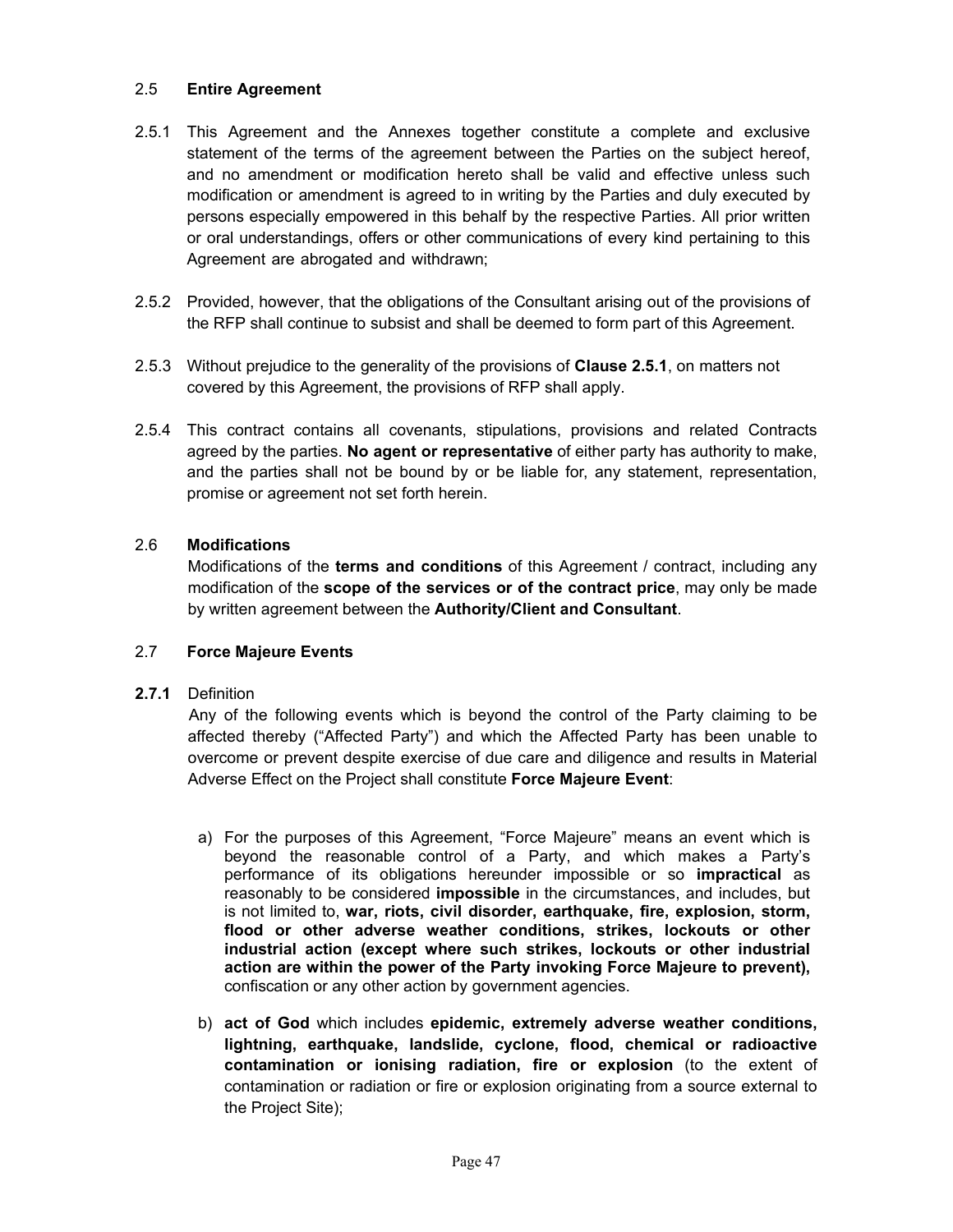- c) **any judgement or order of any court** of competent jurisdiction or statutory authority made against the **Consultant/Project** in any proceedings for reasons other than (i) failure of the Consultant to comply with any Applicable Law or Applicable Permit, or (ii) on account of breach of any Applicable Law or Applicable Permit or of any contract, or (iii) enforcement of this Contract, or iv) exercise of any of its rights under this Contract by the Authority.
- d) Force Majeure shall not include (i) any event which is caused by the negligence or intentional action of a Party or such Party's Sub-Consultant or agents or employees, nor (ii) any event which a diligent Party could reasonably have been expected to both (A) take into account at the time of the conclusion of this Agreement, and (B) avoid or overcome in the carrying out of its obligations hereunder.
- e) **Force Majeure** shall not include **insufficiency of funds or failure to make any payment** required hereunder.

## 2.7.2 **No breach of Agreement**

The failure of a Party to fulfill any of its obligations hereunder shall not be considered to be a breach of, or default under, this Agreement insofar as such inability arises from an event of **Force Majeure**, provided that the Party affected by such an event has taken all reasonable precautions, due care and reasonable alternative measures, all with the objective of carrying out the terms and conditions of this Agreement.

## 2.7.3 **Measures to be taken**

2.7.3.1 A Party affected by an event of **Force Majeure** shall take all reasonable measures to remove such Party's inability to fulfill its obligations hereunder with a minimum of delay.

## **2.7.3.2 Notice of Force Majeure Event**

- i) The Parties shall take all reasonable measures to minimize the consequences of any event of Force Majeure.
- ii) The Affected Party shall not be entitled to any relief for or in respect of a **Force Majeure Event** unless it shall have notified the other Party of the occurrence of the **Force Majeure Event** as soon as practicable and in any event no later than within **14 (Fourteen) days** of the date of occurrence of a **Force Majeure Event** or the date of knowledge thereof, the Affected Party shall notify the other Party of the same setting out, inter alia, the following in reasonable detail:
	- a) the nature and extent of the Force Majeure Event with evidence in support thereof;
	- b) the estimated Force Majeure Period;
	- c) the nature of and the extent to which, performance of any of its obligations under this Agreement is affected by the Force Majeure Event;
	- d) the measures which the Affected Party has taken or proposes to take to alleviate/ mitigate the impact of the Force Majeure Event and to resume performance of such of its obligations affected thereby; and
	- e) assess the impact of the underlying Force Majeure Event,
	- f) to determine the likely duration of Force Majeure Period and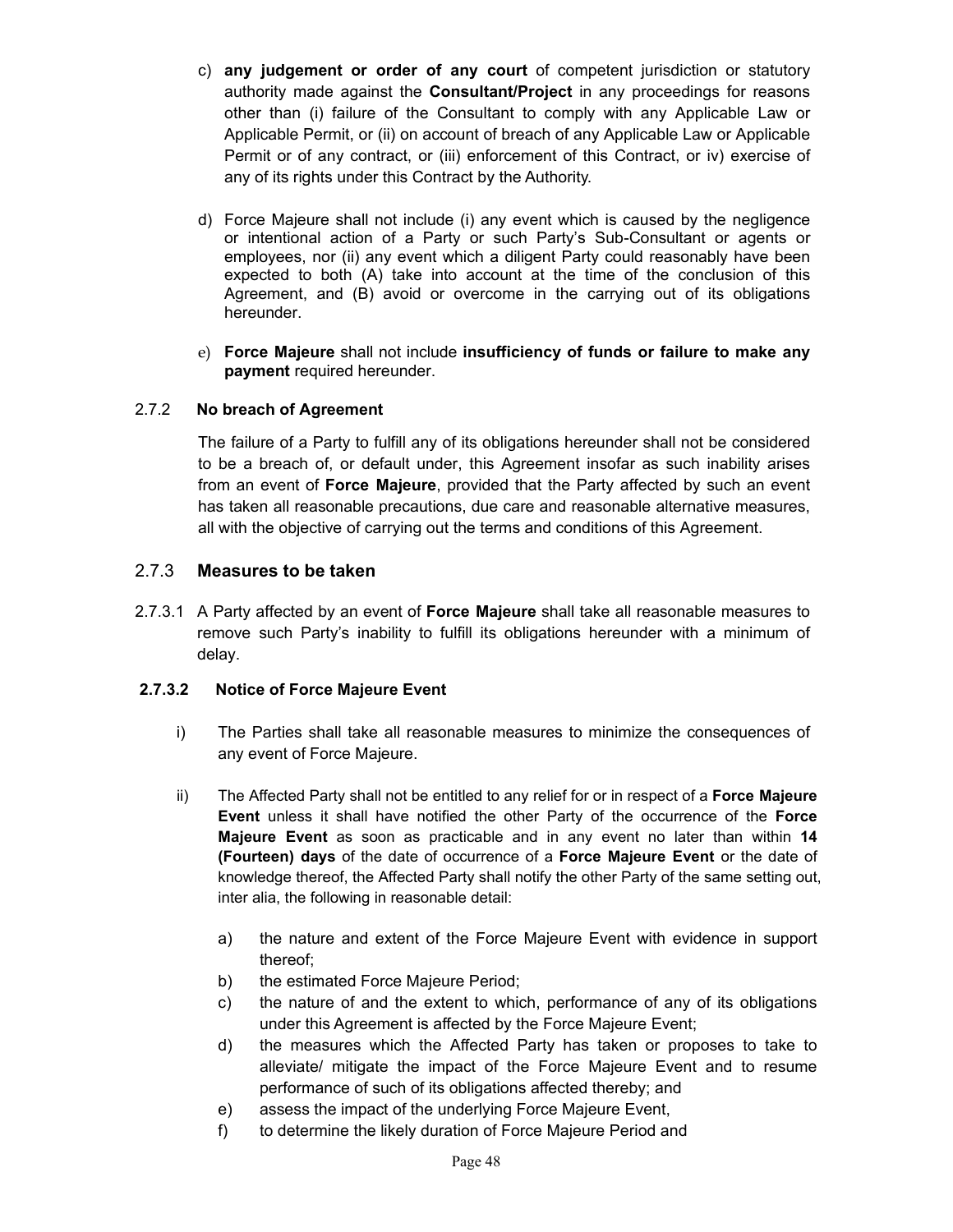- g) to formulate **damage mitigation measures and steps** to be undertaken by the Parties for resumption of obligations the performance of which shall have been affected by the underlying Force Majeure Event.
- h) any other information relevant to the Affected Party's claim or the Authority may seek for

For so long as the Affected Party continues to claim to be materially affected by such **Force Majeure Event**, it shall provide the other Party with regular (and not **less than weekly**) reports containing information as required and such other information as the other Party may reasonably request the Affected Party to provide.

#### **2.7.4 Extension of Time**

Any period within which a party shall, pursuant to this **Agreement/ Contract**, complete any action or task, shall be extended for a period equal to the time during which such party was unable to perform such action as a result of **Force Majeure**.

### 2.7.5 **Payments**

During the period of its **inability to perform the Services** as a result of an event of **Force Majeure**, the Consultant shall be entitled to be **reimbursed for additional costs**  reasonably and necessarily incurred by it during such period for the purposes of the Services and in reactivating the Services after the end of such period.

## 2.7.6. **Consultation**

- 2.7.6.1 **Not later than 30 (thirty) days** after the Consultant has, as the result of an event of **Force Majeure**, become unable to perform a material portion of the Services, the Parties shall consult with each other with a view to agreeing on appropriate measures to be taken in the circumstances.
- 2.7.6.2 Should the Party be prevented from fulfilling its contractual obligations by a state of Force Majeure **lasting** continuously for a period of **one month**, the parties' shall consult with each other regarding future **implication** of this Contract.
- 2.7.6.3 In the event of Force Majeure both parties shall put in their best efforts towards **resumption of the work** at the earliest and shall put in their best efforts towards **mitigating the costs** incurred by the other works.

#### **2.8 Suspension of Agreement**

The **Authority/ Engineer-IN-Chief** may, by **written notice of suspension to the Consultant, suspend all payments to the consultant** hereunder if the **Consultant**  shall be in breach of this Agreement or shall **fail to perform any of their obligations** under this **Agreement**, including the carrying out of the **services** provided that such notice of suspension (i) shall specify the nature of the breach or failure and (ii) request the Consultant to remedy such **breach or failure** within a period **not exceeding Fifteen (15) days** after receipt by the Consultant of such notice of suspension.

#### **2.9 Termination of Agreement**

2.9.1 By the Authority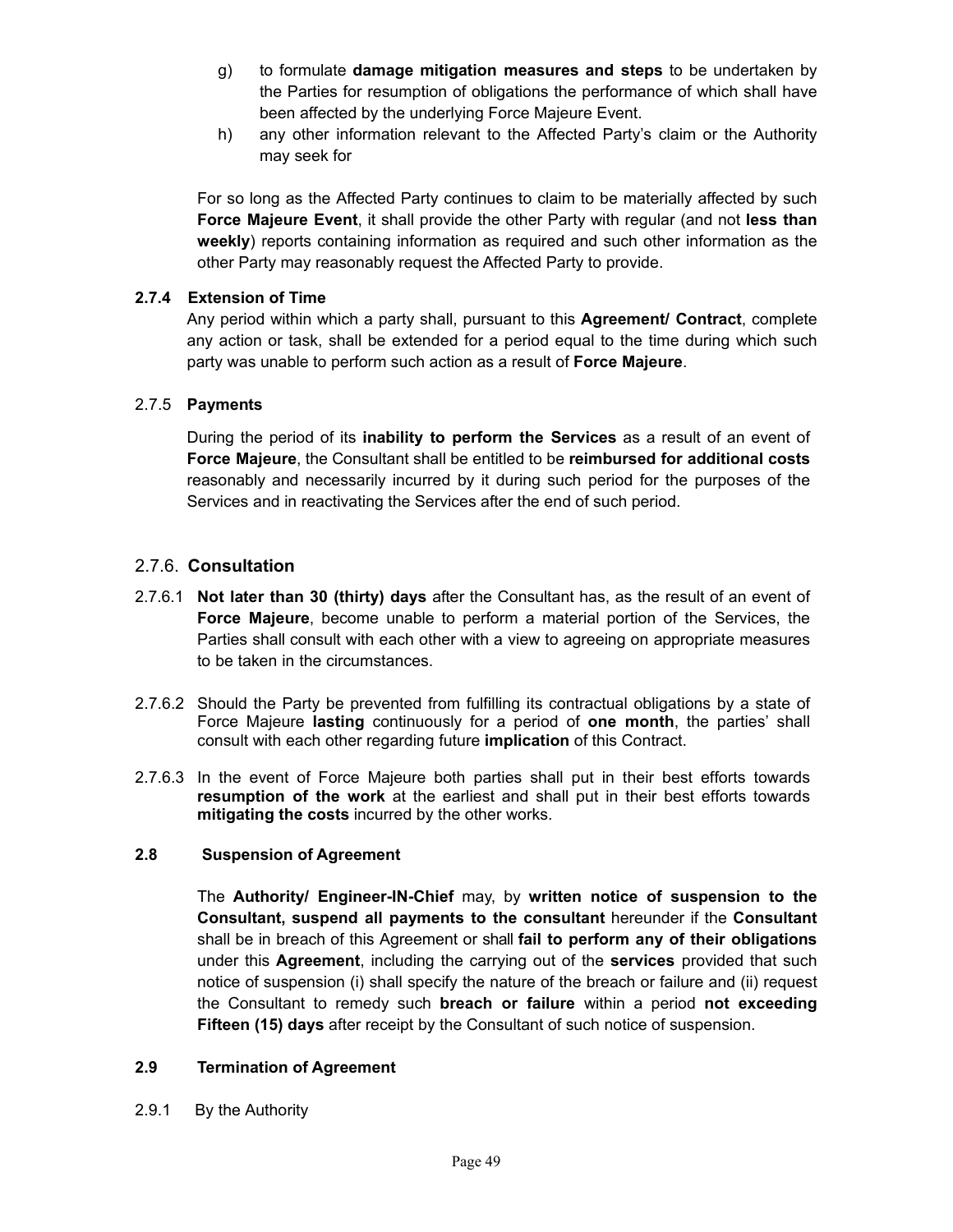The Authority may **terminate** this contract, by **not less than Fifteen (15) days written notice of termination to the consultants**, such notice to be given after occurrence of any of the events specified in this Clause 2.9.1, terminate this Agreement if:

- a. If the consultant do not remedy a failure in the performance of their obligations under the contract hereunder, as specified in a notice of suspension pursuant to **Clause 2.8** hereinabove, **within Fifteen (15) days of receipt** after being notified or within such further period as the Authority may be subsequently **approved** in writing.
- b. If the consultant becomes (or, if the Consultant consist of more than one entity, if any of their members becomes) **insolvent or bankrupt** or enters into any agreement with their creditors for relief of debt or take advantage of any law for the benefit of debtors or go into **liquidation** or receivership whether compulsory or voluntary;
- c. the Consultant fails to comply with any final decision reached as a result of **arbitration** proceedings pursuant to **Clause 9** hereof;
- d. the Consultant submits to the Authority a statement which has a material effect on the rights, obligations or interests of the Authority and which the Consultant knows to be false;
- e. any document, information, data or statement submitted by the Consultant in its Proposals, based on which the Consultant was considered eligible or successful, is found to be false, incorrect or misleading;
- f. If, as the result of force majeure, the consultants are **unable to perform a material of the service** for a **period of not less than sixty (60) days**. Or
- g. If the consultants, in the judgment of the client has engaged in **corrupt or fraudulent practices** in competing for or in **executing the contract**.
- h. If the consultant does not/fails to undertake the **quality assurance** works with the agreement and breach any of the **terms & conditions** this contract.
- i. If the Consultant fail to comply with any final decision reached as a result of **Settlement of Dispute** pursuant to **Clause 6** hereof
- j. If the Consultant submit to the APIIC a statement which has a material effect on the right, obligations or interests of the APIIC and which the Consultant knows to be false;
- **k.** the Authority, in its sole discretion and for any reason whatsoever, decides to **terminate this Agreement.**

#### 2.9.2 **By the Consultant**

The Consultant may, by not less than **30 (thirty) days** written notice to the Authority, such notice to be given after the occurrence of any of the events specified in this **Clause 2.9.2,** terminate this Agreement if: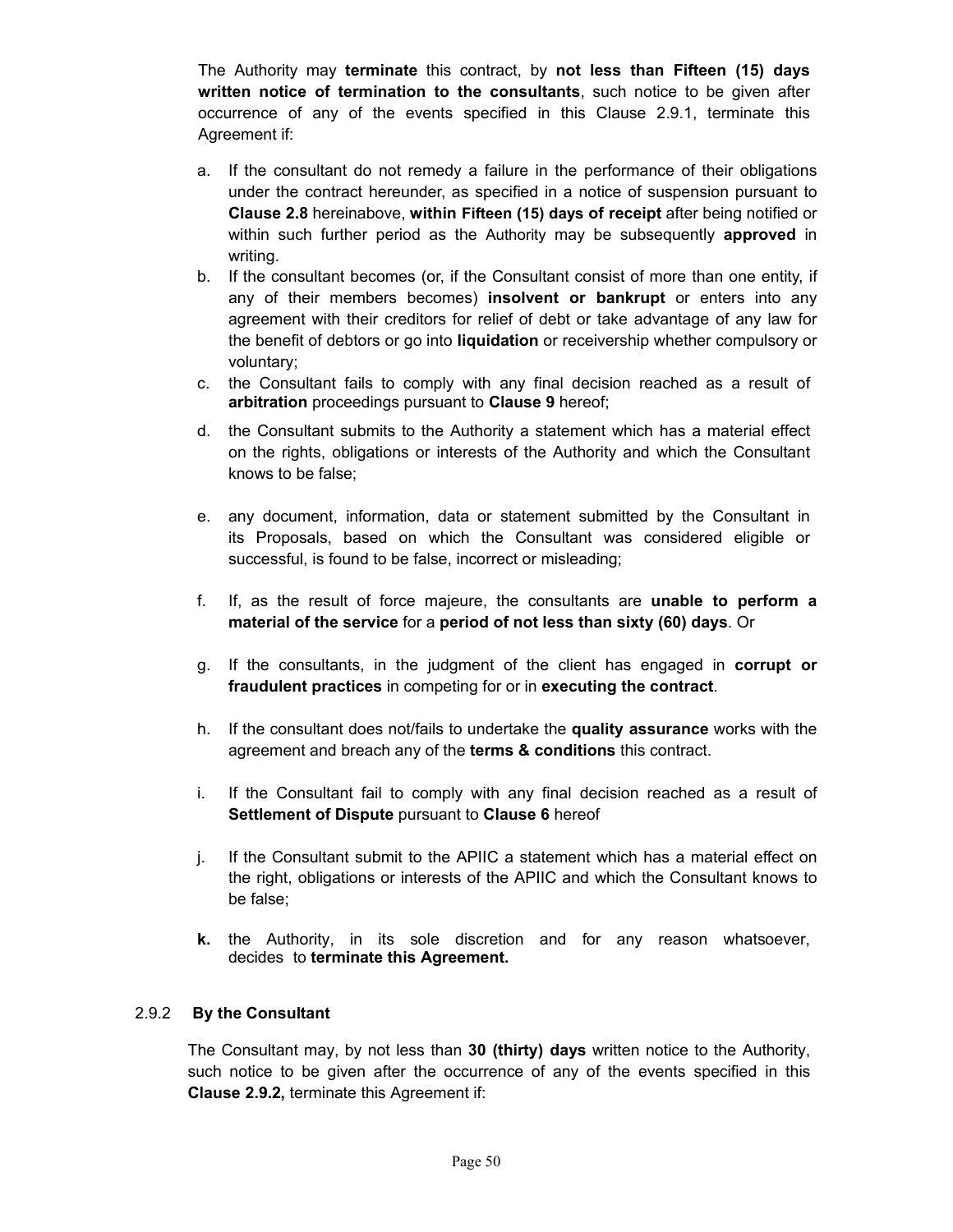- (a) the Authority fails to **pay any money** due to the Consultant pursuant to this Agreement and not subject to dispute pursuant to **Clause 9** hereof within **45 (forty five) days** after receiving **written notice** from the Consultant that such payment is **overdue;**
- (b) the Authority is in material breach of its obligations pursuant to this Agreement and has not remedied the same within **45 (forty-five) days** (or such longer period as the Consultant may have subsequently granted in writing) following the receipt by the Authority of the Consultant's notice specifying such breach;
- (c) as the result of **Force Majeure**, the Consultant is unable to perform a material portion of the Services for a period of not less than **60 (sixty) days**; or
- (d) the Authority fails to comply with any final decision reached as a result of arbitration pursuant to **Clause 9** hereof.

## **2.9.3 Cessation of Rights and Obligations**

Upon termination of this Contract / Agreement pursuant to **Clauses 2.3 or 2.9** hereof, or upon expiration of this Agreement pursuant to Clause 2.4 hereof, all rights and obligations of the Parties hereunder shall cease, except:

(i) Such **rights and obligations** as may have accrued on the date of **termination or expiration;** or which expressly survives such Termination;

(ii) The obligation of **confidentially** set forth in **Contract Condition no.3.3** hereof; and (iii) any right or remedy which a Party may have under this Agreement or the Applicable Laws.

#### **2.9.4 Cessation of Services**

Upon termination of this **Agreement** by notice of either Party to the other pursuant to **Clauses 2.9.1 or 2.9.2** hereof, or with efflux of time, the Consultant shall, immediately upon dispatch or receipt of such notice, take all necessary steps to bring the services to a close in a prompt and orderly manner and shall make every reasonable effort to keep **expenditures** for this purpose to a **minimum**. With respect to documents prepared by the Consultant, the Consultant and materials furnished by the Authority, shall proceed as provided respectively by **Clauses 3.8 or 3.9** hereof.

#### **2.9.5 Payment upon Termination**

Upon termination of this Agreement / Contract pursuant to **Clauses 2.9.1 or 2.9.2** hereof, except in the case of termination pursuant to Sub-clauses (a) through (e) of **Clause 2.9.1** hereof, the **Authority/ APIIC** shall make the payments to the Consultant pursuant to **Clause 6** hereof for Services satisfactorily performed for the stages achieved prior to the effective date of **termination** (after offsetting against these payments any amount that may be due from the Consultant to the **Authority/ APIIC)**. However, APIIC shall have the right to deduct from this termination payment, the genuine compensation and damages payable to the Authority for, inter alia, the time, cost and effort of the Authority for **appointing** a **new Consultant** due to **default of Consultant** leading to termination without prejudice to any other right or remedy that may be available to the Authority hereunder or otherwise.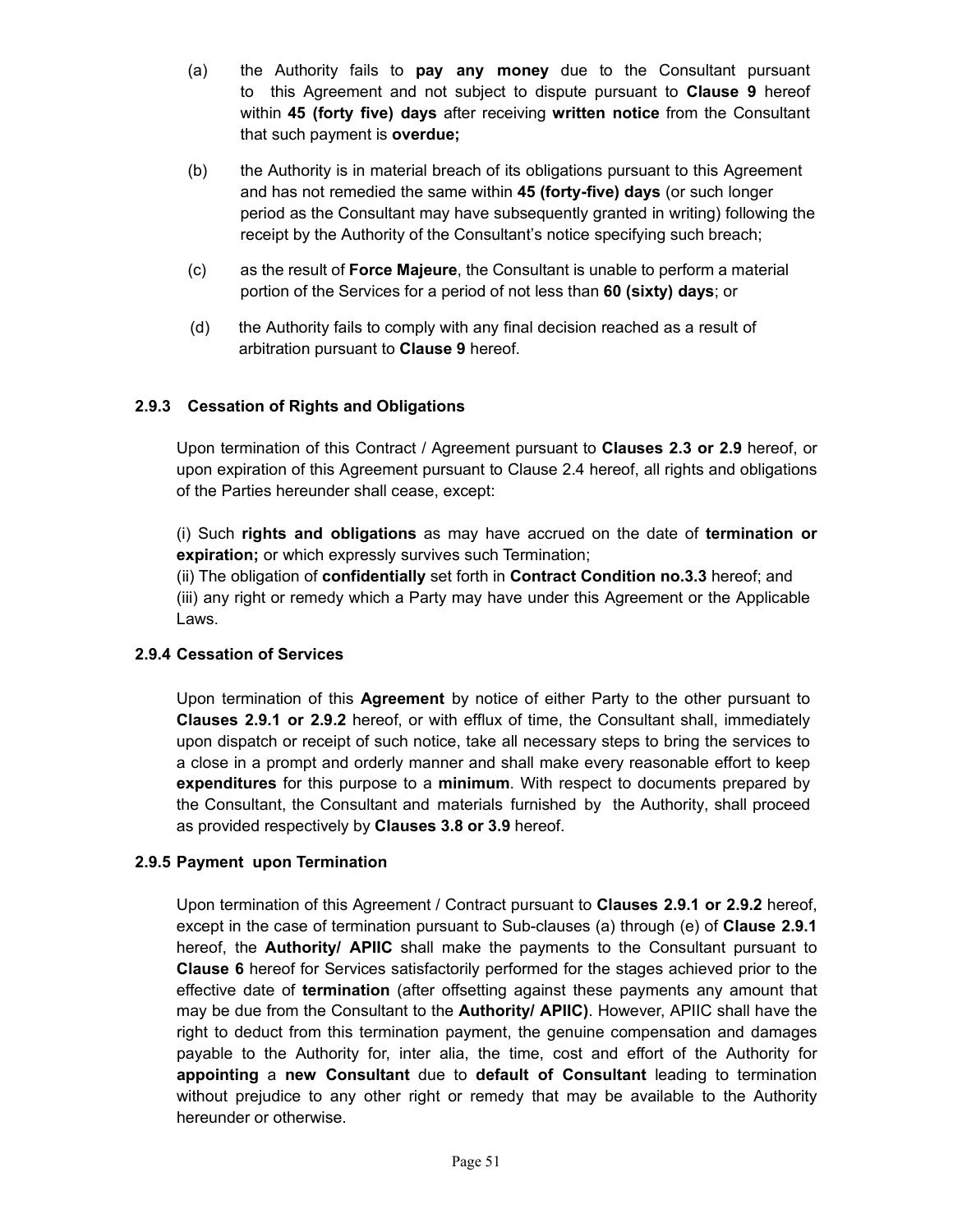#### 2.9.6 **Disputes about Events of Termination**

If either Party disputes whether an event specified in **Clause 2.9.1 or in Clause 2.9.2** hereof has occurred, such Party may, within **30 (thirty) days** after receipt of notice of **termination** from the other Party, refer the matter to **arbitration** pursuant to **Clause 9** hereof, and this **Agreement** shall not be **terminated** on account of such event except in accordance with the terms of any resulting **arbitral award**.

#### **3.0 OBLIGATIONS OF THE CONSULTANTS**

#### **3.1 General**

#### 3.1.1 **Standards of Performance**

The consultant shall perform the **Third Party Quality Assurance Services for the works of APIIC**. The consultant shall perform the **Services** and carry out their **obligations** hereunder with all **due diligence, efficiency and economy**, in accordance with generally accepted **professional technique and practices** and shall observe sound management practices, and employ appropriate **advanced technology** and **safe and effective equipment, machinery, materials and methods**. The consultant shall always act, in respect of any matter relating to this **Agreement/contract or to the services**, as a **faithful adviser to the Authority/client**, and shall at all times **support and safeguard** the **Authority's/APIIC**'s legitimate interests in any dealings with **Subconsultants or third parties**. The consultant shall advise all steps to **take action** in accordance with the **Technical Sanction/ Agreement of works contract between APIIC and the Contractor**.

#### 3.1.2 **Terms of Reference**

The **scope of Services** to be performed by the Consultant is specified in the **Terms of Reference (the "TOR")** at **Annex-1 of this Agreement**. The Consultant shall provide the **Deliverables** specified therein in conformity with the **time schedule** stated therein.

#### 3.1.3 **Applicable Laws**

The Consultant shall perform the **Services** in accordance with the **Applicable Laws** and shall take all practicable steps to ensure that any **Sub-Consultant**, as well as the Personnel and agents of the Consultant and any Sub-Consultant, comply with the Applicable Laws.

#### 3.2 **Conflict of Interest**

3.2.1 The Consultant shall not have a **Conflict of Interest** and any breach hereof shall constitute a **breach of the Agreement**.

#### 3.2.2 **Consultant and Affiliates not to be otherwise interested in the Project**

The Consultant agrees that, during the term of this **Agreement** and after its **termination,** the Consultant or any Associate thereof, as well as any **Sub-Consultant** and any entity affiliated with such Sub-Consultant, shall be **disqualified** from **providing goods, works, services, loans or equity for any project resulting from or closely related to the Services and any breach of this obligation** shall amount to a **Conflict of Interest**; provided that the restriction herein shall not apply after a period of **3 (three) years** from the **completion of this assignment** or to consulting assignments granted by banks/ lenders at any time; provided further that this restriction shall not apply to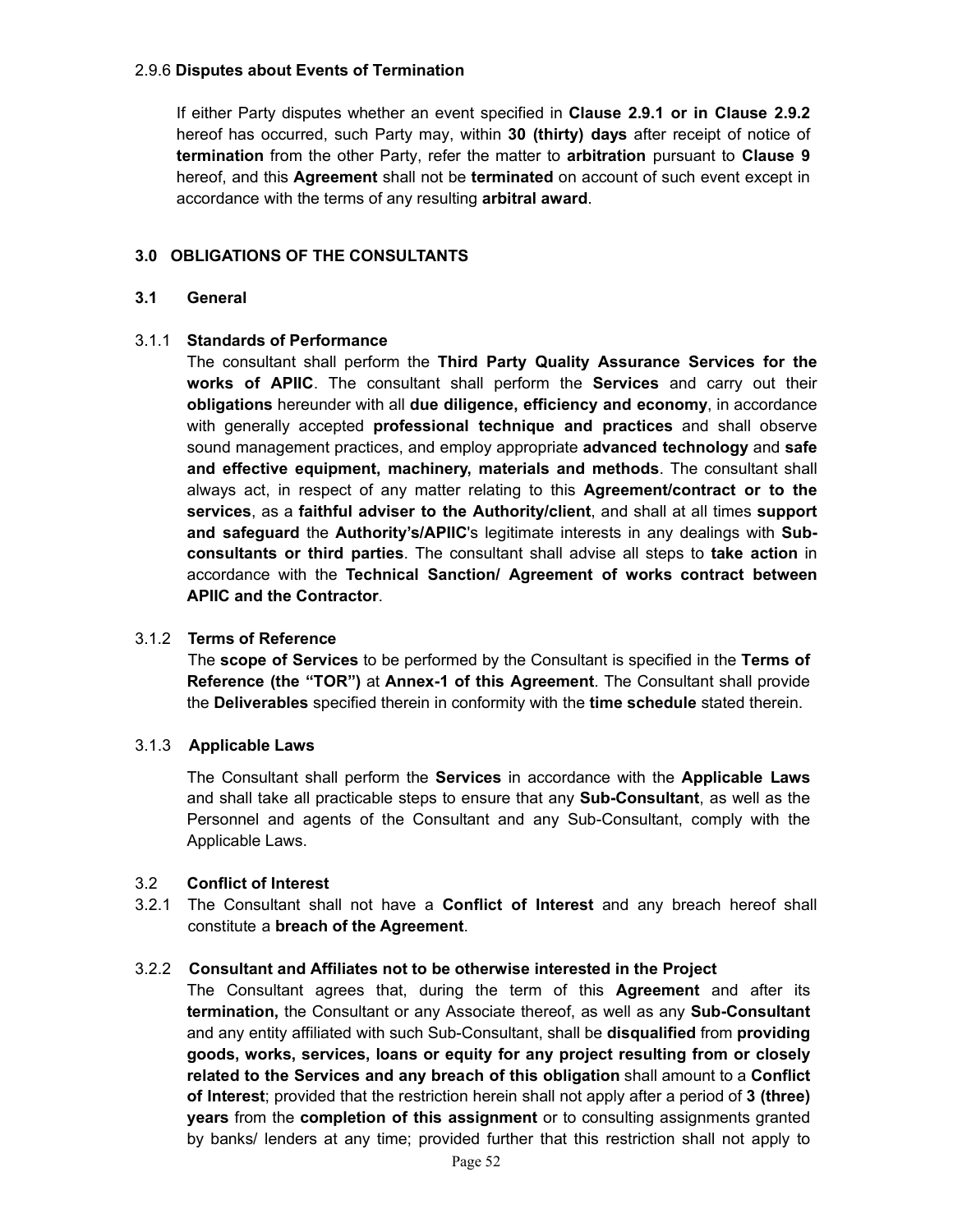consultancy/ advisory services provided to the Authority in continuation of this Consultancy or to any subsequent consultancy/ advisory services provided to the Authority in accordance with the rules of the Authority. For the avoidance of doubt, an entity affiliated with the Consultant shall include a partner in the firm of the Consultant or a person who holds more than **5% (five per cent)** of the subscribed and paid up share capital of the Consultant, as the case may be, and any Associate thereof.

#### 3.2.3 **Prohibition of conflicting activities**

Neither the Consultant or its Sub-consultant nor the Personnel of either of them shall engage, either directly or indirectly, in any of the following activities:

- (a) During the **term of this Agreement**, any business or professional activities which would **conflict** with the activities assigned to them under this Agreement;
- (b) After the **termination** of this Agreement, such other activities as may be specified in the Agreement; or
- (c) At any time, such **other activities** as have been specified in the RFP as **Conflict of Interest**.

#### 3.2.4 **Consultant not to benefit from commissions discounts, etc.**

The **Consultancy fee/** payments to the Consultant pursuant to **Clause 6** hereof shall constitute the **Consultant's sole Consultancy fee /payment** in connection with this **Agreement/ Contract or the Services** and the Consultant shall not accept for its **own benefit any trade commission, discount or similar payment** in connection with activities pursuant to this Agreement or to the **Services** or in the discharge of its obligations hereunder, and the Consultant shall use its best efforts to ensure that any Sub- Consultant, as well as the Personnel and agents of either of them, similarly shall not receive any such additional payment. If any other contract engaged is related to the consultant in any manner it shall **forthwith** inform the same to the client who shall be competent to take appropriate decision for such works.

- 3.2.5 The Consultant and its Personnel shall observe the **highest standards of ethics** and not have engaged in and shall not hereafter engage in any **corrupt practice**, **fraudulent practice, coercive practice, undesirable practice or restrictive practice** (collectively the **"Prohibited Practices**"). Notwithstanding anything to the contrary contained in this Agreement, the Authority shall be entitled to **terminate this Agreement forthwith** by a communication in writing to the Consultant, without being liable in any manner whatsoever to the Consultant, if it determines that the Consultant has, directly or indirectly or through an agent, engaged in any **Prohibited Practices** in the **Selection Process** or before or after entering into of this Agreement. In such an event, the Authority shall **forfeit and appropriate the Performance Security**, if any, as mutually agreed genuine pre-estimated compensation and damages Payable to the Authority towards, inter alia, time, cost and effort of the Authority, without **prejudice** to the Authority's any other rights or remedy hereunder or in law.
- 3.2.6 Without **prejudice** to the rights of the Authority under **Clause 3.2.5** above and the other rights and remedies which the Authority may have under this Agreement, if the Consultant is found by the Authority to have directly or indirectly or through an agent, engaged or indulged in any **Prohibited Practices**, during the **Selection Process** or before or after the execution of this Agreement, the Consultant shall **not be eligible to participate in any tender or RFP** issued during a **period of 3 (three) years** from the date the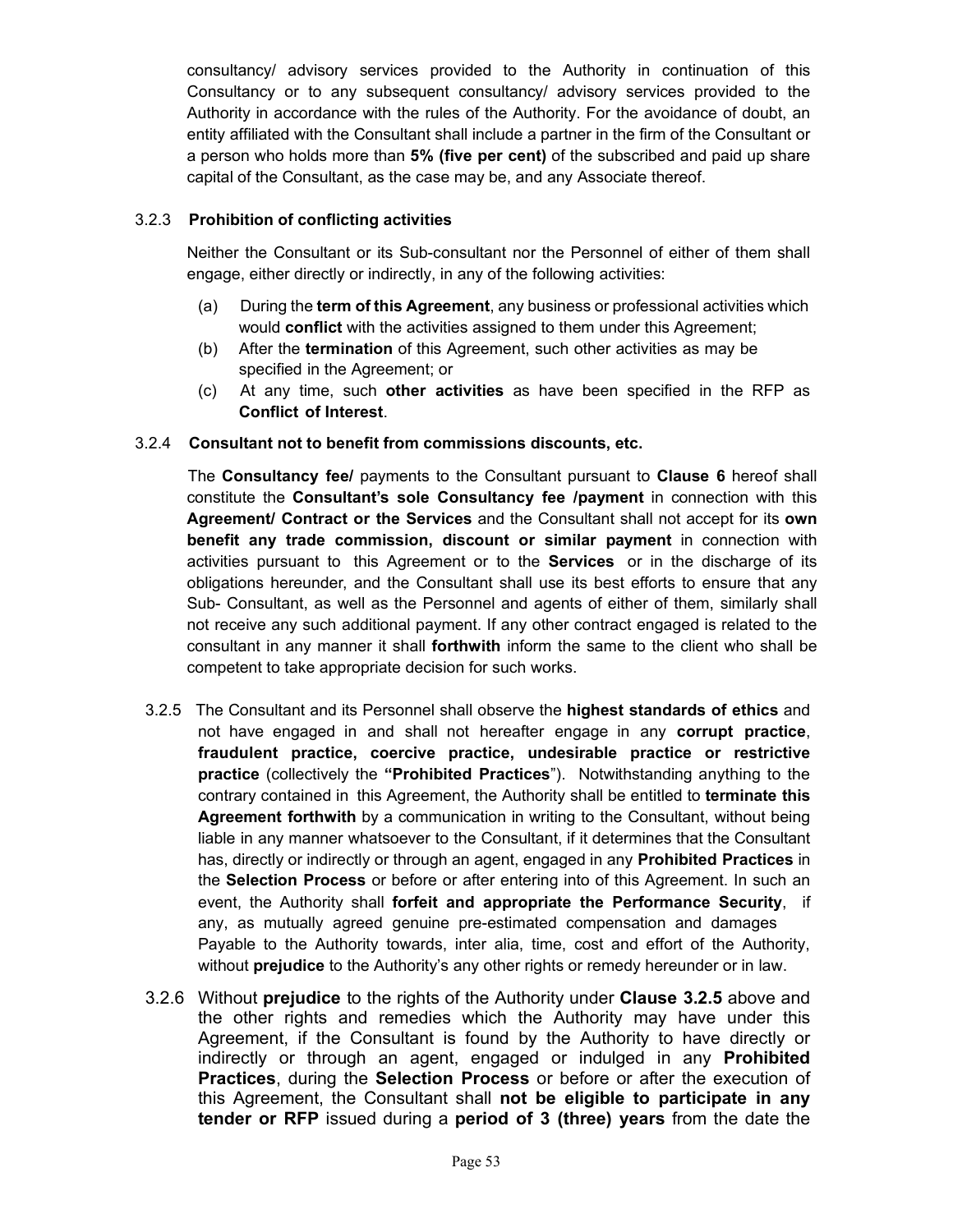Consultant is found by the Authority to have directly or indirectly or through an agent, engaged or indulged in any **Prohibited Practices**.

- 3.2.7 For the purposes of **Clauses 3.2.5 and 3.2.6**, the following terms shall have the meaning hereinafter respectively assigned to them:
	- (a) **"corrupt practice"** means the offering, giving, receiving or soliciting, directly or indirectly, of anything of value to **influence the actions** of any person connected with the **Selection Process** (for removal of doubt, offering of employment or employing or engaging in any manner whatsoever, directly or indirectly, any official of the Authority who is or has been associated in any manner, directly or indirectly with **Selection Process or LOA** or dealing with matters concerning the Agreement before or after the execution thereof, at any time prior to the **expiry of 1 (one) year** from the date such official resigns or retires from or otherwise ceases to be in the service of the Authority, shall be deemed to constitute **influencing the actions** of a person connected with the **Selection Process**); or (ii) engaging in any manner whatsoever, whether during the **Selection Process or after the issue of LOA** or after the execution of the Agreement, as the case may be, any person in respect of any matter relating to the **Project or the LOA or the Agreement**, who at any time has been or is a **legal, financial or technical adviser the Authority** in relation to any matter concerning the Project;
	- (b) **"fraudulent practice"** means a **misrepresentation or omission of facts** or **suppression of facts** or disclosure of incomplete facts, in order to influence the Selection Process;
	- (c) **"coercive practice"** means **impairing or harming, or threatening to impair or harm**, directly or indirectly, any person or property to **influence** any person's participation or action in the **Selection Process** or the exercise of its rights or performance of its obligations by the Authority under this Agreement;
	- (d) **"undesirable practice"** means (i) establishing contact with any person connected with or employed or engaged by the Authority with the objective of **canvassing, lobbying** or in any manner influencing or attempting to influence the Selection Process; or (ii) having a **Conflict of Interest**; and
	- (e) **"Restrictive practice"** means forming a **cartel** or arriving at any understanding or arrangement among Applicants with the objective of **restricting or manipulating a full and fair competition** in the Selection Process.

#### **3.3 Confidentiality**

The Consultant, **its Sub-Consultants** and the Personnel of either of them shall not, either during the **term or within 2 (two) years** after the **expiration or termination of this Agreement** *disclose any proprietary information, including information relating to reports, data, Services,* **drawings, design software or other material, whether written or oral, in electronic or magnetic format, and the contents thereof; and any reports, digests or summaries** created or derived from any of the foregoing that is provided by the Authority to the Consultant, **its Sub-Consultants** and the Personnel; any information provided by or relating to the Authority, its **technology, technical processes, business affairs or finances or any information relating to the Authority's employees, officers or other**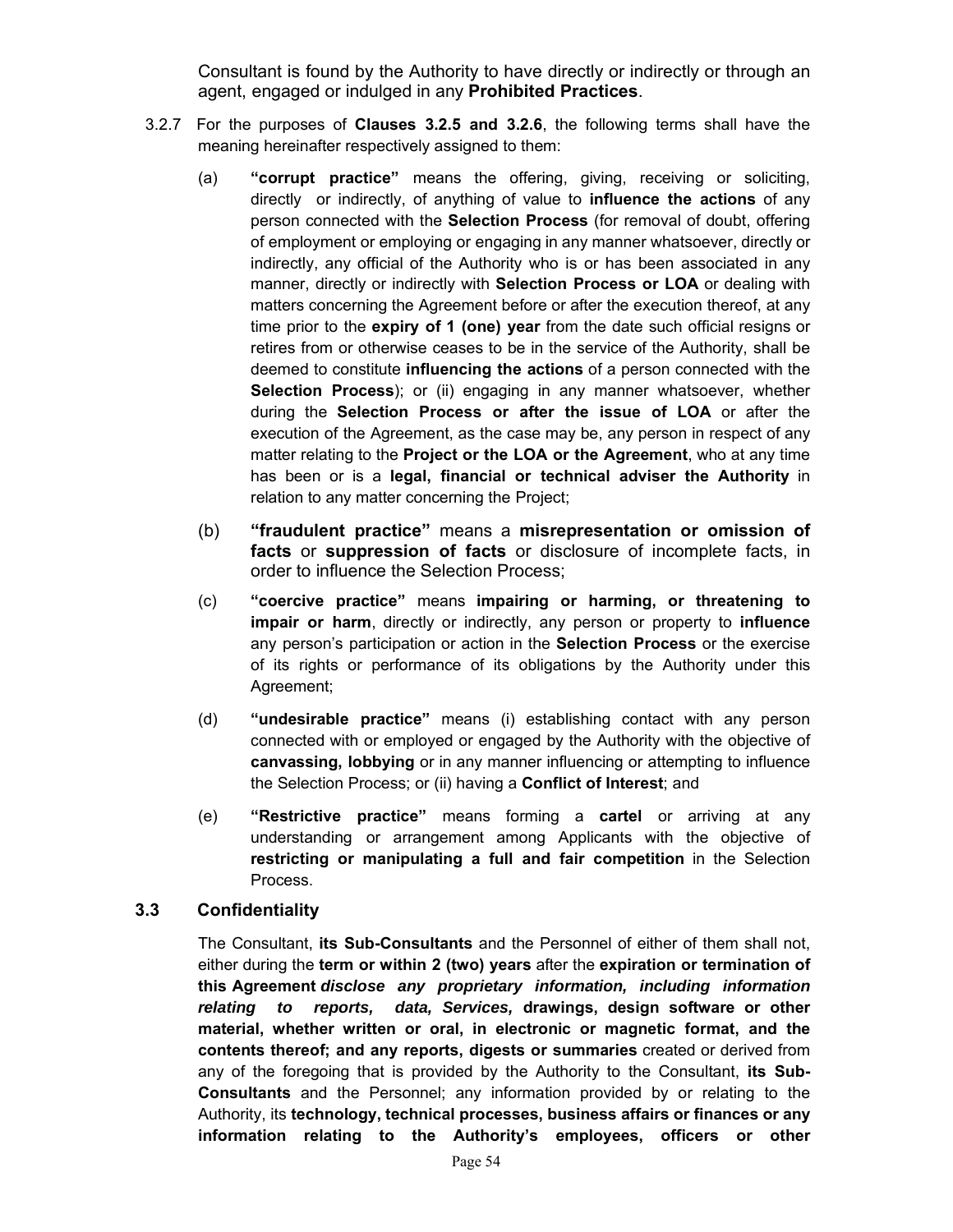**professionals or suppliers, customers, or contractors of the Authority**; and any other information which the Consultant is under an obligation to keep *confidential* in relation to the **Project, the Services or this Agreement** (**"Confidential Information"),** without the prior written consent of the Authority.

Notwithstanding the aforesaid, the Consultant, **its Sub-Consultants** and the Personnel of either of them may disclose Confidential Information to the extent that such Confidential Information:

- (i) Was in the public domain prior to its delivery to the Consultant, **its Sub-Consultants** and the Personnel of either of them or becomes a part of the public knowledge from a source other than the Consultant, its Sub-Consultants and the Personnel of either of them;
- (ii) Was obtained from a **third party** with no known duty to maintain its **confidentiality**;
- (iii) is required to be disclosed by **Applicable Laws** or judicial or administrative or **arbitral process** or by any governmental instrumentalities, provided that for any such **disclosure**, the Consultant, **its Sub-Consultants** and the Personnel of either of them shall give the Authority, **prompt written notice**, and use reasonable efforts to ensure that such **disclosure is accorded confidential treatment**; and
- (iv) is provided to the professional advisers, agents, auditors or representatives of the Consultant or **its Sub-Consultants** or Personnel of either of them, as is reasonable under the circumstances; provided, however, that the Consultant or **its Sub- Consultants** or Personnel of either of them, as the case may be, shall require their professional advisers, agents, auditors or its representatives, to undertake in writing to keep such **Confidential Information**, **confidential** and shall use its best efforts to ensure **compliance with such undertaking**.

#### **3.4 Liability of the Consultant**

- 3.4.1 The Consultant's **liability** under this Agreement shall be determined by the **Applicable Laws and the provisions** hereof.
- 3.4.2 The Consultant shall, subject to the **limitation specified in Clause 3.4.3**, be liable to the Authority for any **direct loss or damage** accrued or likely to accrue due to **deficiency in Services** rendered by it.
- 3.4.3 The Parties hereto agree that in case of **negligence or willful misconduct** on the part of the Consultant or on the part of any person or firm acting on behalf of the Consultant in carrying out the **Services,** the Consultant, with respect to **damage**  caused to the Authority's property, shall not be **liable** to the Authority:
	- (i) for any **indirect or consequential loss or damage**; and
	- (ii) for any **direct loss or damage** that exceeds (a) the **Payment to the Consultant set forth in Clause 6.1** of this Agreement, or (b) the proceeds the Consultant may be entitled to receive from any **insurance** maintained by the Consultant to cover such a **liability**, whichever of (a) or (b) is higher.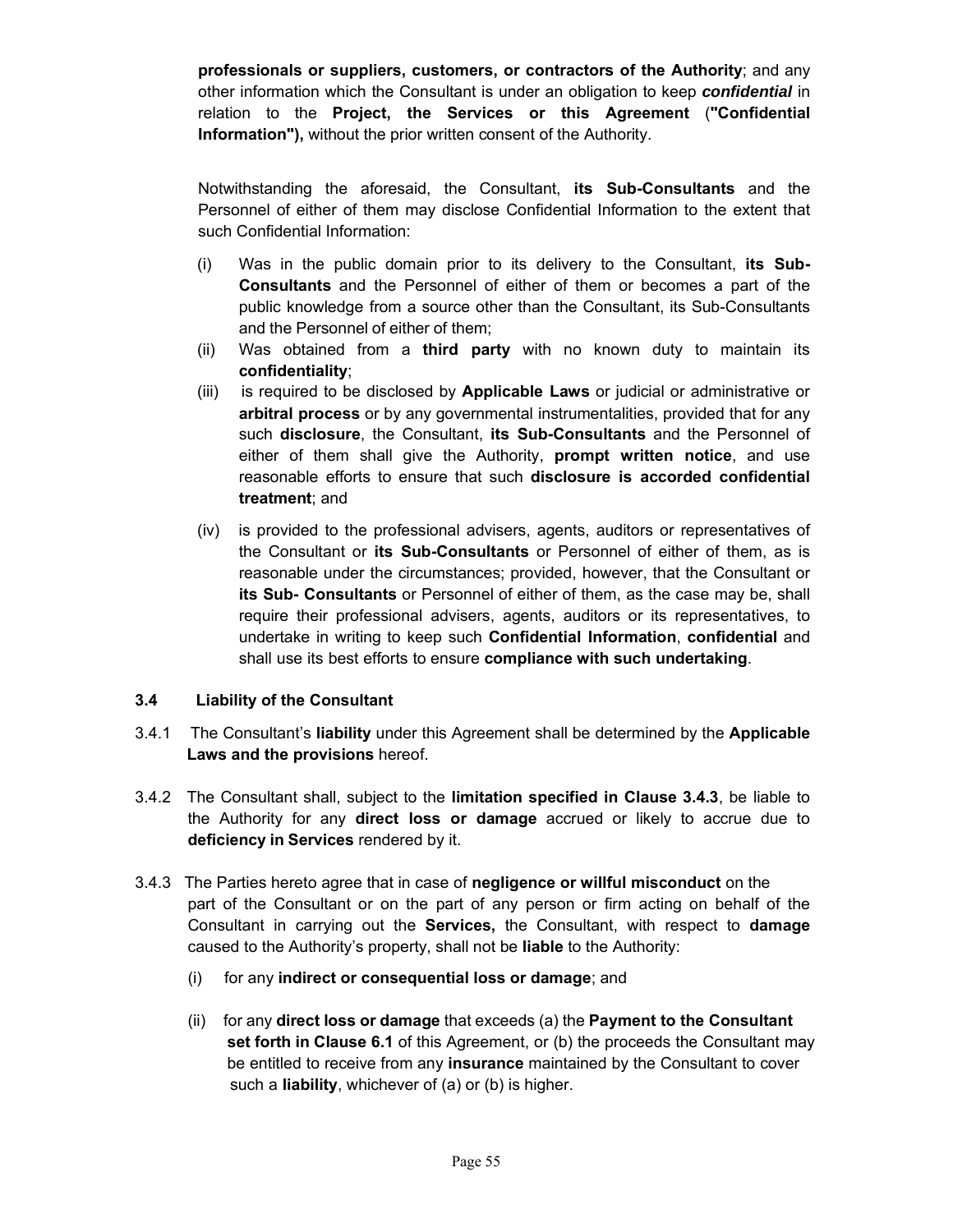3.4.4 This **limitation of liability specified in Clause 3.4.3** shall not affect the Consultant's liability, if any, for **damage to Third Parties** caused by the Consultant or any person or firm acting on behalf of the Consultant in carrying out the **Services** subject, however, to a **limit equal to the Payment to the Consultant**.

## **3.5 Accounting and auditing**

The Consultant shall keep **accurate and systematic accounts and records** in respect of the **Services** provided under this Agreement, in accordance with internationally accepted **accounting principles and standards such as Indian Accounting Standards, GAAP, etc**.

## **3.6 Consultant's Actions requiring the Authority's Prior Approval**

The Consultant shall obtain the **Authority's prior approval** in writing before taking any of the following actions:

- a) For **conducting special tests** at any recognized laboratories at **no extra cost** and does the consultant have its **labs owing the responsibility** for the **correctness of the report**.
- b) **Appointing** such members of the **professional personnel** as are not listed in **Form-6** i.e. for **engaging** any **retired/ in service government / PSU engineers** of Andhra Pradesh;
- c) entering into a **subcontract** for the **performance of any part of the Services**, it being understood (i) that the **selection of the Sub-consultant** and the terms and conditions of the subcontract shall have been approved in writing by the Authority **prior to the execution of the subcontract**, and (ii) that the Consultant shall remain fully liable for the **performance of the Services** by the Sub-Consultant and its Personnel pursuant to this Agreement; or
- d) any other action that is specified in this Agreement.

## **3.7 Reporting Systems/ obligations**

The consultant shall submit to the **Authority/clients** the **test reports and documents** specified in the Agreement, in the numbers and within the time periods on **Fort Nightly basis** as per the approved format of APIIC as per **terms of reference**.

The consultant would collect the information from the work site through **detailed formats** by carrying out **relevant tests** and base information along with data will be submitted to **General Manager (QC)** and forward the **(hard/soft) copies to the Zonal Manager** and consolidated information to **General Manager (QC)**. **All the information**, **work wise**, would be documented in a **register**.

#### **3.8 Documents prepared by the Consultant to be Property of the Authority/Client**

3.8.1 All **reports and other documents** (collectively referred to as **"Consultancy Documents"**) prepared by the Consultant (or by the **Sub-Consultants** or any **Third Party)** in **performing the Services** shall become and remain the **property of the Authority**, and all intellectual property rights in such Consultancy Documents shall vest with the Authority. Any Consultancy Document, of which the ownership or the intellectual property rights do not vest with the Authority under law, shall automatically stand assigned to the Authority as and when such Consultancy Document is created and the Consultant agrees to execute all papers and to perform such other acts as the Authority may deem necessary to secure its rights herein assigned by the Consultant.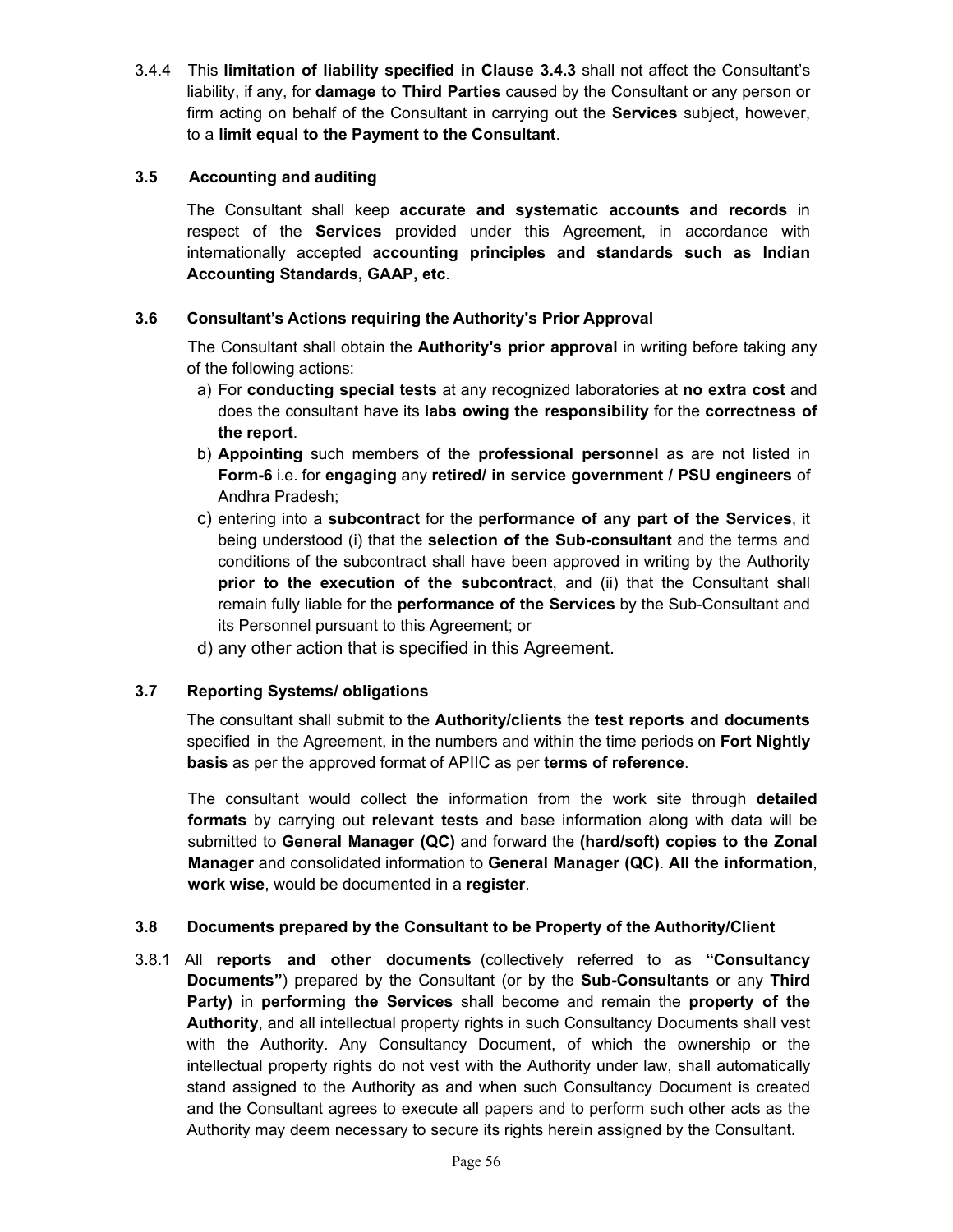- 3.8.2 The Consultant shall, not later than **termination or expiration of this Agreement, deliver all Consultancy Documents to the Authority**, together with a detailed inventory thereof. The Consultant may retain a copy of such Consultancy Documents. The Consultant, its **Sub-Consultants or a Third Party shall not use** these Consultancy Documents for purposes unrelated to this Agreement **without the prior written approval of the Authority.**
- 3.8.3 The Consultant shall **hold** the Authority **harmless and indemnified for any losses, claims, damages, expenses** (including all legal expenses), **awards, penalties or injuries** (collectively referred to as **"Claims"**) which may arise from or due to any **unauthorized use** of such Consultancy Documents, or due to any **breach or failure** on part of the Consultant or its **Sub- Consultants or a Third Party** to perform any of its **duties or obligations** in relation to securing the aforementioned rights of the Authority.

### **3.9 Materials furnished by the Authority**

Materials made available to the Consultant by the Authority shall be the **property of the Authority** and shall be marked accordingly. Upon **termination or expiration of this Agreement**, the Consultant shall furnish **forthwith** to the Authority, an **inventory of such materials and shall dispose** of such materials in accordance with the **instructions** of the Authority.

#### **3.10 Providing access to Project Office and Personnel**

The Consultant shall ensure that the Authority, and officials of the Authority having **authorization** from the Authority, are provided **unrestricted access** to the office of the Consultant and to all Personnel during office hours. The Authority's official, who has been authorized by the Authority in this behalf, shall have the **right to inspect the Services in progress, interact with Personnel** of the Consultant and **verify the records relating to the Services for his satisfaction.**

#### **3.11 Accuracy of Documents**

The Consultant shall be responsible for **accuracy of the documents** drafted and/ or vetted and data collected by it directly or procured from other agencies/authorities, estimates and all other details prepared by it as **part of these services**. Subject to the provisions of **Clause 3.4,** it shall **indemnify** the Authority against **any inaccuracy** in its work which might surface during implementation of the Project, if such **inaccuracy** is the result of **any negligence or inadequate due diligence** on part of the Consultant or arises out of its failure to conform to good industry practice. The Consultant shall also be responsible for **promptly correcting**, at its own cost and risk, the **documents including any re-test/ investigations.** 

#### **4. CONSULTANT'S PERSONNEL AND SUB-CONSULTANTS**

#### **4.1 General**

- 4.1.1 The Consultant shall employ and provide such **qualified and experienced Personnel** as may be required to **carry out the Services**.
- 4.1.2 As per the terms of reference adequate **man power** would be deputed on the work site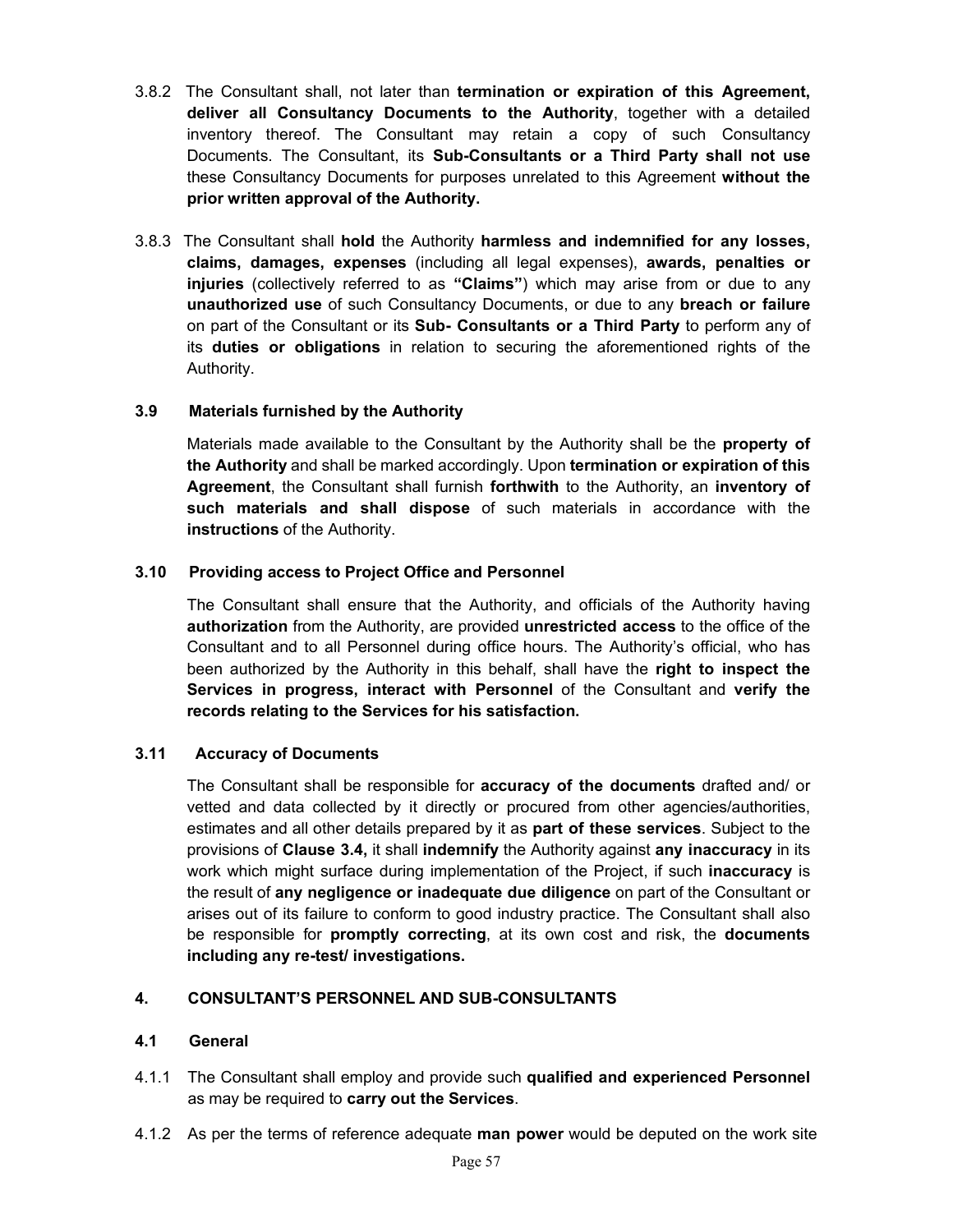to carryout **necessary tests and preparation of reports**. The consultant would depute adequate, experienced & properly trained / qualified manpower and other resources at respective locations based on work load and specific requirement. All the **liabilities of manpower** working on the works would be with **consultants** and they shall not be treated as employee or engaged by the **Authority**.

#### **4.2 Deployment of Personnel**

The **designations, names and other particulars** of each of the Consultant's **Key Personnel** required in carrying out the **Services** are described in **Form-6** of **Technical proposal** of this Agreement.

## **4.3 Approval of Personnel**

- **4.3.1** The **Key Personnel listed in Form-6** of the Agreement are hereby approved by the **Engineer IN Chief**. No other Key Personnel shall be engaged **without prior approval**  of the Authority.
- 4.3.2 If the Consultant hereafter proposes to **engage any person as Professional Personnel**, it shall submit to the Authority its **proposal along with a CV** of such person in the **form** provided at **Appendix–I (Form-8) of the RFP**. The Authority may **approve or reject** such **proposal within 14 (fourteen) days of receipt thereof**. In case the proposal is rejected, the Consultant may propose an alternative person for the Authority's consideration. In the event the Authority **does not reject** a **proposal within 14 (fourteen) days** of the date of receipt thereof under this **Clause 4.3**, it shall be **deemed to have been approved** by the Authority.

#### **4.4 Substitution (Removal / Replacement) of Key Personnel**

- 4.4.1 The Authority expects all the **Key Personnel** specified in the Proposal to be available during implementation of the Agreement. The Authority will **not consider any substitution of Key Personnel** except under compelling circumstances beyond the control of the Consultant and the concerned Key Personnel. Such substitution shall be limited to **1 (one) Key Personnel** subject to equally or better qualified and experienced personnel being provided to the satisfaction of the Authority. **Without prejudice** to the foregoing, substitution of the **Key Personnel** shall be permitted only upon **reduction of payment equal to 10% (ten per cent) of the total Payment to the Consultant.**
- 4.4.2 (a) Except as the **Engineer IN Chief** may otherwise agree, no changes shall be made in the **Key Personnel**. If, for any reasons beyond the reasonable control of the Consultant, it becomes necessary to replace any of the personnel, the Consultant shall forthwith provide as a replacement another person of equivalent or better qualifications.

(b) If the **Engineer IN Chief** (i) finds that any of the personnel has committed **serious misconduct** or has been charged with having committed a **criminal action** or (ii) has reasonable cause to be dissatisfied with the **performance** of any of the personnel, then the Consultant shall at the written request of the **Engineer IN Chief** specifying the grounds therefore, forthwith provide as a replacement, a person with qualification and experience acceptable to the **Engineer IN Chief**.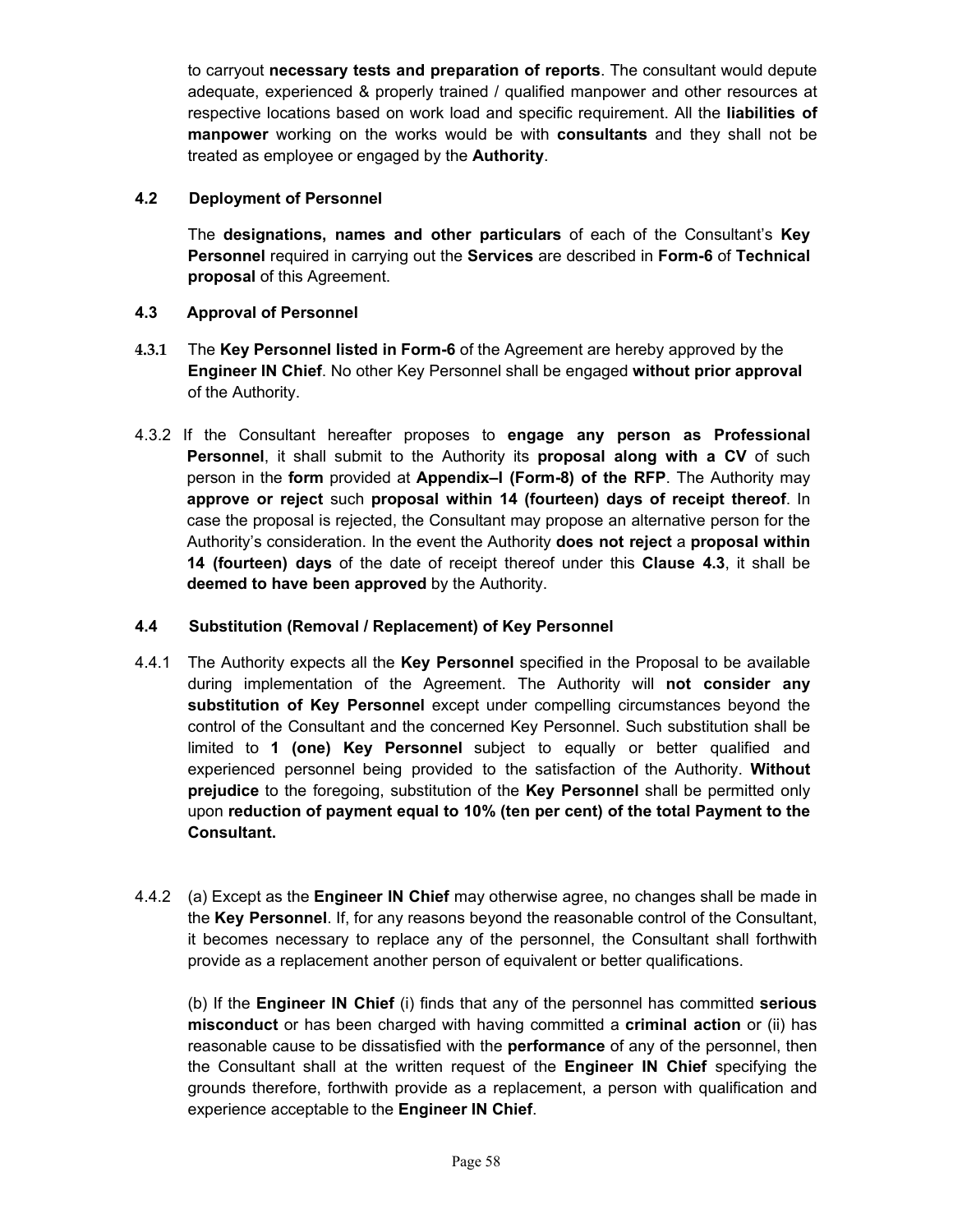#### **4.5 Team Leader**

- 4.5.1 The person designated as the **Team Leader** of the Consultant's Personnel shall be responsible for the coordinated, timely and efficient functioning of the Personnel.
- 4.5.2 The Consultant should specifically note that **substitution of the Team Leader will not normally be considered** during the **implementation of the Agreement** and may lead to **disqualification of the Applicant or termination of the Agreement.**

### **4.6 Sub-Consultants**

Sub-Consultants listed in **Annex-3 of this Agreement** are hereby approved by the Authority. The Consultant may, with **prior written approval of the Authority**, engage additional **Sub- Consultants** or substitute an existing Sub-Consultant. The hiring of Personnel by the Sub- Consultants shall be subject to the same conditions as applicable to Personnel of the Consultant under this **Clause 4**.

### **5. OBLIGATIONS OF THE AUTHORITY**

#### **5.1 Assistance in clearances etc.**

Unless otherwise specified in the Agreement, the Authority shall make **best efforts** to ensure that the Government shall:

- (a) provide the Consultant, **its Sub-Consultants** and Personnel with work permits and such other documents as may be necessary to enable the Consultant, **its Sub- consultants** of personnel to perform the **services**.
- (b) facilitate **prompt clearance** through **customs** of any property required for the Services; and
- (c) **issue to officials, agents** and representatives of the Government all such **instructions** as may be necessary or appropriate for the prompt and effective **implementation of the Services**.

#### **5.2 Access to land and property**

The Authority **warrants** that the Consultant shall have, **free of charge, unimpeded access to the site of the project** in respect of which access is required for the **performance of Services**; provided that if such access shall not be made available to the Consultant as and when so required, the Parties shall agree on the **time extension**, as may be appropriate, for the **performance of Services**.

## **5.3 Change in Applicable Law**

If, after the date of this Agreement, there is any **change in the Applicable Laws** with respect to **taxes and duties which increases or decreases** the cost or expenses incurred by the Consultant in performing the Services, by an **amount exceeding 10% (ten per cent) of the Payment to the Consultant** specified in **Clause 6.1**, then the payments otherwise payable to the Consultant under this Agreement shall be increased or decreased accordingly by agreement between the Parties hereto, and corresponding **adjustments** shall be made to the **aforesaid Payment to the Consultant**. All **GST and other taxes other than income tax**, as may be applicable from time to time, on the payment of the **professional fees** to the Consultant, shall be borne by the **Authority**.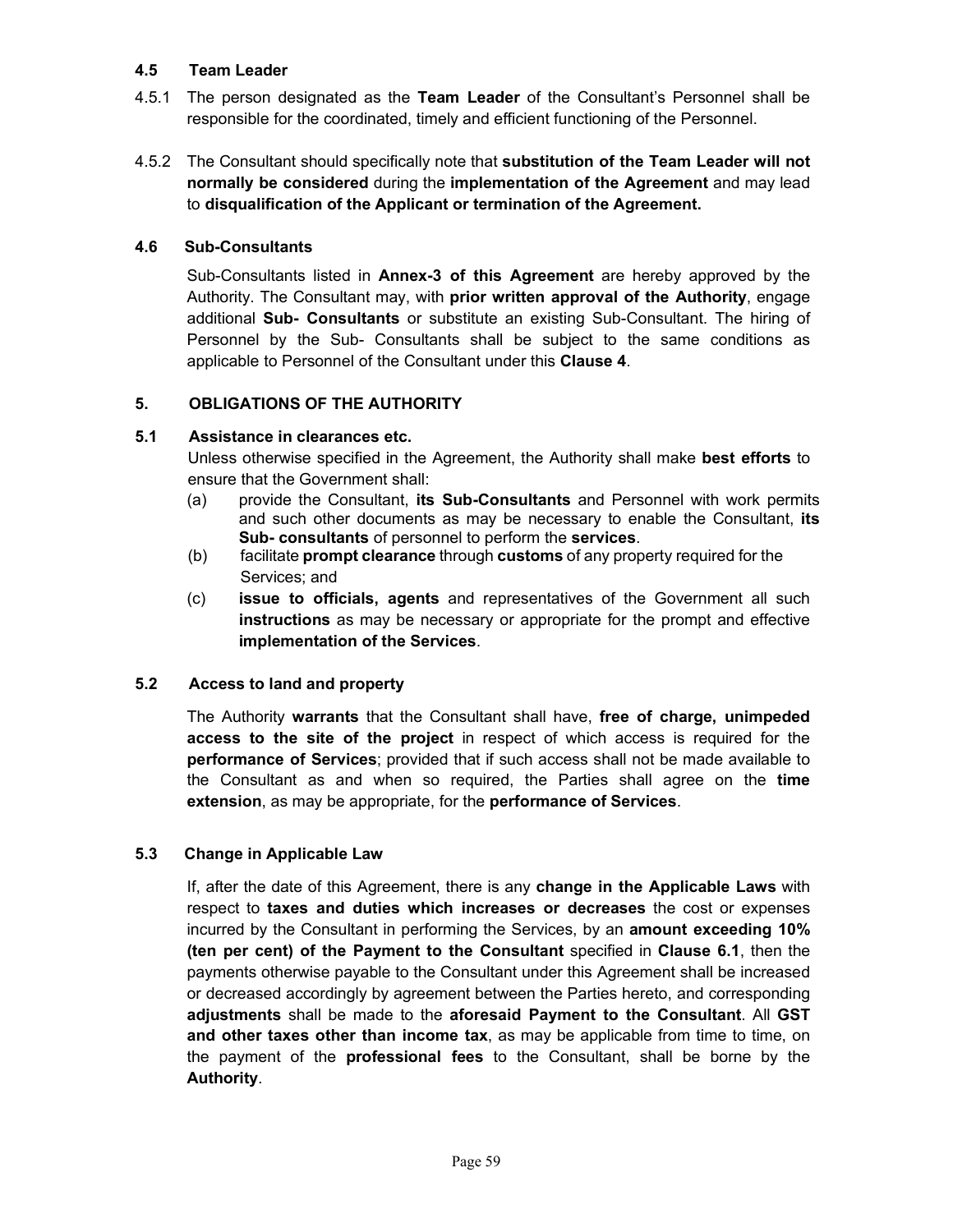#### **5.4 Payment**

In consideration of the **Services** performed by the Consultant under this Agreement, the Authority shall **make** to the Consultant such **payments** and in such manner as is provided in **Clause 6** of this Agreement.

The **Payment** to the consultant along with **GST** would be made to the consultants in **INR (Indian rupees)** specified in the **Clause 6** of this Agreement.

#### **6. PAYMENT TO THE CONSULTANT**

#### **6.1 Consultancy Fee**

## **Percentage (%) basis on the value of the work executed and limits indicated as per Agreement conditions Clause No.6.3.**

#### **6.2 Currency of payment**

All payments shall be made in **Indian Rupees**. The Consultant shall be free to convert Rupees into any foreign currency as per Applicable Laws.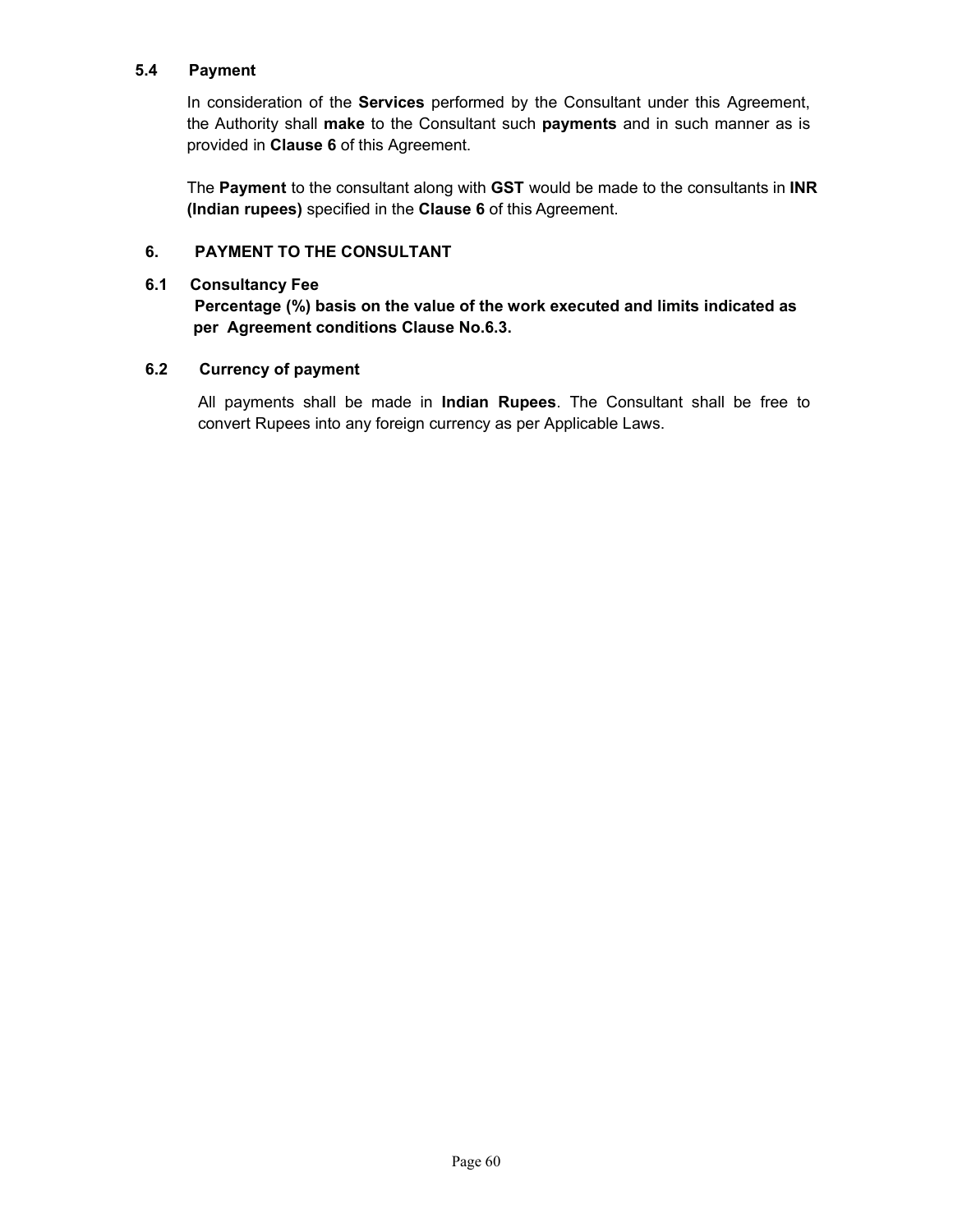### **6.3 Price & Payment Schedule**

## **6.3.1 Consultancy Fee**

6.3.1.1 The **Consultancy fees** to render **Quality Assurance Services** shall be **\_\_\_\_\_\_\_\_\_\_\_\_%** of **total value of works executed and Limits** indicated below **whichever is less**. The **Consultancy fee in no case, shall be beyond 0.50% of the value of the work done**.

| S.           | <b>Total Value of Work done</b><br><b>Maximum Consultancy Fee</b> |                                          |
|--------------|-------------------------------------------------------------------|------------------------------------------|
| No.          | in INR (Indian Rupees)                                            | corresponding to "Total Value of work    |
|              |                                                                   | executed" or Percentage quoted above     |
|              |                                                                   | whichever is less.                       |
| a)           | Up to INR 5.00 Crores                                             | INR 2.00 Lakhs (Rupees Two Lakhs only)   |
| b)           | Between INR 5 Crores to                                           | INR 3.00 Lakhs (Rupees Three Lakhs only) |
|              | 10 crores                                                         |                                          |
| c)           | Between INR 10 Crores to                                          | INR 4.50 Lakhs (Rupees Four Lakhs and    |
|              | <b>20 Crores</b>                                                  | Fifty Thousand Only)                     |
| d)           | Between INR 20 Crores to                                          | INR 6.00 Lakhs (Rupees Six Lakhs Only)   |
|              | <b>40 Crores</b>                                                  |                                          |
| e)           | Between INR 40 Crores to                                          | INR 9.00 Lakhs (Rupees Nine Lakhs only)  |
|              | 80 Crores                                                         |                                          |
| $f$ )        | Between INR 80 Crores to                                          | INR 10.00 Lakhs (Rupees Ten Lakhs only)  |
|              | <b>120 Crores</b>                                                 |                                          |
| g)           | Between INR 120 Crores                                            | INR 14.00 Lakhs (Rupees Fourteen Lakhs   |
|              | to 160 Crores                                                     | only)                                    |
| h)           | Between INR 160 Crores                                            | INR 18.00 Lakhs (Rupees Eighteen Lakhs   |
|              | to 200 Crores                                                     | only)                                    |
| i)           | Between INR 200 Crores                                            | INR 22.50 Lakhs (Rupees Twenty two       |
|              | to 250 Crores                                                     | Lakhs and Fifty Thousand Only)           |
| j)           | Between INR 250 Crores                                            | INR 27.50 Lakhs (Rupees Twentry Seven    |
|              | to 300 Crores                                                     | Lakhs and Fifty Thousand Only)           |
| $\mathsf{k}$ | Between INR 300 Crores                                            | INR 32.50 Lakhs (Rupees Thirty<br>two    |
|              | to 350 Crores                                                     | Lakhs and Fifty thousand only)           |
| $\vert$      | Between INR 350 Crores                                            | INR 37.50 Lakhs (Rupees Thirty Seven     |
|              | and above                                                         | Lakhs and Fifty Thousand Only)           |

6.3.1.2 The **Consultancy Fee** includes **transportation, boarding and conducting Quality control test and Quality Assurance inspection for the site for all the inputs**. Further the **fee includes all duties, taxes and other levies except GST charges**.

## **6.3.2 GST**

In addition to above, **APIIC shall pay 18% on Consultancy Fee (or as stipulated by the Government from time to time) towards GST** to the consultant and same shall be deposited by the consultant to the Government and its **copy of receipt shall be submitted to the APIIC**.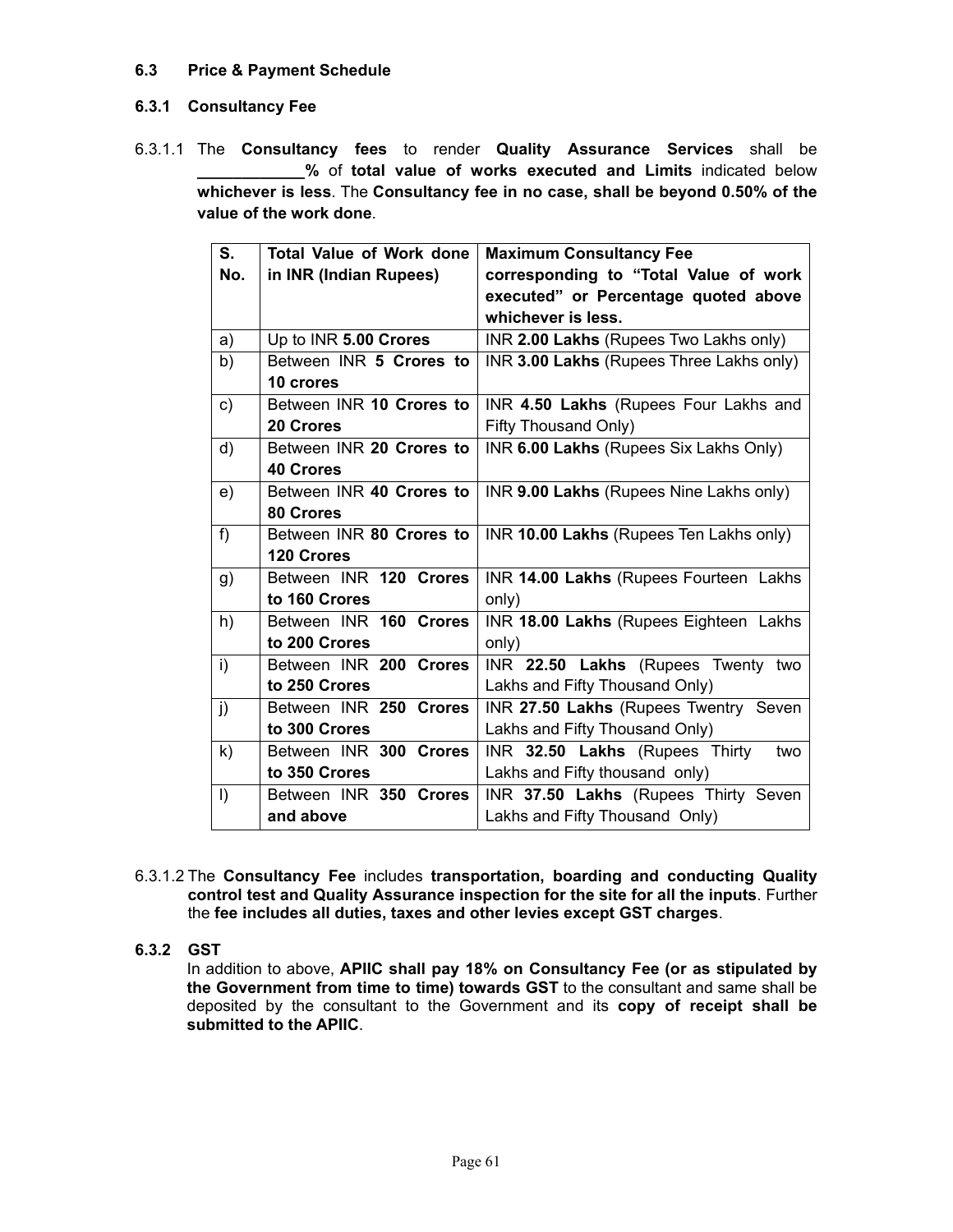## 6.4 **Payment Schedule / Mode of billing and payment**

- 6.4.1 The **payment** shall be made based on the **work done** achieved in that **month** and shall be linked to the **monthly progress report (MPR)** submitted to **ZM concerned/ GM (QC)** along with a copy to **Engineer-IN-Chief, APIIC** both as **hard/soft copy each month on or before 7th of each month failing** which the **payments shall be withheld**. The consultant shall **raise the invoice** along with **monthly progress report** immediately after **certifying the quality of work**. The APIIC shall arrange to **make payments within 60 (Sixty) days of** submission of **invoice** after ascertaining completion of **QC Certification**.
- **6.4.2** Billing and payments in respect of the **Services** shall be made as follows:-
	- (a) The Consultant shall be paid for its **services** as per the **Payment Schedule as per Clause 6.3 & Annex-4** of this Agreement, subject to the Consultant fulfilling the following conditions:
		- (i) **No payment** shall be due for the **next stage** till the Consultant completes to the satisfaction of the Authority the work pertaining to the preceding stage, and
		- (ii) The Authority shall **pay** to the Consultant, only the **undisputed amount**.
	- (b) The Authority shall cause the **payment due** to the Consultant to be made **within 60 (thirty) days** after the receipt by the Authority of duly completed bills with necessary particulars.
	- (c) The **final payment** under this **Clause 6.4.2** shall be made only after the **final Deliverable** shall have been submitted by the Consultant and approved as satisfactory by the Authority. The **Services** shall be deemed completed and **finally accepted** by the Authority and the **final Deliverable** shall be **deemed approved** by the Authority as satisfactory upon **expiry of 60 (sixty) days after receipt of the final Deliverable** unless the Authority, within such **60 (sixty) day period, gives written notice** to the Consultant specifying in detail, the **deficiencies in the Services**. The Consultant shall thereupon promptly make any necessary corrections and/or additions, and upon completion of such corrections or additions, the foregoing process shall be repeated. The Authority shall make the **final payment** upon **acceptance or deemed acceptance of the final Deliverable** by the Authority.
	- (d) Any amount which the Authority has paid or caused to be paid in **excess of the amounts** actually payable in accordance with the provisions of this Agreement shall be **reimbursed** by the Consultant to the Authority **within 30 (thirty) days after receipt** by the Consultant of notice thereof. Any such **claim** by the Authority for **reimbursement** must be made **within 1 (one) year after receipt** by the Authority of a **final report** in accordance with **Clause 6.4.2 (c).** Any delay by the Consultant in **reimbursement** by the **due date** shall attract **simple interest @ 10% (ten percent) per annum**.
	- (e) All **payments** under this Agreement shall be made to the **account of the Consultant** as may be **notified** to the Authority by the Consultant.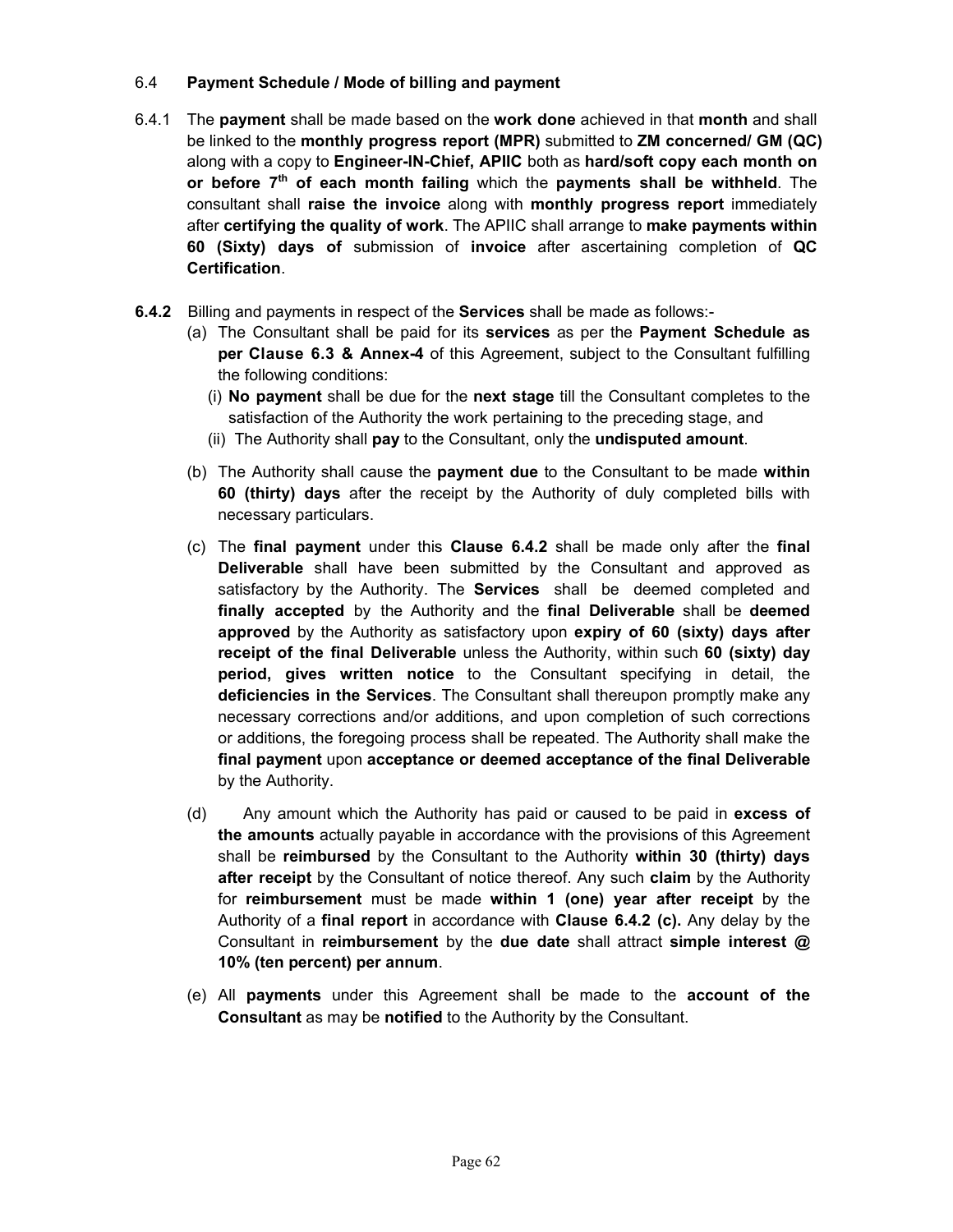## **6.5 Standard Deductions**

**Standard Deductions** from the **consultancy fee** would be made as per the **Income Tax and Other Taxes as applicable in India.**

### **7. LIQUIDATED DAMAGES AND PENALTIES**

#### **7.1 Performance Security**

- 7.1.1 For the purposes of this Agreement, **performance security** shall be deemed to be an amount of **Rs.10.00 Lakhs** (the **"Performance Security"**); provided that the Consultant **shall be required** to provide **Performance Security** in the form of **online payment on eprocurement platform.**
- 7.1.2 Not withstanding anything to the **contrary** contained in **Clause 7.1.1**, as and when **payments become due** to the Consultant for its **Services**, the Authority shall retain by way of **Performance Security**, **10% (ten percent) of all the amounts due** and **payable** to the Consultant, to be appropriated against **breach** of this Agreement or for **recovery of liquidated damages** as specified in **Clause 7.2**. The **balance** remaining out of the **Performance Security** shall be returned to the Consultant at the end of **3 (three) months** after the **expiry of this Agreement** pursuant to **Clause 2.4** hereof. For the avoidance of doubt, the parties hereto expressly agree that in addition to appropriation of the amounts **withheld** hereunder, in the event of any **default** requiring the appropriation of further amounts comprising the **Performance Security**, the Authority may make **deductions** from any subsequent payments due and payable to the Consultant hereunder, as if it is appropriating the **Performance Security** in accordance with the provisions of this Agreement.
- 7.1.3 The Consultant may, **in lieu of retention of the amounts** as referred to in **Clause 7.1.1** above, furnish online payment for **Performance Security** specified at this Agreement.

## **7.2 Liquidated Damages**

#### **7.2.1 Liquidated Damages for error/ variation**

In case any error or variation is detected in the reports submitted by the Consultant and such error or variation is the result of **negligence or lack of due diligence** on the part of the Consultant, the **consequential damages** thereof shall be **quantified** by the Authority in a reasonable manner and **recovered from the Consultant** by way of **deemed liquidated damages**, subject to a **maximum of the Payment to the Consultant**.

## 7.2.2 **Liquidated Damages for delay**

In case of **delay in completion of Services**, **liquidated damages not exceeding an amount equal to 0.2% (zero point two percent) of the inspection of the executed value of works per month**, subject to a **maximum of 10% (ten percent) of the inspection of the executed value of works per month** shall be **imposed** and shall be recovered by appropriation from the **Performance Security or otherwise**. However, in case of delay due to reasons beyond the control of the Consultant, suitable **extension of time** shall be granted.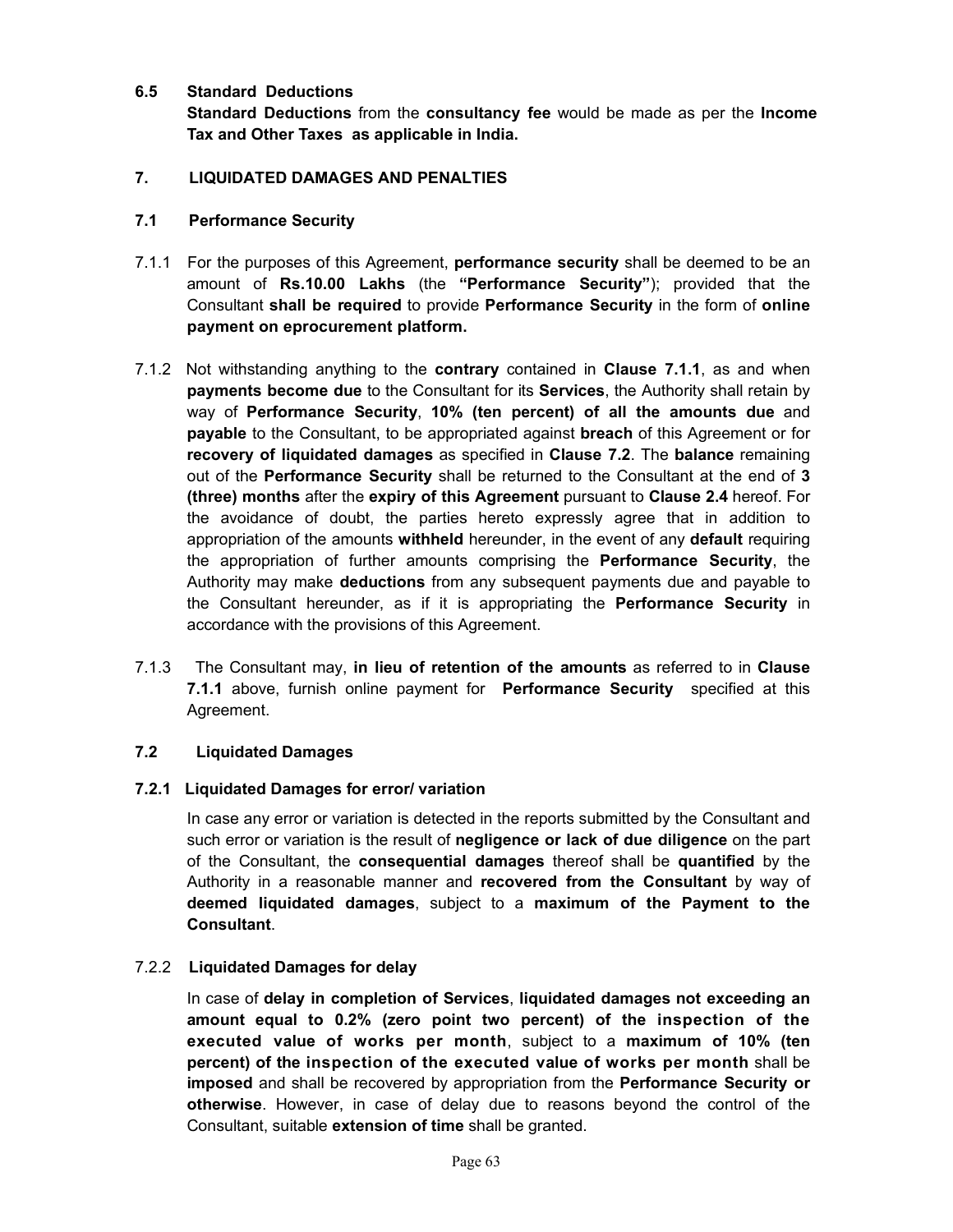### **7.3 Penalty for deficiency in Services**

In addition to the **liquidated damages** not amounting to **penalty**, as specified in **Clause 7.2**, warning may be issued to the Consultant for **minor deficiencies** on its part. In the case of **significant deficiencies** in **Services** causing adverse effect on the Project or on the reputation of the Authority, other **penal action** including **debarring** for a specified period may also be initiated as per policy of the Authority.

## **8. FAIRNESS AND GOOD FAITH**

### **8.1 Good Faith**

The Parties undertake to act in **good faith** with respect to each other's rights under this Agreement and to adopt all reasonable measures to ensure the **realization** of the **objectives** of this Agreement.

### **8.2 Operation of the Agreement**

The Parties recognize that it is **impractical** in this Agreement to provide for every **contingency** which may arise during the **life of the Agreement**, and the Parties hereby agree that it is their intention that this Agreement shall **operate fairly** as between them, and without detriment to the interest of either of them, and that, if during the term of this Agreement either Party believes that this Agreement is **operating unfairly**, the Parties will use their best efforts to agree on such action as may be necessary to **remove the cause or causes of such unfairness**, but failure to agree on any action pursuant to this **Clause 8.2** shall not give rise to a dispute subject to **arbitration** in accordance with **Clause 9** hereof.

#### **8.3 Indemnity**

- 8.3.1 In case the **quality of any work** if found **inferior** to the specification given to **Quality Assurance consultant**, during the **quality check** by the **State Vigilance Department, APIIC authority, or any authority**, the **Consultant** shall **indemnify** the APIIC to an **extent of total consultancy fee payable** for that particular work as "**damages**".
- 8.3.2 Further, action including **black listing** and make Consultant **in-eligible** for getting such **tasks/ assignments from Government Department**, for a **minimum period of two (02) years and maximum period of seven (07) years may be initiated by APIIC**.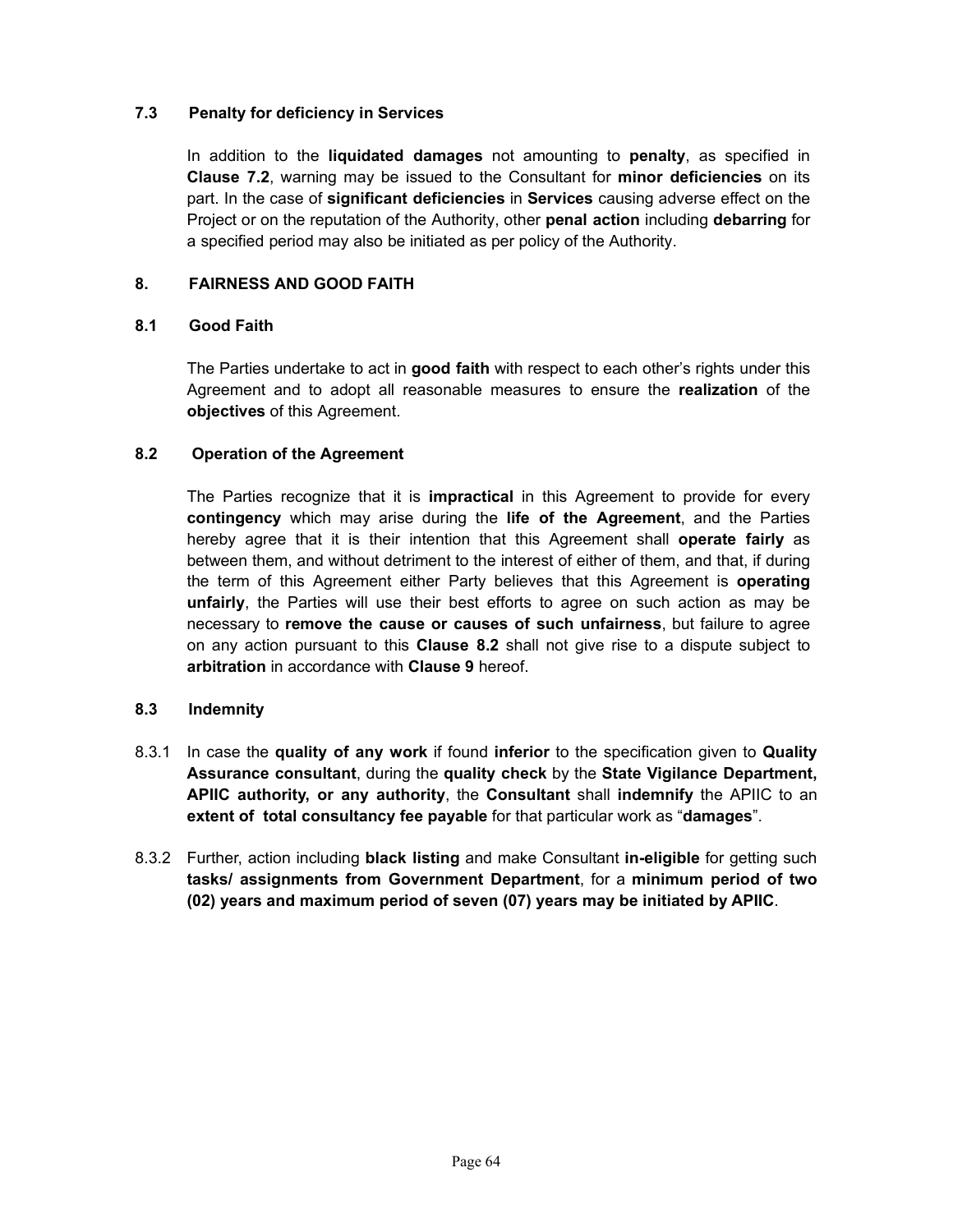## **9. SETTLEMENT OF DISPUTES**

#### **9.1 Amicable settlement**

The Parties shall use their **best efforts to settle amicably all disputes** arising out of or in connection with this Agreement or the interpretation thereof.

## **9.2 Dispute resolution**

- 9.2.1 Any **dispute, difference** or controversy of whatever nature howsoever arising under or out of or in relation to this Agreement (including its interpretation) between the Parties, and so notified in writing by either Party to the other Party (the **"Dispute"**) shall, in the first instance, be attempted to be **resolved amicably** in accordance with the conciliation procedure set forth in **Clause 9.3**.
- 9.2.2 The Parties agree to use their best efforts for **resolving all Disputes** arising under or in respect of this Agreement promptly, equitably and in good faith, and further agree to provide each other with reasonable access during normal business hours to all nonprivileged records, information and data pertaining to any Dispute.

### **9.3 Conciliation**

- 9.3.1 Except where otherwise provided in the contract, all disputes relating to the Contract or as to any other question, claim, right, matter or thing whatsoever in any way arising out of or relating to the contract, orders or these conditions or otherwise concerning the **Quality Assurance works or the execution or failure to execute the same whether arising during the progress of the work** or after the **cancellation, termination**, completion or abandonment thereof shall be dealt with by the **Engineer-IN-Chief, APIIC**.
- 9.3.2 If the consultant is **dissatisfied** with the decision of the **Engineer-IN-Chief**, the consultant shall give in writing to the **VC&MD, APIIC Ltd.,** with a copy to **Engineer-IN-Chief** on any matter in connection with or arising out of the contract, to be **unacceptable within 15 days**.
- 9.3.3 In the event of any **Dispute** between the Parties, either Party may call upon **VC&MD, APIIC Ltd.,** and the **Managing Partner/ Chairman of the Board of Directors of the Consultant** or a substitute thereof for **amicable settlement**, and upon such reference, the said persons shall meet no later than **10 (ten) days** from the date of reference to discuss and attempt to amicably **resolve the Dispute**. If such meeting does not take place within the **10 (ten) days period** or the Dispute is not amicably settled **within 15 (fifteen) days** of the meeting or the Dispute is not resolved as evidenced by the signing of written terms of **settlement within 30 (thirty) days** of the **notice** in writing referred to in **Clause 9.2.1** or such longer period as may be **mutually agreed** by the Parties, either Party may refer the **Dispute to arbitration** in accordance with the provisions of **Clause 9.4**.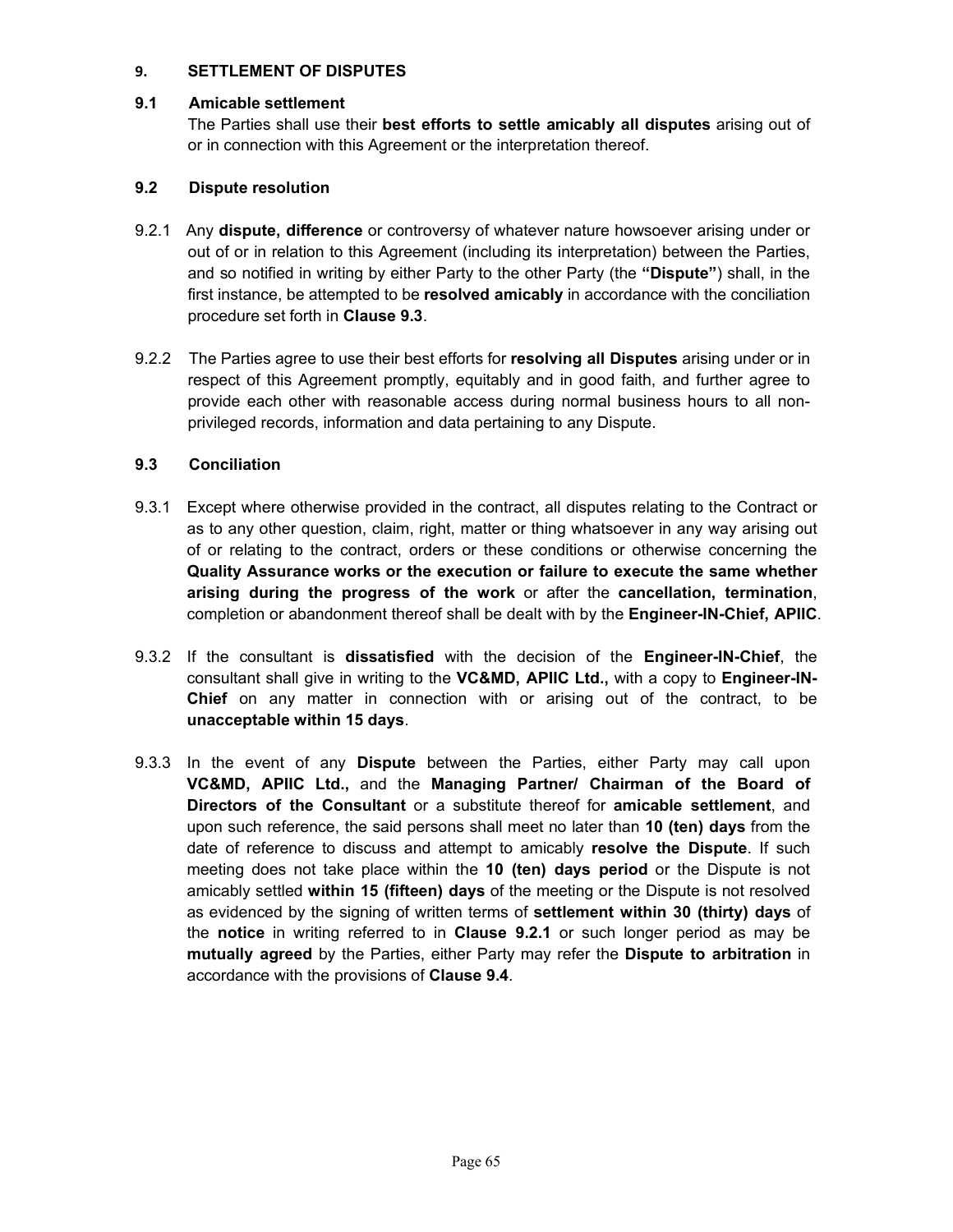#### **9.4 Arbitration**

- 9.4.1 Any Dispute which is not **resolved amicably by conciliation**, as provided in **Clause 9.3**, shall be finally decided by reference to **arbitration by an Arbitral Tribunal** appointed in accordance with **Clause 9.4.2**. Such **arbitration** shall be held in accordance with the **Rules of Arbitration of the International Centre for Alternative Dispute Resolution, Vijayawada (the "Rules"),** or such other rules as may be **mutually agreed** by the Parties, and shall be subject to the provisions of the **Arbitration and Conciliation Act, 1996**. The venue of such arbitration shall be **Vijayawada** and the language of **arbitration proceedings** shall be in **English.**
- 9.4.2 The **arbitral tribunal** shall consist of a **sole arbitrator** appointed by mutual agreement of the parties. In case of failure of the parties to mutually agree on the name of a **sole arbitrator**, the **arbitral tribunal** shall consist of **three arbitrators**. Each party shall appoint **one arbitrator** and the **two arbitrators** so appointed shall jointly appoint the **third arbitrator**.
- 9.4.3 The arbitrators shall make a **reasoned award** (the "**Award"**). Any **Award** made in any **arbitration** held pursuant to this **Clause 9** shall be **final and binding** on the Parties as from the date it is made, and the Consultant and the Authority **agree and undertake to carry out such Award without delay.**
- 9.4.4 The Consultant and the Authority agree that an **Award** may be **enforced** against the Consultant and/or the Authority, as the case may be, and their respective assets wherever situated.
- 9.4.5 This Agreement and the **rights and obligations** of the Parties shall remain in full force and effect, **pending the Award** in **any arbitration proceedings** hereunder.

#### **10 Other Conditions**

- 10.1 The consultants reporting shall be of recommendatory nature informing the APIIC Ltd about the **quality of materials** based on test results and field observations.
- 10.2 The **Construction schedule** of various works for which **quality inspection** is required will be give to the consultant by concerned **ZM/ GM(QC)/ DZM(E)/** APIIC well in advance. The program of **critical activities** to be executed for the consequent month will also be given **15 days in advance**.
- 10.3 In case of **emergency**, consultant will have to submit **specific report** of that concerned work as indicated by APIIC.
- 10.4 Any **delay** in carrying out necessary **quality checks** to process further progress on the work and **damages** to that effect will be on the part of the consultant.
- 10.5 **Terms of references** and **Appendies** will be part of the Agreement.
- 10.6 APIIC reserves the right to entrust **Third Party Quality Assurance Service of any projects/ work to any other agency.**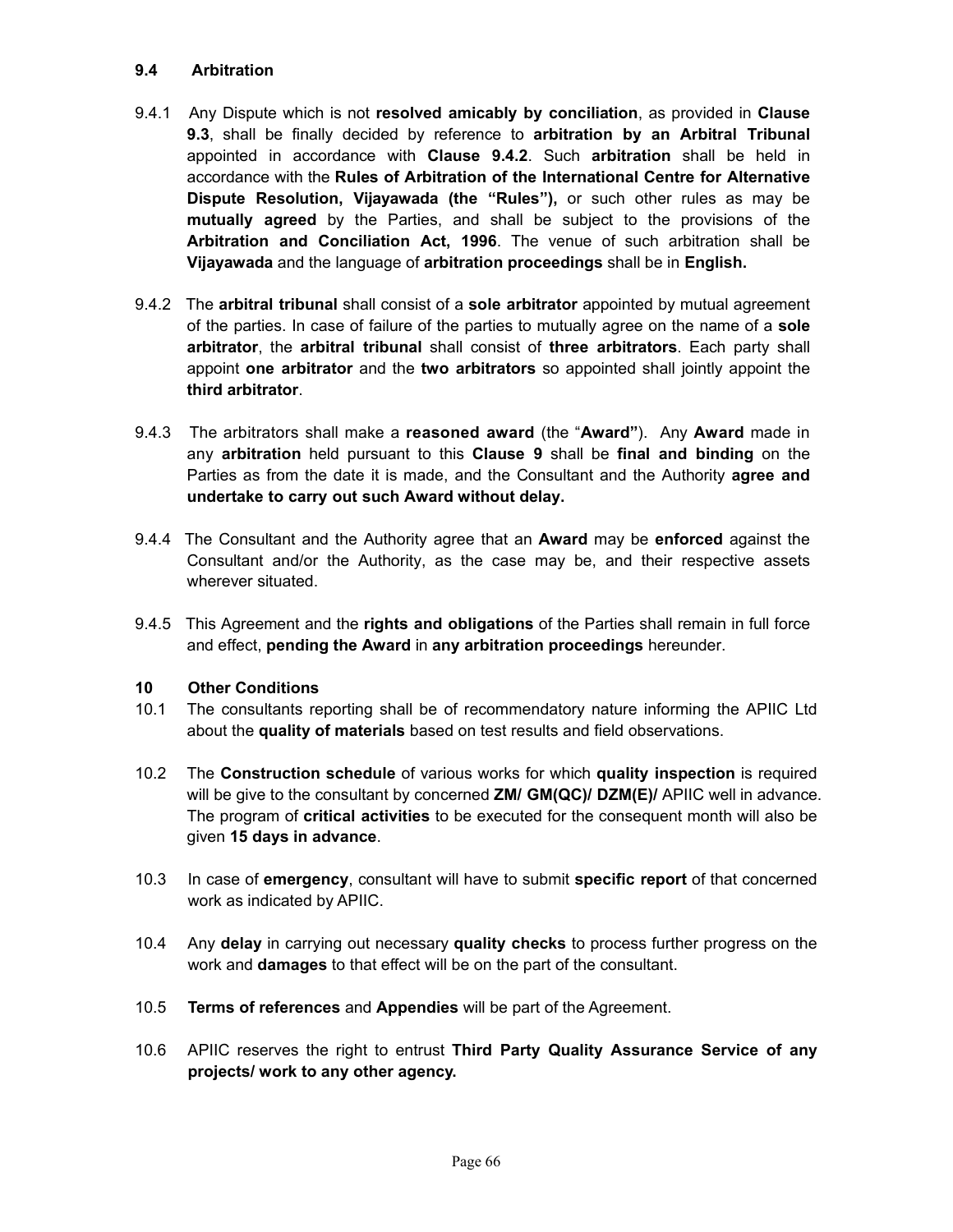10.7 **Defects liability period is 24 months from the date of completion of agreement** in all respects. The Corporation shall **retain Earnest Money Deposit (EMD) till the expiry of 24 months defects liability period**.

### **11. Period of Agreement**

**24 Months from the date of entering into the agreement** or **extended from time to time** on mutually agreed **terms and conditions**.

#### 1. **Earnest Money Deposit (EMD)**

- **12.1** The Consultant shall furnish an **Security Deposit/ Earnest Money Deposit (EMD)** for **INR 5.00 Lakhs** for due fulfillment of contract. The **damages** specified as per the **Clause 7**, shall be adjusted from the **EMD** and any **shortfall shall be adjusted** from any amount payable to the Consultant.
- 12.2 The Consultant shall **replenish** the amount so deducted to maintain the stipulated **EMD** immediately and **not more than 15 days**.

## 12.3 The **EMD** shall be **forfeited in case of termination of Contract** due to **breach of any of the terms & conditions of Contract**.

IN WITNESS WHEREOF, the Parties hereto have caused this **Agreement** to be signed in their respective names as of the day and year first above written.

| SIGNED, SEALED AND DELIVERED | SIGNED, SEALED AND DELIVERED |
|------------------------------|------------------------------|
| For and on behalf of         | For and on behalf of         |
| Consultant:                  | Authority:                   |

| (Signature)   | (Signature)   |
|---------------|---------------|
| (Name)        | (Name)        |
| (Designation) | (Designation) |
| (Address)     | (Address)     |
| (Fax No.)     | (Fax No.)     |

In the presence of:

1.  $\hspace{1.5cm}$  2.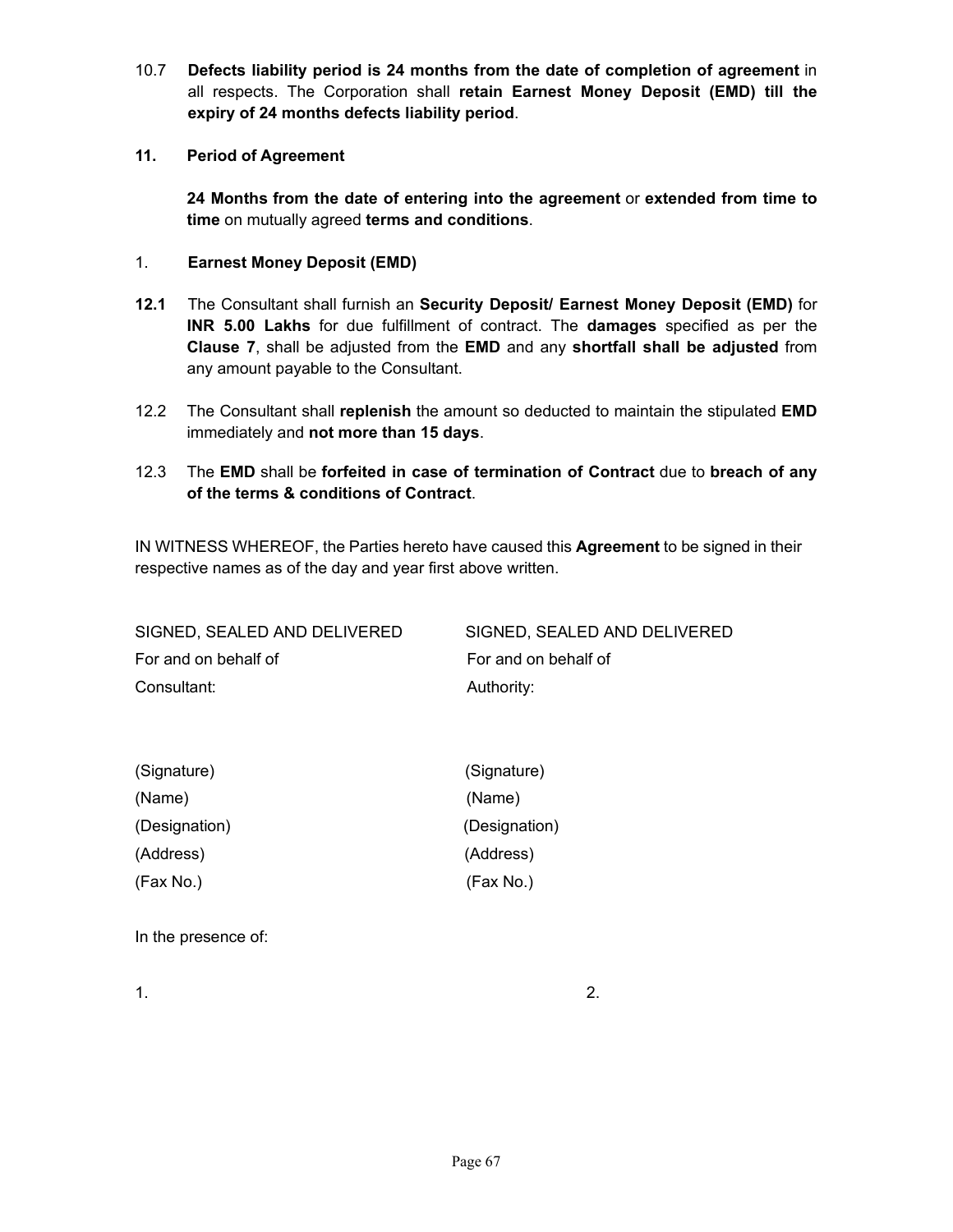## **Annex -1: Terms of Reference**

*(Refer Clause 3.1.2) (Reproduce as per Schedule-I of RFP)*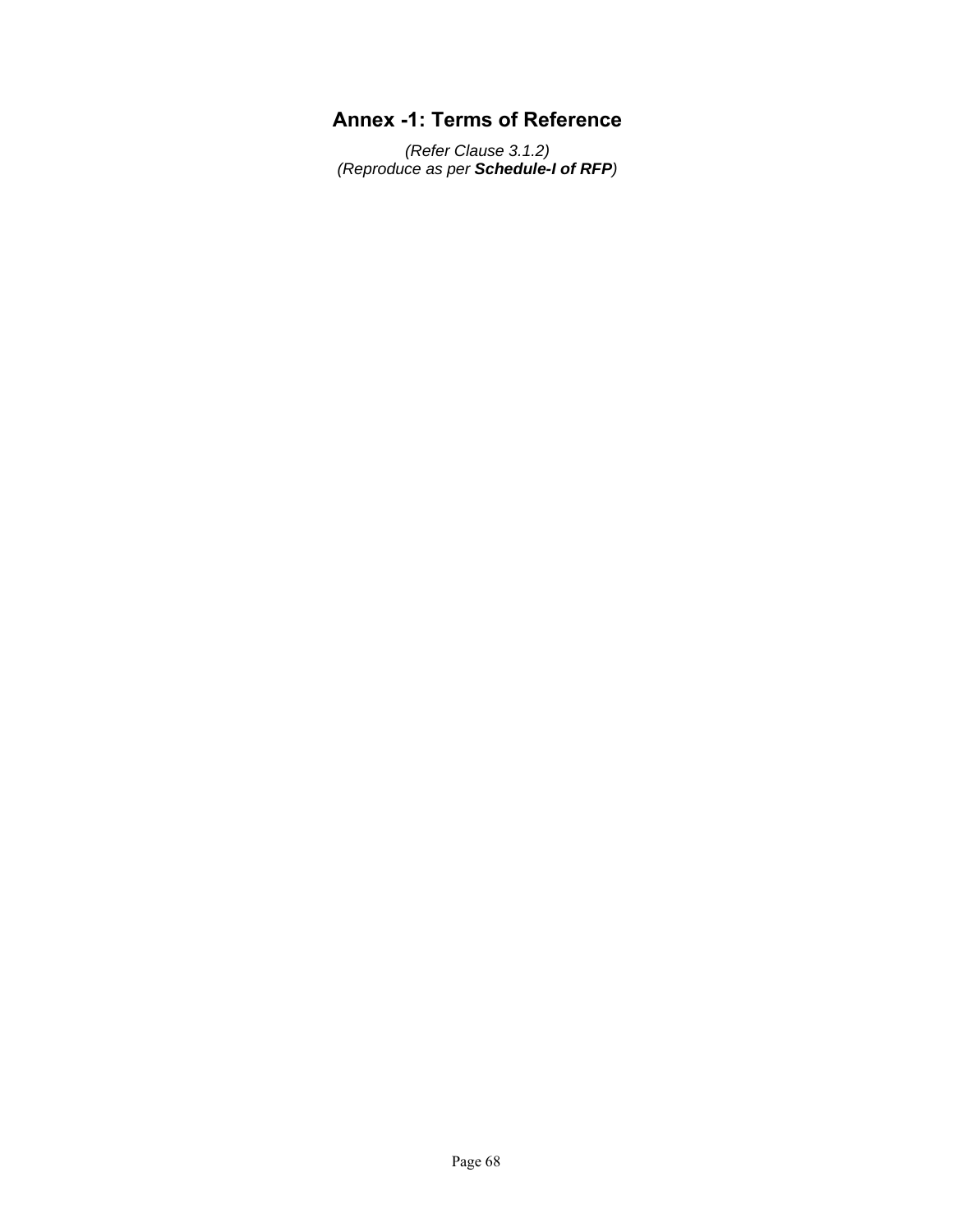# **Annex-2: Deployment of Key Personnel**

*(Refer Clause 4.2) (Reproduce as per Form-6 of Appendix-I)*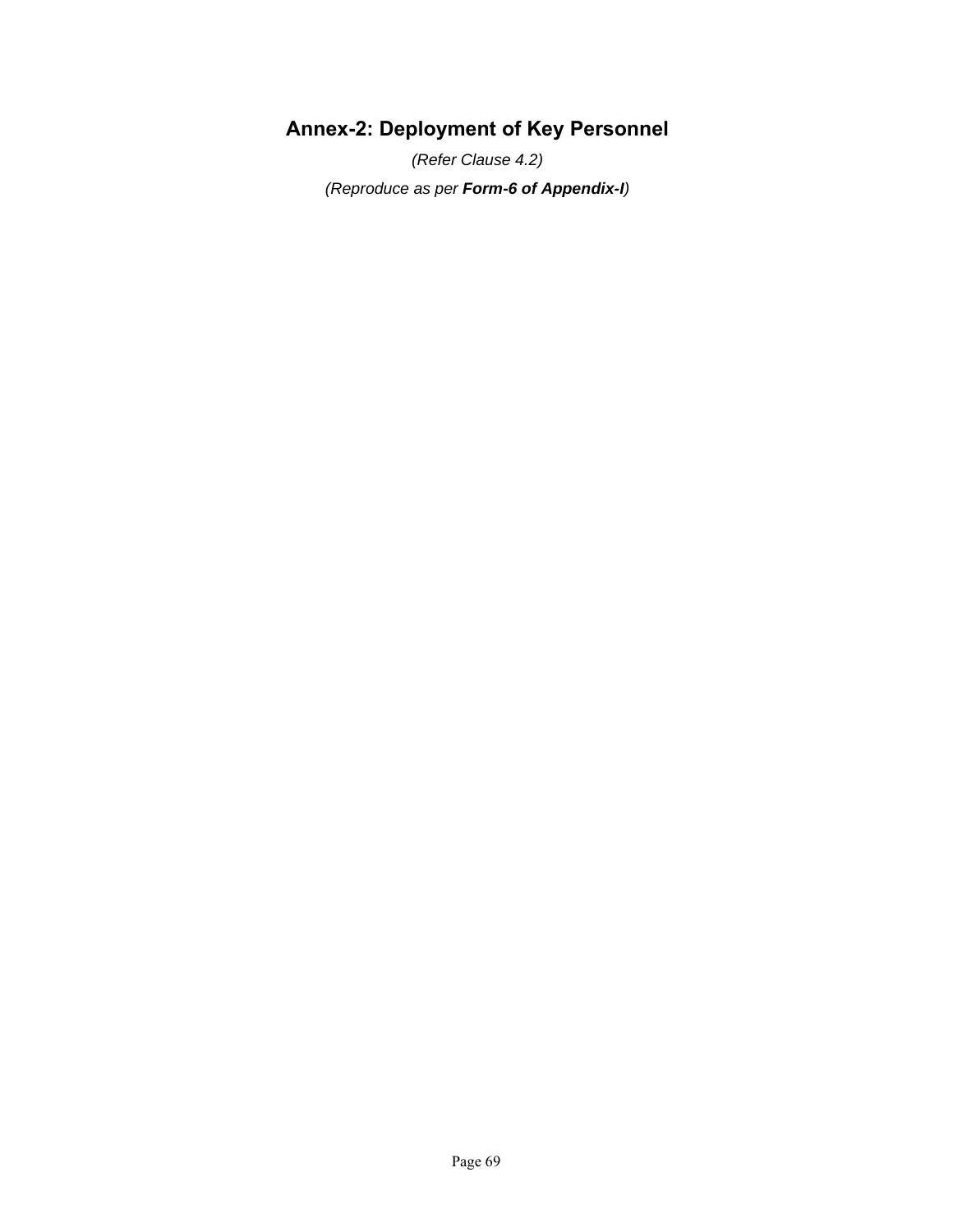# **Annex-3: Approved Sub-Consultant(s)**

*(Refer Clause 4.6) (Reproduce as per Form-16 of Appendix-I)*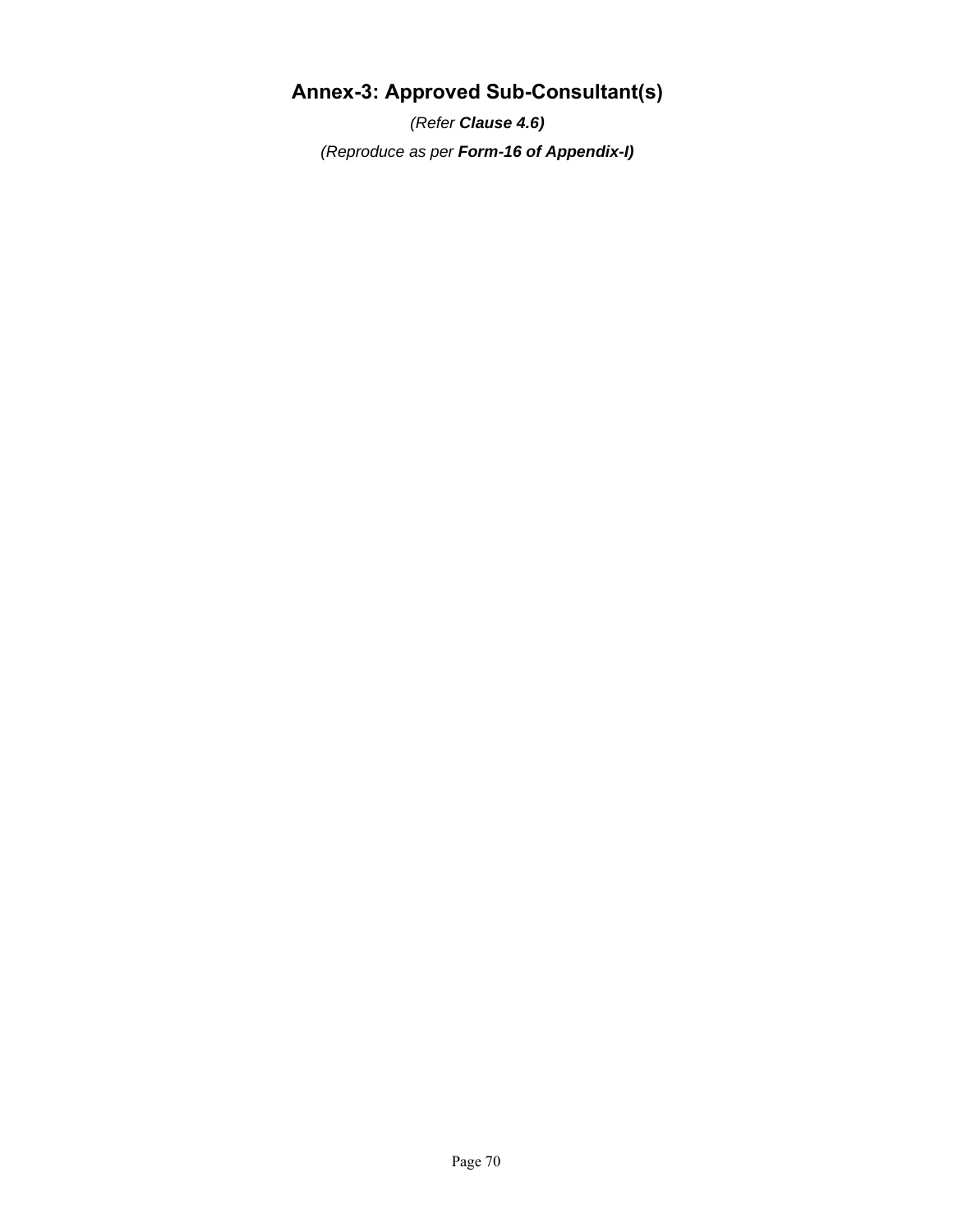## **Annex-4: Payment Schedule**

*(Refer Clause 6.3) (Reproduce as per Schedule-1 of RFP)*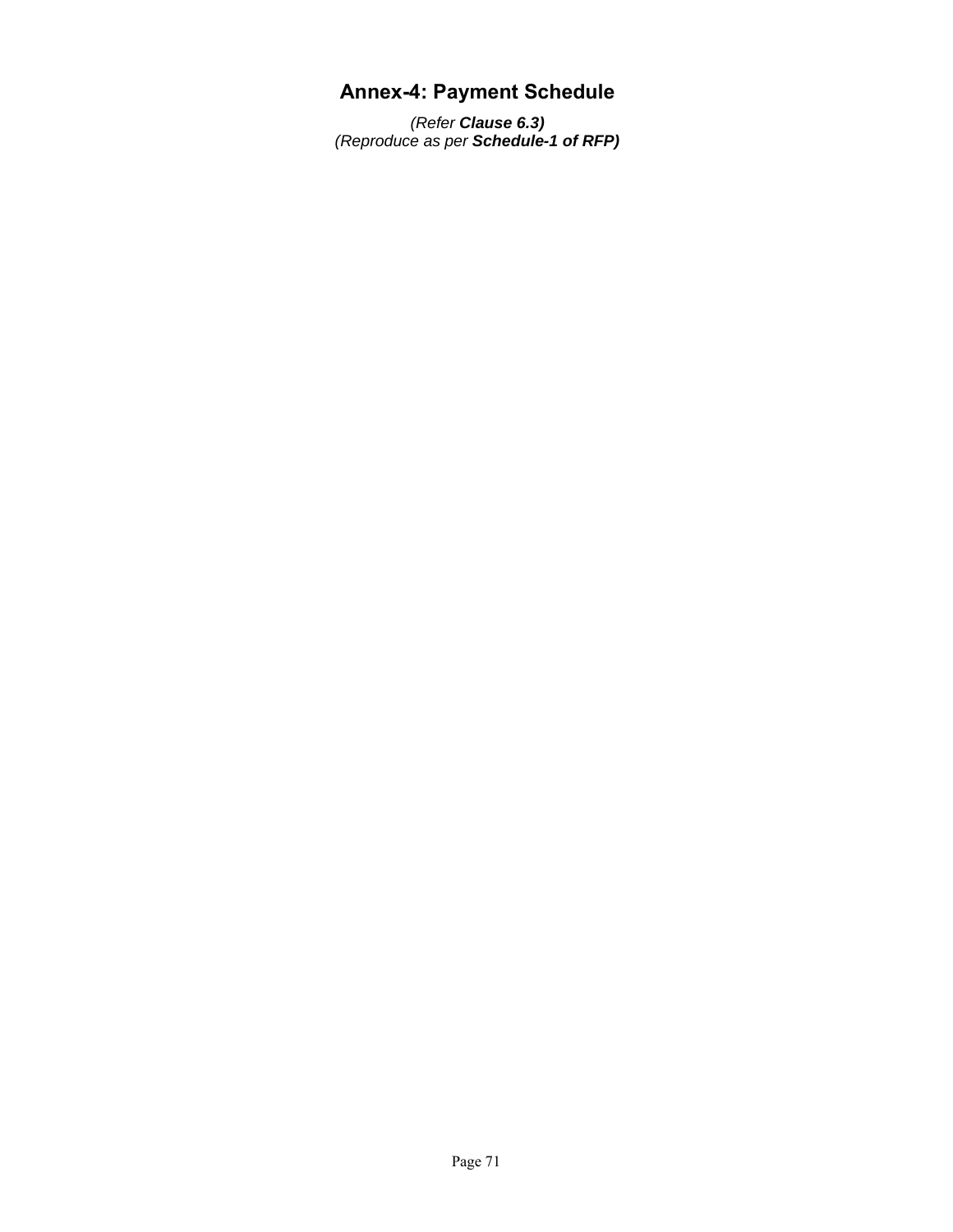## **SCHEDULE-3: Guidance Note on Conflict of Interest**

#### *(See Clause 2.3.3 of RFP)*

- 1 This Note further explains and illustrates the provisions of **Clause 2.3** of the RFP and shall be read together therewith in dealing with specific cases.
- 2. Consultants should be deemed to be in a **conflict of interest** situation if it can be reasonably concluded that their position in a business or their personal interest could improperly influence their judgment in the exercise of their duties. The process for selection of consultants should avoid both actual and perceived **conflict of interest**.
	- 3. **Conflict of interest** may arise between APIIC and a consultant or between consultants and present or future **concessionaries/ contractors**. Some of the situations that would involve **conflict of interest** are identified below:

#### (a**) Authority and consultants**:

- (i) Potential consultant should not be **privy** to information from APIIC which is not available to others.
- (ii) Potential consultant should not have defined the project when earlier working for APIIC.
- (iii) Potential consultant should not have recently worked for APIIC overseeing the project.

#### (b) **Consultants and concessionaires/ contractors:**

- (i) No consultant should have an ownership interest or a continuing business interest or an **on-going relationship** with a potential concessionaire/ contractor save and except relationships restricted to **project-specific and short-term assignments.**
- (ii) No consultant should be involved in owning or operating entities resulting from the project.
- (iii) No consultant should bid for works arising from the project.

The participation of companies that may be involved as investors or consumers and officials of APIIC who have current or recent connections to the companies involved, therefore, needs to be **avoided**.

4 The normal way to **identify conflicts of interest** is through **self-declaration** by consultants. Where a **conflict exists**, which has not been declared, competing companies are likely to bring this to the notice of APIIC. All **conflicts** must be **declared**  as and when the consultants become aware of them.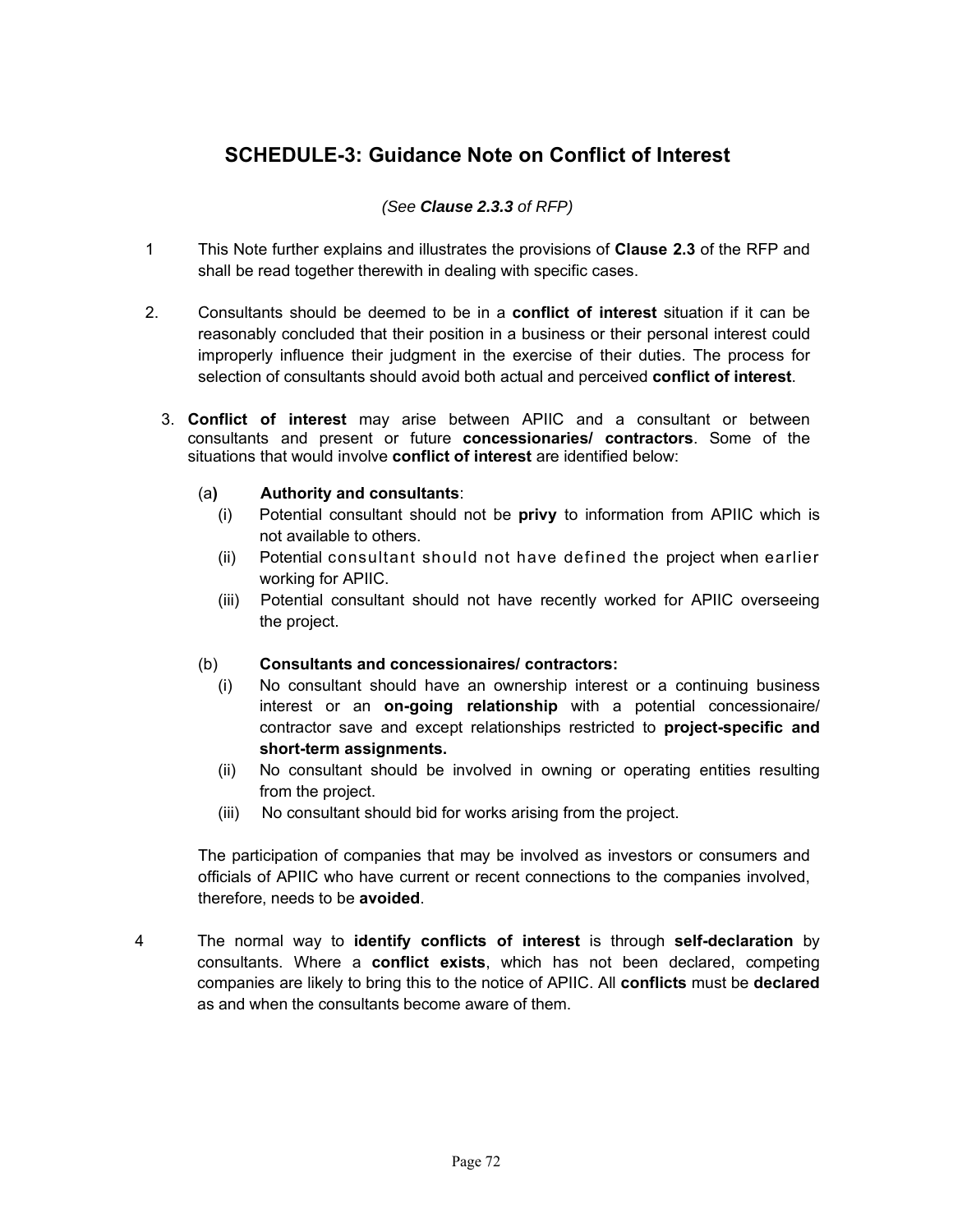- 5 Another approach towards avoiding a **conflict of interest** is through the use of "**Chinese walls**" to avoid the **flow of commercially sensitive information** from one part of the consultant's company to another. This could help overcome the problem of availability of limited numbers of **experts for the project**. However, in reality effective operation of "**Chinese walls**" may be a difficult proposition. As a general rule, larger companies will be more capable of adopting **Chinese walls** approach than smaller companies. Although, "**Chinese walls**" have been relatively common for many years, they are an increasingly discredited means of **avoiding conflicts of interest** and should be considered with caution. As a rule, "**Chinese walls**" should be considered as unacceptable and may be accepted only in exceptional cases upon full disclosure by a consultant coupled with provision of safeguards to the satisfaction of APIIC.
- 6. Another way to **avoid conflicts of interest** is through the appropriate grouping of tasks. For example, conflicts may arise if consultants drawing up the terms of reference or the proposed **documentation** are also eligible for the consequent assignment or project.
- 7. Another form of **conflict of interest** called "**scope–creep**" arises when consultants advocate either an unnecessary broadening of the **terms of reference** or **make recommendations** which are not in the best interests of APIIC but which will generate **further work** for the consultants. Some forms of contractual arrangements are more likely to lead to **scope-creep**. For example, **lump-sum contracts** provide **fewer incentives** for this, while time and material contracts provide **built in incentives** for consultants to extend the length of their assignment.
- 8. Every project contains **potential conflicts of interest**. Consultants should not only avoid any conflict of interest, they should report any present/ potential conflict of interest to APIIC at the earliest. Officials of APIIC involved in **development of a project** shall be responsible for **identifying and resolving any conflicts of interest**. It should be ensured that **safeguards** are in place to **preserve fair and open competition** and measures should be taken to **eliminate any conflict of interest** arising at any stage in the process.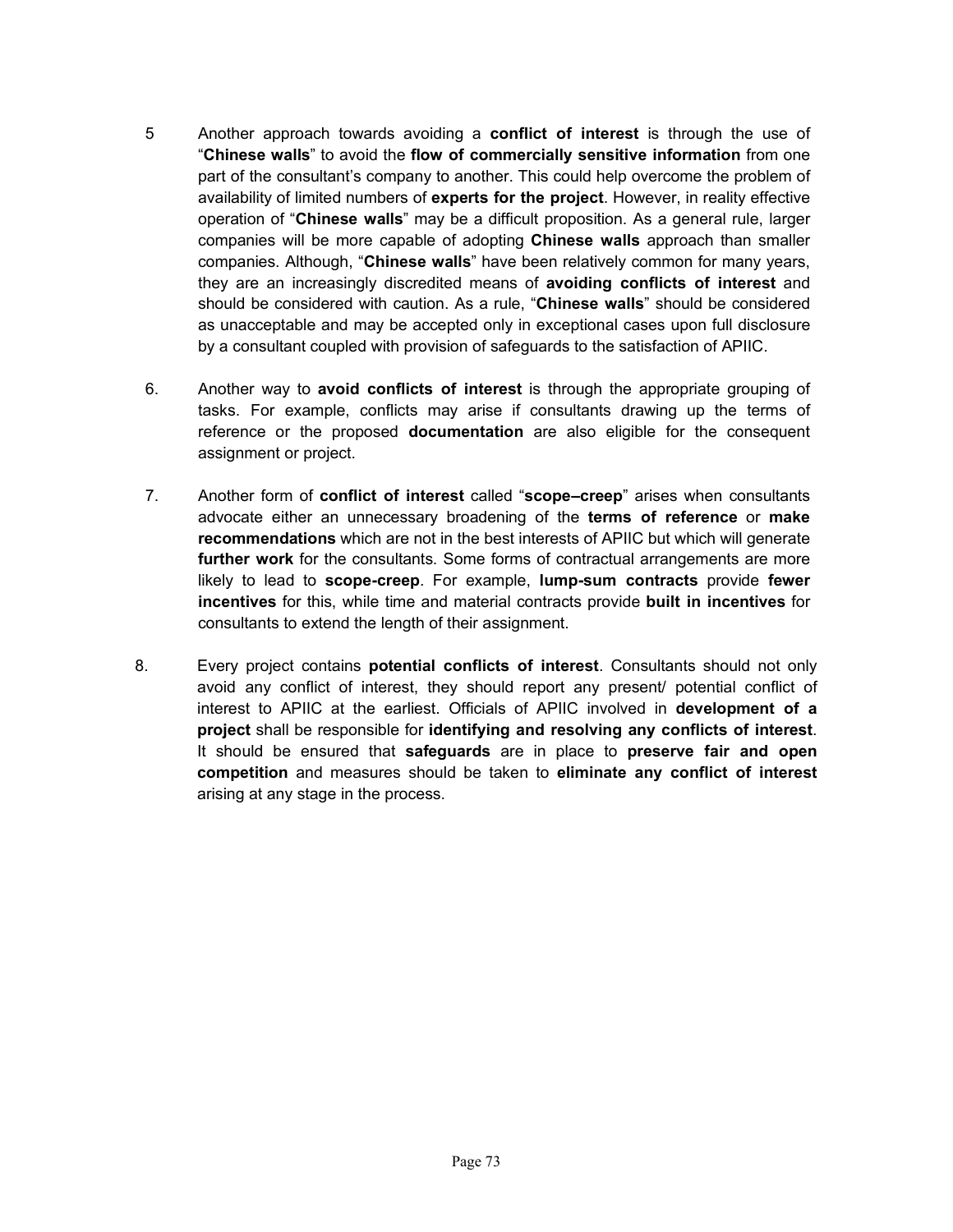# **APPENDICES**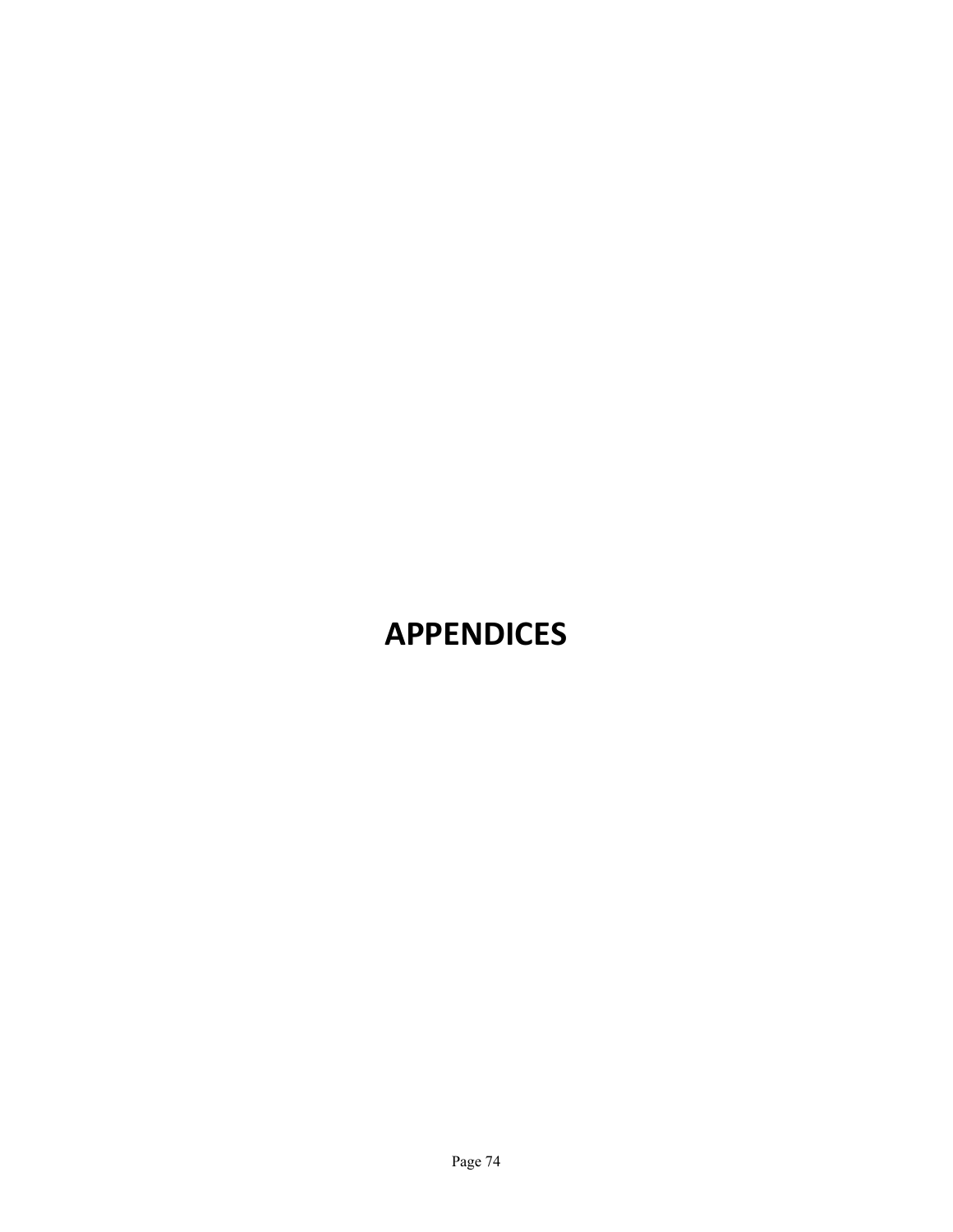### **Appendix - I: Technical Proposal**

#### **Form-1: Letter of Proposal**

*(On Applicant's letter head)*

To

Ref: No. 1996. In the contract of the contract of the contract of the contract of the Date:.........

#### **The Engineer-IN-Chief,**

Andhra Pradesh Industrial Infrastructure Corporation Ltd, 9<sup>th</sup> Floor, APIIC Towers, IT Park, Mangalagiri.

Respected Sir,

#### **Sub :** "Appointment of **Third Party Quality Control Assurance Agency for Engineering works in Andhra Pradesh Industrial Infrastructure Corporation Limited"**.

**Ref**: **-** Tender Notice No.**01/ENC/QC/APIIC/2021-22 Dt: 01.06.2021.** 

1. I/We do hereby tender and if this proposal be accepted, under take to provide **services** for the work of **selection as Consultant** for "**Third Party Quality Control Assurance Agency for Engineering works in Andhra Pradesh Industrial Infrastructure Corporation Limited**" as per the **bid terms and conditions** and **method of payment** as provided for in the "**Conditions of Agreement at Schedule-2".**

**\*\*\*\*\***

- 2. I/We have quoted **Consultancy Fee** as per the **clause No.6.3** of **condition of contract** for which I/We agree to provide the **services as per the terms and conditions mentioned in the RFP** document.
- 3. I/WE have **quoted percentage in Financial Bid both in words & figures**. In case of any *discrepancy* between the Percentage in words and figures, the rates **quoted lower of the two shall only be considered.**
- 4. I/WE agreed to keep the **offer in this Bid valid a period of Three month(s)** mentioned in the Notice Inviting Notice and not to modify the whole or any part of it for any reason within above period. If the bid is **withdrawn by me/us** for any reasons whatsoever, the **Security Deposit/ earnest money paid by me/us will be forfeited to Authority.**
- 5. I/WE hereby distinctly and expressly, declare and acknowledge that, before the submission of my/our tender I/We have carefully followed the instructions in the tender notice and have read the **RFP documents** and the **Scope of work** as to enable me/us to thoroughly understand the intention of same and the requirements, covenants, agreements, stipulations and restrictions contained in the contract, and distinctly agree that I/We will **not hereafter make any claim or demand** upon the Authority based upon or arising out of any alleged **misunderstanding or misconception /or mistake on my/or our part of the said requirement**, covenants, agreements, stipulations, restrictions and conditions.
- 6. We acknowledge that the **Authority** will be relying on the information provided in the Proposal and the documents accompanying the **Proposal for selection** of the Consultant, and we **certify** that all **information provided in the Proposal** and in the **Appendices is true and correct**, nothing has been omitted which renders such information misleading; and all documents accompanying such Proposal are **true copies** of their respective originals.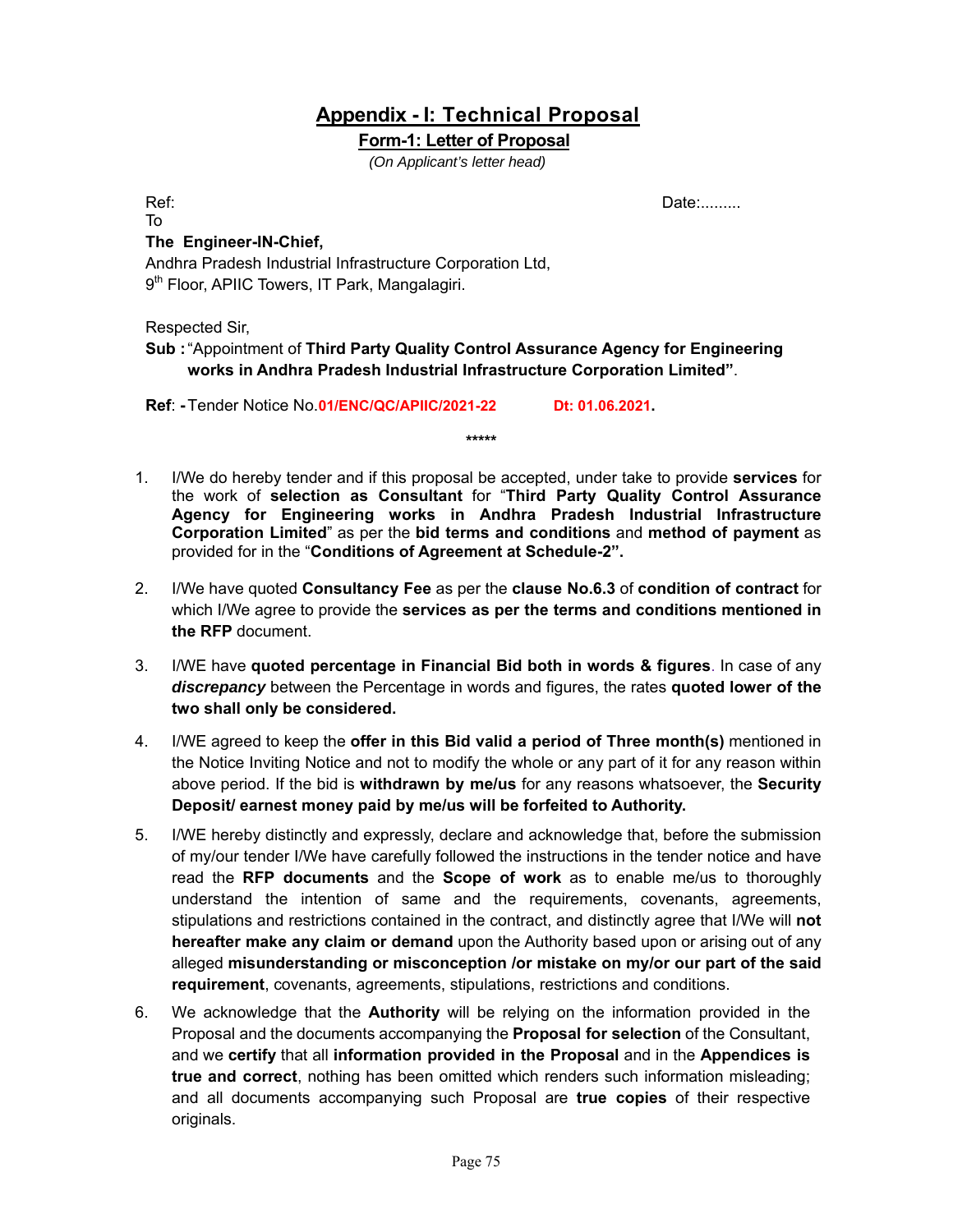- 7. This statement is made for the express purpose of **appointment** as the Consultant for the aforesaid Project.
- 8. We shall make available to the Authority any **additional information** it may deem necessary or require for supplementing or authenticating the Proposal.
- 9. We acknowledge the right of the Authority to **reject our application** without assigning any reason or otherwise and hereby waive our right to challenge the same on any account whatsoever.
- 10. We certify that in the **last three years**, we or any of our Associates have **neither failed to perform on any contract**, as evidenced by **imposition of a penalty** by an **arbitral or judicial authority or a judicial pronouncement or arbitration award** against the Applicant, nor been **expelled from any project** or contract by any public authority nor have had any **contract terminated** by any public authority for **breach** on our part.
- 11. We declare that:
	- (a) We have **examined** and have no reservations to the RFP Documents, including any Addendum issued by the Authority;
	- (b) We do not have any **conflict of interest** in accordance with **Clause 2.3** of the RFP Document;
	- c) We have not directly or indirectly or through an agent engaged or indulged in any **corrupt practice**, **fraudulent practice, coercive practice, undesirable practice or restrictive practice**, as defined in **Clause 4.3** of the RFP document, in respect of any tender or request for proposal issued by or any agreement entered into with the Authority or any other **public sector enterprise or any government, Central or State**; and
	- (d) We hereby certify that we have taken steps to ensure that in **conformity** with the provisions of **Section 4** of the RFP, no person acting for us or on our behalf will engage in any **corrupt practice, fraudulent practice, coercive practice, undesirable practice or restrictive practice**.
- 12. We understand that you may **cancel the Selection Process** at any time and that you are neither bound to **accept any Proposal** that you may receive nor to select the Consultant, without incurring any **liability** to the Applicants in accordance with **Clause 2.8** of the RFP document.
- 13. We declare that we are not a member of any other **Consortium** applying for Selection as a Consultant.
- 14. We certify that in regard to matters other than **security and integrity** of the country, we or any of our Associates have not been **convicted** by a **Court of Law** or indicted or adverse orders passed by a **regulatory authority** which would cast a doubt on our ability to undertake the Consultancy for the Project or which relates to a **grave offence** that **outrages** the moral sense of the community.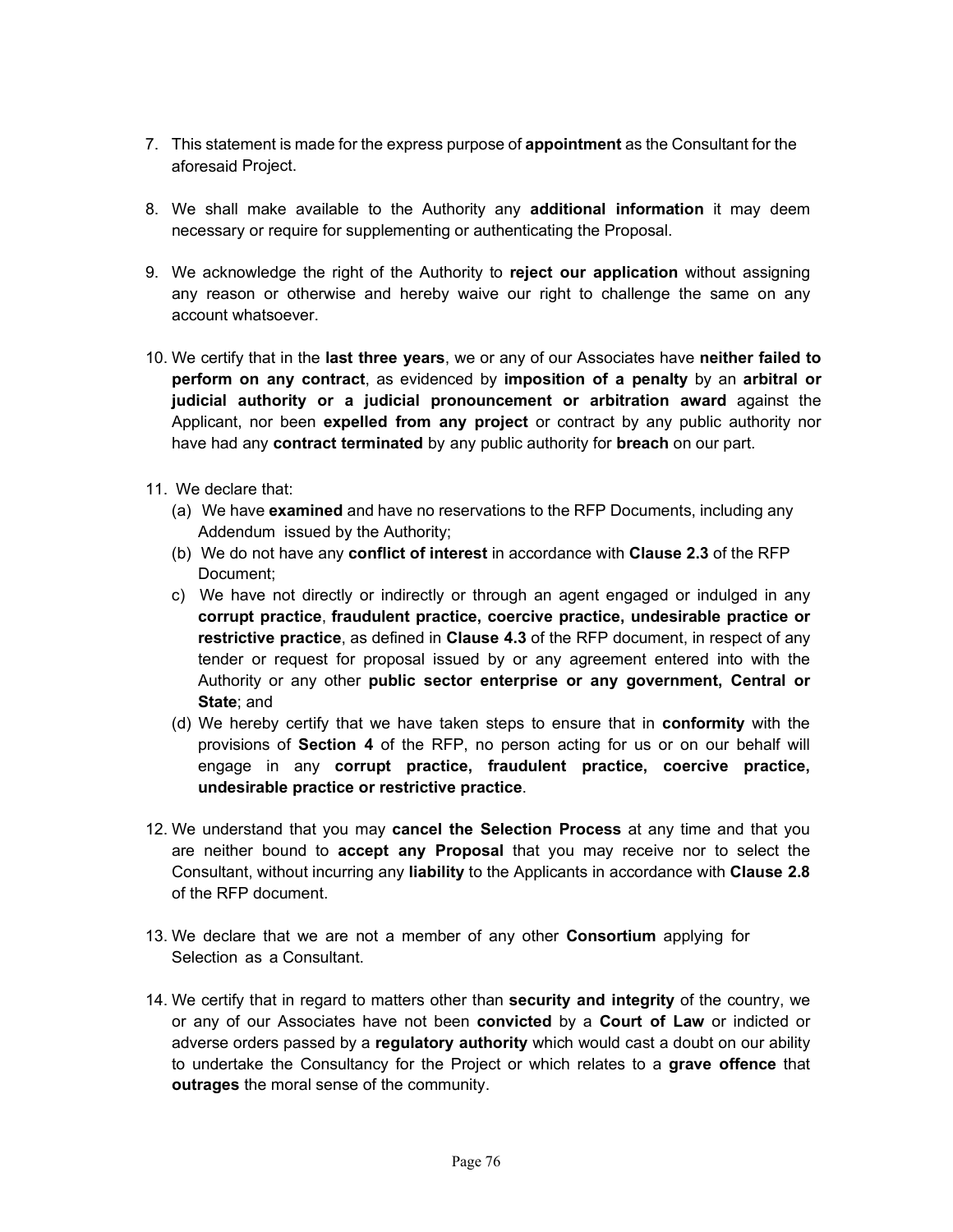- 15. We further certify that in regard to matters relating to security and integrity of the country, we have not been **charge-sheeted** by any agency of the Government or convicted by a **Court of Law** for any **offence** committed by us or by any of our Associates.
- **16.** We further certify that no **investigation** by a **regulatory authority** is pending either against us or against our Associates or against our **CEO or any of our Directors/ Managers/ employees.**
- 17. We hereby **irrevocably waive** any right or remedy which we may have at any stage at law or howsoever otherwise arising to challenge or question any decision taken by the Authority in connection with the selection of Consultant or in connection with the Selection Process itself in respect of the above mentioned Project.
- 18. We agree and understand that the proposal is subject to the provisions of the RFP document. In no case, shall we have any **claim or right** of whatsoever nature if the Consultancy for the Project is not awarded to us or our proposal is not opened or rejected.
- 19. We agree to keep this offer **valid for 90 (ninety) days** from the PDD specified in the RFP.
- 20. A **Power of Attorney** in favour of the authorised signatory to sign and submit this Proposal and documents is attached herewith in **Form-15**.
- 21. In the event of our firm being selected as the Consultant, we agree to enter into an **Agreement** in accordance with the **form at Schedule–2** of the RFP. We agree not to seek any changes in the aforesaid form and agree to abide by the same.
- 22. In the event of our firm being selected as the Consultant, we agree and undertake to provide the consultancy **services** in accordance with the provisions of the RFP.
- 23. We have studied RFP and all other documents carefully. We understand that except to the extent as expressly **set forth** in the Agreement, we shall have **no claim, right or title arising out of any documents or information** provided to us by the Authority or in respect of any matter arising out of or concerning or relating to the **Selection Process** including the **award** of Consultancy.
- 24. I / WE are paid the **Security Deposit of Rs.5,00,000/- (Rupees Five Lakhs Only)** through online www.apeprocurement.gov.in website as per the details below:

Payment ID : Dated : Issued by Bank:

25. IF MY / OUR bid is **not accepted** the **sum** shall be returned to me / us on application when intimation is sent to me/us upon **selection of successful bidder or at the expiration of three Months from last date of receipt of this bid**, **whichever is earlier**. If my / our bid is **accepted** the **earnest money** shall be **retained by the Authority as security for the due fulfillment of this contract**.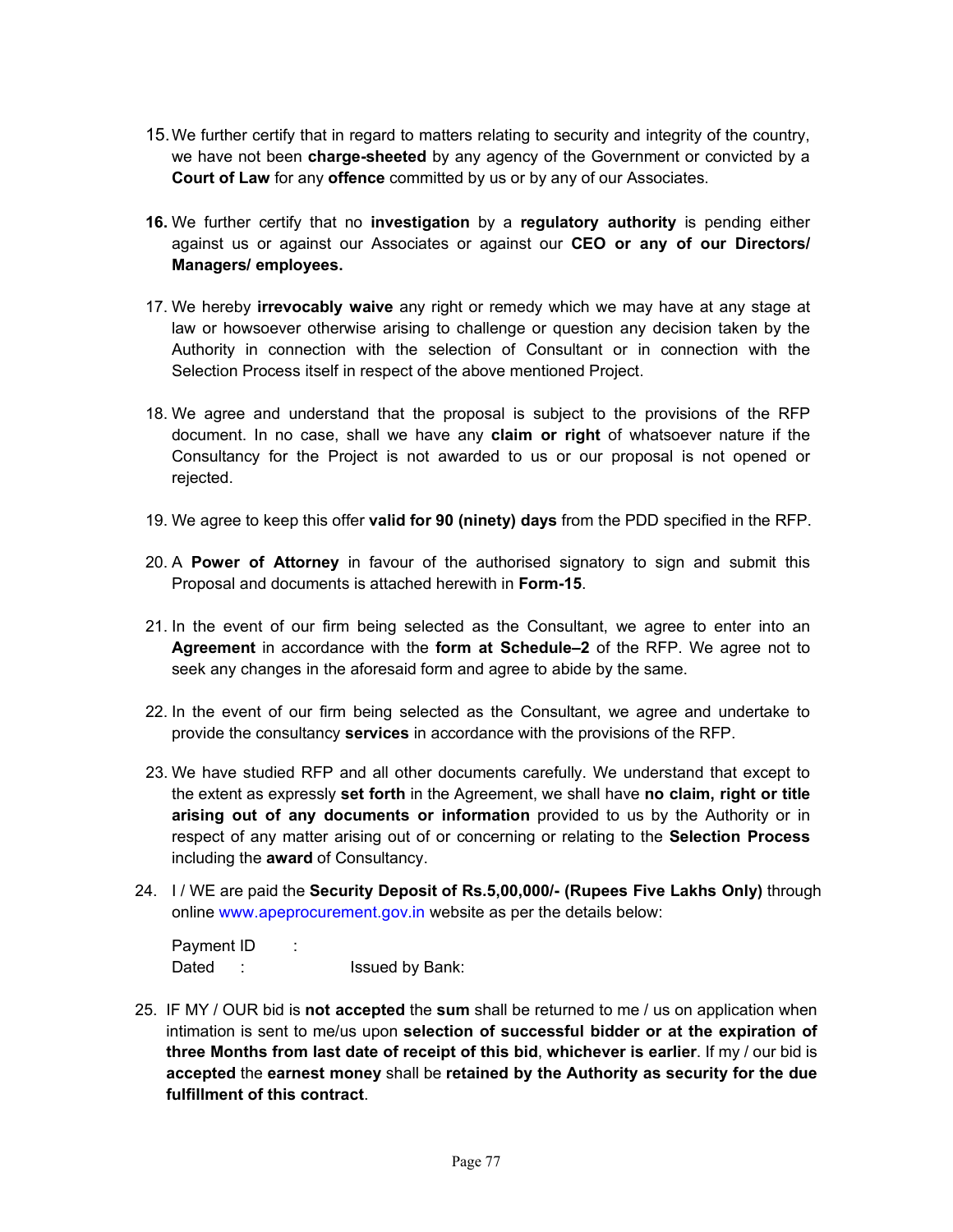- 26. If upon written intimation to me/us by the **APIIC Ltd** I/We fail to attend the said office on the date herein fixed or if upon intimation being given to me/us by the APIIC Ltd or **acceptance of my/our tender**, and if I/We **fail to enter into the agreement** then **I agree to forfeit the EMD paid by me at the time of tender**.
- 27. I / WE fully understand that the written **agreement** to be entered into between **me/us and Authority** shall be the foundation of the rights of the both the parties and the **contract** shall not be deemed to be complete until the agreement has first been signed by me/us and then by the proper officer authorized to enter into contract on behalf of Authority.
- 28. I / WE will **employ the manpower as per the RFP terms and conditions.**

#### 29. **BIDDER'S CERTIFICATE**

- i) I / WE declare that I/We will provide the **Services** as per terms and conditions laid in the RFP Document.
- ii) I/WE declare that I/We will **abide for settlement of disputes** as per the bid conditions.

#### **30. DECLARATION OF THE BIDDER.**

- i) I/WE have not been **black listed in any department** in Andhra Pradesh/ In India due to any reasons.
- ii) I/WE agree to **disqualify me/us for any wrong declaration** in respect of the above and to summarily reject my/our tender.

iii) I/We agree and undertake **to abide by all the terms and conditions** of the RFP Document.

Yours faithfully,

(**Signature of Bidder**, name and designation of the authorised signatory) (Name and seal of the Applicant/ Lead Member)

Address of the Bidder: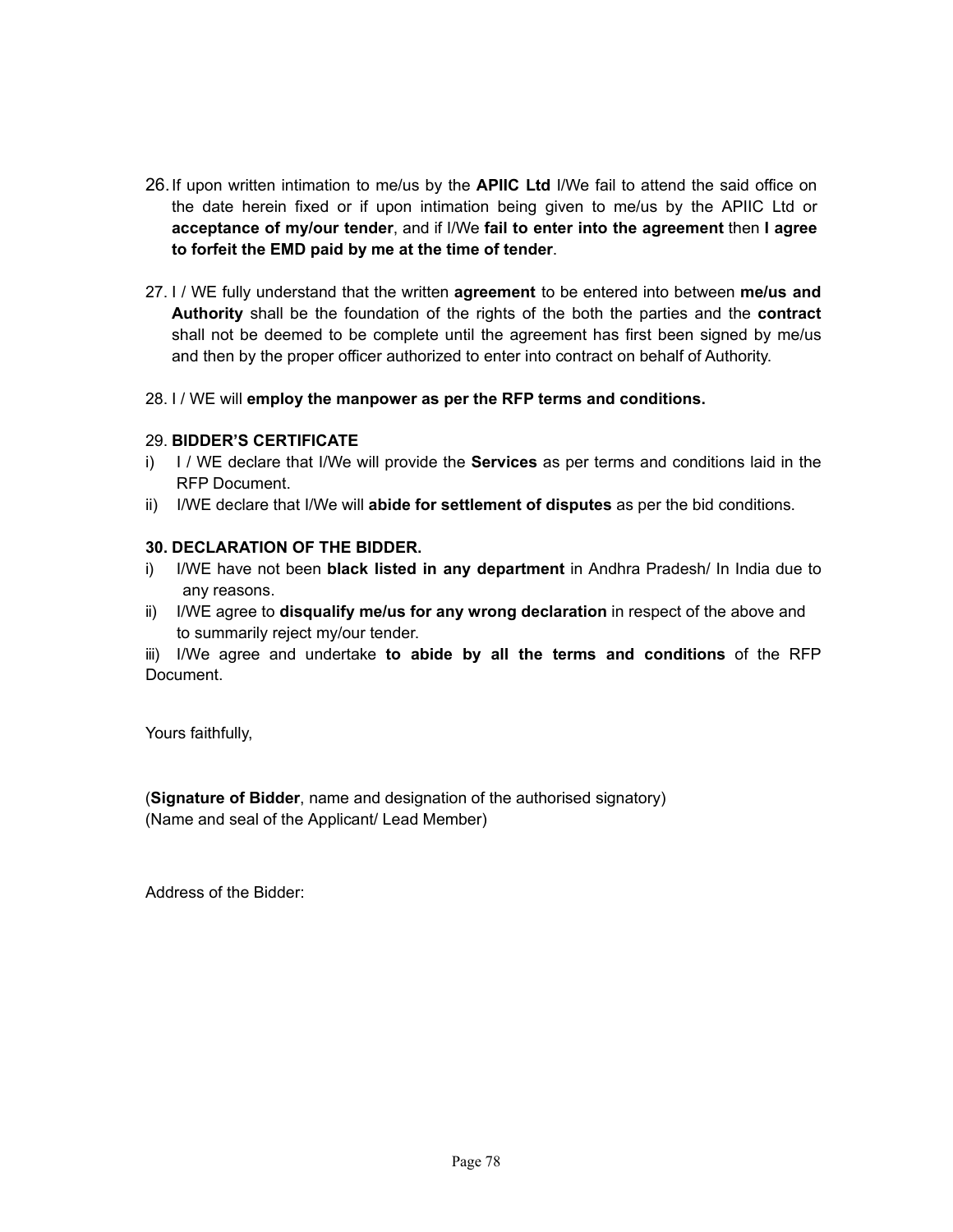### **Form-2: Proposed Methodology and Work Plan**

Bidder to provide writes up on firms understanding of the **project requirement and approach and methodology** of the proposed Assignment.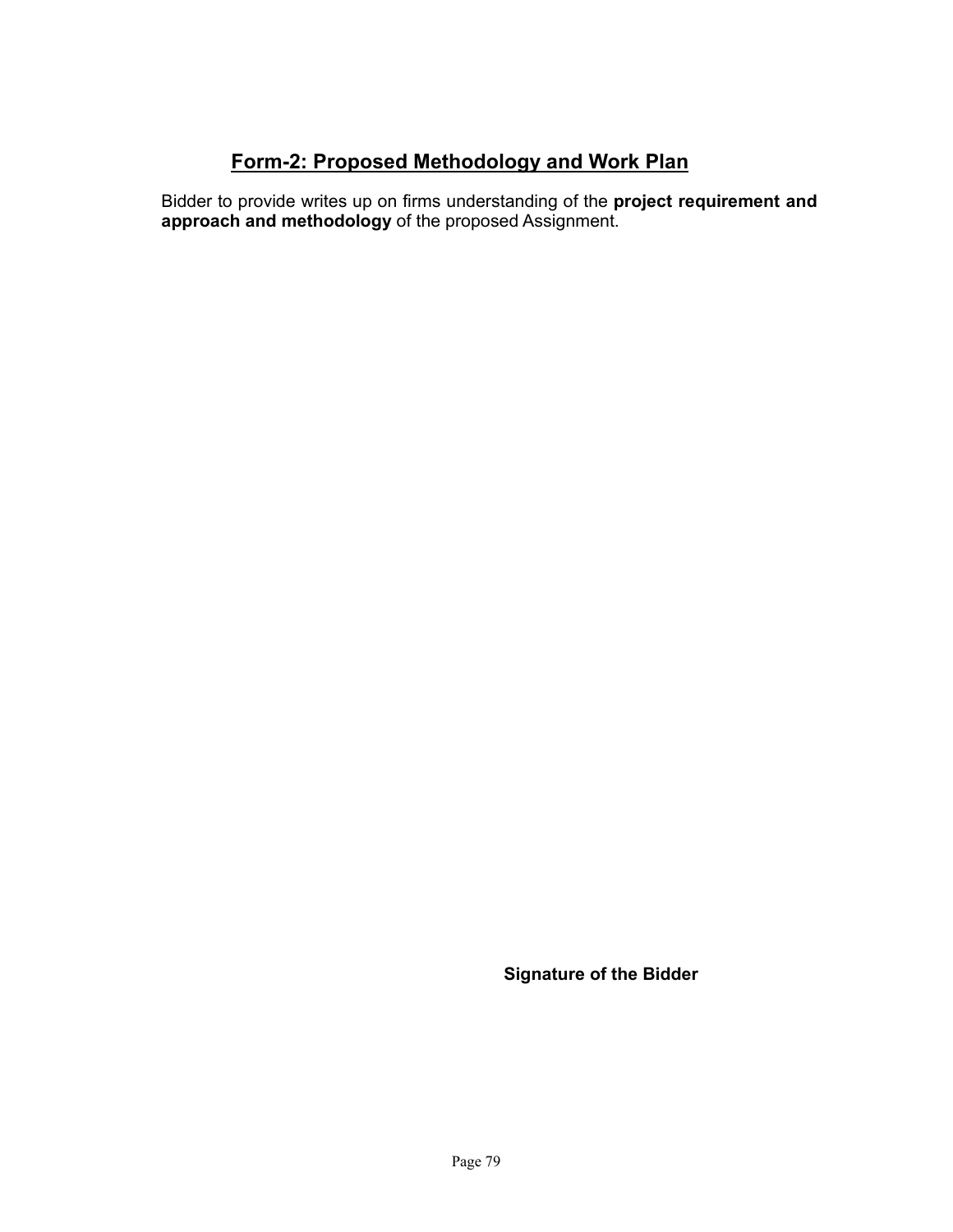## **Form 3 : List of Similar works - Quality Assurance services**

Details of **Quality Assurance services** provided by the bidder for **similar works** in **last five financial years.**

| # | <b>Financial</b><br>Year | Client's<br><b>Address</b> | Name of<br>Name & Assignm<br>en <sub>t</sub> | <b>Brief</b><br>project | Date of<br><b>Start of</b><br>description Assignment Assignment Work | Date of<br>close of : | <b>Value</b><br>(INR) of | Amount<br>receive<br>d by the<br>firm |
|---|--------------------------|----------------------------|----------------------------------------------|-------------------------|----------------------------------------------------------------------|-----------------------|--------------------------|---------------------------------------|
|   | 2016-2017                |                            |                                              |                         |                                                                      |                       |                          |                                       |
|   | 2017-2018                |                            |                                              |                         |                                                                      |                       |                          |                                       |
| ર | 2018-2019                |                            |                                              |                         |                                                                      |                       |                          |                                       |
| Δ | 2019-2020                |                            |                                              |                         |                                                                      |                       |                          |                                       |
| 5 | 2020-2021                |                            |                                              |                         |                                                                      |                       |                          |                                       |

Attach certificate(s) issued by the **Executive Engineer** concerned or equivalent and **counter signed by Superintending Engineer or equivalent** showing **work wise / year wise value of services** provided by the Bidder during **last five years.**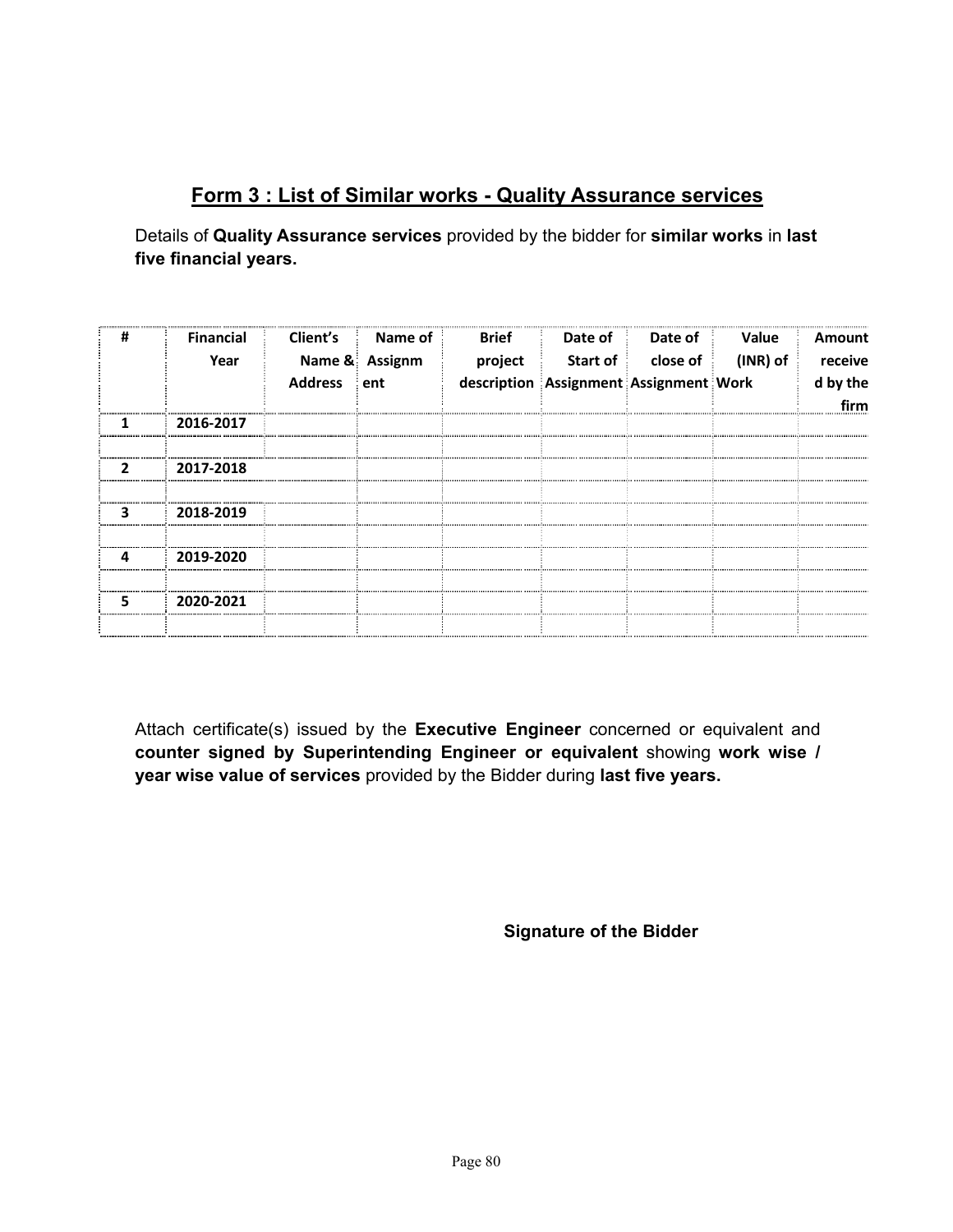#### **Form 4: Financial Capacity of the Applicant**

*(Refer Clause 2.2.4) of RFP)*

#### (Copies to be certified by **Chartered Accountant**)

| S No | <b>Financial Year</b> | <b>Annual Turnover from Consultancy</b><br><b>Services</b> |
|------|-----------------------|------------------------------------------------------------|
|      | 2016-2017             |                                                            |
| 2    | 2017-2018             |                                                            |
|      | 2018-2019             |                                                            |
| 4    | 2019-2020             |                                                            |
| 5    | 2020-2021             |                                                            |

#### **Certificate from the Statutory Auditor/ Chartered Accountant\*\***

This is to certify that ………………………………….. (name of the Applicant) has received the payment shown above against the respective years on account of professional fees.

**Signature of the Bidder Signature of Chartered Accountant** Seal with Membership No

\*\* *In case the Applicant does not have a statutory auditor, it shall provide the certificate from its chartered accountant that ordinarily audits the annual accounts of the Applicant.*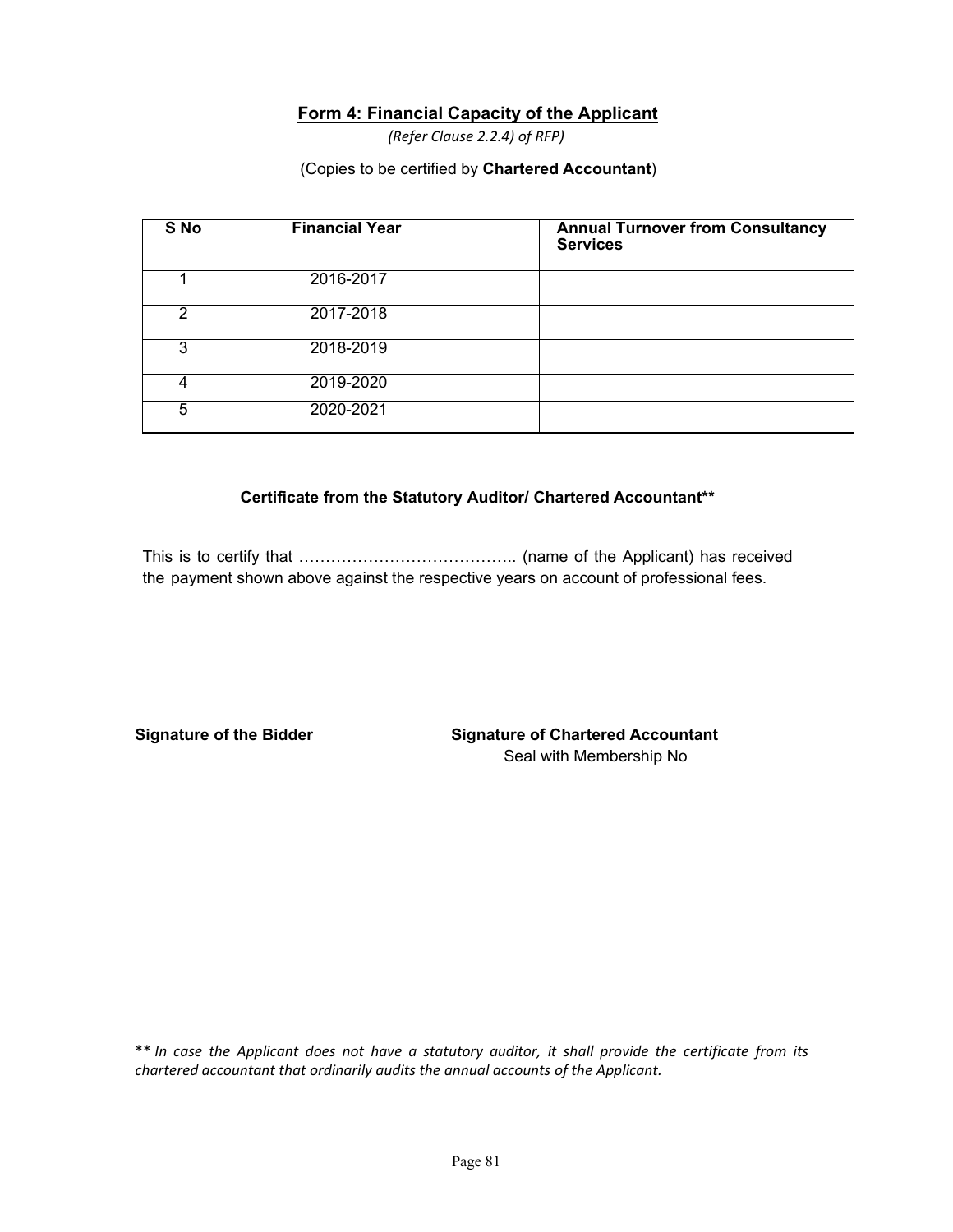## **Form 5: LAB FACILITIES**

| SI.<br><b>No</b> | Location | <b>NABL</b> accreditation<br>/ Tie up with<br>accredited Lab | List of<br>Equipments/<br><b>Machinery</b> | Nos. | <b>Remarks</b> |
|------------------|----------|--------------------------------------------------------------|--------------------------------------------|------|----------------|
|                  |          |                                                              |                                            |      |                |
|                  |          |                                                              |                                            |      |                |
|                  |          |                                                              |                                            |      |                |
|                  |          |                                                              |                                            |      |                |
|                  |          |                                                              |                                            |      |                |
|                  |          |                                                              |                                            |      |                |

Supporting documents to be submitted.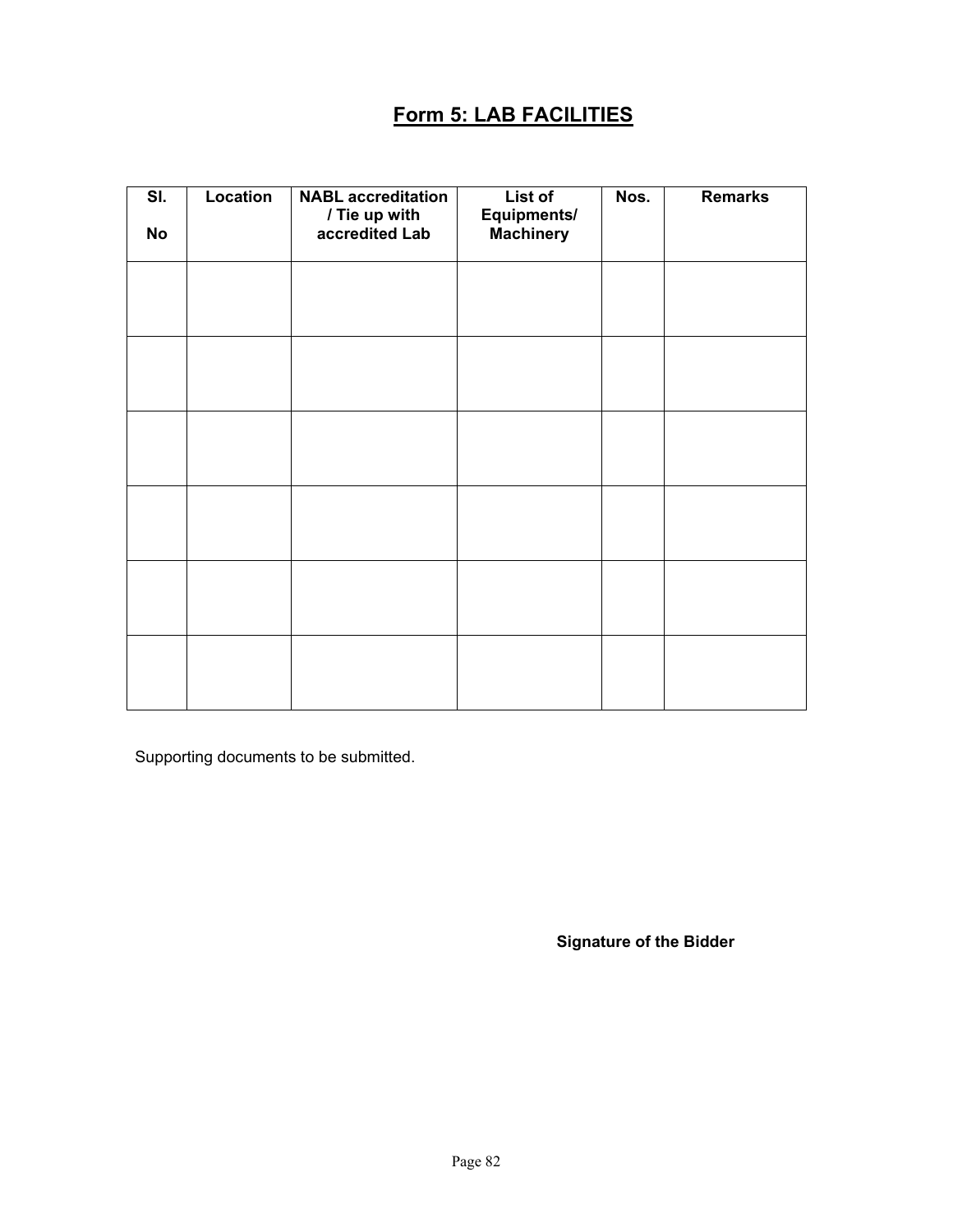## **Form 6: Particulars of Key Personnel**

| SI.<br>No      | Designation/<br><b>Position</b> | Name of<br>the<br><b>Employee</b> | Regular<br>Employee/<br><b>Contract</b><br><b>Employee</b> | <b>Educational</b><br>Qualificatio<br>n | Length of<br><b>Professio</b><br>nal<br><b>Experien</b><br>ce | <b>Present Employment</b><br>(Relevant Quality<br><b>Assurance</b><br>Experience) |                 | No. of<br>Eligible<br><b>Assignments</b><br># |
|----------------|---------------------------------|-----------------------------------|------------------------------------------------------------|-----------------------------------------|---------------------------------------------------------------|-----------------------------------------------------------------------------------|-----------------|-----------------------------------------------|
|                |                                 |                                   |                                                            |                                         |                                                               | Name                                                                              | <b>Employed</b> |                                               |
|                |                                 |                                   |                                                            |                                         |                                                               | of Firm                                                                           | <b>Since</b>    |                                               |
| 1              | Team Leader                     |                                   |                                                            |                                         |                                                               |                                                                                   |                 |                                               |
| $\overline{2}$ | Structural                      |                                   |                                                            |                                         |                                                               |                                                                                   |                 |                                               |
|                | Engineer                        |                                   |                                                            |                                         |                                                               |                                                                                   |                 |                                               |
| 3              | Electrical                      |                                   |                                                            |                                         |                                                               |                                                                                   |                 |                                               |
|                | Engineer                        |                                   |                                                            |                                         |                                                               |                                                                                   |                 |                                               |
| 4              | Quality                         |                                   |                                                            |                                         |                                                               |                                                                                   |                 |                                               |
|                | Engineer                        |                                   |                                                            |                                         |                                                               |                                                                                   |                 |                                               |
| 5              | Support                         |                                   |                                                            |                                         |                                                               |                                                                                   |                 |                                               |
|                | Engineer                        |                                   |                                                            |                                         |                                                               |                                                                                   |                 |                                               |
| 6              | Support                         |                                   |                                                            |                                         |                                                               |                                                                                   |                 |                                               |
|                | Engineer                        |                                   |                                                            |                                         |                                                               |                                                                                   |                 |                                               |

- 1) The Bidder shall submit **CV 's of the employees**.
- 2) The above staff shall be on the role of the **consulting firm as regular employee/ Contract Employee as on date of Tender** (Supporting Documents is to be submitted).
- # Refer **Form-12** of Appendix-I **Eligible Assignments of Key Personnel.**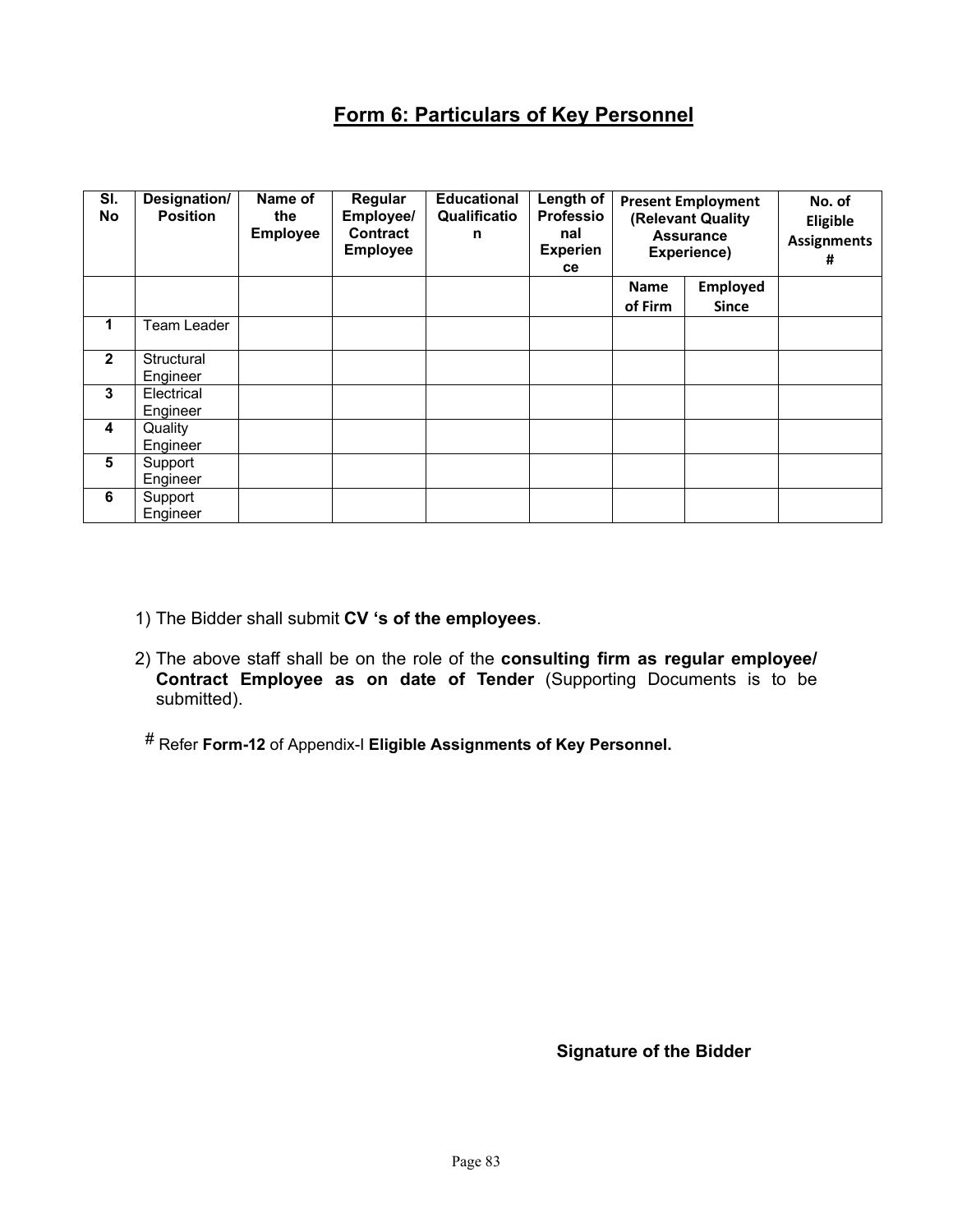## **Form 7: Litigation History**

## **Information on litigation history in which bidder is the petitioner.**

| SI. No. | Case<br>No/year | Court<br>where<br>filed | <b>Subject</b><br>Matter/prayer<br>in the case | <b>Respondents</b><br><b>Dept</b> | <b>Present</b><br>stage | <b>Remarks</b> |
|---------|-----------------|-------------------------|------------------------------------------------|-----------------------------------|-------------------------|----------------|
|         |                 |                         |                                                |                                   |                         |                |
|         |                 |                         |                                                |                                   |                         |                |
|         |                 |                         |                                                |                                   |                         |                |
|         |                 |                         |                                                |                                   |                         |                |
|         |                 |                         |                                                |                                   |                         |                |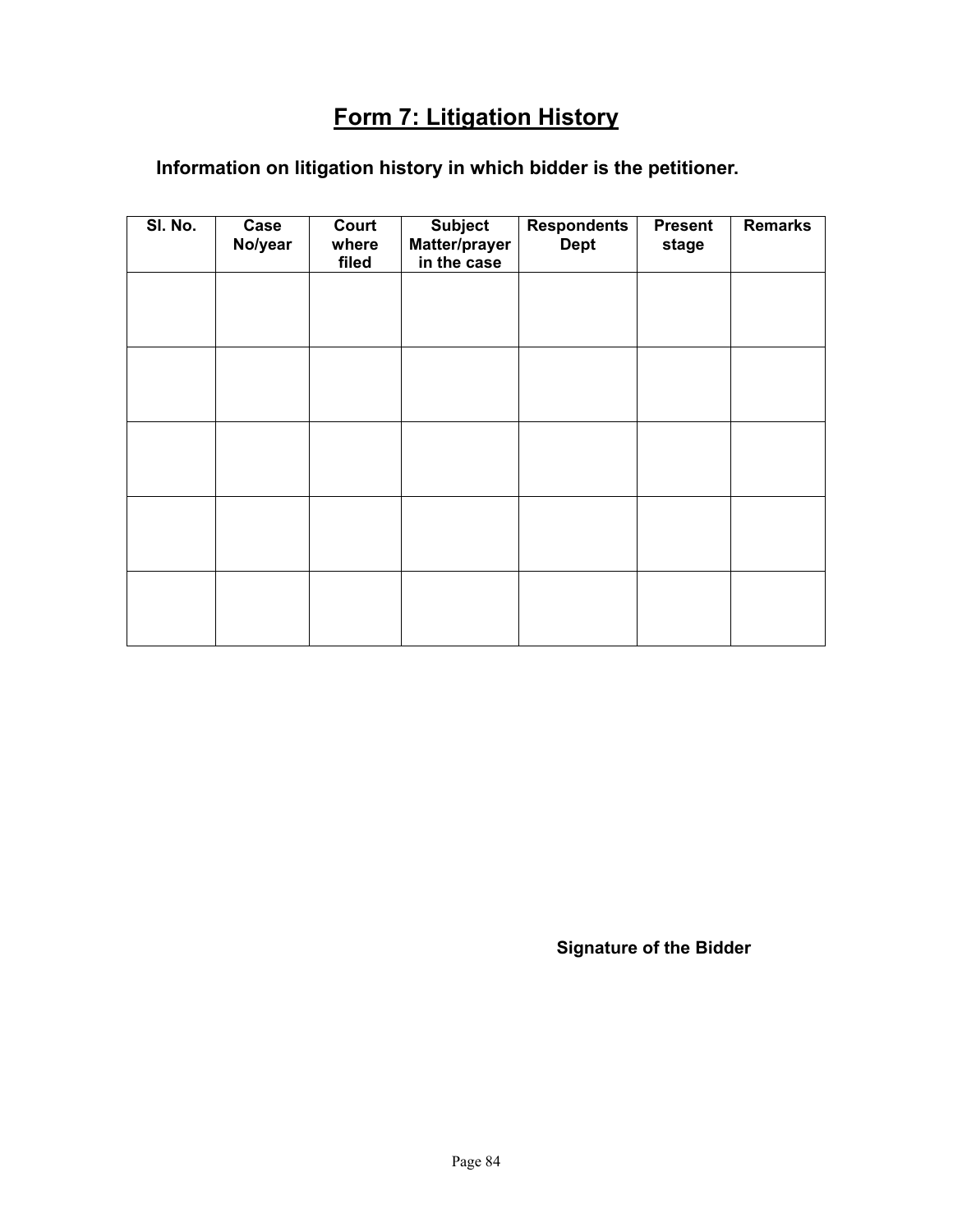## **Form 8 :CVs of Professional Personnel**

- **1.** Proposed Position:
- 2. Name of Personnel:
- 3. Date of Birth:
- 4. Nationality:
- 5. Educational Qualifications:
- 6. Employment Record:

(Starting with present position, list in reverse order every employment held).

7. List of Eligible Assignments on which the Personnel has worked.

| SI. No. | <b>Assignment Name, Brief</b><br><b>Description and Project</b> | <b>Description of Responsibilities</b> |
|---------|-----------------------------------------------------------------|----------------------------------------|
|         |                                                                 |                                        |
|         |                                                                 |                                        |
|         |                                                                 |                                        |
|         |                                                                 |                                        |
|         |                                                                 |                                        |

Certification:

- 1) I am willing to work on the Project and I will be available for entire duration of the Project assignment as required.
- **2)** I, the undersigned, certify that to the best of my knowledge and belief, this CV correctly describes my qualifications, my experience and me

Place................................... (Signature and name of the Professional Personnel)

(Signature and name of the authorised signatory of the Applicant)

Notes:

- *1)* Use separate form for each Professional Personnel.
- *2)* The names and chronology of assignments included here should conform to the project-wise details submitted in **Form-12 of Appendix-I.**
- *3)* Each page of the CV shall be signed in ink by both the Personnel concerned and by the Authorised Representative of the Applicant firm along with the seal of the firm.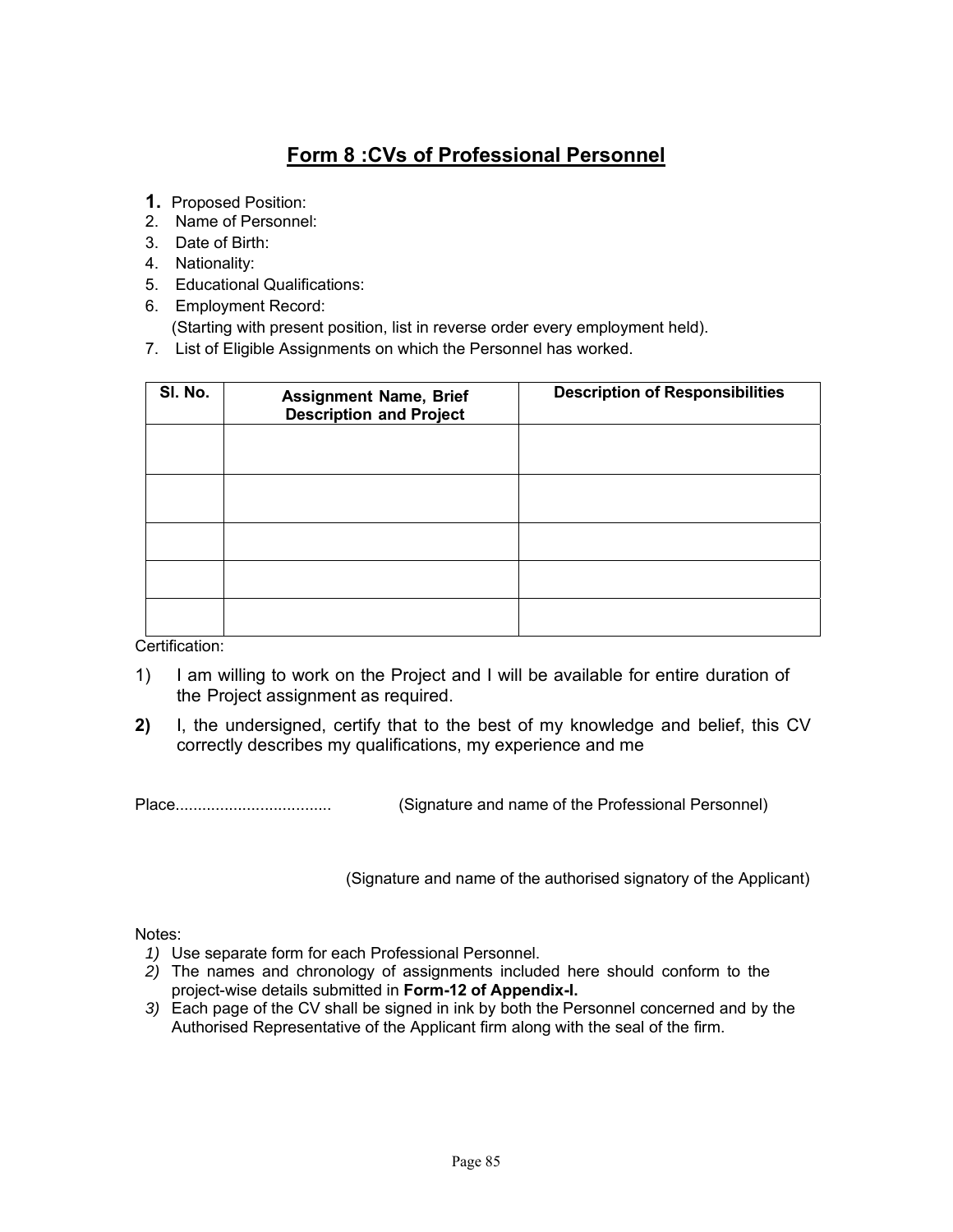#### **Form 9: Abstract of Eligible Assignments and Other Assignments of the Applicant**

| S. No.         | Name of<br>Project |     | Name of Client Type of Project<br>(Eligible<br>Assignment /<br><b>Other</b><br>Assignment) | <b>Project Area</b><br>(in Acres) | <b>Professional fee</b><br>received by the<br><b>Applicant</b><br>(in Rs Lakhs) |
|----------------|--------------------|-----|--------------------------------------------------------------------------------------------|-----------------------------------|---------------------------------------------------------------------------------|
| $(1)^{*}$      | (2)                | (3) | (4)                                                                                        | (5)                               | (6)                                                                             |
| 1              |                    |     |                                                                                            |                                   |                                                                                 |
| $\overline{2}$ |                    |     |                                                                                            |                                   |                                                                                 |
| 3              |                    |     |                                                                                            |                                   |                                                                                 |
| 4              |                    |     |                                                                                            |                                   |                                                                                 |
| 5              |                    |     |                                                                                            |                                   |                                                                                 |
| 6              |                    |     |                                                                                            |                                   |                                                                                 |

*(Refer Clause 2.2.2(A) and Clause 3.1 of RFP)*

#### **Certificate from the Statutory Auditors**

This is to certify that the information contained in **Column 6** above is correct as per the accounts of the Applicant and/ or the clients.

> (Signature, name and designation of the authorised signatory) Date:

Name and seal of the audit firm:

- The Applicant should provide details of only those assignments that have been undertaken by it under its own name.
- Exchange rate should be taken as **Rs. 65 per US \$ for conversion to Rupees**.
- Refer **Clause 2.2.3** for the definition of Eligible Assignment and Other Assignment.
- In the event that the Applicant does not wish to disclose the actual fee received for any particular assignment, it may state either Above Rs. 5 (five) lakhs or Below Rs. 5 (five) lakhs in respect of a particular project.
- The names and chronology of Eligible Assignments included here should conform to the project- wise details submitted in Form-10 of Appendix-I.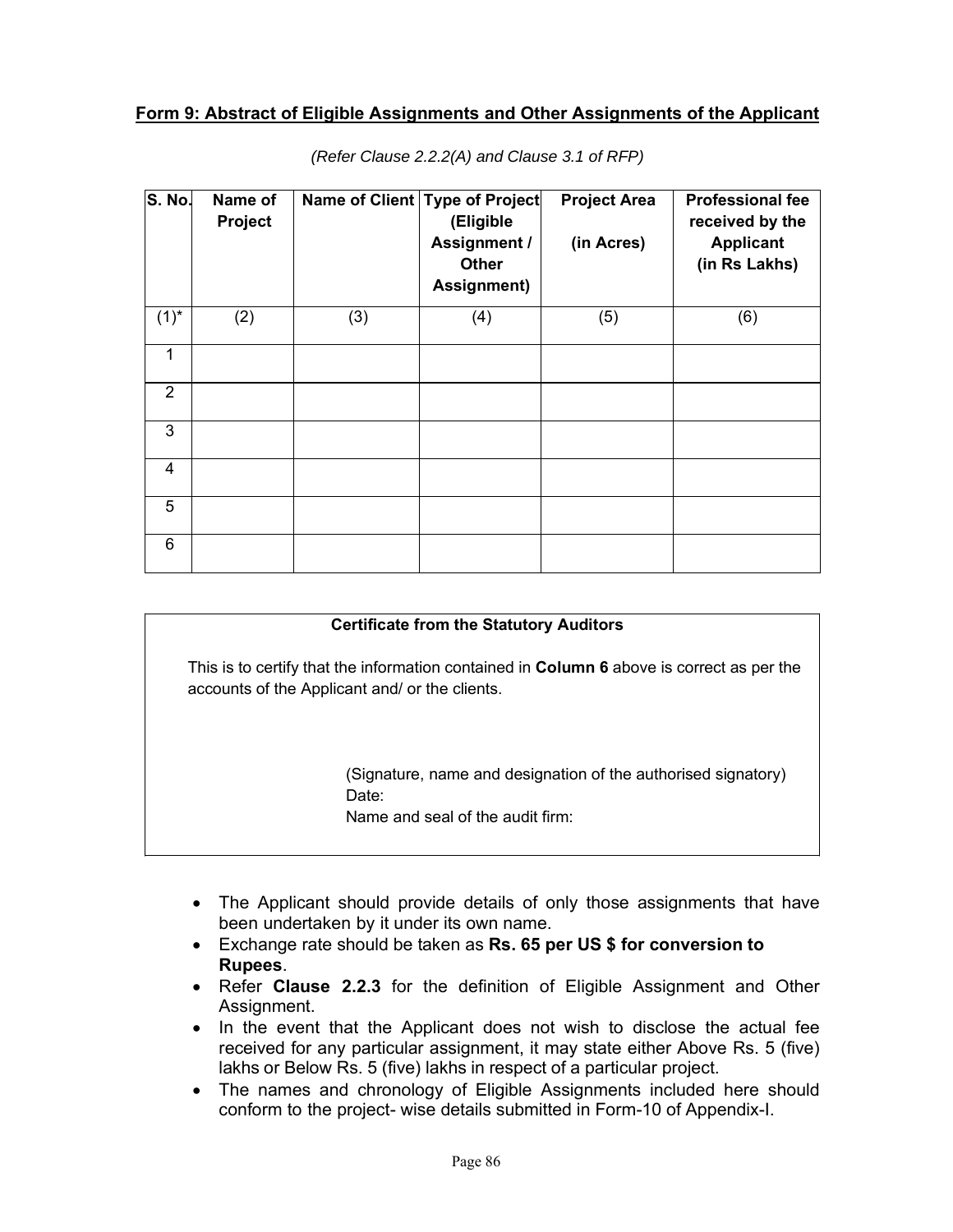- In case the Applicant does not have a **statutory auditor**, it shall provide the certificate from
- its **chartered accountant** that ordinarily audits the annual accounts of the Applicant.

### **Form 10: Abstract of Eligible Assignments of Key Personnel**

*(Refer Clause 3.1 of RFP)*

Name of Key Personnel:  $@$  Designation:

| S.<br>No.      | Name of<br>Project | <b>Name</b><br>οf<br><b>Client</b> | Project<br>Area<br>(in<br>Acre) | Name of<br>firm for<br>which the<br>Key<br><b>Personnel</b><br>worked | <b>Designation</b><br>of the Key<br><b>Personnel</b><br>on the<br>assignment | Date of<br>completion<br>of the<br>assignment | <b>Man-days</b><br>spent on<br>the<br>assignment |
|----------------|--------------------|------------------------------------|---------------------------------|-----------------------------------------------------------------------|------------------------------------------------------------------------------|-----------------------------------------------|--------------------------------------------------|
| $(1)^*$        | (2)                | (3)                                | (4)                             | (5)                                                                   | (6)                                                                          | (7)                                           | (8)                                              |
| 1              |                    |                                    |                                 |                                                                       |                                                                              |                                               |                                                  |
| $\overline{2}$ |                    |                                    |                                 |                                                                       |                                                                              |                                               |                                                  |
| 3              |                    |                                    |                                 |                                                                       |                                                                              |                                               |                                                  |
| 4              |                    |                                    |                                 |                                                                       |                                                                              |                                               |                                                  |
| 5              |                    |                                    |                                 |                                                                       |                                                                              |                                               |                                                  |
| 6              |                    |                                    |                                 |                                                                       |                                                                              |                                               |                                                  |

- Use separate Form for each **Key Personnel**.
- The names and chronology of **Eligible Assignments** included here should conform to the project- wise details submitted in **Form-11 of Appendix-I.**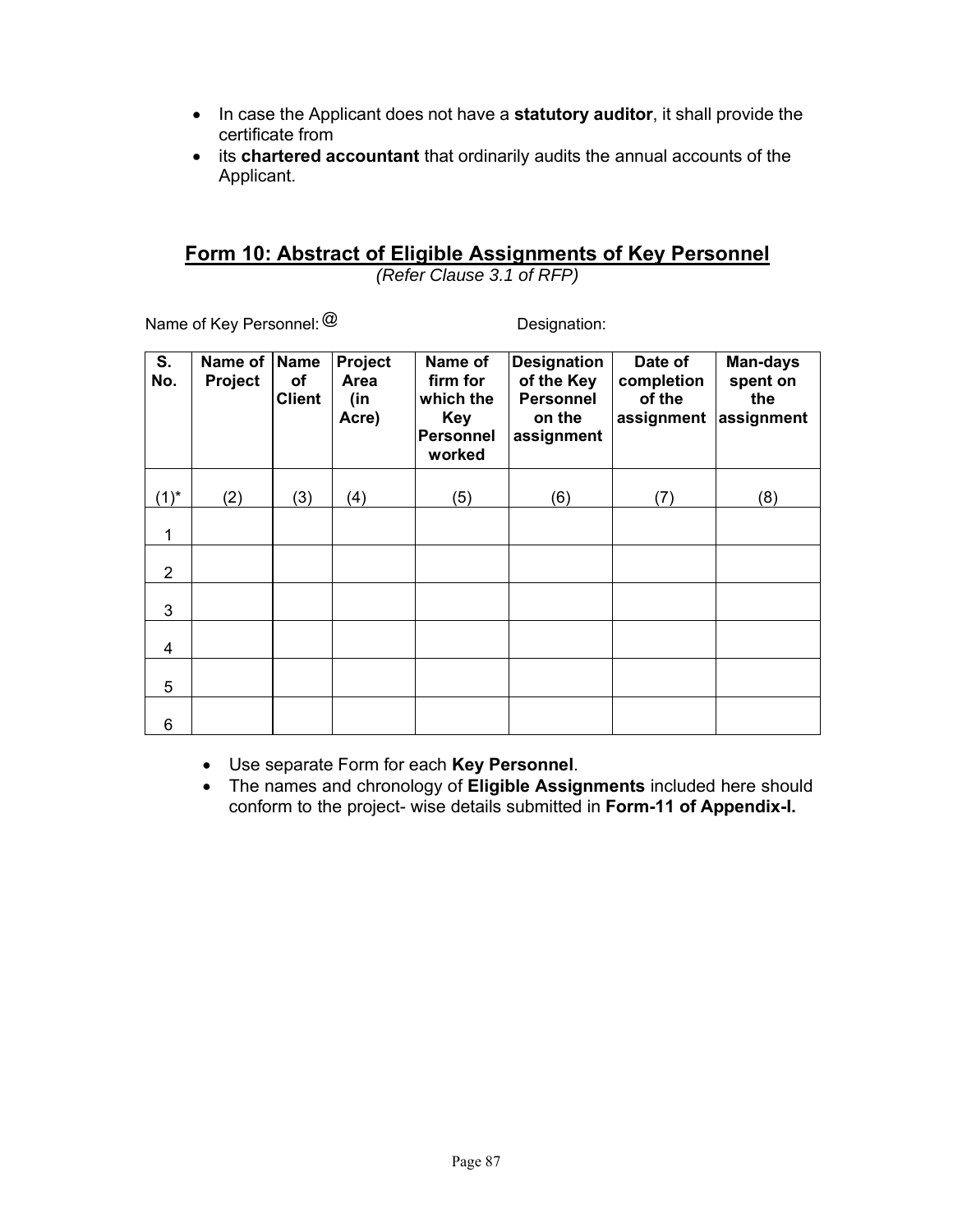### **Form 11: Eligible Assignments and Other Assignments of Applicant**

*(Refer Clause 2.2.4 and Clause 3.1 of RFP)*

| <b>Name of Applicant</b>                                                           |  |
|------------------------------------------------------------------------------------|--|
| <b>Name of the Project</b>                                                         |  |
| <b>Project Area (in Acres)</b>                                                     |  |
| Type of Project (Eligible Assignment /<br><b>Other Assignment)</b>                 |  |
| Description of services performed<br>by the Applicant firm                         |  |
| <b>Name of Client and Address</b><br>(indicate whether public or private)          |  |
| Name, telephone no. and fax no. of the<br>client representative                    |  |
| <b>Estimated capital cost of Project</b><br>excluding land cost<br>(in Rs Crores): |  |
| Payment received by<br>the<br>Applicant as professional fees (in Rs.<br>Lakhs)     |  |
| Start date and finish date of the<br>services (month/year):                        |  |
| <b>Brief Description of the Project:</b>                                           |  |

*Notes:*

- *1) Use separate sheet for each Eligible Assignment and/or Other Assignment. The documentary evidence in support of the information furnished for Eligible Assignment and Other Assignment should be submitted by the Applicant.*
- *2) Exchange rate should be taken as Rs.65 per US \$ for converting to Rupees.*
- *3) In the event that the Applicant does not wish to disclose the payment received by it as professional fees for any particular assignment, it may state either "Above Rs. 5 (five) lakhs or Below Rs. 5 (five) lakhs in respect of a particular project.*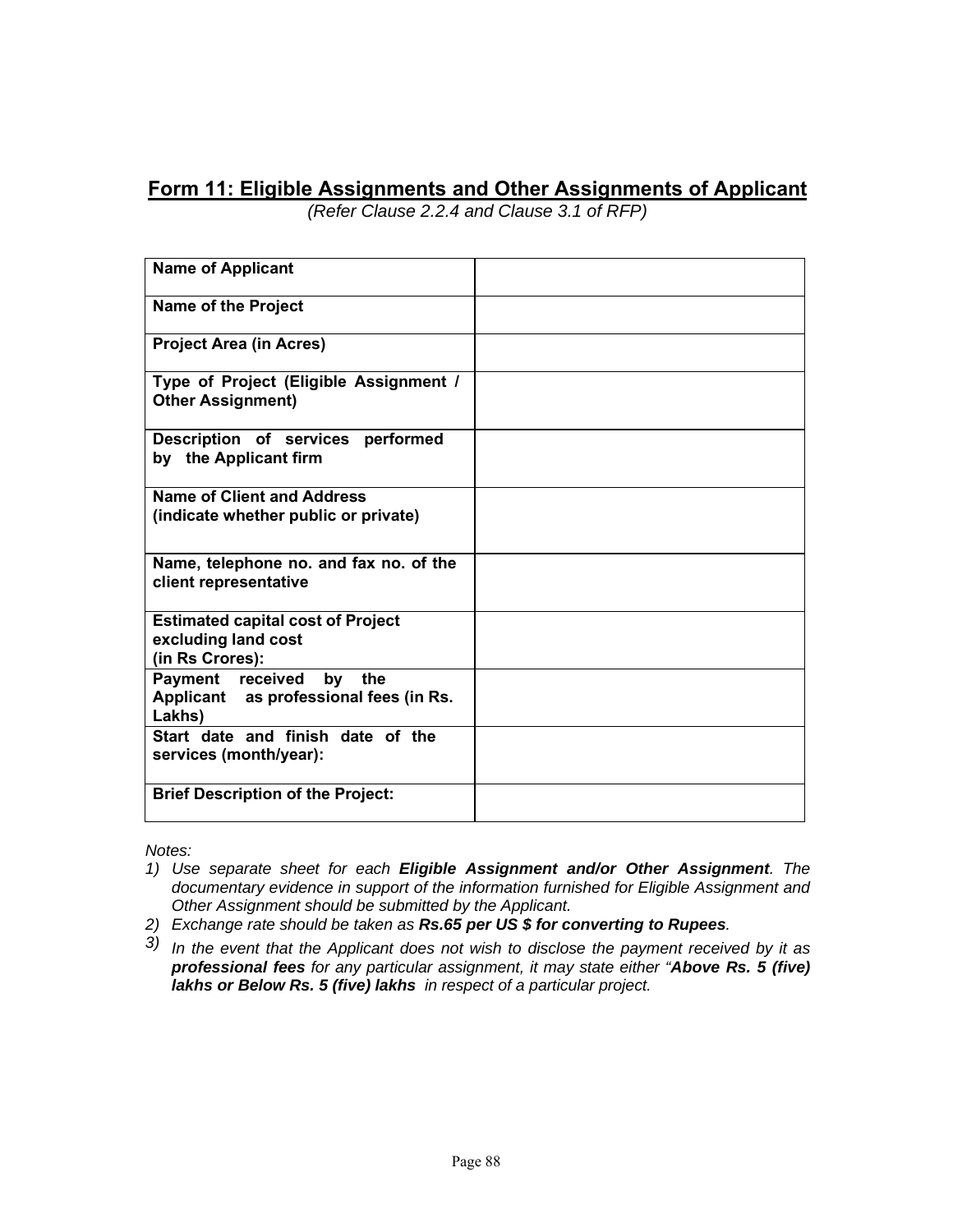## **Form 12: Eligible Assignments of Key Personnel**

*(Refer Clause 3.1 of RFP)*

| <b>Name of Key Personnel</b>                                                         |  |
|--------------------------------------------------------------------------------------|--|
| <b>Designation of the Key Personnel</b>                                              |  |
| Name of the Project                                                                  |  |
| <b>Project Area (in Acre)</b>                                                        |  |
| Name of the Consulting Firm where<br><b>Employed</b>                                 |  |
| Description of services performed by<br>the Key Personnel (including<br>designation) |  |
| <b>Name of Client and Address</b><br>(indicate whether public or private)            |  |
| Name, telephone no. and fax no. of the<br>client representative                      |  |
| <b>Estimated capital cost of Project</b><br>(in Rs Crore):                           |  |
| Start date and finish date of the<br>services (month/year):                          |  |
| <b>Brief Description of the Project:</b>                                             |  |

Notes:

- 1) Use separate sheet for each Eligible Assignment.
- 2) Exchange rate should be taken as **Rs.65 per US \$** for converting to Rupees.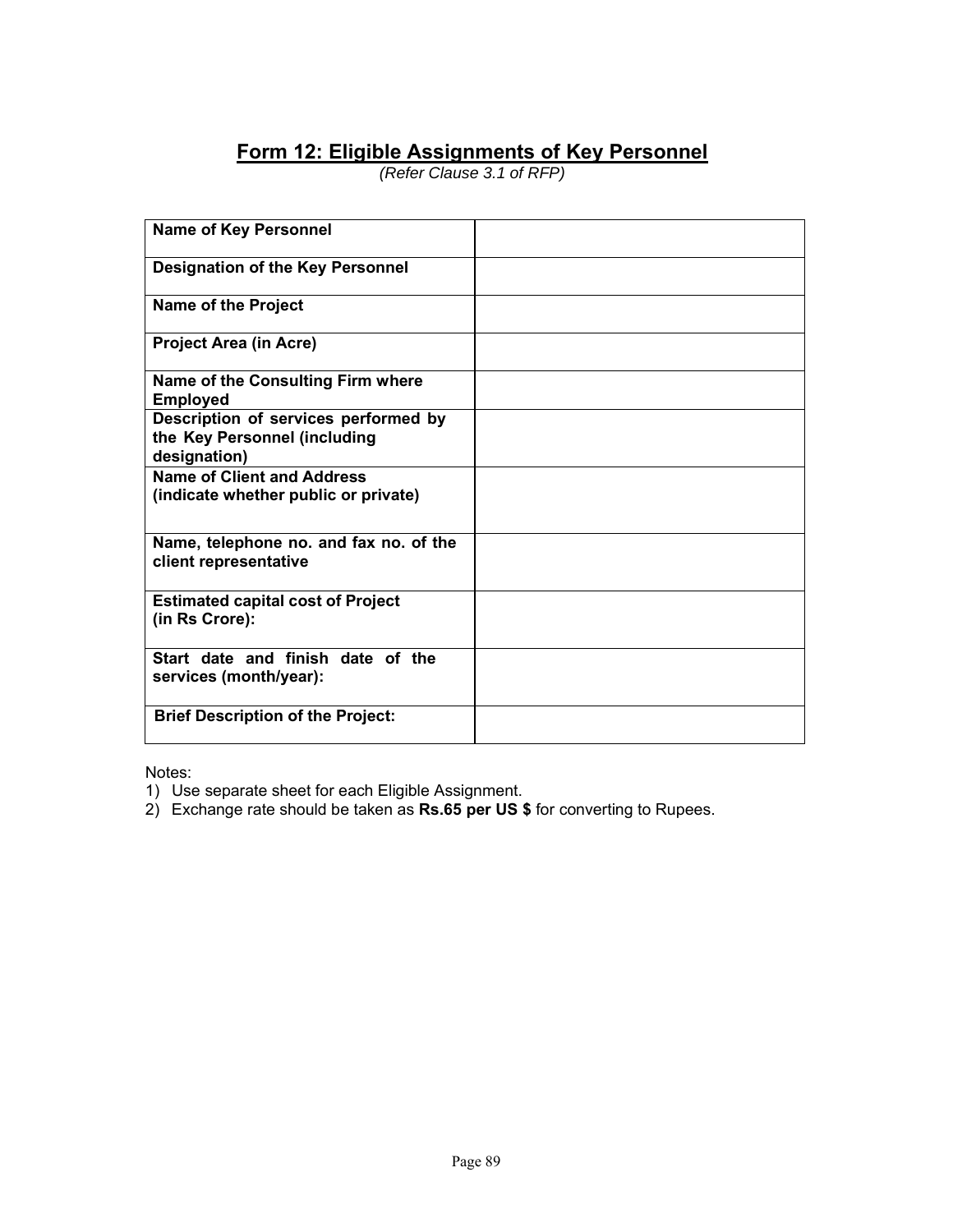## **Form 13: Particulars of the Applicant**

| 1.1 | Title of Consultancy: Appointment of Third Party Quality Control Assurance<br>Agency for Engineering works in Andhra Pradesh Industrial Infrastructure<br><b>Corporation Limited".</b> |  |  |  |  |  |
|-----|----------------------------------------------------------------------------------------------------------------------------------------------------------------------------------------|--|--|--|--|--|
| 1.2 | Title of Project: Third Party Quality Control Assurance Agency for Engineering<br>works in APIIC Limited".                                                                             |  |  |  |  |  |
| 1.3 | State whether applying as Sole Firm or Lead Member of a consortium:                                                                                                                    |  |  |  |  |  |
| 1.4 | State the following:                                                                                                                                                                   |  |  |  |  |  |
|     | Name of Firm<br>Legal status<br>Country of incorporation<br>Registered address<br>Year of Incorporation<br>Year of commencement of<br>business<br>Principal place of business          |  |  |  |  |  |
|     | Name, designation, address and phone numbers of Authorized Signatory<br>of the Applicant:                                                                                              |  |  |  |  |  |
|     | Name<br>Designation<br>Company<br><b>Address</b><br>Phone No.<br>Fax No.<br>E-mail address                                                                                             |  |  |  |  |  |
| 1.5 | If the Applicant is Lead Member of a consortium, state the following for each of<br>the other Member Firms:                                                                            |  |  |  |  |  |
|     | Name of Firm:<br>(i)                                                                                                                                                                   |  |  |  |  |  |
|     | Legal Status and country of incorporation:<br>(ii)                                                                                                                                     |  |  |  |  |  |
|     | (iii) Registered address and principal place of business:                                                                                                                              |  |  |  |  |  |
| 1.6 | For the Applicant, (in case of a consortium, for each Member), state the<br>following information:                                                                                     |  |  |  |  |  |
|     | In case of non-Indian Firm, does the Firm have business<br>(i)<br>presence in India?                                                                                                   |  |  |  |  |  |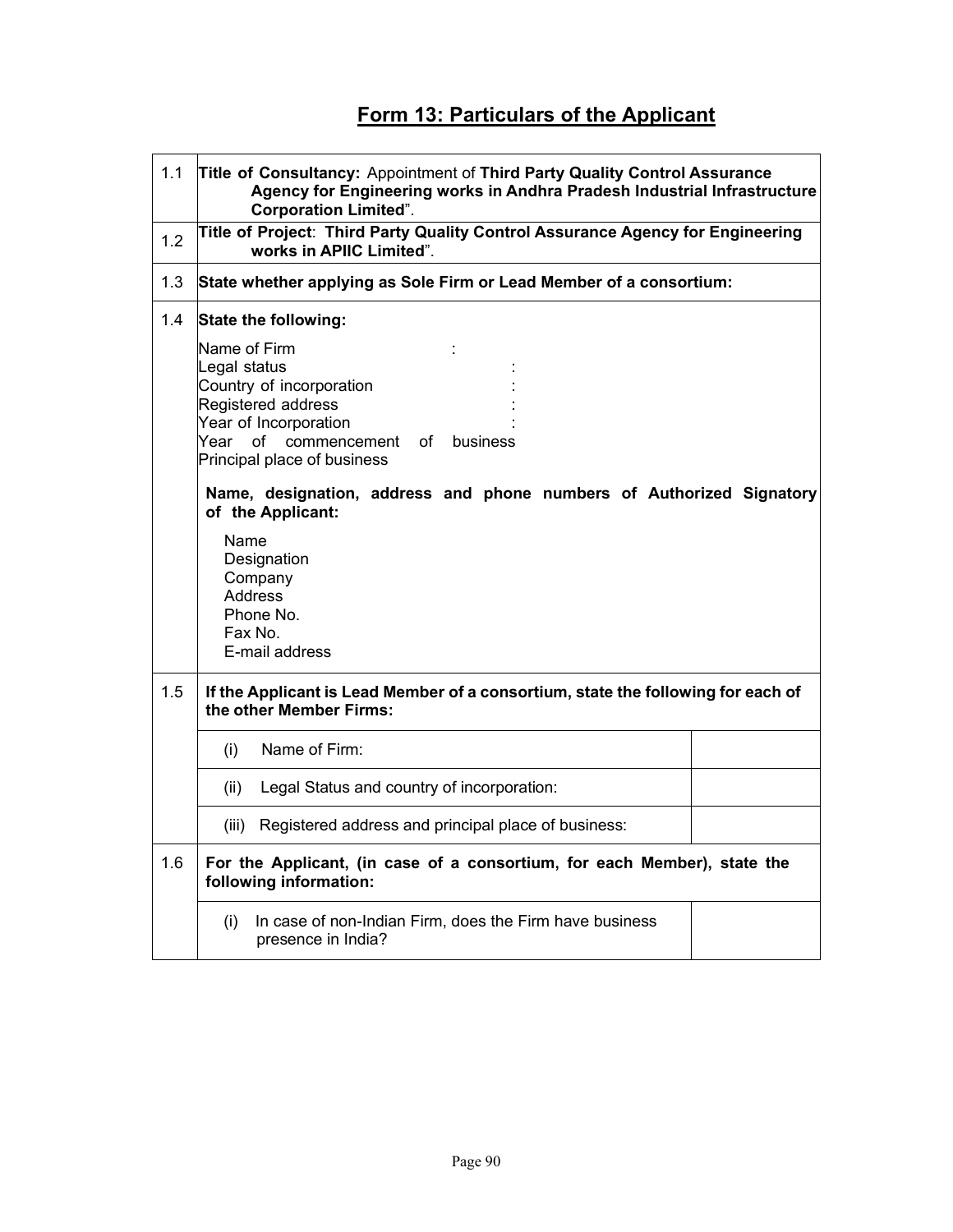|     | If so, provide the office address in India.                                                                                                                                                                                                                                                                                                          |  |
|-----|------------------------------------------------------------------------------------------------------------------------------------------------------------------------------------------------------------------------------------------------------------------------------------------------------------------------------------------------------|--|
|     | (ii) Has the Applicant or any of the Members in case of a<br>consortium been penalized by any organization for poor<br>quality of work or breach of contract in the last five years?                                                                                                                                                                 |  |
|     | Has the Applicant/ or any of its Associates ever failed to<br>(iii)<br>complete any work awarded to it by any public authority/entity<br>in last five years?                                                                                                                                                                                         |  |
|     | (iv) Has the Applicant or any member of the consortium been<br>blacklisted by any Government department/Public Sector<br>Undertaking in the last five years?                                                                                                                                                                                         |  |
|     | (v) Has the Applicant or any of its Associates, in case of a<br>consortium, suffered bankruptcy/insolvency in the last five<br>years?                                                                                                                                                                                                                |  |
|     | Note: If answer to any of the questions at (ii) to (v) is yes, the<br>Applicant is not eligible for this consultancy assignment.                                                                                                                                                                                                                     |  |
| 1.7 | Does the Applicant's firm/company (or any member of the<br>consortium) combine functions as a consultant or adviser along<br>with the functions as a contractor and/or a manufacturer?                                                                                                                                                               |  |
|     | If yes, does the Applicant (and other Member of the Applicant's<br>consortium) agree to limit the Applicant's role only to that of a<br>consultant/ adviser to the Authority and to disqualify themselves, their<br>Associates/ affiliates, subsidiaries and/or parent organization<br>subsequently from work on this Project in any other capacity? |  |
| 1.8 | Does the Applicant intend to borrow or hire temporarily,<br>personnel from contractors, manufacturers or suppliers for<br>performance of the Consulting Services?                                                                                                                                                                                    |  |
|     | If yes, does the Applicant agree that it will only be acceptable as<br>Consultant, if those contractors, manufacturers and suppliers<br>disqualify themselves from subsequent execution of work on this<br>Project (including tendering relating to any goods or services for any<br>other part of the Project) other than that of the Consultant?   |  |
|     | If yes, have any undertakings been obtained (and annexed) from<br>such contractors, manufacturers, etc. that they agree to disqualify<br>themselves from subsequent execution of work on this Project and<br>they agree to limit their role to that of consultant/ adviser for the<br>Authority only?                                                |  |
| 1.9 | (Signature, name and designation of the authorised<br>signatory) For and on behalf of                                                                                                                                                                                                                                                                |  |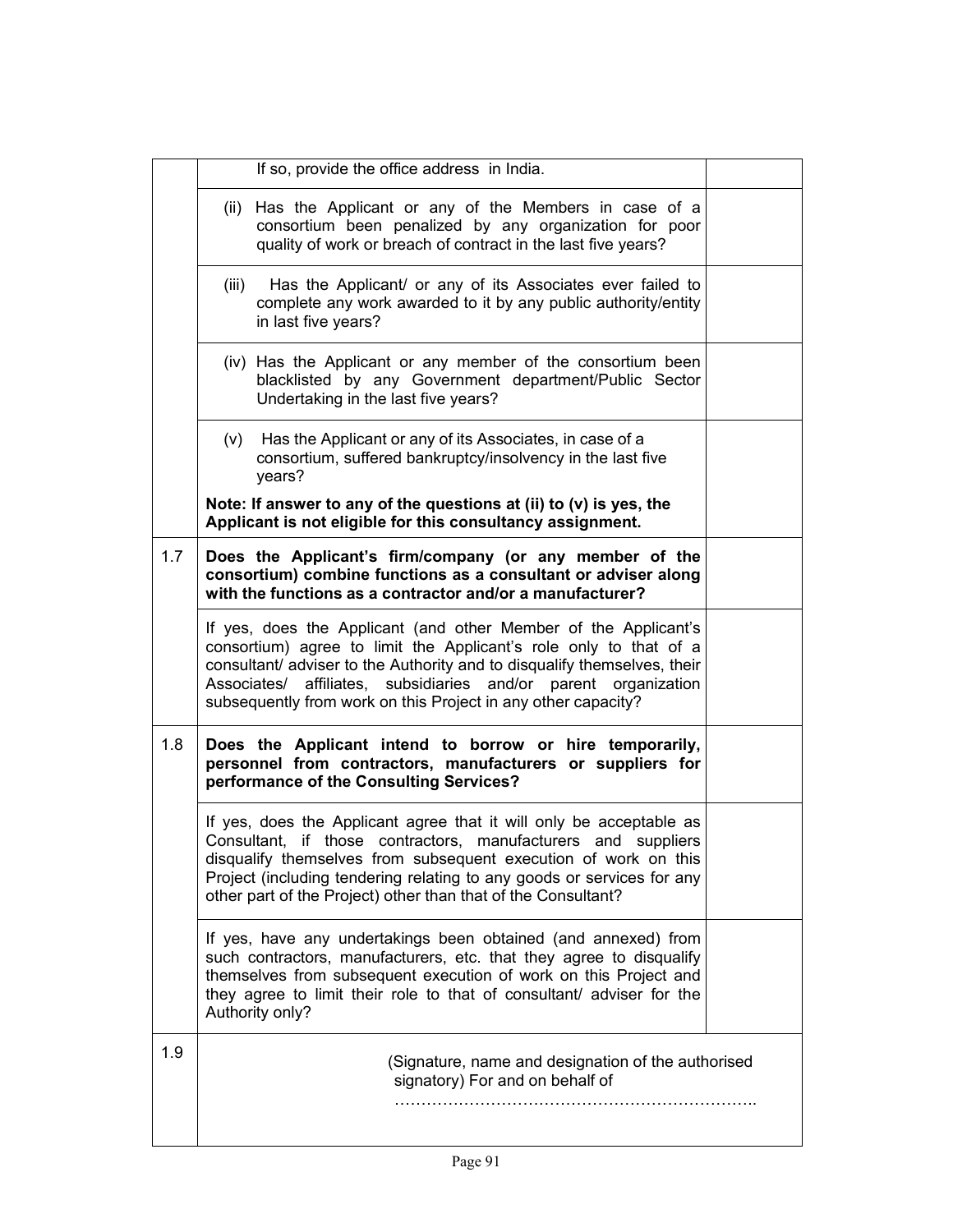### **Form 14: Statement of Legal Capacity**

*(To be forwarded on the letter head of the Applicant)*

(Date and Reference)

To The **Engineer IN Chief,** Andhra Pradesh Industrial Infrastructure Corporation Limited, APIIC Tower, Mangalagiri, Guntur District, Pin code -522503.

Sir,

#### **Sub:** Appointment of **Third Party Quality Control Assurance Agency for Engineering works in Andhra Pradesh Industrial Infrastructure Corporation Limited".**

 **\*\*\*\*\*\*** 

We hereby confirm that we, the Applicant (along with other members in case of consortium, constitution of which has been described in the Proposal\*), satisfy the terms and conditions laid down in the RFP document.

We have agreed that ……………….. (insert Applicant's name) will act as the **Lead Member of our consortium**.

We have agreed that ……………….. (insert individual's name) will act as our **Authorized Representative/ will act as the Authorized Representative** of the consortium on our behalf and has been duly authorized to submit our Proposal.

Further, the authorized signatory is vested with requisite powers to furnish such proposal and all other documents, information or communication and authenticate the same.

Yours faithfully,

(Signature, name and designation of the authorised signatory) (Name and seal of the Applicant/ Lead Member)

*\*Please strike out whichever is not applicable.*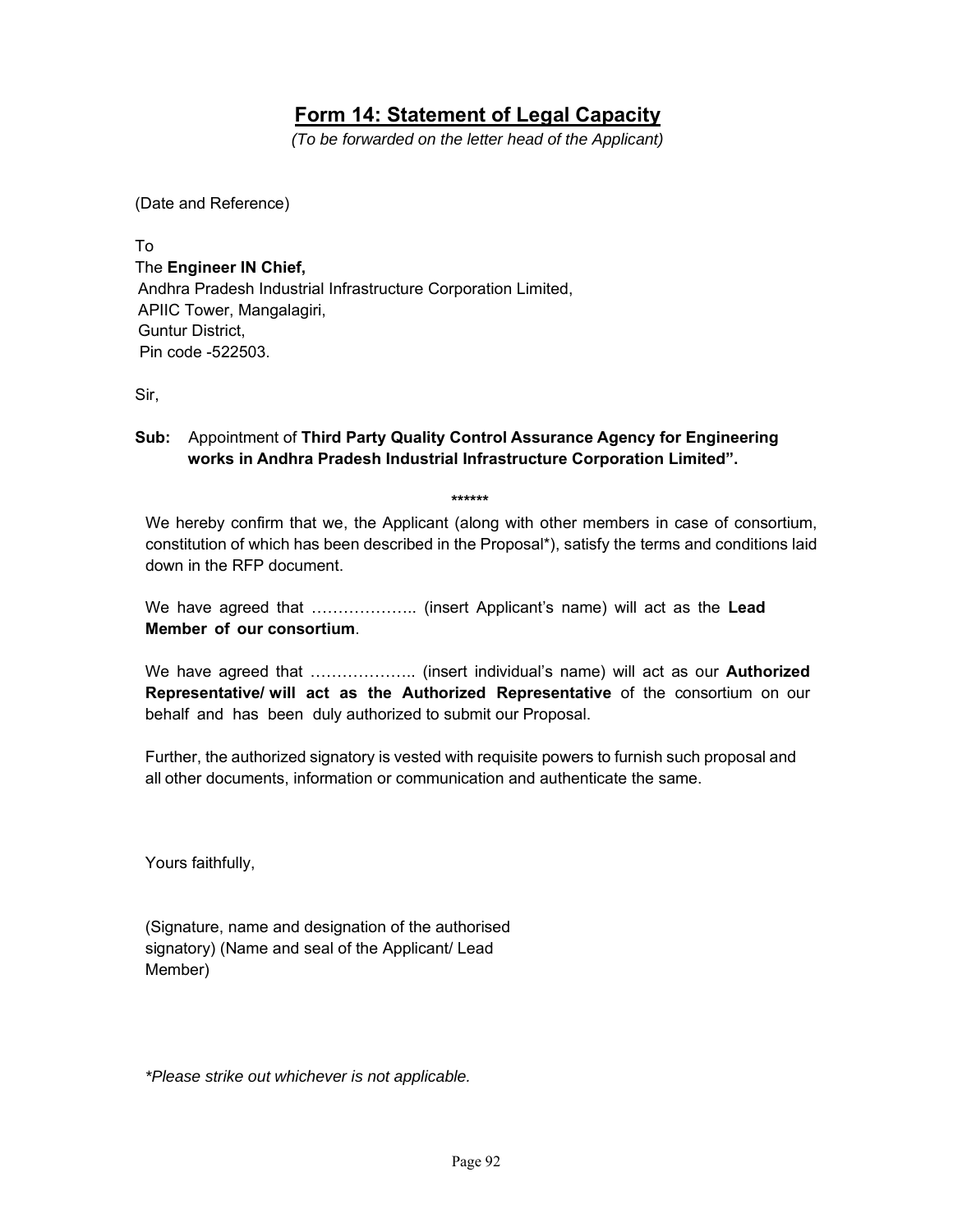### **Form 15: Power of Attorney**

Know all men by these presents, We, ......................................... (name of Firm and address of the registered office) do hereby constitute, nominate, appoint and authorize Mr / Ms........................................ son/daughter/wife and presently residing at ........................................, who is presently employed with/ retained by us and holding the position of .................... as our true and lawful attorney (hereinafter referred to as the "**Authorised Representative**") to do in our name and on our behalf, all such acts, deeds and things as are necessary or required in connection with or incidental to submission of our Proposal for and selection as the "**Appointment of Third Party Quality Control Assurance Agency for Engineering works in Andhra Pradesh Industrial Infrastructure Corporation Limited".** 

**,** to be developed by **Andhra Pradesh Industrial Infrastructure Corporation Limited** (the "**Authority**") including but not limited to signing and submission of all applications, proposals and other documents and writings, participating in meetings/conferences and providing information/ responses to the Authority, representing us in all matters before the Authority, signing and execution of all contracts and undertakings consequent to acceptance of our proposal and generally dealing with the Authority in all matters in connection with or relating to or arising out of our Proposal for the said Project and/or upon award thereof to us till the entering into of the Agreement with the Authority.

AND, we do hereby agree to ratify and confirm all acts, deeds and things lawfully done or caused to be done by our said Authorised Representative pursuant to and in exercise of the powers conferred by this Power of Attorney and that all acts, deeds and things done by our said Authorised Representative in exercise of the powers hereby conferred shall and shall always be deemed to have been done by us.

IN WITNESS WHEREOF WE, ...............THE ABOVE NAMED PRINCIPAL HAVE EXECUTED THIS POWER OF ATTORNEY ON THIS .................... DAY OF ...................., 2021

(Signature, name, designation and address)

Witnesses:

1.

2.

Notarized

Accepted

........................................

(Signature, name, designation and address of the Attorney)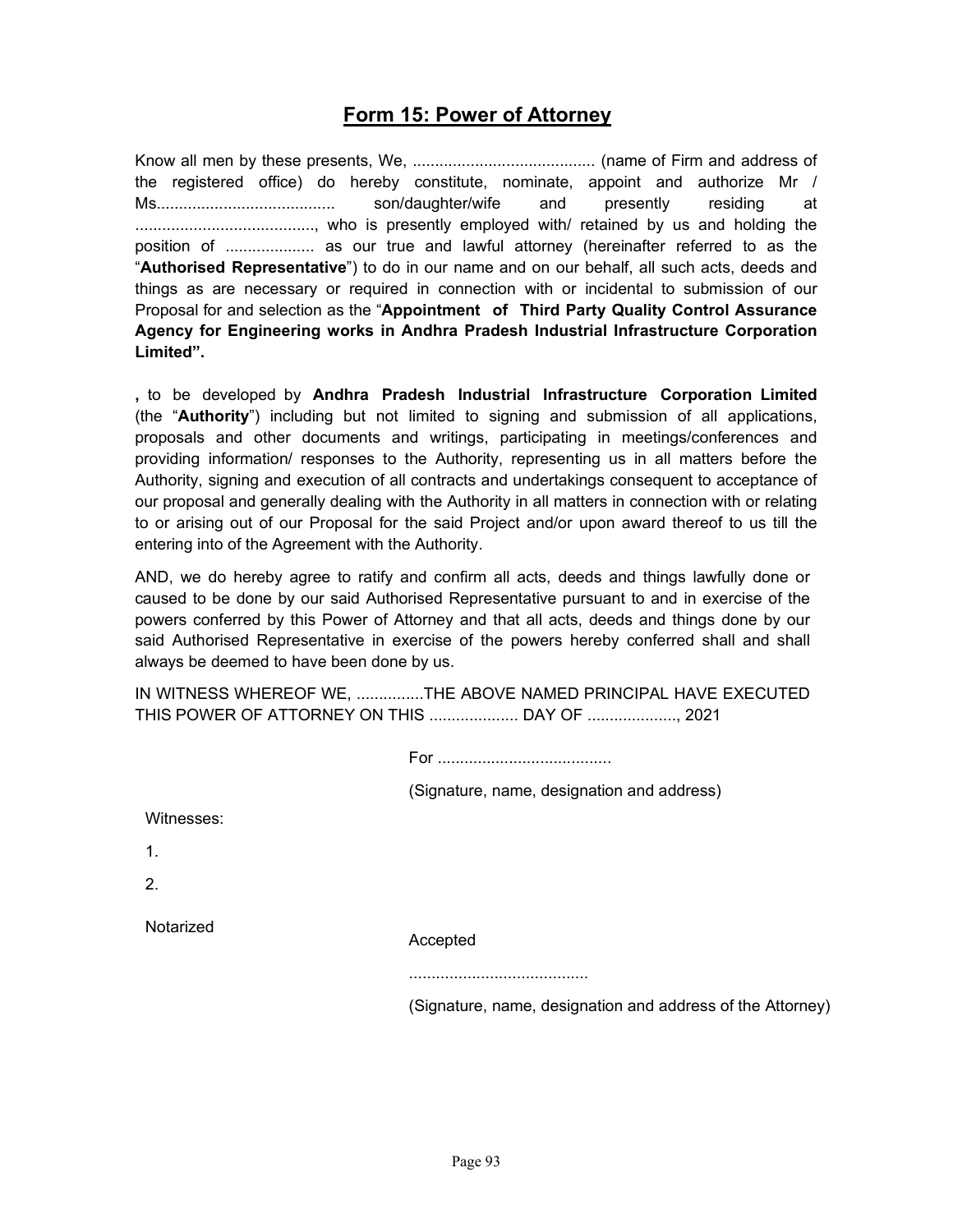#### *Notes:*

*The mode of execution of the Power of Attorney should be in accordance with the procedure, if any, laid down by the applicable law and the charter documents of the executants and when it is so required the same should be under common seal affixed in accordance with the required procedure.*

#### The Power of Attorney should be executed on a non-judicial stamp paper worth of *Rs.100/- (Rupees one hundred) and duly notarized by a notary public.*

*Wherever required, the Applicant should submit for verification the extract of the charter documents and other documents such as a resolution/power of attorney in favour of the person executing this Power of Attorney for the delegation of power hereunder on behalf of the Applicant.*

*For a Power of Attorney executed and issued overseas, the document will also have to be legalized by the Indian Embassy and notarized in the jurisdiction where the Power of Attorney is being issued. However, the Power of Attorney provided by Applicants from countries that have signed the Hague Legislation Convention, 1961 are not required to be legalized by the Indian Embassy if it carries a conforming Apostle certificate.*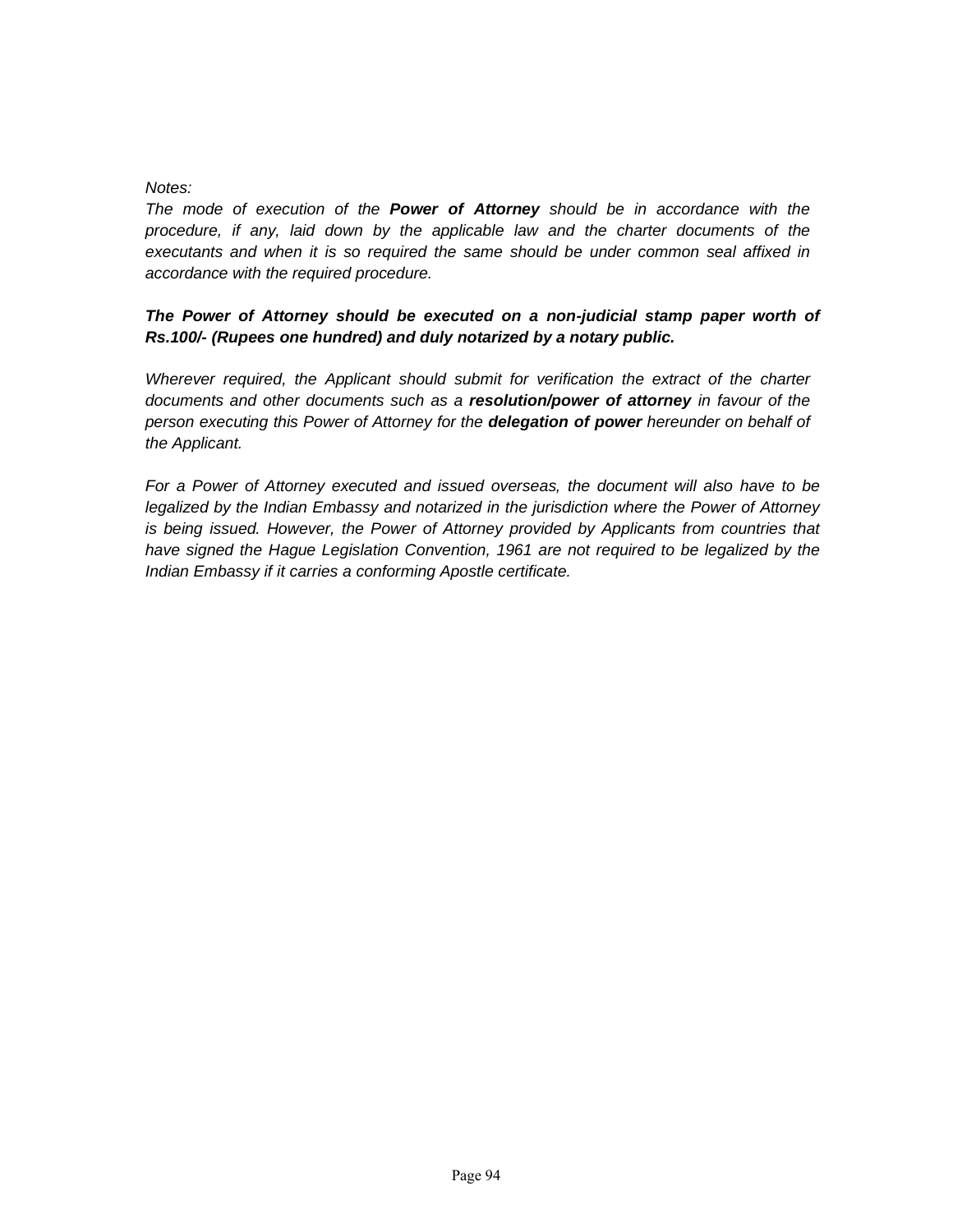## **Form 16: Proposal for Sub-consultant(s)**

|                                              | Details of the Firm                              |                                                       |                                                   |                                                 |                                              |                 |
|----------------------------------------------|--------------------------------------------------|-------------------------------------------------------|---------------------------------------------------|-------------------------------------------------|----------------------------------------------|-----------------|
|                                              |                                                  | Firm's Name, Address and Telephone                    |                                                   |                                                 |                                              |                 |
|                                              |                                                  | Name and Telephone No. of the Contact                 |                                                   |                                                 |                                              |                 |
|                                              | <b>Fields of Expertise</b>                       |                                                       |                                                   |                                                 |                                              |                 |
| No. of Years in business in the above Fields |                                                  |                                                       |                                                   |                                                 |                                              |                 |
| 2.                                           | Services that are proposed to be sub contracted: |                                                       |                                                   |                                                 |                                              |                 |
| 3.                                           | Person who will lead the Sub- Consultant         |                                                       |                                                   |                                                 |                                              |                 |
|                                              | Name:<br>Designation:<br>Telephone<br>No: Email: |                                                       |                                                   |                                                 |                                              |                 |
| 4.                                           | Details of Firm's previous experience            |                                                       |                                                   |                                                 |                                              |                 |
| Name of Work                                 |                                                  | Name,<br>address<br>telephone<br>and<br>no. of Client | Value<br><b>Total</b><br>of Services<br>Performed | <b>Duration</b><br><b>of</b><br><b>Services</b> | Date<br><b>Completion</b><br><b>Services</b> | <b>of</b><br>of |

(Signature and name of the authorised signatory)

*Note:*

- 1. The Proposal for Sub-Consultant shall be accompanied by the details specified in Forms 8 *and 12 of Appendix –I.*
- *2. Use separate form for each Sub-Consultant.*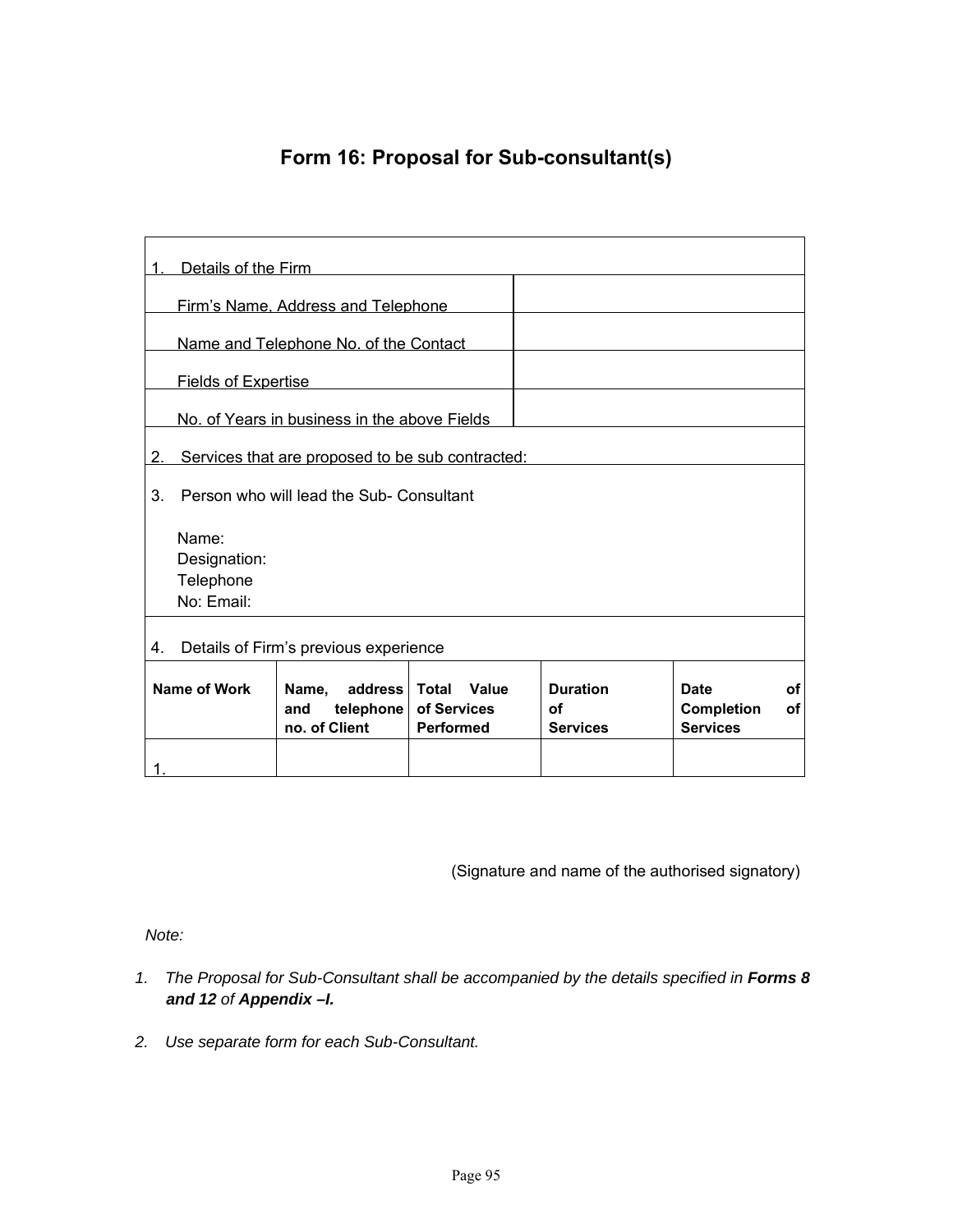## **APPENDIX-II: RELEVANT CODES**

The **quality of materials and works** are checked with respect to the corresponding **IS & IRC Codes and APSS & MORT&H Specifications.**

| S.No           | <b>Description</b>                          | I.S No.                 |
|----------------|---------------------------------------------|-------------------------|
| А.             | List of Indian Standards                    |                         |
| L              | <b>CEMENT</b>                               |                         |
|                | 1. Ordinary and Low Heat Portland Cement    | 269-1989                |
|                | 2. Portland Pozzolona Cement                | 1489-1991               |
| Ш              | <b>AGGREGATES</b>                           |                         |
|                | 1. Aggregates, Coarse & Fine from Natural   | 383-1970                |
|                | resource of Concrete                        |                         |
|                | 2. Sand and Masonry Motor                   | 2116-1980               |
|                | 3. Methods of tests for aggregates for      | $2386 - 1963$           |
|                | concrete                                    |                         |
|                | Part – I Particles Size and Shape           |                         |
|                | Part - Il Estimation of deleterious         |                         |
|                | <b>Material Organic impurities</b>          |                         |
|                | Part - III Soundness                        |                         |
|                | 4. Specification for test sieves            | $460 - 978$ Part $-1$   |
|                | part - I wire cloth test sieves             |                         |
|                |                                             |                         |
| $\mathbf{III}$ | <b>BRICKS</b>                               |                         |
|                | 1. Common burnt clay building bricks        | $1077 - 1992$           |
| $\mathbf{I}$   | <b>STEEL</b>                                |                         |
|                | 1. Mild steel medium tensile steel bars and | $432 - 1982$            |
|                | hard<br>drawn<br>steels wire, concrete      |                         |
|                | reinforcement.                              |                         |
|                | Part - I Mild steel & Medium Tensile        |                         |
|                | <b>Steel Bars</b>                           |                         |
|                | 2. High Strength deformed steel bars and    | $1986 - 2008$           |
|                | wires for concrete reinforcement            |                         |
|                | 3. High Tensile Steel for PSC Pipes         | $1784 - 1998(Part - I)$ |
|                | 4. Hand Drawn Wire                          | $432 - 1982$            |
|                | 5. Bending and Flexing bars for concrete    | 2502 - 1963             |
|                | reinforcement                               |                         |
|                | 6. Recommendations for detailing<br>of      | $5525 - 1960$           |
|                | reinforcement in reinforced concrete        |                         |
|                |                                             |                         |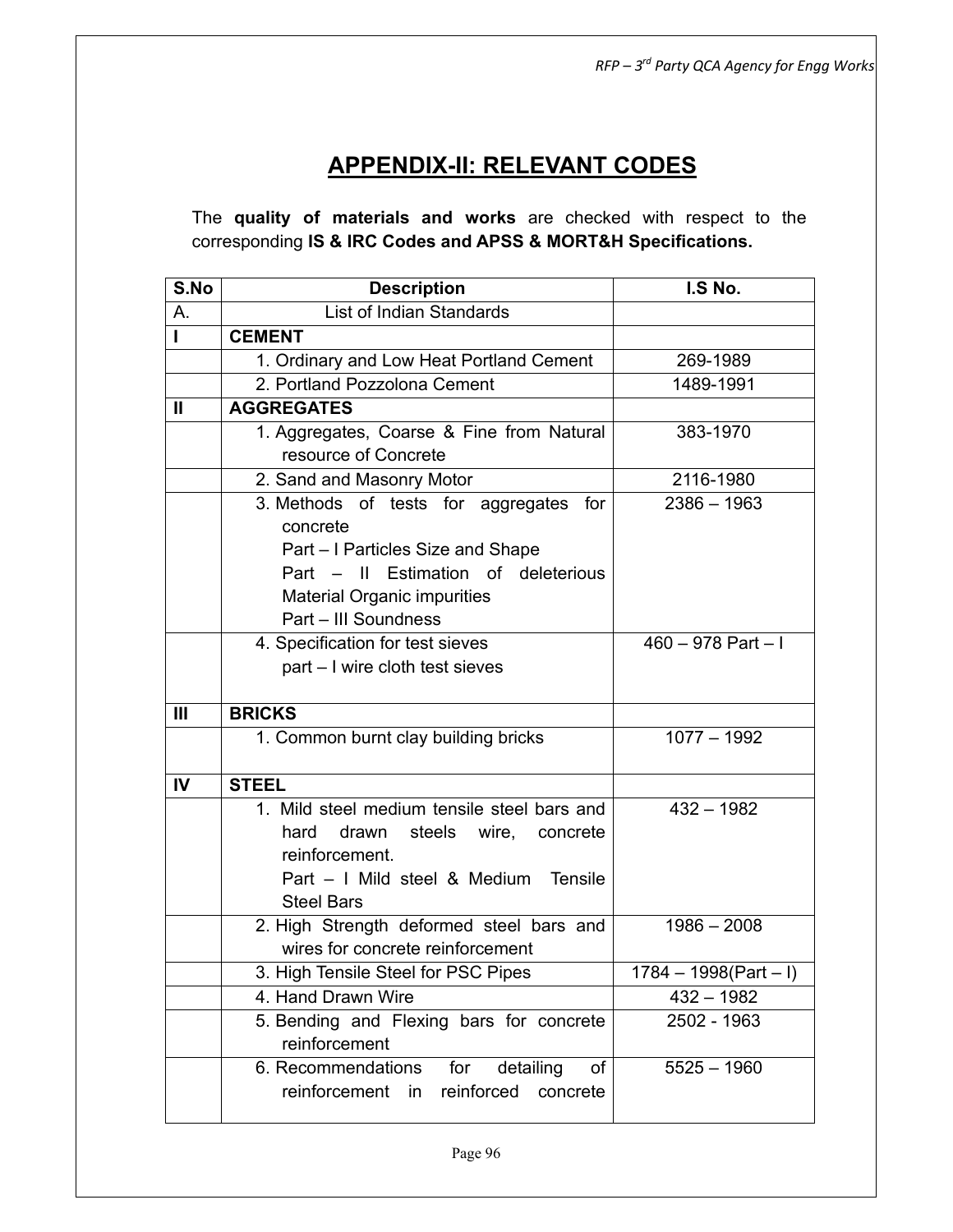|              | works.                                                                                                                  |                 |
|--------------|-------------------------------------------------------------------------------------------------------------------------|-----------------|
|              |                                                                                                                         |                 |
| $\mathsf{V}$ | <b>CONCRETE</b>                                                                                                         |                 |
|              | 1. Plain and reinforced concrete, code of                                                                               | $456 - 2000$    |
|              | practice for                                                                                                            |                 |
|              | 2. Laying of situ cement concrete flooring                                                                              | $2571 - 1970$   |
|              | 3. Sampling and analysis of concrete                                                                                    | $1199 - 1959$   |
| VI           | <b>Masonry</b>                                                                                                          |                 |
|              | 1. Brick Masonry                                                                                                        | $2212 - 1991$   |
|              | 2. Construction of stone Masonry                                                                                        | 1597 - 1992     |
| VII          | <b>PIPES AND FITTINGS</b>                                                                                               |                 |
|              | 1. Asbestos Cement pressure pipes                                                                                       | $1592 - 2003$   |
|              | without<br>2. Concrete<br>pipe<br>with<br>&<br>reinforcement                                                            | $458 - 2003$    |
|              | 3. PSC Pipes (including fitting)                                                                                        | $1343 - 1980$   |
|              | 4. Method of tests of concrete pipes                                                                                    | 458-1988        |
|              |                                                                                                                         | 3597-1998       |
|              | 5. Materials for MS Specials                                                                                            | $226 - 1976$ &  |
|              |                                                                                                                         | $2062 - 1999$   |
|              | 6. Specification for MS Special for PSC<br><b>Pipes</b>                                                                 |                 |
|              | 7. Specification for steel cylinders reinforced<br>concrete pipes                                                       | $1916 - 1989$   |
|              | 8. Methods of tests of concrete pipes                                                                                   | $3597 - 1998$   |
|              | 9. Centrifugally cast (Spun) iron pressure                                                                              | $1536 - 2001$   |
|              | pipes for water gas and sewage including<br>fittings                                                                    | $784 - 2011$    |
|              | 10. Specifications for Centrifugally<br>cast<br>(Spun) SI fitting for Water Gas and<br>Sewage                           | $8329 - 2000$   |
|              | 11. DI fitting for pipes for water, gas and<br>sewage                                                                   | $9523 - 2000$   |
|              | 12. Dimensional requirement of<br>rubber<br>gaskets for mechanical joints and push<br>on joints for use with CIDI Pipes | $12820 - 2004$  |
|              | 13. CI specials for mechanical and push on<br>flexible joints for pressure pipe lines for<br>water and gas sewage       | $13382 - 2004$  |
|              | 14. HDPE Pipes                                                                                                          | IS 4984 - 1995  |
|              | 15. BWSC Pipes                                                                                                          | IS 15155 - 2002 |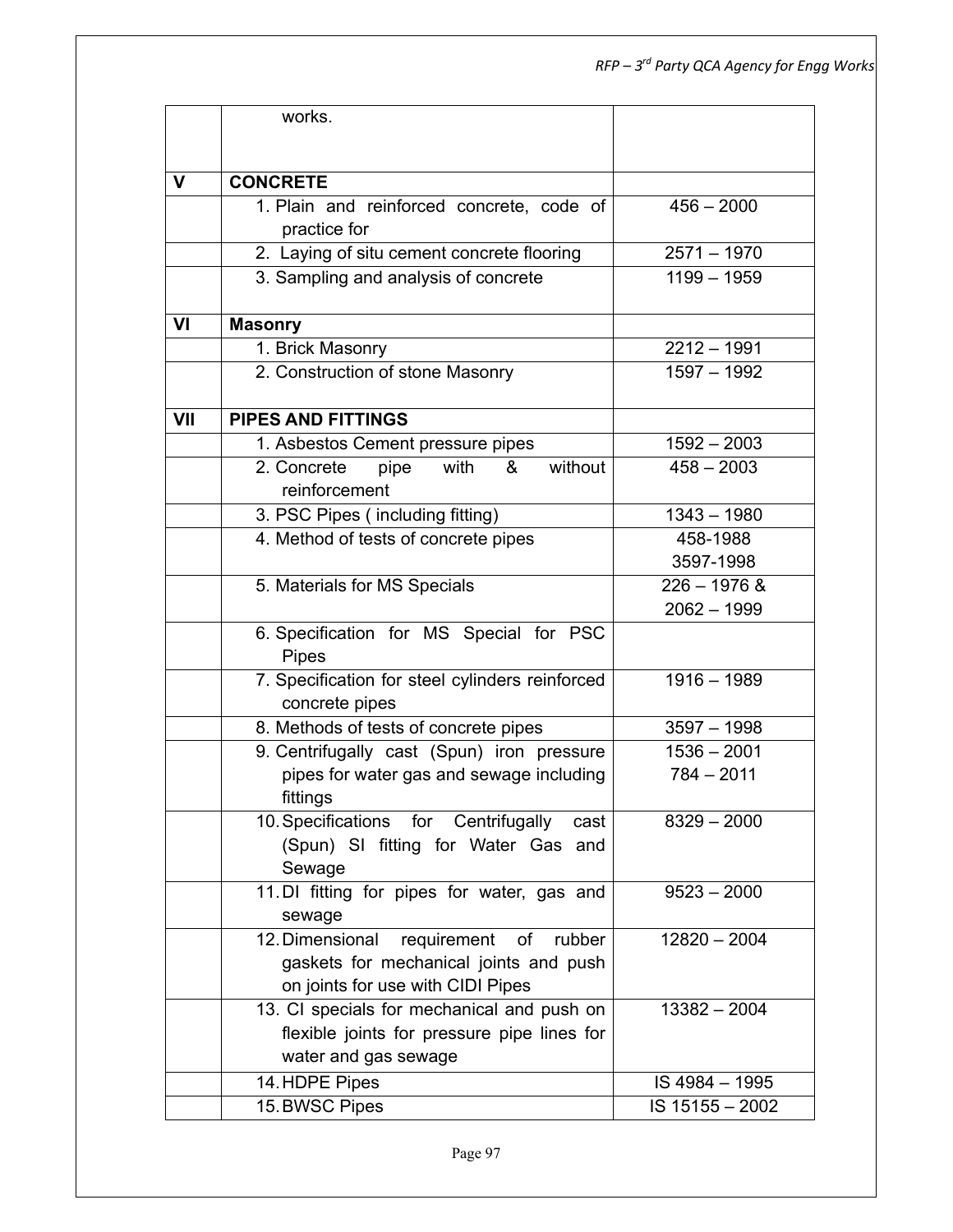|             | 16. UPVC Pipes                                                    | IS 4985 - 2000           |
|-------------|-------------------------------------------------------------------|--------------------------|
|             | 17. GRP Pipes                                                     | IS 12709 - 1994          |
|             |                                                                   |                          |
|             | 18. Horizontally cast iron double flanged                         | $7181 - 1986$            |
|             | pipes for water, gas and sewage.                                  |                          |
|             | 19. Cast iron fittings for pressure pipes, for                    | $1538 - 1993$            |
|             | water, gas and sewage                                             |                          |
|             | 20. Cast iron detachable joints for use with                      | $8794 - 1988$            |
|             | asbestos cement pressure pipes                                    |                          |
|             | 21.a. Rubber rings for jointing CI Pipes,                         | $5382 - 1969$            |
|             | RCC Pipes and AC Pipes                                            |                          |
|             | b. Rubber rings for jointing PSC pipes                            | $5382 - 1985$            |
|             | 22. Rubber rings for jointing AC Pipes with                       | $10292 - 1988$           |
|             | <b>AC Coupling</b>                                                |                          |
|             | 23. Pig lead                                                      | $782 - 1978$             |
|             | 24. Hemp yarn                                                     | $6587 - 1987$            |
|             | 25. Rubber insertion to be used jointing CIDF                     | $638 - 1979$             |
|             | pipes                                                             |                          |
|             | 26. Bolts & Nuts to be used in jointing CIDF                      | $1363 - 2002$            |
|             | pipes                                                             |                          |
|             |                                                                   |                          |
| <b>VIII</b> | <b>WATER SUPPLY FITTING</b>                                       |                          |
|             | 1. Sluice Values for water works purposes                         | $780 - 1984$             |
|             | (50 to 300mm dia sizes)                                           |                          |
|             | 2. Sluice Values for water works purposes                         | $2906 - 1984$            |
|             | (300 to 1200mm dia sizes)<br>3. Surface boxes for sluice values   | $3950 - 1979$            |
|             |                                                                   |                          |
| IX          | 4. Manhole covers and frames, cast iron<br><b>LAYING OF PIPES</b> | $1726 - 1991$            |
|             |                                                                   |                          |
|             | 1. Laying of Asbestos and Cement pressure<br>pipes                | 6530 - 1972              |
|             | 2. Laying of Concrete Pipes - I                                   | $783 - 1985$             |
|             | 3. Laying of Cast - Iron Pipes                                    | $3114 - 1994$            |
|             | 4. Laying of PSC Pipes                                            | 126 of APSS &            |
|             |                                                                   | 783 - 1985               |
|             | 5. Laying of PSC Pipes                                            | 126 of APSS &            |
|             |                                                                   | 783 - 1985               |
| X           | <b>MACHINERY</b>                                                  |                          |
|             | 1. Batch type concrete mixer                                      | $1791 - 1985$            |
|             | 2. Sheep foot roller                                              | $4616 - 1968$            |
| XI          | <b>SAFETY</b>                                                     |                          |
|             | 1. Safety for excavation works                                    | $3764 - 1996$            |
|             | 2. Safety code for scaffolds and ladders Part                     | $3696 - 1987$ (Part - I) |
|             |                                                                   |                          |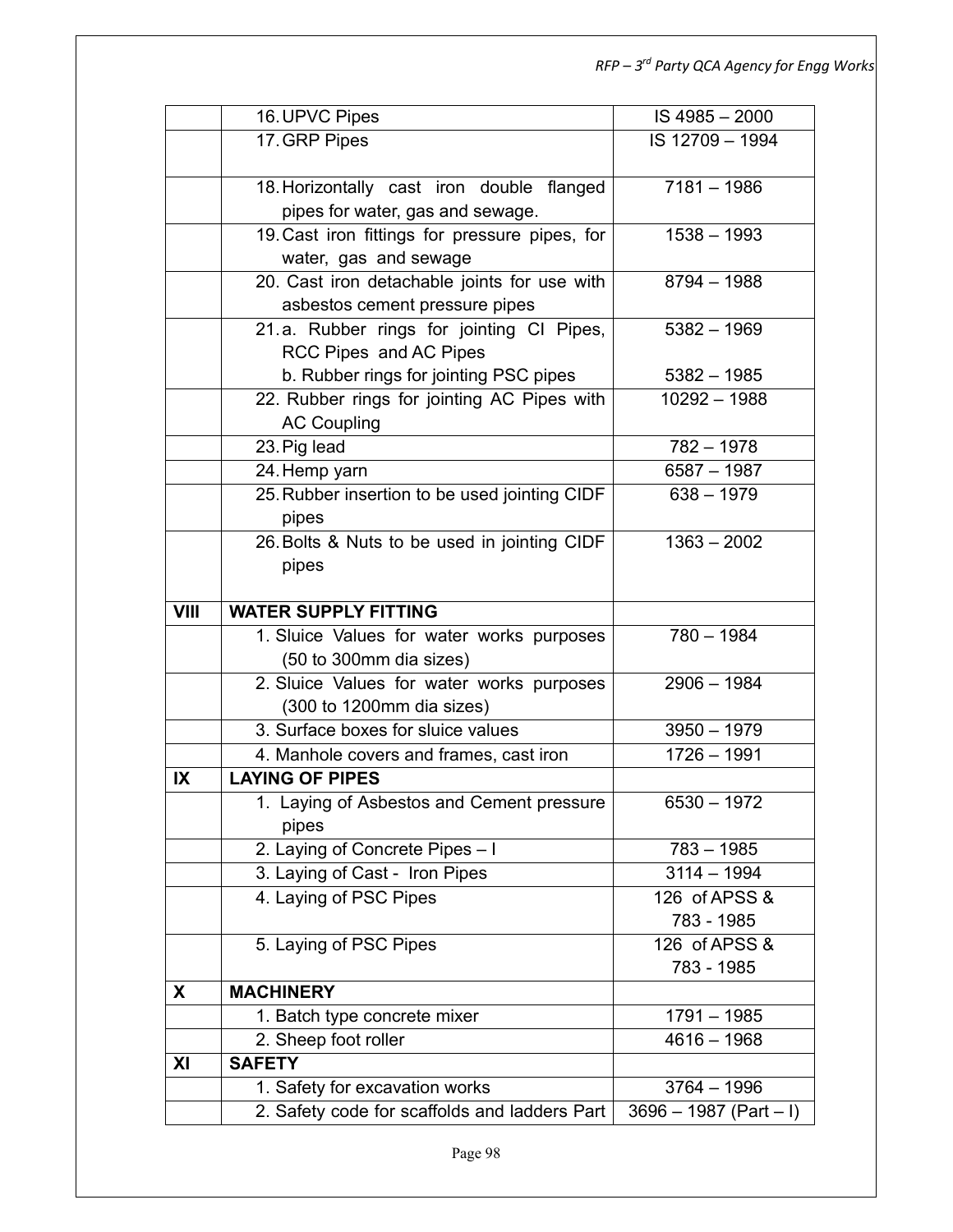|      | - I scaffolds                                                 | $3696 - 1991$ (Part - I)    |
|------|---------------------------------------------------------------|-----------------------------|
|      | $Part - II - Ladders$                                         |                             |
|      |                                                               |                             |
| XII  | EARTH WORK AND FORMATION OF SS                                |                             |
|      | <b>TANKS</b>                                                  |                             |
|      | 1. Method of test of soils for suitability of soil            | 2720 - 1975 to 1987         |
|      | for embankment of SS Tanks                                    | Part – II to XII, XV,       |
|      |                                                               | XVII, XX, XXIX and          |
|      |                                                               | $1228 - 1988$               |
|      | 2. Code of Practices for drainage system                      | 9429 - 1999                 |
|      | for earth and rock fill dams                                  |                             |
|      | 3. Filters materials requirement                              | $9429 - 1980$ &             |
|      |                                                               | 10379 - 1982                |
|      | 4. Earthwork and formation of embankment                      | Sec.3 of APSS               |
|      | for SS tanks                                                  | Sub.Sec.301 - 303           |
|      | 5. Morrum (gravel) backing to rough stone                     | Sub Sec.621 of Sec.         |
|      | dry packing and gravelling to top and                         | VII of APSS to 307          |
|      | side slope of bunds 150 mm thick                              |                             |
|      | 6. Rough stone dry packing aprons and                         | $Sub - Sec 621$ of Sec.6    |
|      | revetments                                                    | of APSS                     |
| XIII | FILTRATION PLANTS WITH DUAL MEDIA<br><b>AND TUBE SETTLERS</b> |                             |
|      | 1. Guide lines for flauculator devices                        | $7208 - 1992$               |
|      | 2. Guide lines for rapid mixing devices                       | $7090 - 1985$               |
|      | 3. Recommendations<br>for<br>handing<br>and                   | $9222 - Part - I$ , 1990    |
|      | housing devices for chemicals for water                       |                             |
|      | treatment                                                     |                             |
|      | 4. Requirement for chlorination equipment                     | 10553-1983                  |
|      |                                                               | $(Part - I)$                |
|      | 5. Recruitments for setting tank (clarified                   | Part - IV 10313 - 1983      |
|      | equipment for water treatment plant)                          |                             |
|      | 6. Requirement of water filtration equipment                  | $8419 - 77$ Part - I,       |
|      |                                                               | Part- I, Part -II - 1984    |
| S.No | <b>BRIEF DESCRIPTION OF ITEM</b>                              | <b>APSS/ MORT&amp;H Nos</b> |
|      |                                                               |                             |
| 1.   | Providing gravel base at OMC to obtain 98%                    | 138,1503 to 1505 and        |
|      | proctors                                                      | 1516 of APSS                |
| 2.   | Providing, Laying, Spreading and compacting                   | 108.1506 of APSS            |
|      | stone aggregates (Graded Metal)                               |                             |
| 3.   | Cleaning of existing WMM surface                              | 502, 502.4 of MORT&H        |
| 4.   | Cleaning of existing BT surface                               | 502.4.2 of MORT&H           |
| 5.   | Providing and applying of Tack Coat over                      | 503 of MORT&H               |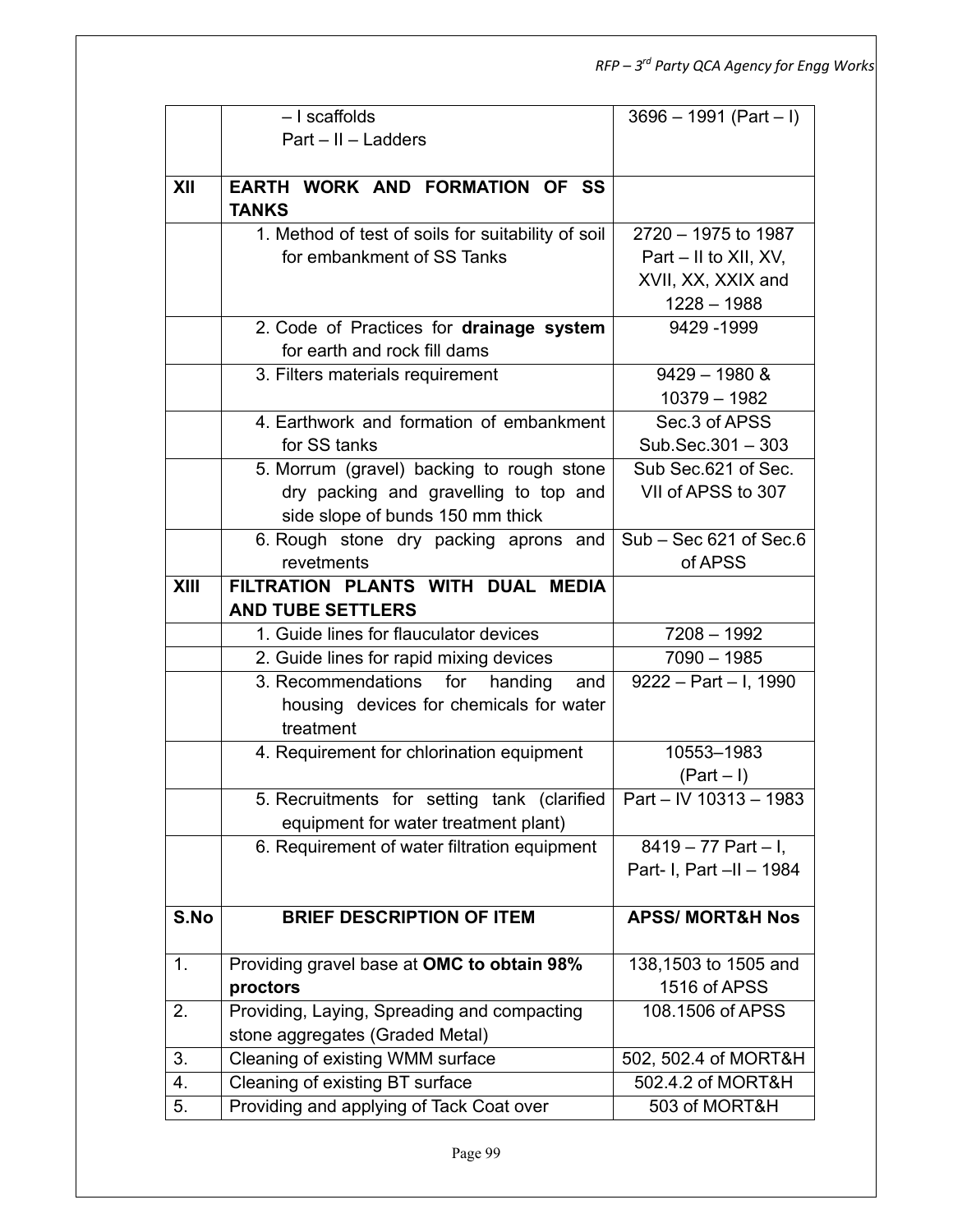|     | prepared surface                               |                   |
|-----|------------------------------------------------|-------------------|
| 6.  | Providing and laying Bituminous Macadam        | 504 of MORT&H     |
| 7.  | Providing and laying and consolidation of      | 1507              |
|     | creased stone aggregate as per built up spray  |                   |
|     | grout                                          |                   |
| 8.  | Providing and laying single coat surface       | 508               |
|     | dressing                                       |                   |
| 9.  | Providing and laying single open graded premix | 509               |
|     | carpet                                         |                   |
| 10. | Providing and laying mix seal surfacing        | 510               |
| 11. | Providing laying, consolidation Dense          | 511               |
|     | <b>Bituminous Concrete</b>                     |                   |
| 12. | Providing laying BT surface dressing/ BT       | 1510              |
|     | wearing coat                                   |                   |
| 13. | Providing laying Bituminous seal coat with 6mm | 1512              |
|     | chips                                          |                   |
| 14. | VCC for abutments, piers and wing walls        | 402 of APSS       |
| 15. | PCC for wearing coat                           | 402, 403 of APSS  |
| 16. | Providing HYSD Fe 415 grade bars/ Mild Steel   | 126 of APSS       |
|     | Fe 250 grade bars                              |                   |
| 17. | CRS Masonry for abutment and piers             | 601, 612, of APSS |
| 18. | Flush pointing to CRS Masonry                  | 906 of APSS       |
| 19. | Collection of material road works              | 1506 of APSS      |
| 20. | <b>CC Roads</b>                                | 1515 of APSS      |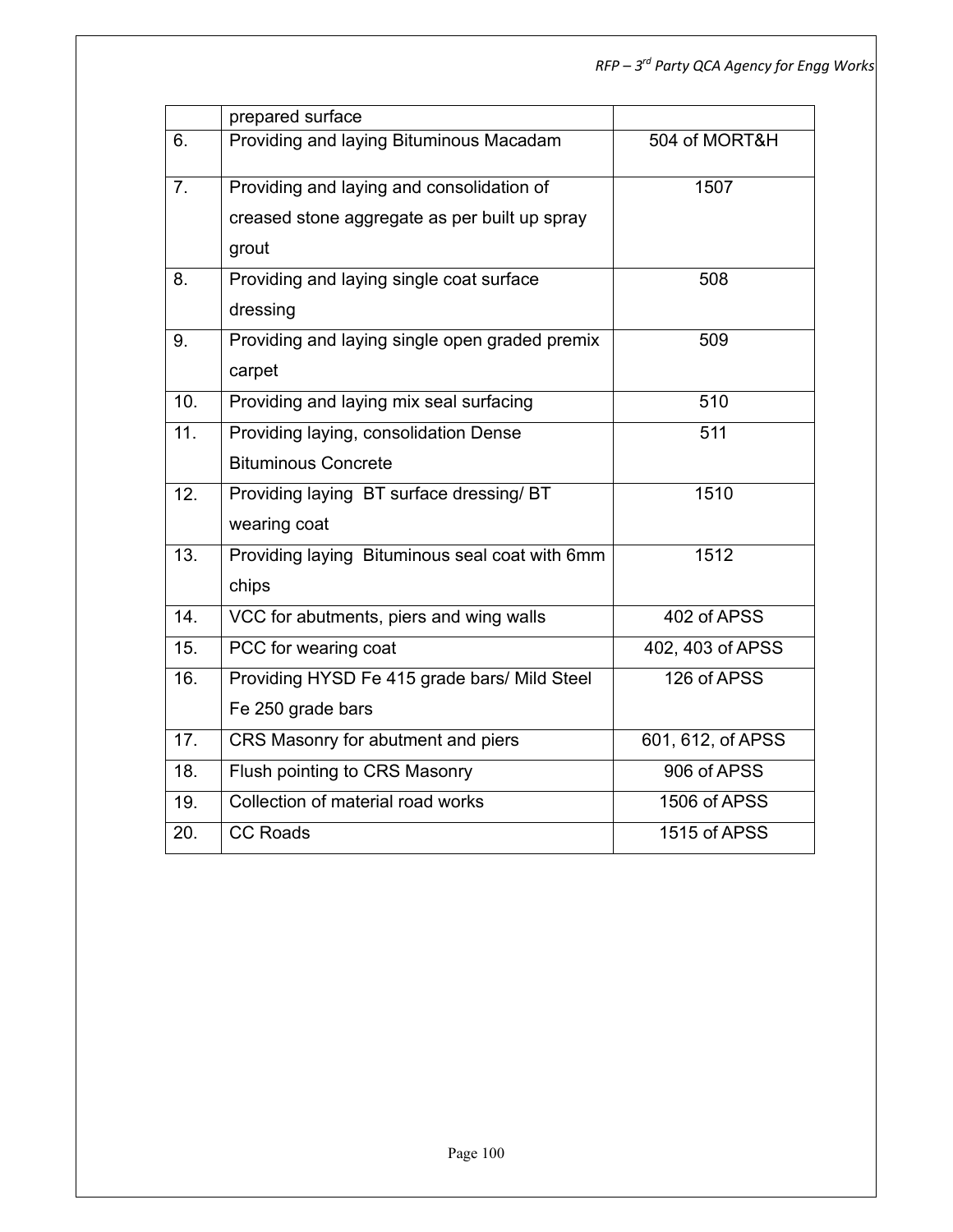## **CHECKLIST TO ACOMPANY THE TENDER**

**Name of work: Appointment of Third Party Quality Control Assurance Agency for Engineering works in Andhra Pradesh Industrial Infrastructure Corporation Limited.**

| S.             | <b>Description</b>                                            | Whether          | Page No.         |
|----------------|---------------------------------------------------------------|------------------|------------------|
| No.            |                                                               | <b>Submitted</b> | (see Note below) |
| $\mathbf{1}$   | Proof of payment of Security Deposit online (scanned copy     | Yes / No         |                  |
|                | of online payment)                                            |                  |                  |
| $\overline{2}$ | Proof of payment of Processing Fee (Scanned copy of           | Yes / No         |                  |
|                | Online Payment)                                               |                  |                  |
| 3              | Copy of Applicants firm registration.                         | Yes / No         |                  |
| $\overline{4}$ | Copy of latest IT returns filed along with copy of PAN card.  | Yes / No         |                  |
| 5              | Copy of GST Registration.                                     | Yes / No         |                  |
| 6              | Annex 1: Terms of reference                                   | Yes / No         |                  |
| $\overline{7}$ | Annex 2: Deployment of Personnel                              | Yes / No         |                  |
| 8              | Annex 3: Approved Sub Consultant (S)                          | Yes / No         |                  |
| 9              | Annex 4 : Payment Schedule                                    | Yes / No         |                  |
| 10             | Letter of Proposal as mentioned in RFP                        | Yes / No         |                  |
| 11             | Proposed Methodology and Work Plan as mentioned in RFP        | Yes / No         |                  |
| 12             | List of Similar works- Quality Assurance Services             | Yes / No         |                  |
| 13             | <b>Financial Capacity of the Applicant</b>                    | Yes / No         |                  |
| 14             | <b>Lab Facilities</b>                                         | Yes / No         |                  |
| 15             | Particulars of Key Personnel as mentioned in RFP              | Yes / No         |                  |
| 16             | <b>Litigation History</b>                                     | Yes / No         |                  |
| 17             | CVs of Professional Personnel as mentioned in RFP             | Yes / No         |                  |
| 18             | Abstract of Eligible Assignments and Other Assignments of     | Yes / No         |                  |
|                | the Applicant                                                 |                  |                  |
| 19             | Abstract of Eligible Assignments of Key Personnel             | Yes / No         |                  |
| 20             | Eligible Assignments and Other Assignments of Applicant       | Yes / No         |                  |
| 21             | Eligible Assignments of Key Personnel                         | Yes / No         |                  |
| 22             | Particulars of the Applicant firm details as mentioned in RFP | Yes / No         |                  |
| 23             | Statement of Legal Capacity as mentioned in RFP               | Yes / No         |                  |
| 24             | Power of Attorney as mentioned in RFP                         | Yes / No         |                  |
| 25             | Proposal for Sub-Consultant (S)                               | Yes / No         |                  |
|                |                                                               |                  |                  |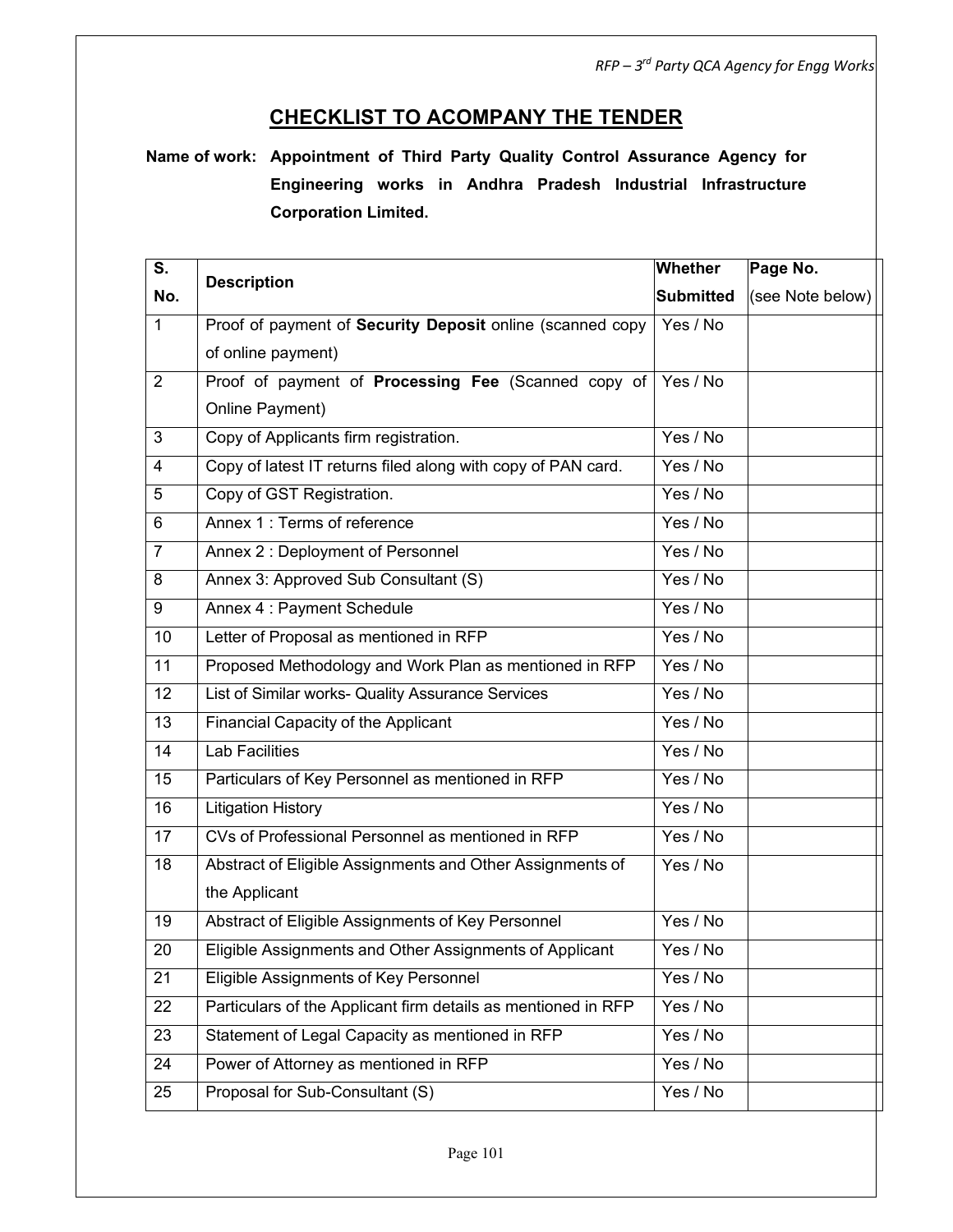|    |                                              | $RFP - 3rd$ Party QCA Agency for Engg Works |  |
|----|----------------------------------------------|---------------------------------------------|--|
|    |                                              |                                             |  |
| 26 | Any other relevant document mentioned in RFP | Yes / No                                    |  |

- **Notes:** 1) All the statements, copies of the certificates, documents etc., shall be given page numbers on the right corner of each certificate, which will be indicated in column (4) against each item. The statements furnished shall be in the formats appended to the tender document.
	- 2) The information shall be filled-in by the applicant in the checklist and other forms, for the purposes of verification as well as evaluation of the applicants Compliance to the qualification criteria as provided in the RFP document. All the certificates, documents, statements as per checklist shall be submitted online by the applicant.
	- 3) The applicant shall sign on all the pages of statements, certificates, documents uploaded by him owning the responsibility for their correctness/ authenticity.

#### **DECLARATION**

I/We…………………………….. have gone through carefully all the Tender conditions and solemnly declare that I / we will abide by any penal action such as disqualification or black listing or determination of contract or any other action deemed fit, taken by, APIIC Ltd., against us, if it is found that the statements, documents, certificates produced by us are false / fabricated.

I / WE hereby declare that, I / WE have not been blacklisted / debarred / Suspended / demoted in APIIC Ltd., or any department in Andhra Pradesh or in any State due to any reasons.

**Signature of the Applicant**